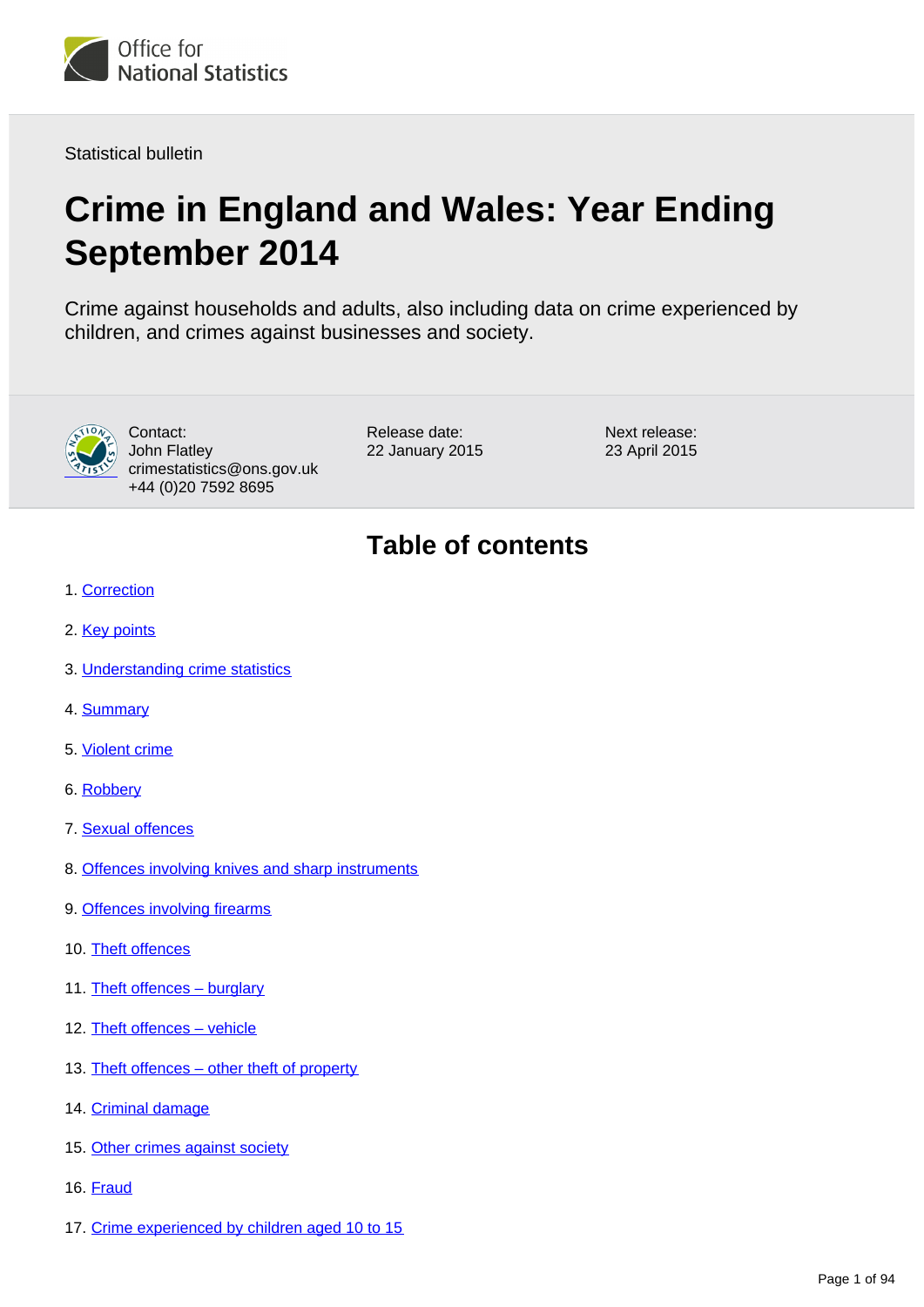- 18. [Anti-social behaviour](#page-73-0)
- 19. [Other non-notifiable crimes](#page-78-0)
- 20. [Commercial Victimisation Survey](#page-80-0)
- 21. Data sources coverage and coherence
- 22. [Accuracy of the statistics](#page-85-0)
- 23. [Users of crime statistics](#page-87-0)
- 24. [International and UK comparisons](#page-87-1)
- 25. [List of products](#page-89-0)
- 26. References
- 27. Background notes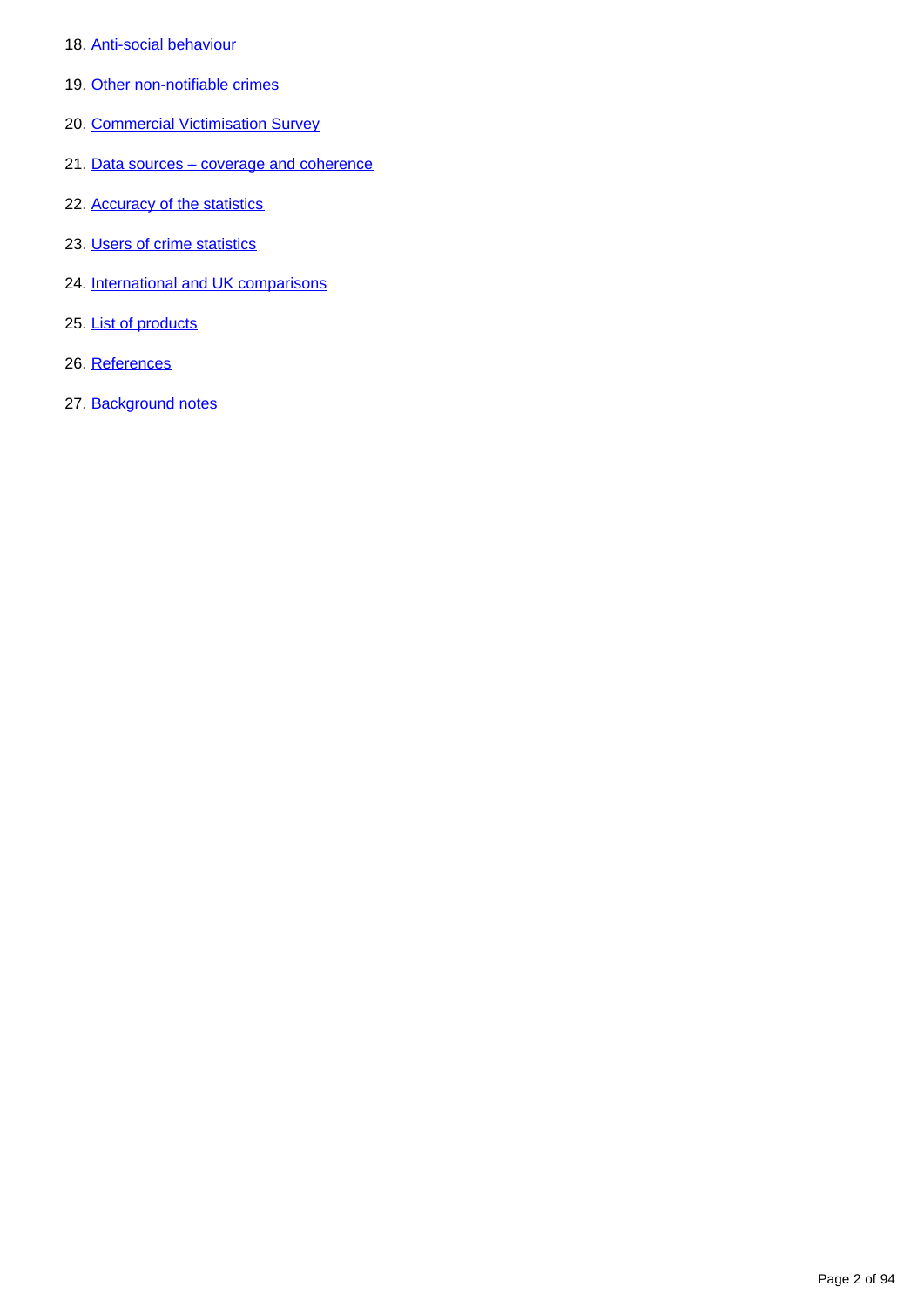# <span id="page-2-0"></span>**1 . Correction**

After identifying an error in published tables a minor revision has been made to this release. The error related to data on the proportion of people who have been victims of plastic card fraud for the last two years in the time series (Oct-12 to Sep-13 and Oct-13 to Sep-14). Revisions have been made to figure 14 in the statistical bulletin (also contained in reference table 01. Bulletin Tables - Crime in England and Wales, Year Ending September 2014) and to the short story: A stocktake of crime statistics in England and Wales.

23 April 2015 at 11:00 am

# <span id="page-2-1"></span>**2 . Key points**

- Latest figures from the Crime Survey for England and Wales (CSEW) show that, for the offences it covers, there were an estimated 7.0 million incidents of crime against households and resident adults (aged 16 and over) in England and Wales. This represents an 11% decrease compared with the previous year's survey, and is the lowest estimate since the CSEW began in 1981
- The CSEW covers a broad range of victim based crimes and includes crimes which do not come to the attention of the police. Decreases were evident for almost all crime types compared with the previous year; including vehicle-related theft and criminal damage (both falling by 15%) and other household theft (down 9%)
- In contrast, police recorded crime shows no overall change from the previous year, with 3.7 million offences recorded in the year ending September 2014
- The renewed focus on the quality of crime recording is likely to have prompted improved compliance with national standards, leading to more crimes being recorded than previously. This is thought to have particularly affected the police recorded figures for violence against the person (up 16%), public order offences (up 10%) and sexual offences (up 22%)
- The numbers of rapes (24,043) and other sexual offences (48,934) are the highest recorded by the police since 2002/03. As well as improvements in recording, this is thought to reflect a greater willingness of victims to come forward to report such crimes
- There was an increase in the volume of fraud recorded (5% year on year), though it is difficult to judge to what extent this was affected by the transfer in responsibility of recording fraud offences from individual police forces to Action Fraud, or reflected an increase in public reports or a rise in actual criminality. It is thought that levels of fraud are substantially under-reported and thus these figures simply provide a measure of such offences brought to the attention of the authorities

# <span id="page-2-2"></span>**3 . Understanding crime statistics**

This quarterly release presents the most recent crime statistics from two main sources: the Crime Survey for England and Wales (CSEW; previously known as the British Crime Survey), and police recorded crime. Neither of these sources can provide a picture of total crime.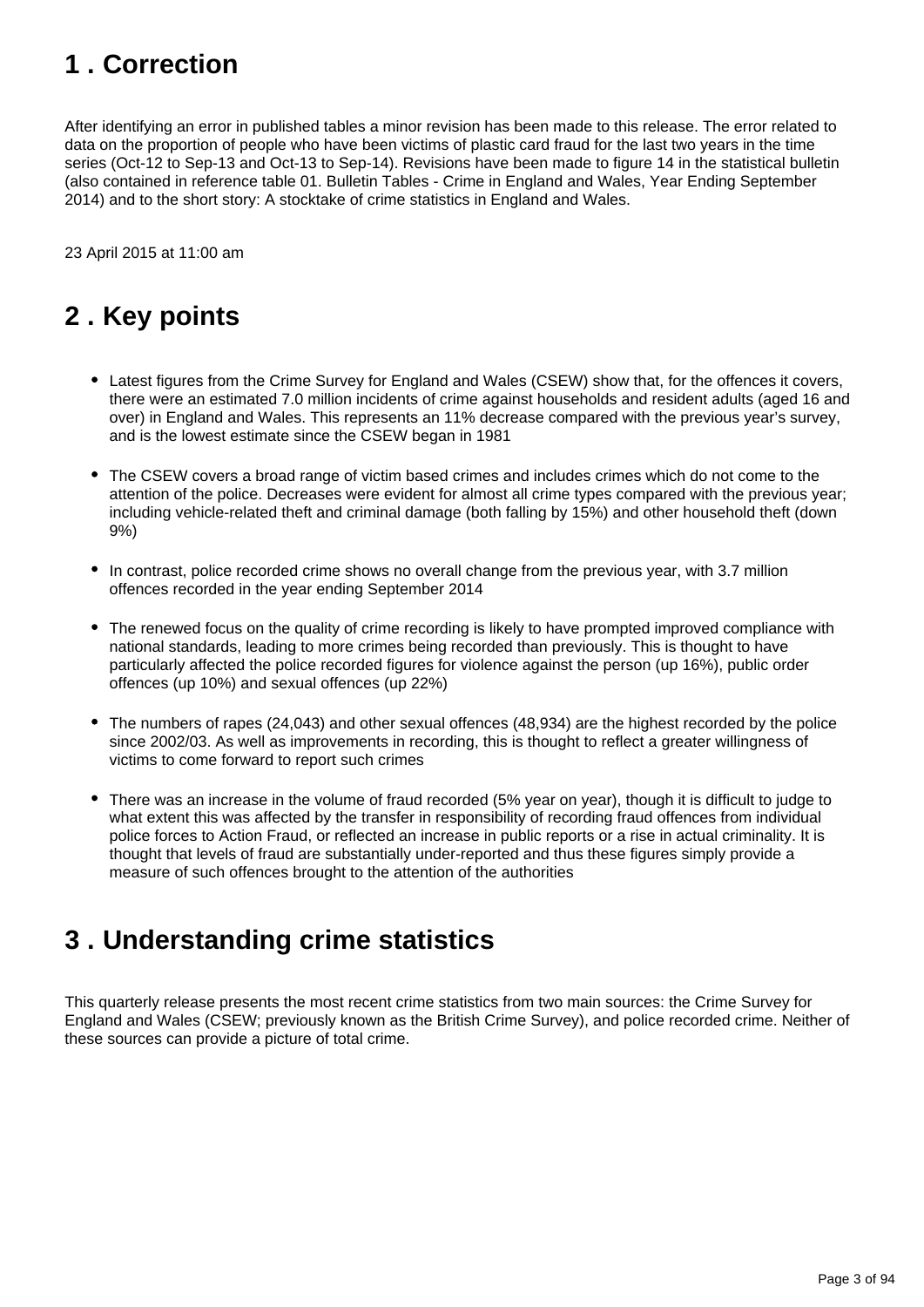## **Crime survey for England and Wales**

The CSEW is a face-to-face victimisation survey in which people resident in households in England and Wales are asked about their experiences of a selected number of offences in the 12 months prior to the interview. It covers both children aged 10-15 and adults aged 16 and over, but does not cover those living in group residences (such as care homes, student halls of residence and prisons), or crimes against commercial or public sector bodies. For the population and offence types it covers, the CSEW is a valuable source for providing robust estimates on a consistent basis over time.

It is able to capture all offences experienced by those interviewed, not just those that have been reported to, and recorded by, the police. It covers a broad range of victim-based crimes experienced by the resident household population. However, there are some serious but relatively low volume offences, such as homicide and sexual offences, that are not included in its main estimates. The survey also currently excludes fraud and cyber crime though there is ongoing development work to address this gap – see the methodological note ' Work to extend the [Crime Survey for England and Wales to include fraud and cyber crime](http://www.ons.gov.uk/ons/guide-method/method-quality/specific/crime-statistics-methodology/index.html)'. This [infographic](http://www.ons.gov.uk/ons/rel/crime-stats/crime-statistics/period-ending-june-2014/info-what-does-csew-cover.html) sets out what is and is not covered by the CSEW.

## **Police recorded crime**

Police recorded crime figures cover selected offences that have been reported to and recorded by the police. They are supplied by the 43 territorial police forces of England and Wales, plus the British Transport Police, via the Home Office, to the Office for National Statistics (ONS). The coverage of police recorded crime is defined by the Notifiable Offence List (NOL)<sup>1</sup>, which includes a broad range of offences, from murder to minor criminal damage, theft and public order offences. The NOL excludes less serious offences that are dealt with exclusively at magistrates' courts.

Police recorded crime is the primary source of sub-national crime statistics and for relatively serious, but low volume, crimes that are not well measured by a sample survey. It covers victims (including, for example, residents of institutions and tourists) and sectors (for example commercial bodies) excluded from the CSEW sample. While the police recorded crime series covers a wider population and a broader set of offences than the CSEW, it does not include crimes which do not come to the attention of the police or that are not recorded by them.

Statistics based on police recorded crime data do not currently meet the required standard for designation as National Statistics (see **Recent assessments of crime statistics and accuracy** later on in this section).

This bulletin also draws on data from other sources to provide a more comprehensive picture of crime and disorder, including incidents of anti-social behaviour recorded by the police and other transgressions of the law that are dealt with by the courts but not covered in the recorded crime collection.

Further information on the datasets is available in the Data sources – coverage and coherence section of this Statistical Bulletin and the CSEW Technical report (839.6 Kb Pdf).

The [User Guide](http://www.ons.gov.uk/ons/guide-method/method-quality/specific/crime-statistics-methodology/index.html) to Crime Statistics for England and Wales provides information for those wanting to obtain more detail on crime statistics. This includes information on the datasets used to compile the statistics and is a useful reference guide with explanatory notes regarding updates, issues and classifications.

For the expert user, the **[Quality and Methodology report](http://www.ons.gov.uk/ons/guide-method/method-quality/quality/quality-information/crime-and-justice/index.html)** sets out information about the quality of crime statistics and the roles and responsibilities of the different departments involved in the production and publication of crime **statistics** 

A [more interactive guide](http://www.ons.gov.uk/ons/guide-method/method-quality/specific/crime-statistics-methodology/guide-to-finding-crime-statistics/index.html) is available to provide new users with information on crime statistics.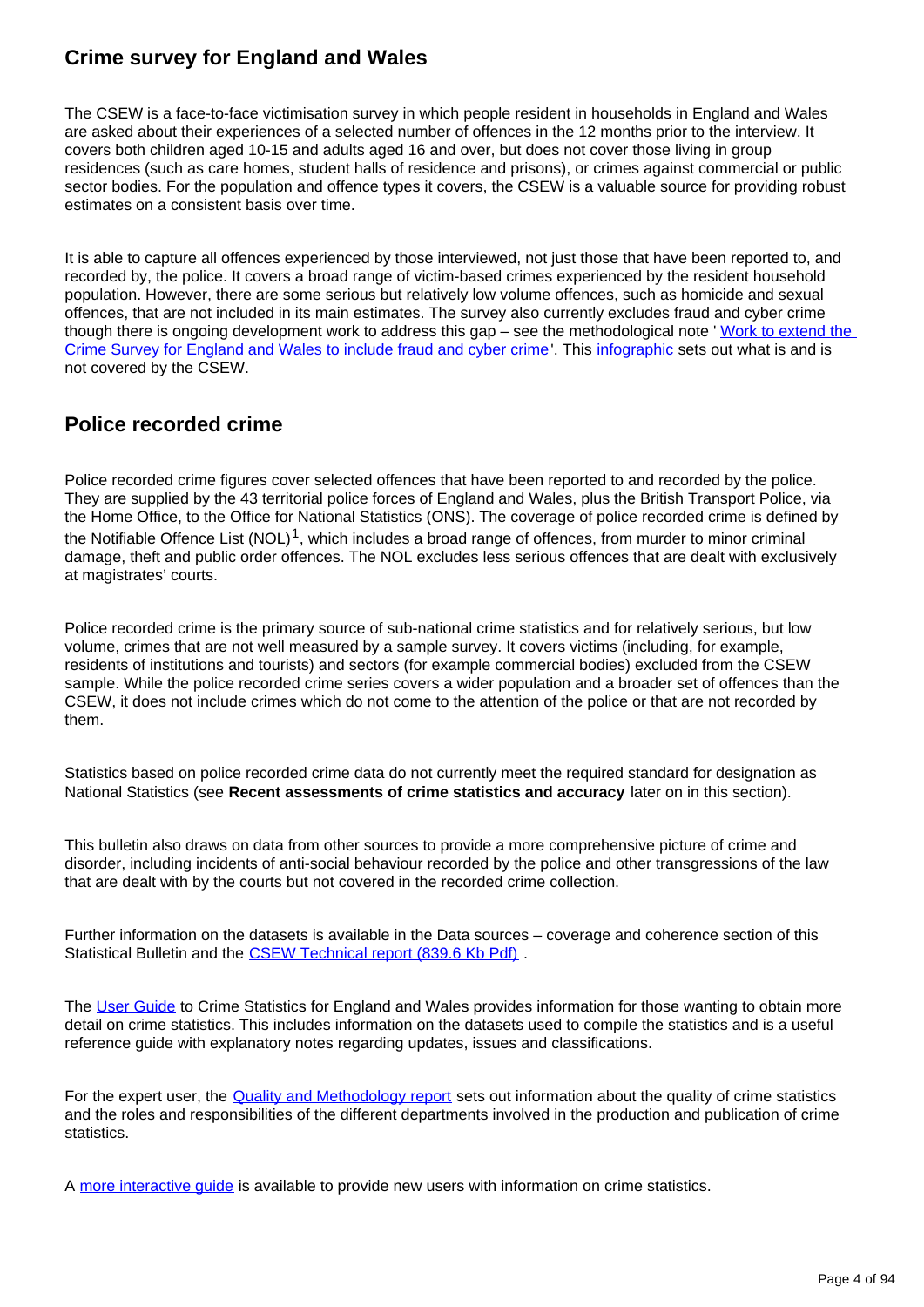## **Recent assessments of crime statistics and accuracy**

Following an assessment of ONS crime statistics by the UK Statistics Authority, published in January 2014, the statistics based on police recorded crime data have been found not to meet the required standard for designation as National Statistics. The full assessment report can be found on the [UK Statistics Authority website](http://www.ons.gov.uk/ons/external-links/stats-authority/uk-statistics-authority--assessment-report-268-crime.html). Data from the CSEW continue to be badged as National Statistics.

In their assessment report the UK Statistics Authority set out 16 requirements to be addressed in order for the statistics to meet National Statistics standards. ONS are working in collaboration with the Home Office Statistics Unit and Her Majesty's Inspectorate of Constabulary (HMIC) to address these requirements. A summary of progress so far is available on the [Crime statistics methodology](http://www.ons.gov.uk/ons/guide-method/method-quality/specific/crime-statistics-methodology/uk-statistics-authority-assessment/index.html) page.

In November 2014 ONS launched a user engagement exercise to help expand our knowledge of users' needs in light of concerns raised about the quality of police recorded crime. The exercise has now closed and responses are currently being analysed and will be published in due course.

As part of the [inquiry by the Public Administration Select Committee \(PASC\)](http://www.publications.parliament.uk/pa/cm201314/cmselect/cmpubadm/760/760.pdf) into crime statistics, allegations of under-recording of crime by the police were made. During 2014, Her Majesty's Inspectorate of Constabulary (HMIC) carried out a national inspection of crime data integrity. The final report on findings from the HMIC inspections, ['Crime-recording: making the victim count](https://www.justiceinspectorates.gov.uk/hmic/publication/crime-recording-making-the-victim-count/)', was published on 18 November 2014.

Based on an audit of a large sample of records, HMIC concluded that, across England and Wales as a whole an estimated one in five offences (19%) that should have been recorded as crimes were not. The greatest levels of under-recording were seen for violence against the person offences (33%) and sexual offences (26%), however there was considerable variation in the level of under-recording across the different offence types investigated (for example, burglary; 11%) and these are reported on further in the relevant sections.

The audit sample was not large enough to produce force level compliance rates. However, the HMIC inspected the crime recording process in each force and have reported on their findings in separate [crime data integrity](https://www.justiceinspectorates.gov.uk/hmic/publication/crime-data-integrity-force-reports/)  [force reports.](https://www.justiceinspectorates.gov.uk/hmic/publication/crime-data-integrity-force-reports/)

Further information on the accuracy of the statistics is also available in the **Accuracy of the statistics** section of this Statistical Bulletin.

### **Time periods covered**

The latest CSEW figures presented in this release are based on interviews conducted between October 2013 and September 2014, measuring experiences of crime in the 12 months before the interview. It therefore covers a rolling reference period with, for example, respondents interviewed in October 2013 reporting on crimes experienced between October 2012 and September 2013 and those interviewed in September 2014 reporting on crimes taking place between September 2013 and August 2014. For that reason, the CSEW tends to lag shortterm trends.

Recorded crime figures relate to crimes recorded by the police during the year ending September 2014<sup>2</sup> and therefore are not subject to the time lag experienced by the CSEW. Recorded crime figures presented in this release are those notified to the Home Office and that were recorded in the Home Office database on 1 December 2014.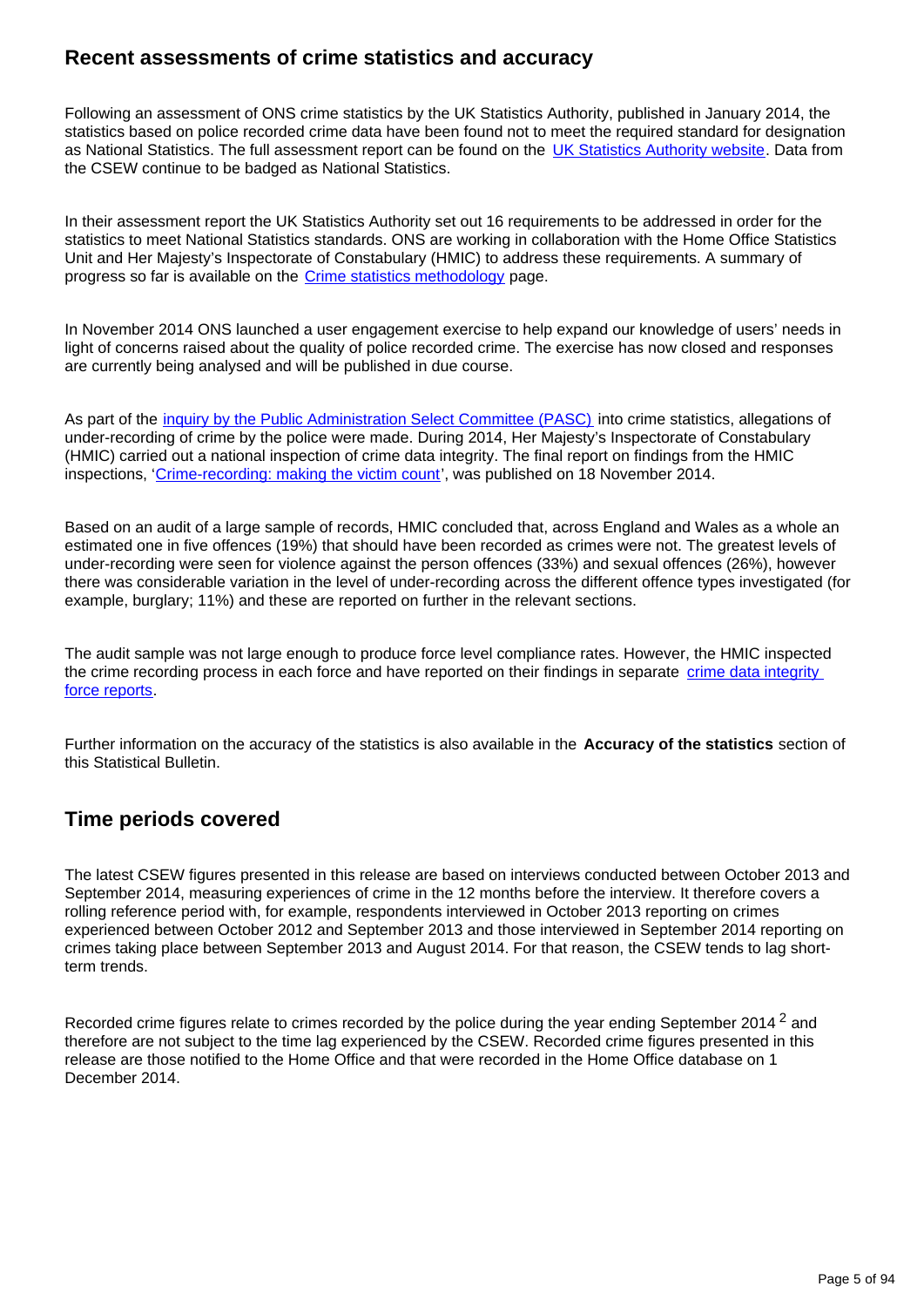Nine months of the data reported here overlap with the data contained in the previous bulletin and as a result the estimates in successive bulletins are not from independent samples. Therefore, year on year comparisons are made with the previous year; that is, the 12 months period ending September 2013 (rather than those published last quarter). To put the latest dataset in context, data are also shown for the year ending March 2009 (around five years ago) and the year ending March 2004 (around ten years ago). Additionally, for the CSEW estimates, data for the year ending December 1995, which was when crime peaked in the CSEW (when the survey was conducted on a calendar year basis), are also included.

## **Changes following survey re-weighting**

Revised survey weights and a back-series have been produced for the CSEW following the release of the new-2011 Census-based population estimates. The programme of work to produce the revised weights and key estimates for all survey years back to 2001/02 is now complete and both CSEW and police recorded crime use post 2011 Census population figures. Micro datasets for the entire affected back-series are planned for release in Spring 2015. Further information can be found in the methodological note 'Presentational and methodological [improvements to National Statistics on the Crime Survey for England and Wales'](http://www.ons.gov.uk/ons/guide-method/method-quality/specific/crime-statistics-methodology/index.html).

## **Notes for Understanding crime statistics:**

- 1. The Notifiable Offence List includes all indictable and triable-either-way offences (offences which could be tried at a crown court) and a few additional closely related summary offences (which would be dealt with by magistrates' courts). For information on the classifications used for notifiable crimes recorded by the police, see Appendix 1 of the [User Guide.](http://www.ons.gov.uk/ons/guide-method/method-quality/specific/crime-statistics-methodology/index.html)
- 2. Police recorded crime statistics are based on the year in which the offence was recorded rather than the year in which it was committed. However, such data for any given period will include some historic offences that occurred in a previous year to the one in which it is reported to the police.

# <span id="page-5-0"></span>**4 . Summary**

## **Latest headline figures from the CSEW and police recorded crime**

The Crime Survey for England and Wales (CSEW) covers a broad range of victim-based crimes experienced by the resident household population although there are some serious but relatively low volume offences, such as homicide and sexual offences, that are not included in its headline estimates. The survey also currently excludes fraud and cyber crime though there is ongoing development work to address this gap – see the methodological note '[Work to extend the Crime Survey for England and Wales to include fraud and cyber crime](http://www.ons.gov.uk/ons/guide-method/method-quality/specific/crime-statistics-methodology/index.html) '. For more information on what is and is not included, see [this infographic](http://www.ons.gov.uk/ons/rel/crime-stats/crime-statistics/period-ending-june-2014/info-what-does-csew-cover.html).

Latest figures from the **CSEW** show there were an estimated 7.0 million incidents of crime against **households and resident adults** (aged 16 and over) in England and Wales for the year ending September 2014 (Table 1). This represents an 11% decrease from 7.9 million incidents compared with the previous year's survey and continues the long downward trend seen since the mid-1990s. The latest estimate is the lowest since the survey began in 1981. The total number of CSEW incidents is estimated to be 32% lower than the 2008/09 survey, and 63% lower than its peak level in 1995.

Crime covered by the CSEW rose steadily from 1981, before peaking in 1995. After peaking, the CSEW showed marked falls up until the 2004/05 survey year. Since then, the underlying trend has continued downwards, but with some fluctuation from year to year (Figure 1).

An **[animated version](http://www.neighbourhood.statistics.gov.uk/HTMLDocs/dvc188/index.html)** of Figure 1 is also available.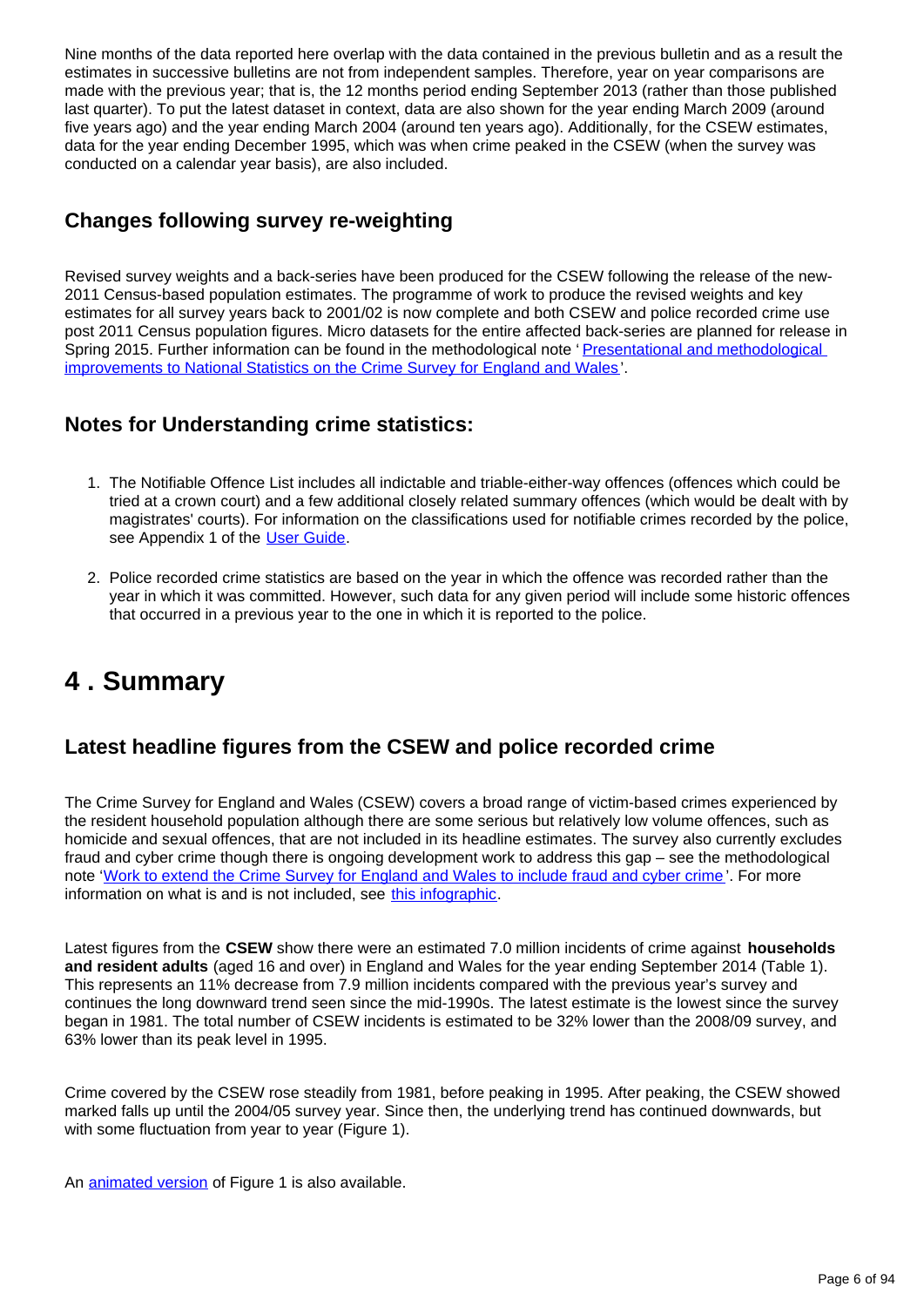#### **Figure 1: Trends in police recorded crime and CSEW, 1981 to year ending September 2014**



**Source: Crime Survey for England and Wales, Office for National Statistics / Police recorded crime, Home Office**

#### **Notes:**

- 1. Police recorded crime data are not designated as National Statistics
- 2. The data on this chart refer to different time periods: a) 1981 to 1999 refer to crimes experienced in the calendar year (January to December); b) from 2001/02 onwards the estimates relate to crimes experienced in the 12 months before interview, based on interviews carried out in that financial year (April to March); and c) the last two data points relate to interviews carried out in the rolling 12 month periods for the latest available two years (October to September)
- 3. Some forces have revised their data and police recorded crime totals may not therefore agree with those previously published

The CSEW time series shown in Figure 1 does not includes crimes committed against children aged 10 to 15. The survey was only extended to include such children from January 2009 and data from this module of the survey is not directly comparable with the main survey. The CSEW estimated that  $721,000$  crimes  $1$  were experienced by **children aged 10 to 15** in the year ending September 2014. Of this number, 52% were categorised as violent crimes<sup>2</sup> (375,000), while most of the remaining crimes were thefts of personal property (304,000; 42%). Incidents of criminal damage to personal property experienced by children were less common (42,000; 6% of all crimes). The proportions of violent, personal property theft and criminal damage crimes experienced by children aged 10 to 15 are similar to the previous year (54%, 39% and 7% respectively).

Police recorded crime is restricted to offences that have been reported to and recorded by the police and thus does not provide a total count of all crimes that take place. The police recorded 3.7 million offences in the year ending September 2014, a similar number to that recorded in the previous year (Table 2)<sup>3</sup>. This is a change from the downward trend seen since 2003/04 in **police recorded crime** figures. Although the rate of reduction has slowed over the last three years, the latest figures are 21% lower than in 2008/09 and 38% lower than the peak in 2003/04.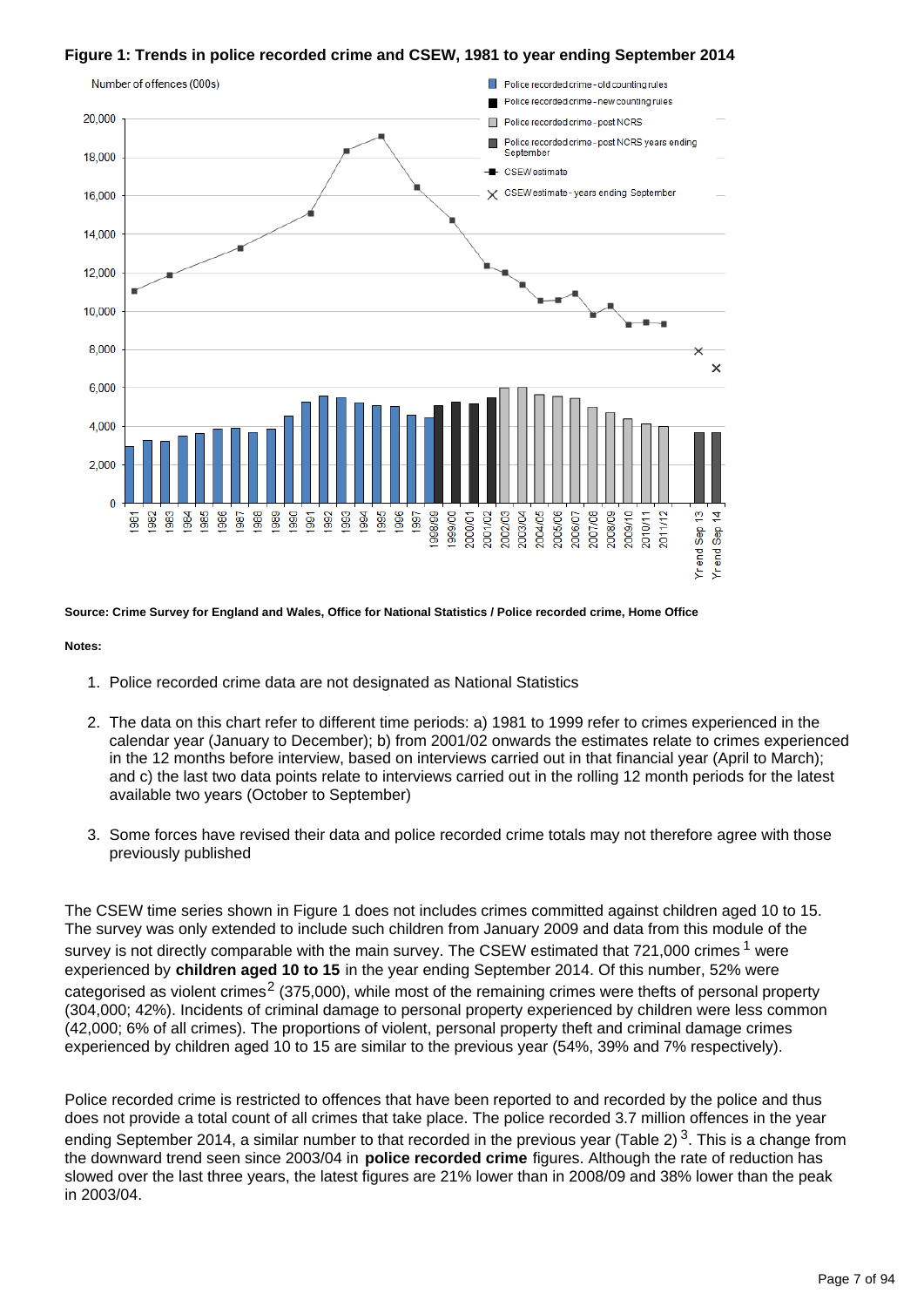Like CSEW crime, police recorded crime also increased during most of the 1980s, reaching a peak in 1992, and then fell each year until 1998/99. Expanded coverage of offences in the recorded crime collection, following changes to the Home Office Counting Rules (HOCR) in 1998, and the introduction of the National Crime Recording Standard (NCRS) in April 2002, saw increases in the number of crimes recorded by the police while the CSEW count fell. Following the bedding in of these changes, trends from the two series tracked each other well from 2002/03 until 2006/07. While both series continued to show a downward trend between 2007/08 and 2012/13, the gap between the two series widened with police recorded crime showing a faster rate of reduction (32% compared with 19% for the CSEW for a comparable basket of crimes)<sup>4</sup>. However, for the most recent year this pattern has changed with the recorded crime series showing no percentage change while the survey estimates have continued to fall.

A likely factor behind the changing trend in recorded crime is the recent renewed focus on the quality of recording by the police in the light of the inspections of forces by Her Majesty's Inspectorate of Constabulary (HMIC), the [Public Administration Select Committee \(PASC\) inquiry](http://www.publications.parliament.uk/pa/cm201314/cmselect/cmpubadm/760/760.pdf) into crime statistics, and the UK Statistics Authority's [decision](http://www.ons.gov.uk/ons/external-links/stats-authority/uk-statistics-authority--assessment-report-268-crime.html) to remove the National Statistics designation from recorded crime. This renewed focus is thought to have led to improved compliance with the NCRS leading to a greater proportion of crimes reported to the police being recorded than previously.

**Victim-based crime**<sup>5</sup> accounted for 84% of all police recorded crime and fell by 1% in the year ending September 2014 compared with the previous year, with 3.1 million offences recorded. Within victim-based crime, there were decreases across most of the police recorded crime categories. The notable exceptions to this were violence against the person, which was up by 16% (an additional 96,000 offences), sexual offences up by 22% (13,000 offences) and shoplifting up by 3% (9,000 offences).

Other crimes against society<sup>6</sup> accounted for 11% of all police recorded crime (with 399,469 offences recorded) and showed an increase of 1% compared with the previous year. Trends in such offences often reflect changes in police workload and activity rather than levels of criminality. Within this crime type, offences involving possession of weapons rose by 4%, public order offences rose by 10% and miscellaneous crimes against society rose by 12%. Drug offences decreased by 7% to 186,657 offences. Public order offences account for the largest volume rise and anecdotal evidence from forces suggests that this is being driven by a tightening of recording practices.

The remaining 6% of recorded crimes were **fraud** offences. There were 212,699 fraud offences recorded by the police and **Action Fraud** in the year ending September 2014 (an increase of 5% on the previous year). However, trends in fraud should be interpreted with caution. It is unclear to what extent there has been a genuine increase in such crimes or whether the move to the centralised recording of such offences has led to improved reporting and recording of fraud offences; see the 'Total fraud offences recorded by Action Fraud' section for further details.

In addition, fraud data are also collected from industry bodies by the **National Fraud Intelligence Bureau (NFIB)** . In the year ending September 2014, there were 391,221 reports of fraud to the NFIB from industry bodies, the vast majority of which were related to banking and credit industry fraud. For more information on these data sources, see the 'Fraud' section of this bulletin.

## **Overall level of crime – Other sources of crime statistics**

Around 2.0 million incidents of **anti-social behaviour (ASB)** were recorded by the police for the year ending September 2014. These are incidents which were not judged to require recording as a notifiable offence within the Home Office Counting Rules for recorded crime. The number of ASB incidents in the year ending September 2014 decreased by 10% compared with the previous year. However, it should be noted that a review by Her Majesty's Inspectorate of Constabulary ([HMIC](http://www.hmic.gov.uk/programmes/anti-social-behaviour/#2012-inspection-findings), 2012) found that there was a wide variation in the quality of decision making associated with the recording of ASB. As a result, ASB incident data should be interpreted with caution.

In the year ending June 2014 (the latest period for which data are available) there were 957,000 convictions in magistrates' courts for **non-notifiable offences** (down 5% from the year ending June 2013), which are not covered in police recorded crime or the CSEW (for example: being drunk and disorderly; committing a speeding offence). There were 31,000 Penalty Notices for Disorder issued in relation to non-notifiable offences  $^7$ .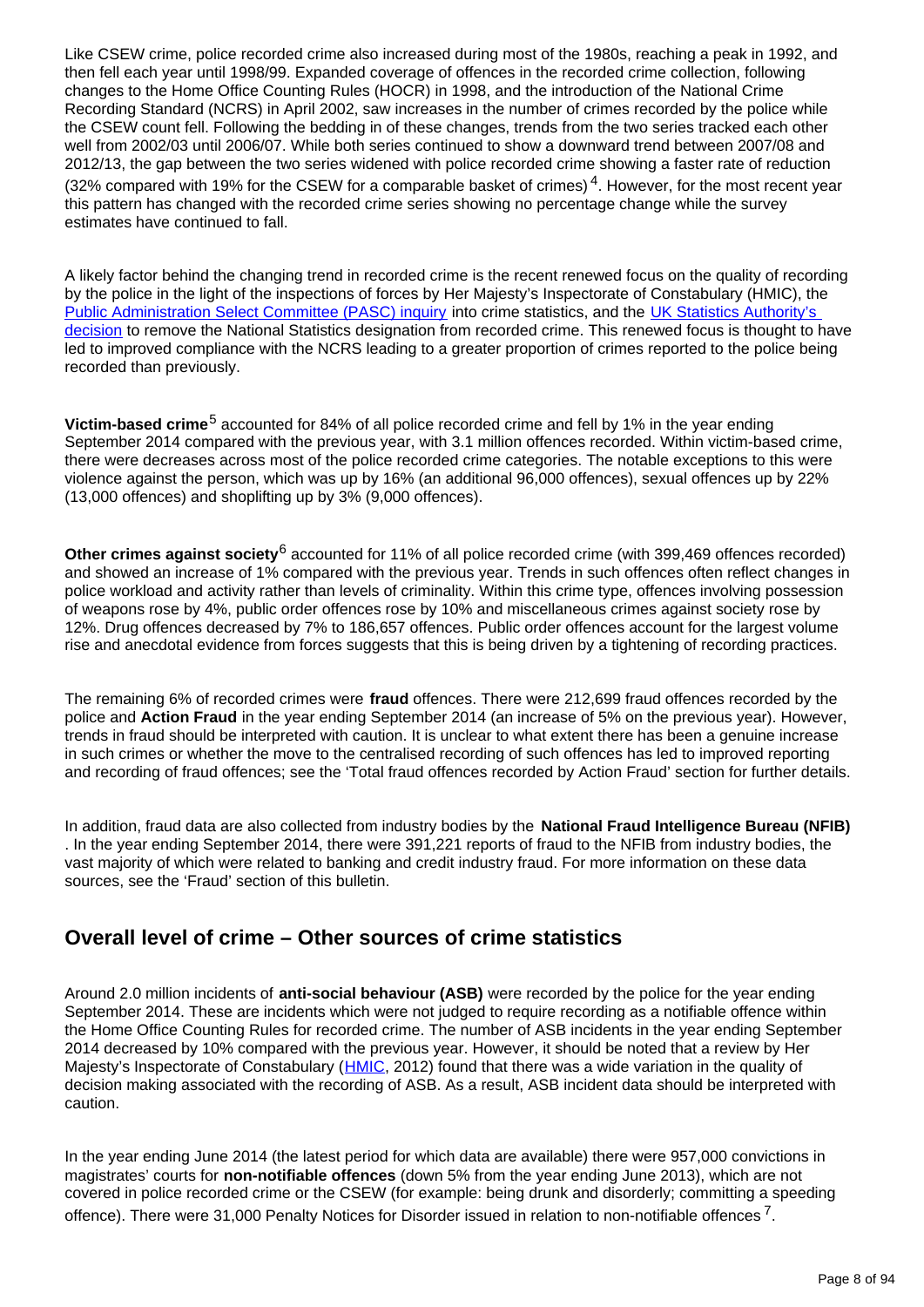The CSEW does not cover crimes against businesses and police recorded crime can only provide a partial picture (as not all offences come to the attention of the police). The [2012](https://www.gov.uk/government/publications/crime-against-businesses-detailed-findings-from-the-2012-commercial-victimisation-survey) and [2013](https://www.gov.uk/government/publications/crime-against-businesses-detailed-findings-from-the-2013-commercial-victimisation-survey) Commercial Victimisation Surveys, respectively, estimated that there were 9.2 million and 6.8 million incidents of **crime against businesses**  $8$  in England and Wales in the four sectors covered by each of the two surveys. The sectors covered in the two surveys differed ('Wholesale and retail', 'Accommodation and food', 'Manufacturing' and 'Transportation and storage' in 2012; 'Wholesale and retail', 'Accommodation and food', 'Arts, entertainment and recreation' and 'Agriculture, forestry and fishing' in 2013); thus the two estimates are not directly comparable.

## **Trends in victim-based crime – CSEW**

The CSEW provides coverage of most victim-based crimes, although there are necessary exclusions from its main estimates, such as homicide and sexual offences. For more information on what is and is not included, see [this infographic.](http://www.ons.gov.uk/ons/rel/crime-stats/crime-statistics/period-ending-june-2014/info-what-does-csew-cover.html)

Estimates of **violent crime** from the CSEW have shown large falls between 1995 and the 2004/05 survey. In recent years the rate of reduction has slowed and while the latest estimate is 11% lower compared with the previous year, it was not statistically significant.

CSEW **domestic burglary** follows a similar pattern to that seen for overall crime, peaking in the mid-1990s survey and then falling steeply until the 2004/05 CSEW. The underlying trend in domestic burglary remained fairly flat between the 2004/05 and 2010/11 surveys. Since then estimates have fallen and incidents of domestic burglary for the year ending September 2014 are 40% lower than those in the 2003/04 survey. The apparent year on year fall of 8% was not statistically significant.

Levels of **vehicle-related theft** estimated by the CSEW show a 15% fall compared with the previous year, and follow a consistent downward trend since the mid-1990s, explained in-part by improvements in vehicle security. The latest estimates indicate that a vehicle-owning household was around five times less likely to become a victim of such crime than in 1995.

There was a 9% decrease in CSEW **other household theft** compared with the previous year. This decrease sees estimated levels of other household theft return to levels similar to that seen in the 2007/08 survey, following a period of year on year increases between the 2007/08 and 2011/12 surveys. Peak levels of other household theft were recorded in the mid-1990s and the latest estimate is half the level seen in 1995.

The CSEW estimates that there were around 848,000 incidents of **other theft of personal property** in the survey year ending September 2014. The apparent 9% decrease, was not statistically significant. The underlying trend has been fairly flat since 2004/05 following marked declines from the mid-1990s; the current estimate is under half the level seen in 1995.

Latest CSEW findings for **bicycle theft** show little change in the level of incidents in the year ending September 2014 compared with the previous year (the apparent 1% increase was not statistically significant). Over the long term, incidents of bicycle theft are now 40% lower than in 1995.

**Criminal damage** estimated by the CSEW decreased by 15% in the year ending September 2014 compared with the previous year, continuing the downward trend seen since 2008/09.

CSEW estimates for **robbery** and **theft from the person** were not significantly different from the previous year (the apparent respective 27% and 9% decreases were not statistically significant). However these must be treated with caution and interpreted alongside police recorded crime as short term trends in these CSEW crimes are typically prone to fluctuation due to a small number of victims interviewed in any one year. Further information on these crimes is provided in the relevant sections of this bulletin.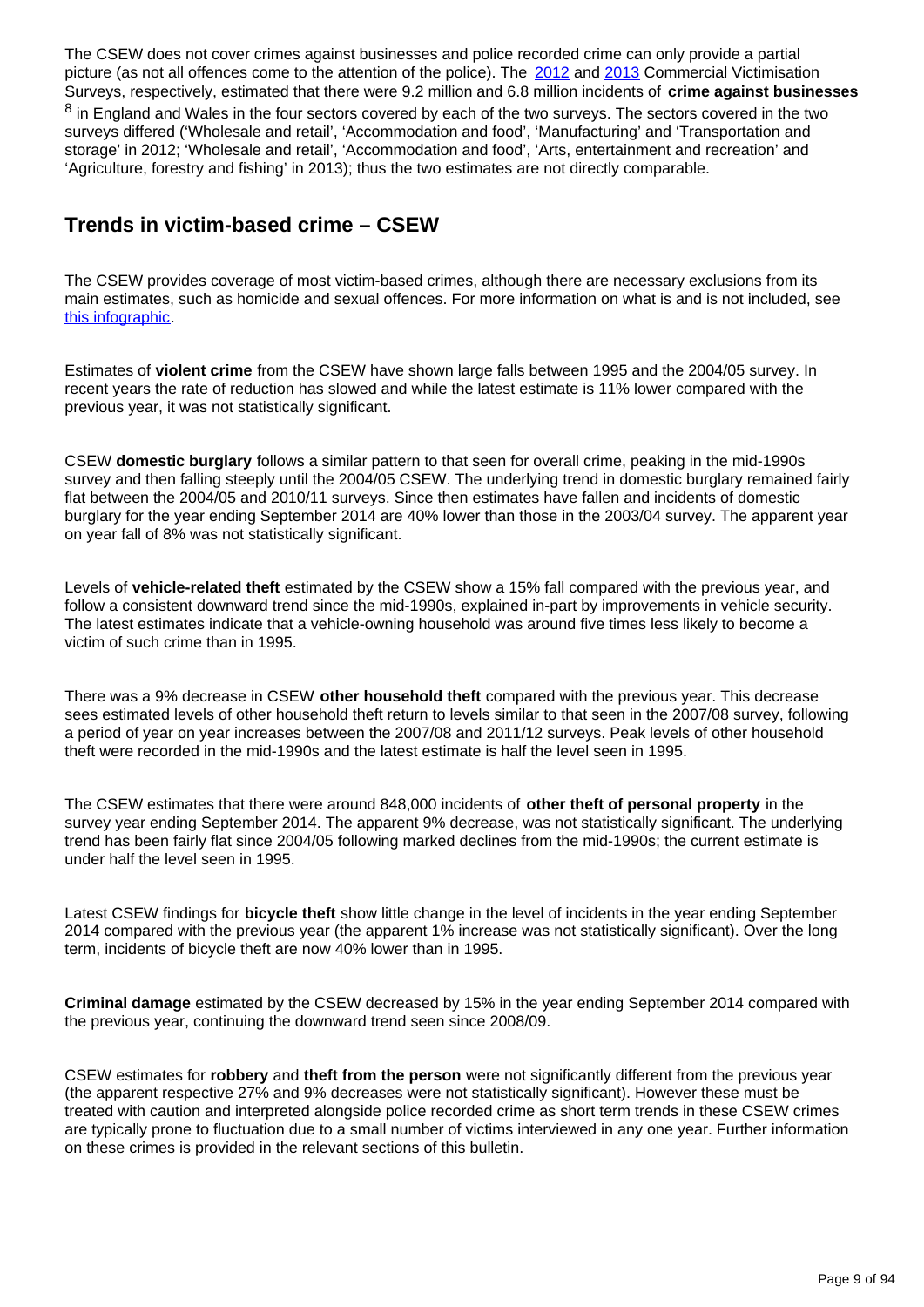#### **Table 1: Number of CSEW incidents for year ending September 2014 and percentage change [1,2]**

England and Wales

Adults aged 16 and over/households

| Offence group <sup>2</sup>                                                       | Oct-13 to  | October 2013 to September 2014 compared with: |          |                     |             |                     |          |                     |   |
|----------------------------------------------------------------------------------|------------|-----------------------------------------------|----------|---------------------|-------------|---------------------|----------|---------------------|---|
|                                                                                  | Sep-14 $3$ | Jan-95 to<br>Dec-95                           |          | Apr-03 to<br>Mar-04 |             | Apr-08 to<br>Mar-09 |          | Oct-12 to<br>Sep-13 |   |
| Number of incidents (thousands), percentage change and significance <sup>4</sup> |            |                                               |          |                     |             |                     |          |                     |   |
| Violence                                                                         | 1,312      | $-66$                                         |          | $-41$               | $^{\star}$  | $-26$               | $^\star$ | $-11$               |   |
| with injury                                                                      | 611        | $-73$                                         | $^\star$ | $-49$               | $\ast$      | $-36$               | $\star$  | $-26$               |   |
| without injury                                                                   | 702        | $-55$                                         | $^\star$ | $-30$               | $\ast$      | $-14$               |          | $\overline{7}$      |   |
| Robbery                                                                          | 127        | $-62$                                         | $^\star$ | $-53$               | $\ast$      | $-52$               | $\star$  | $-27$               |   |
| Theft offences                                                                   | 4,195      | -64                                           | $\ast$   | $-36$               | $\star$     | $-25$               | $\star$  | -9                  |   |
| Theft from the person                                                            | 504        | $-26$                                         | $^\star$ | $-17$               | $^{\star}$  | $-28$               | *        | -9                  |   |
| Other theft of personal property                                                 | 848        | $-59$                                         | $\ast$   | $-34$               | $^{\star}$  | $-21$               | *        | -9                  |   |
| Unweighted base - number of adults                                               | 34,554     | $\mathbf 0$                                   |          | 0                   | $\mathbf 0$ | $\pmb{0}$           | 0        | $\mathbf 0$         | 0 |
| Domestic burglary                                                                | 789        | $-67$                                         | $\star$  | $-40$               | $\star$     | $-20$               | $\star$  | $-8$                |   |
| Domestic burglary in a dwelling                                                  | 560        | $-68$                                         | *        | -40                 | *           | $-22$               | *        | $-11$               |   |
| Domestic burglary in a non-connected<br>building to a dwelling                   | 229        | $-65$                                         | $^\star$ | $-39$               | $^{\star}$  | $-17$               | *        | $\mathbf 0$         |   |
| Other household theft                                                            | 777        | $-50$                                         |          | $-13$               | *           | $-10$               |          | -9                  |   |
| Vehicle-related theft                                                            | 878        | $-79$                                         | $\ast$   | $-57$               | $\ast$      | $-39$               | $\star$  | $-15$               |   |
| Bicycle theft                                                                    | 398        | $-40$                                         | $^\star$ | 10                  |             | $-23$               | $\ast$   | 1                   |   |
| Criminal damage                                                                  | 1,393      | $-58$                                         | $\ast$   | $-42$               | *           | $-48$               | $^\star$ | $-15$               |   |
| Unweighted base - number of households                                           | 34,513     |                                               |          |                     |             |                     |          |                     |   |
| All CSEW crime                                                                   | 7,027      | $-63$                                         | $\star$  | $-38$               | $\star$     | $-32$               | $\star$  | $-11$               |   |

Source: Crime Survey for England and Wales, Office for National Statistics

Notes:

1. More detail on further years can be found in Appendix Table A1.

2. For more information about the crime types included in this table, see Section 5 of the User Guide.

3. Base sizes for data since year ending September 2014 are smaller than previous years, due to sample size reductions introduced in April 2012.

4. Statistically significant change at the 5% level is indicated by an asterisk.

## **Trends in victim-based crime – Police recorded crime**

Figure 2 shows selected police recorded crime offences and focuses on those categories with notable changes in the year ending September 2014 compared with the previous year.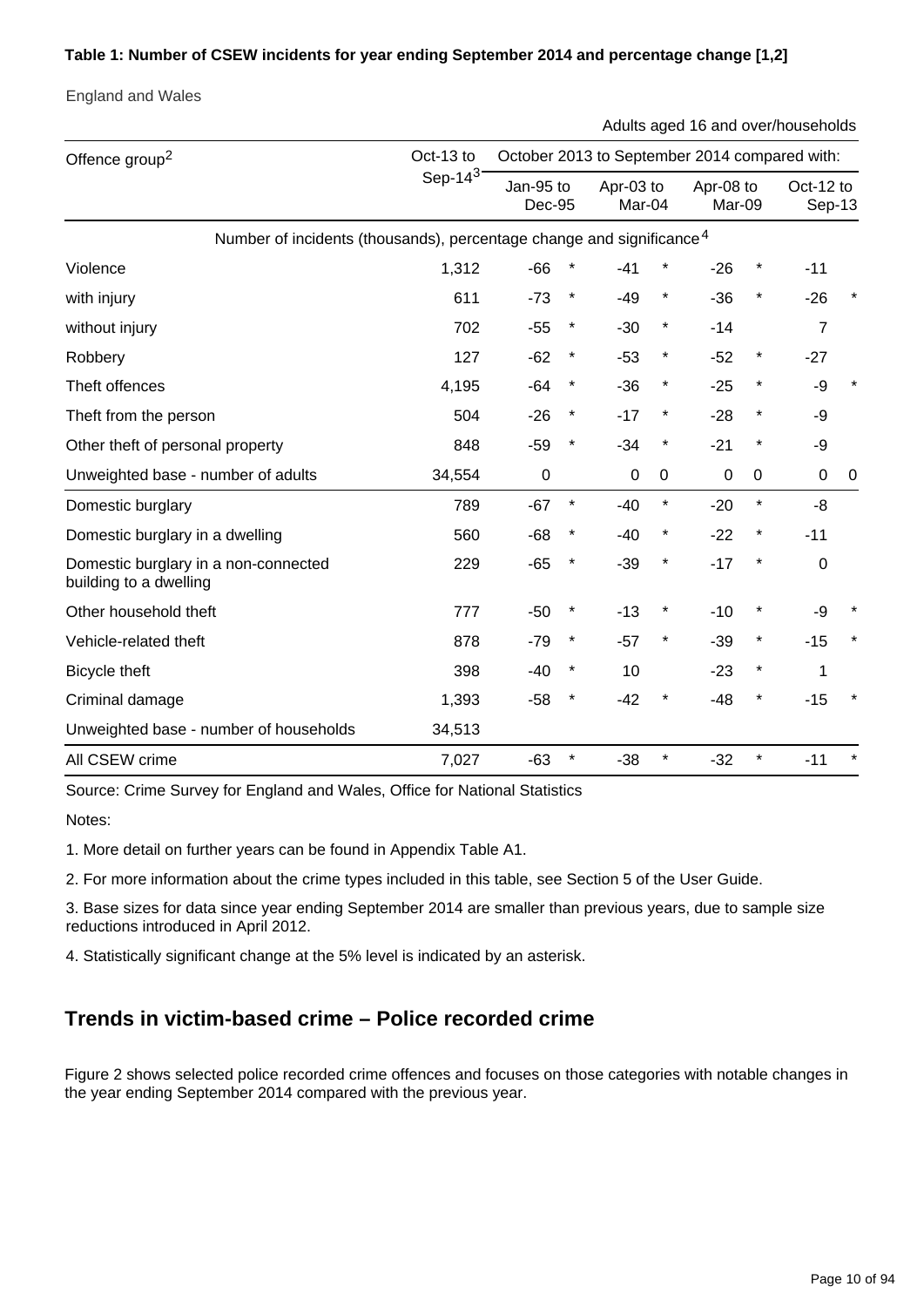#### **Figure 2: Selected victim-based police recorded crime offences: volume changes between year ending September 2013 and year ending September 2014**

Figure 2: Selected victim-based police recorded crime offences: volume changes between year ending September 2013 and vear ending September 2014



#### **Source: Police recorded crime, Home Office**

#### **Notes:**

1. Police recorded crime data are not designated as National Statistics

There was a 1% decrease in **victim-based crimes** in the year ending September 2014 to 3.1 million offences. To put this volume into context, this is equivalent to 55 recorded offences per 1,000 population (though this should not be read as a victimisation rate as multiple offences could be reported by the same victim) – see Table 3. There were decreases in **theft from the person** (down 24%), **vehicle offences** (down 6%), **criminal damage and arson** (down 4%) and **robbery** (down 14%). There were increases in **violence against the person** (up 16%), **sexual offences** (up 22%) and **shoplifting** (up 3%).

The 16% increase in **violence against the person** offences recorded by the police is likely to be driven by improved compliance with the NCRS; the CSEW, for example, showed an 11% decrease over the same period. The volume of crimes (699,832 offences) equates to approximately 12 offences recorded per 1,000 population in the year ending September 2014. The increase in total **violence against the person** offences was largest in the subcategory **violence without injury**, which showed an increase of 20% compared with the previous year. The **violence with injury** subcategory showed a smaller increase of 12% over the same period.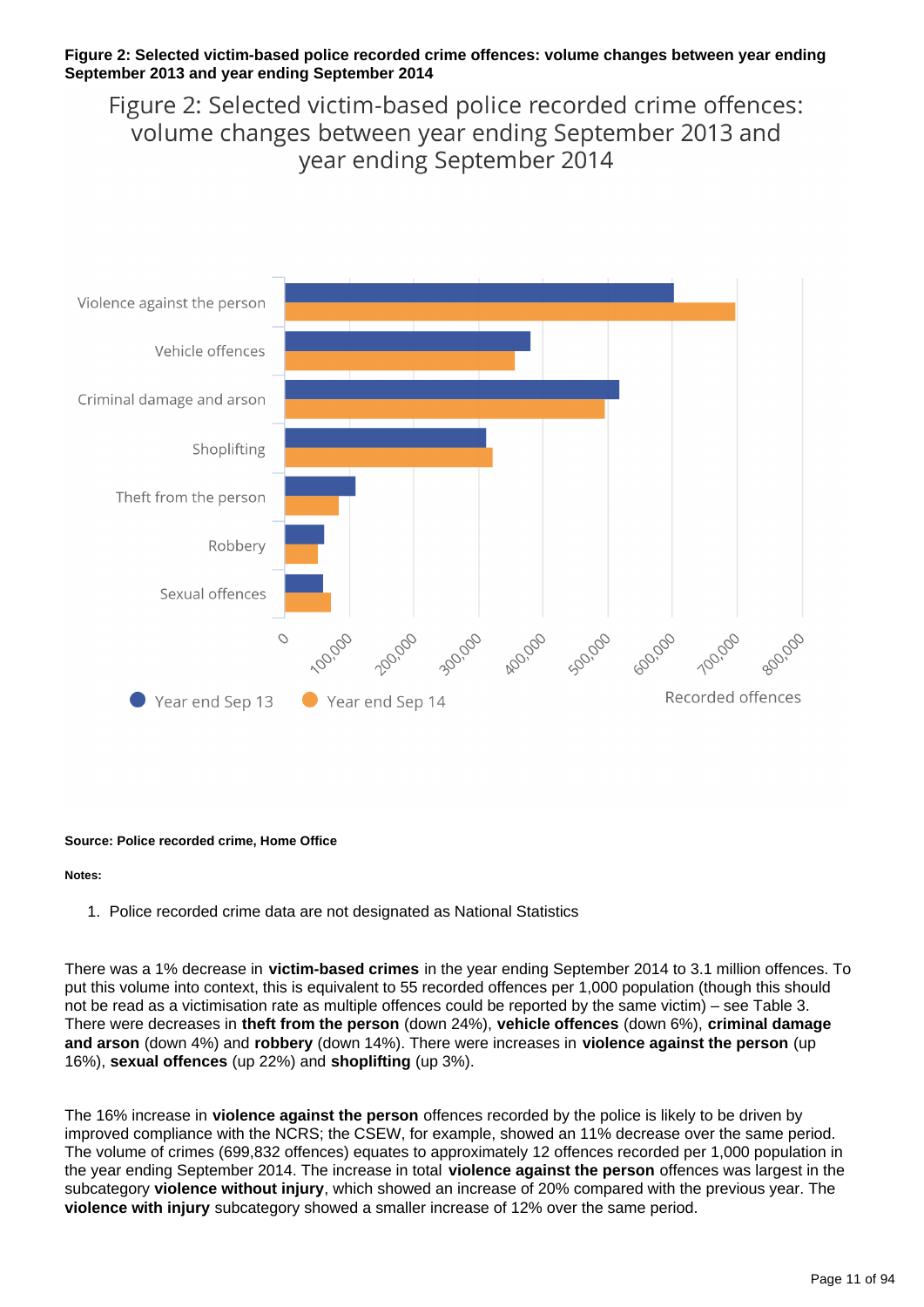In the year ending September 2014 the police recorded 507 **homicides**, 47 fewer than in the previous year<sup>9</sup>. This latest annual count of homicides is at its lowest since 1977 (482 offences). The number of homicides increased from around 300 per year in the early 1960s to over 800 per year in the early years of this century, which was at a faster rate than population growth over that period  $10$ . Over the past decade however, the volume of homicides has decreased while the population of England and Wales has continued to grow.

**Offences involving firearms** have fallen 7% in the year ending September 2014 compared with the previous year, continuing the falls seen since their peak in 2005/06. The number of offences that involved a **knife or sharp instrument** fell by 2% over the same period  $11$ .

**Robberies** fell 14% in the year ending September 2014 compared with the previous year, from 61,843 offences to 53,080 offences. This is equivalent to around 1 offence recorded per 1,000 population and is the lowest level since the introduction of the NCRS in 2002/03 (when 110,271 offences were recorded). With the exception of a notable rise in the number of robberies in 2005/06 and 2006/07, there has been a general downward trend in robbery offences since 2002/03. The overall decrease has been driven by falls in most of the large metropolitan force areas, where robbery offences tend to be concentrated (nearly half of all robbery offences were recorded in London alone). In volume-terms, the most notable drop in robbery offences over the last year was in the Metropolitan Police force area (25%; 8,116 offences).

**Sexual offences** recorded by the police increased by 22% in the year ending September 2014 compared with the previous year, to a total of 72,977 across England and Wales, the highest level since the introduction of the NCRS in 2002/03. Within this, the number of offences of rape increased by 31% and the number of other sexual offences increased by 19%. These increases are likely to be due to an improvement in crime recording by the police for these offences and an increase in the willingness of victims to come forward and report these crimes to the police; see the 'Sexual offences' section for more information.

While previous releases have showed that the rise in sexual offences was being largely driven by a rise in the number of historical offences, additional analysis of data supplied by around half the forces show recent offences now account for the majority of the increase (78% of the increase was due to offences committed within the last 12 months $^{12}$ ).

Total **theft offences** recorded by the police in the year ending September 2014 showed a 5% decrease compared with the previous year, continuing the year on year decrease seen since 2002/03. The majority of the categories in this offence group ('Burglary', 'Vehicle offences', 'Theft from the person', 'Bicycle theft' and 'All other theft offences') showed decreases compared with the previous year. The only exception to this was **shoplifting**, which increased by 3% compared with the previous year (from 313,700 offences to 322,904).

**Theft from the person** offences recorded by the police in the year ending September 2014 showed a 24% decrease compared with the previous year. This is a reversal of recent trends, which showed year-on-year increases between 2008/09 and 2012/13. This decrease is driven by a large drop in offences from December 2013 onwards, thought to be associated with improved mobile phone security features; see the 'Theft offences - Other theft of property' section for more information.

## **Fraud offences**

Responsibility for recording fraud offences has transferred from individual police forces to Action Fraud. This transfer occurred between April 2011 and March 2013. In the year ending September 2014, there were 212,699 fraud offences recorded by Action Fraud in England and Wales  $^{13}$ . This represents a volume increase of 5% compared with the previous year and an increase of 194% compared with 2008/09. These reported increases over the past 12 months should be seen in the context of the recent move to centralised recording of fraud. During the transition to Action Fraud, level of recorded fraud showed steady increases. It should be noted that since all forces completed the transfer of recording to Action Fraud (April 2013), the levels of fraud have remained fairly steady (see [Table QT1 \(227.5 Kb Excel sheet\)](http://www.ons.gov.uk/ons/rel/crime-stats/crime-statistics/year-ending-september-2014/rft-03.xls)).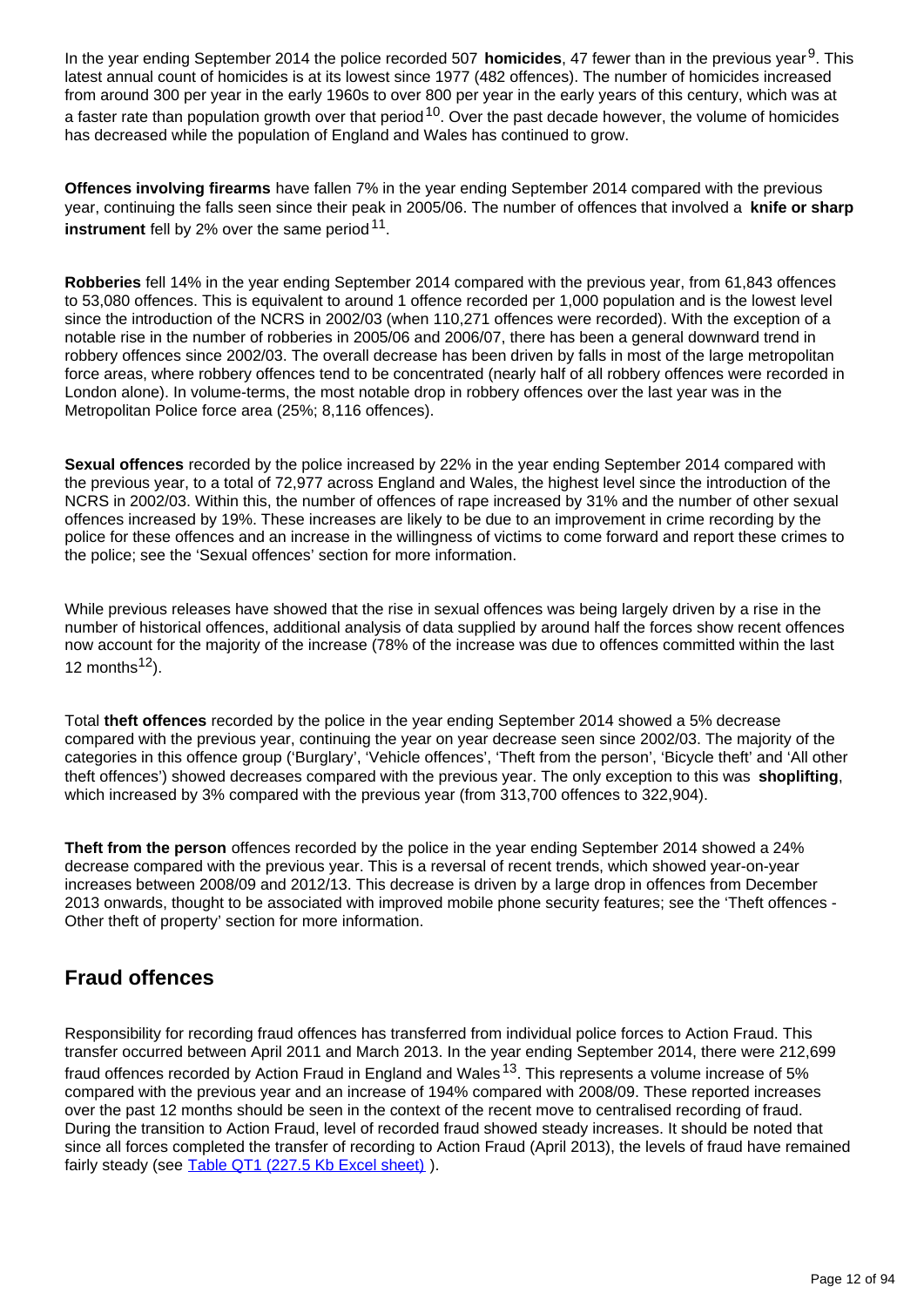In addition, there were 391,221 reports of fraud to the National Fraud Intelligence Bureau from industry bodies. For more information, see the 'Fraud' section.

CSEW data on plastic card fraud show that, for the year ending September 2014 survey, 5.0% of plastic card owners were victims of card fraud in the last year, no change on 4.8% in the year ending September 2013. Before that, there had been small reductions in levels of plastic card fraud over the last few years, following a rise between the 2005/06 and 2008/09 surveys.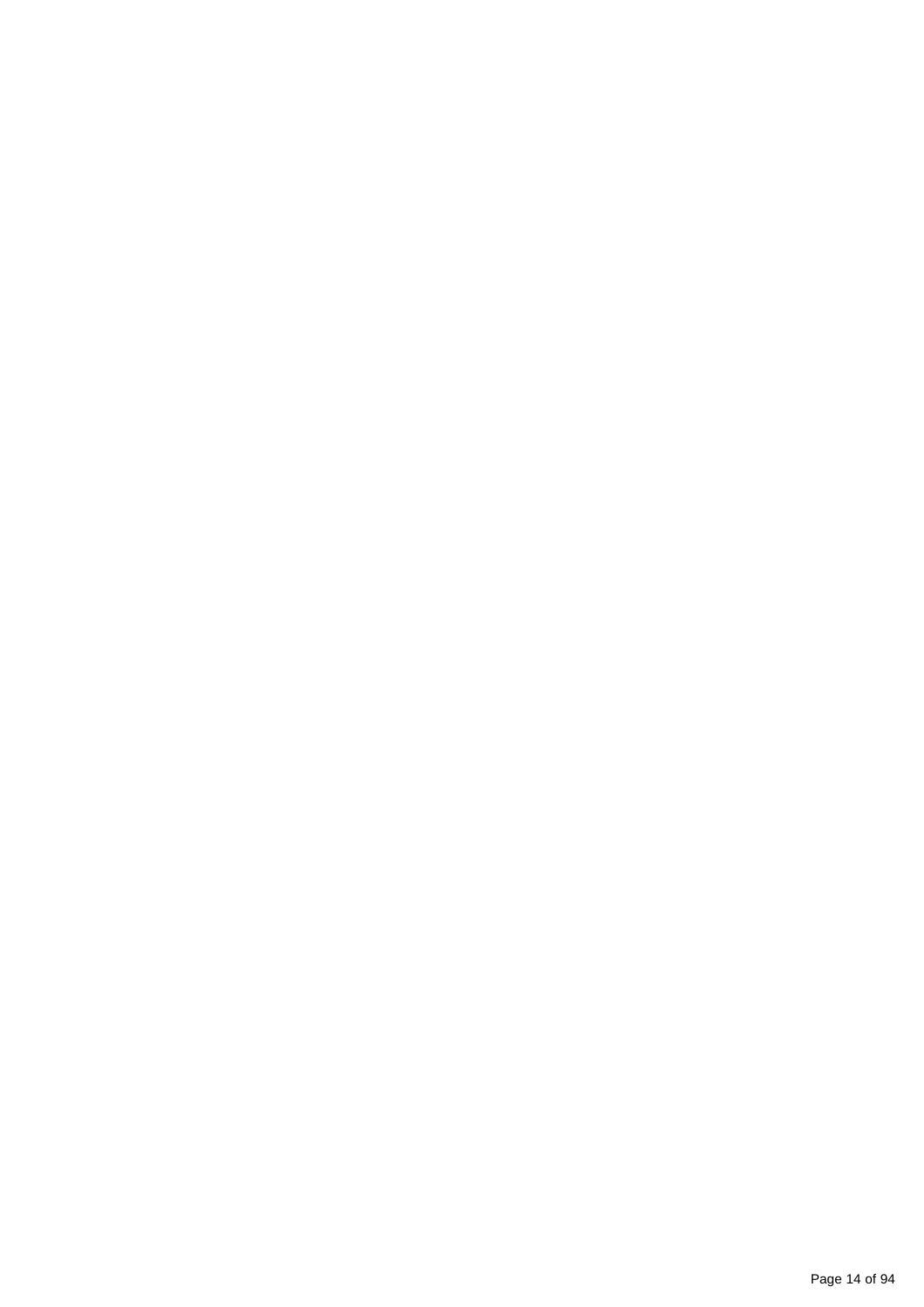**Table 2: Number of police recorded crimes for year ending September 2014 and percentage change [1,2,3,4]**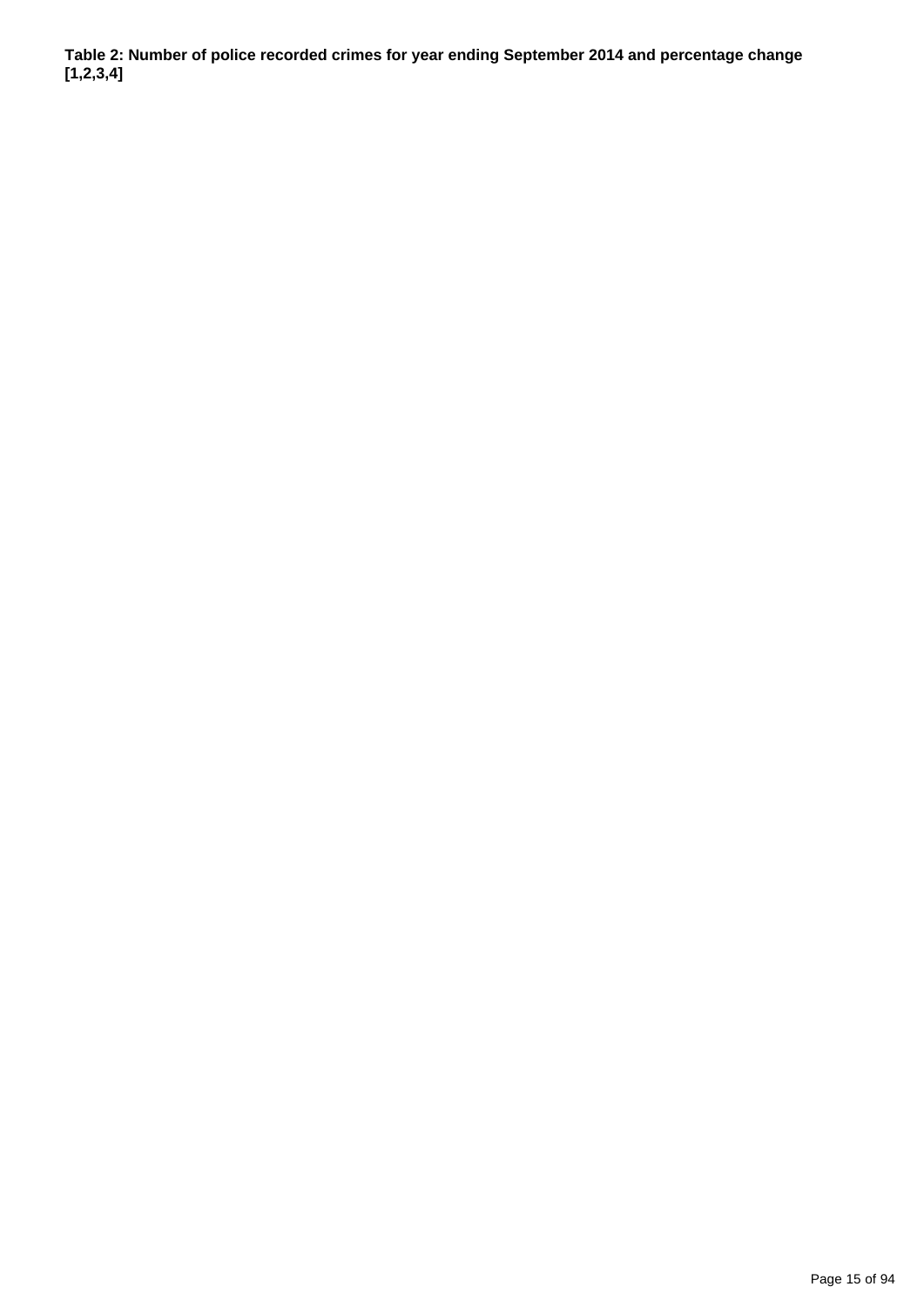### England and Wales

| Offence group                                              |           | October 2013 to September 2014 compared with: |       |                                                                   |  |  |  |  |  |  |
|------------------------------------------------------------|-----------|-----------------------------------------------|-------|-------------------------------------------------------------------|--|--|--|--|--|--|
|                                                            | 14        | 04                                            | 09    | Oct-13 to Sep- Apr-03 to Mar- Apr-08 to Mar- Oct-12 to Sep-<br>13 |  |  |  |  |  |  |
| Victim-based crime                                         | 3,108,828 | $-43$                                         | $-24$ | $-1$                                                              |  |  |  |  |  |  |
| Violence against the person offences                       | 699,832   | $-12$                                         | $-1$  | 16                                                                |  |  |  |  |  |  |
| Homicide                                                   | 507       | -44                                           | -24   | -8                                                                |  |  |  |  |  |  |
| Violence with injury <sup>4</sup>                          | 347,879   | $-24$                                         | $-17$ | 12                                                                |  |  |  |  |  |  |
| Violence without injury <sup>5</sup>                       | 351,446   | 3                                             | 22    | 20                                                                |  |  |  |  |  |  |
| Sexual offences                                            | 72,977    | 21                                            | 45    | 22                                                                |  |  |  |  |  |  |
| Rape                                                       | 24,043    | 81                                            | 84    | 31                                                                |  |  |  |  |  |  |
| Other sexual offences                                      | 48,934    | 4                                             | 32    | 19                                                                |  |  |  |  |  |  |
| Robbery offences                                           | 53,080    | $-49$                                         | $-34$ | $-14$                                                             |  |  |  |  |  |  |
| Robbery of business property                               | 5,778     | $-43$                                         | $-38$ | $-4$                                                              |  |  |  |  |  |  |
| Robbery of personal property                               | 47,302    | $-49$                                         | $-33$ | $-15$                                                             |  |  |  |  |  |  |
| Theft offences                                             | 1,785,473 | $-45$                                         | $-23$ | $-5$                                                              |  |  |  |  |  |  |
| <b>Burglary</b>                                            | 426,323   | $-48$                                         | $-27$ | -6                                                                |  |  |  |  |  |  |
| Domestic burglary                                          | 204,136   | $-49$                                         | $-28$ | -8                                                                |  |  |  |  |  |  |
| Non-domestic burglary                                      | 222,187   | $-47$                                         | $-25$ | $-4$                                                              |  |  |  |  |  |  |
| Vehicle offences                                           | 357,774   | $-64$                                         | $-40$ | -6                                                                |  |  |  |  |  |  |
| Theft of a motor vehicle                                   | 74,588    | -74                                           | -49   | $-3$                                                              |  |  |  |  |  |  |
| Theft from a vehicle                                       | 255,976   | $-58$                                         | $-36$ | $-10$                                                             |  |  |  |  |  |  |
| Interfering with a motor vehicle                           | 27,210    | $-70$                                         | $-43$ | 27                                                                |  |  |  |  |  |  |
| Theft from the person                                      | 84,365    | $-38$                                         | -6    | $-24$                                                             |  |  |  |  |  |  |
| <b>Bicycle theft</b>                                       | 94,446    | $-10$                                         | -9    | $-3$                                                              |  |  |  |  |  |  |
| Shoplifting                                                | 322,904   | 6                                             | 1     | 3                                                                 |  |  |  |  |  |  |
| All other theft offences <sup>6</sup>                      | 499,661   | -44                                           | $-21$ | $-6$                                                              |  |  |  |  |  |  |
| Criminal damage and arson                                  | 497,466   | $-59$                                         | $-47$ | -4                                                                |  |  |  |  |  |  |
| Other crimes against society                               | 399,469   | $-5$                                          | $-26$ | $\mathbf{1}$                                                      |  |  |  |  |  |  |
| Drug offences                                              | 186,657   | 30                                            | $-23$ | $-7$                                                              |  |  |  |  |  |  |
| Trafficking of drugs                                       | 29,016    | 18                                            | $-3$  | $-1$                                                              |  |  |  |  |  |  |
| Possession of drugs                                        | 157,641   | 33                                            | $-26$ | -8                                                                |  |  |  |  |  |  |
| Possession of weapons offences                             | 20,942    | $-46$                                         | $-41$ | 4                                                                 |  |  |  |  |  |  |
| Public order offences                                      | 143,768   | -9                                            | $-30$ | 10                                                                |  |  |  |  |  |  |
| Miscellaneous crimes against society                       | 48,102    | -40                                           | $-14$ | 12                                                                |  |  |  |  |  |  |
| Total fraud offences <sup>7</sup>                          | 212,699   | 25                                            | 194   | 5                                                                 |  |  |  |  |  |  |
| Total recorded crime - All offences including<br>fraud $7$ | 3,720,996 | $-38$                                         | $-21$ | -0                                                                |  |  |  |  |  |  |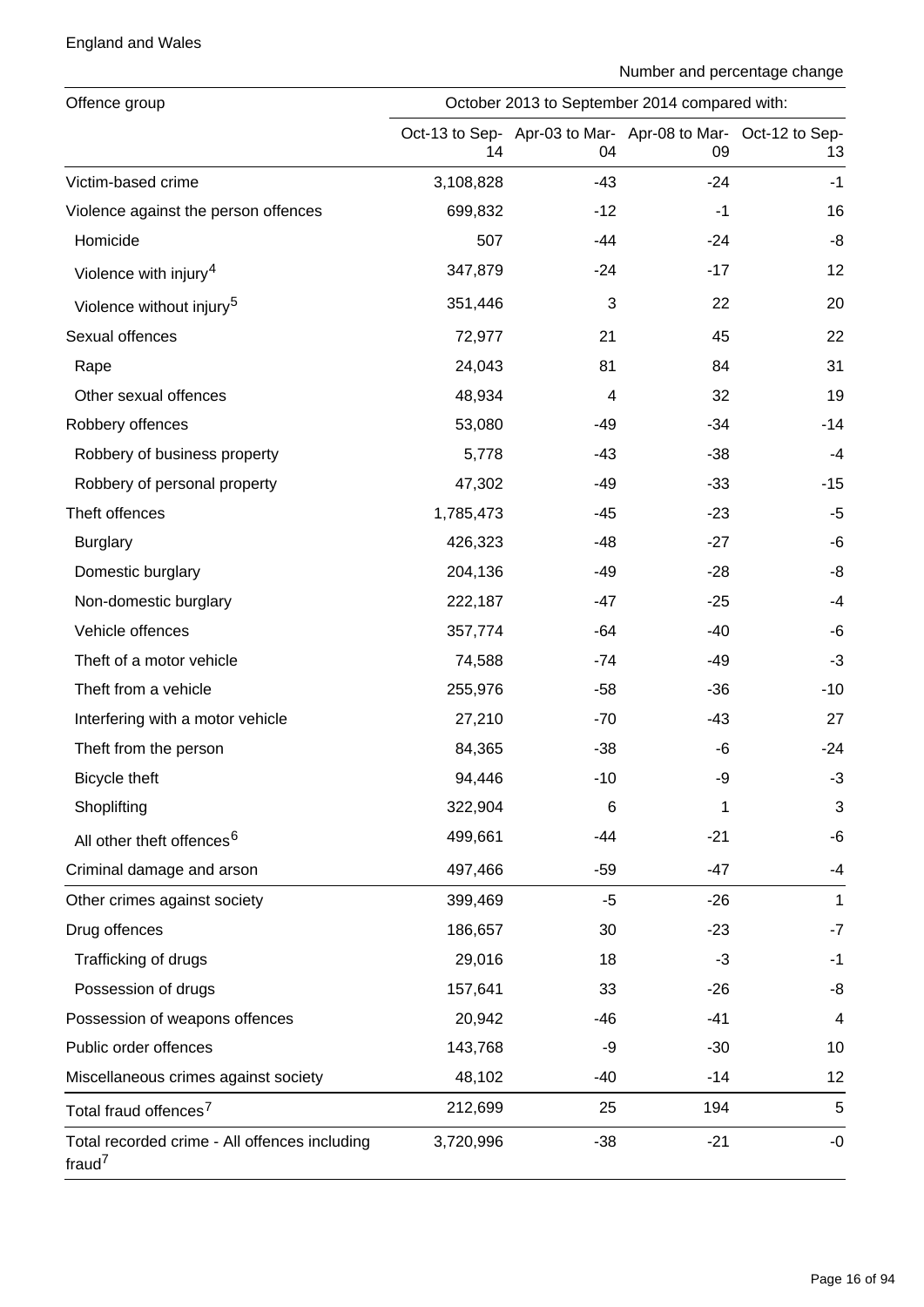Source: Police recorded crime, Home Office Notes: 1. Police recorded crime data are not designated as National Statistics. 2. Police recorded crime statistics based on data from all 44 forces in England and Wales (including the British Transport Police). 3. More detail on further years can be found in Appendix Table A4. 4. Includes attempted murder, intentional destruction of viable unborn child, causing death by dangerous driving /careless driving when under the influence of drink or drugs, more serious wounding or other act endangering life (including grievous bodily harm with and without intent), causing death by aggravated vehicle taking and less serious wounding offences. 5. Includes threat or conspiracy to murder, harassment, other offences against children and assault without injury (formerly common assault where there is no injury). 6. All other theft offences now includes all 'making off without payment' offences recorded since 2002/03. Making off without payment was previously included within the fraud offence group, but following a change in the classification for 2013/14, this change has been applied to previous years of data to give a consistent time series. 7. Action Fraud have taken over the recording of fraud offences on behalf of individual police forces. The process began in April 2011 and was rolled out to all police forces by March 2013. Due to this change, caution should be applied when comparing data over this transitional period and with earlier years. New offences were introduced under the Fraud Act 2006, which came into force on 15 January 2007.

### **Table 3: Total police recorded crime - rate of offences [1,2,3]**

England and Wales

|                                                        | Rate per 1,000 population |    |                                                                   |                |  |  |  |  |  |
|--------------------------------------------------------|---------------------------|----|-------------------------------------------------------------------|----------------|--|--|--|--|--|
|                                                        | 04                        | 09 | Apr-03 to Mar- Apr-08 to Mar- Oct-12 to Sep- Oct-13 to Sep-<br>13 | 14             |  |  |  |  |  |
| Total recorded crime - all offences including<br>fraud | 114                       | 86 | 66                                                                | 65             |  |  |  |  |  |
| Victim-based crime <sup>4</sup>                        | 103                       | 75 | 55                                                                | 55             |  |  |  |  |  |
| Other crimes against society                           | 8                         | 10 |                                                                   |                |  |  |  |  |  |
| Total fraud offences                                   | 3                         |    | 4                                                                 | $\overline{4}$ |  |  |  |  |  |

Source: Police recorded crime, Home Office

Notes:

1. Police recorded crime data are not designated as National Statistics.

2. Police recorded crime statistics based on data from all 44 forces in England and Wales (including the British Transport Police).

3. For detailed footnotes and further years see Appendix table A4.

4. Victim-based crime now includes all 'making off without payment' offences recorded since 2002/03. Making off without payment was previously included within the fraud offence group, but following a change in the classification for 2013/14, this change has been applied to previous years of data to give a consistent time series.

## **Notes for Summary**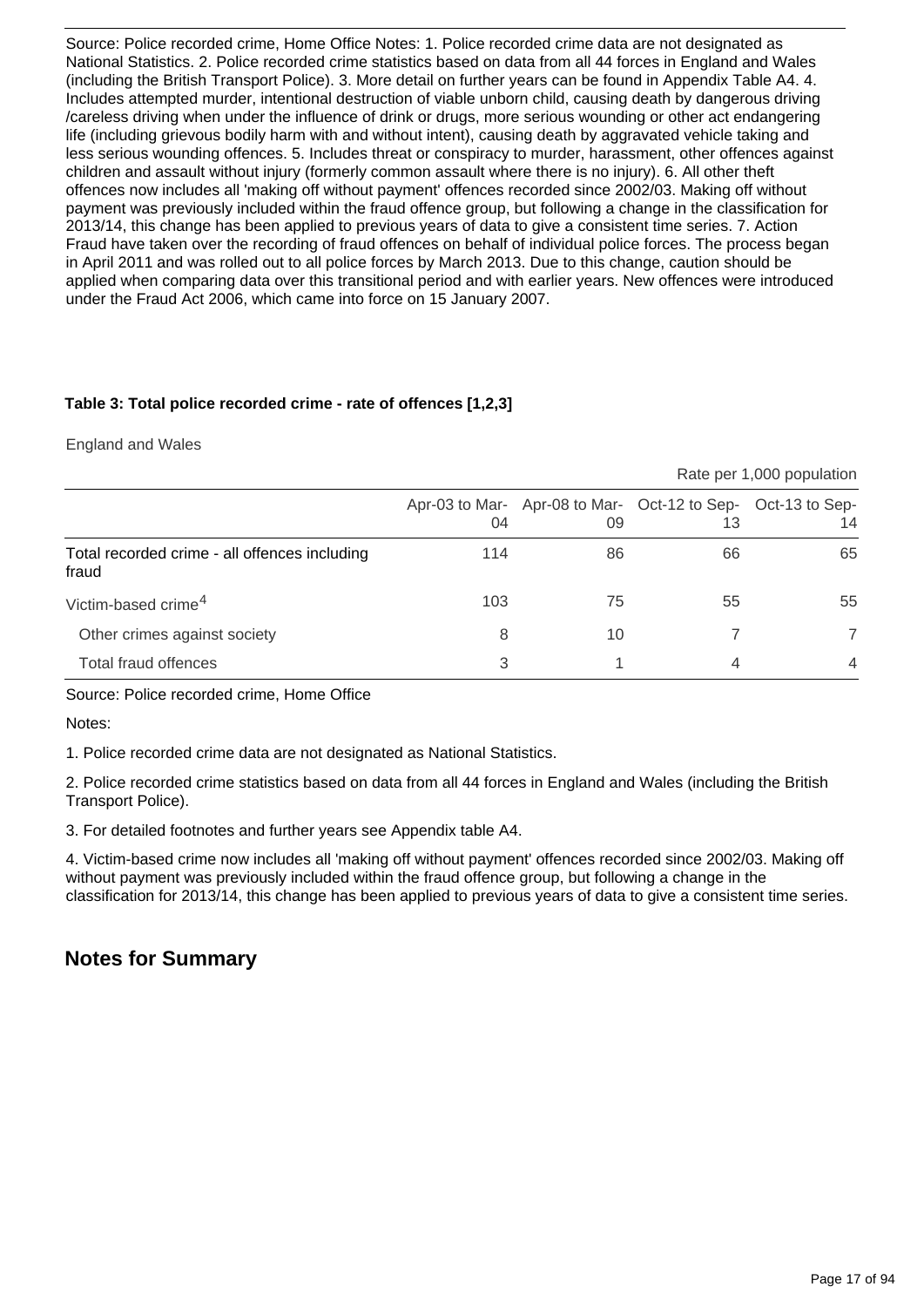- 1. The survey of children aged 10 to 15 only covers personal level crime (so excludes household level crime) and, as with the adult survey, does not include sexual offences.
- 2. The majority (75%) of violent crimes experienced in the year ending September 2014 resulted in minor or no injury, so in most cases the violence is low level.
- 3. Police recorded crimes are notifiable offences which are all crimes that could possibly be tried by a jury (these include some less serious offences, such as minor theft that would not usually be dealt with in this way) plus a few additional closely related offences, such as assault without injury.
- 4. See the '[Analysis of Variation in Crime trends](http://www.ons.gov.uk/ons/guide-method/method-quality/specific/crime-statistics-methodology/index.html)' methodological note and Section 4.2 of the [User Guide](http://www.ons.gov.uk/ons/guide-method/method-quality/specific/crime-statistics-methodology/index.html) for more details.
- 5. Victim-based crimes are those offences with a specific identifiable victim. These cover the police recorded crime categories of violence against the person, sexual offences, robbery, theft offences, and criminal damage and arson.
- 6. 'Other crimes against society' cover offences without a direct victim, and includes drug offences, possession of weapon offences, public order offences and miscellaneous crimes against society.
- 7. Non-notifiable offences are offences dealt with exclusively by magistrates' courts or by the police issuing of a Penalty Notice for Disorder or a Fixed Penalty Notice. Along with non-notifiable offences dealt with by the police (such as speeding), these include many offences that may be dealt with by other agencies – for example: prosecutions by TV Licensing; or by the Driver and Vehicle Licensing Agency (DVLA) for vehicle registration offences.
- 8. This is a premises based survey in which respondents were asked if the business at their current premises had experienced any of a range of crime types in the 12 months prior to interview and, if so, how many incidents of crime had been experienced.
- 9. Homicide includes the offences of murder, manslaughter, corporate manslaughter and infanticide. Figures from the Homicide Index for the time period April 2012 to March 2013, which take account of further police investigations and court outcomes, were published in the 'Focus on: Violent Crime and Sexual Offences, [2012/13](http://www.ons.gov.uk/ons/rel/crime-stats/crime-statistics/focus-on-violent-crime-and-sexual-offences--2012-13/index.html)' release on 13 February 2014. Data for the period April 2013 to March 2014 will be published in the 2013/14 version due to be released on 12 February 2015.
- 10. Figures from the Homicide Index are less likely to be affected by changes in police recording practices made in 1998 and 2002 so it is possible to examine longer-term trends.
- 11. Only selected violent offences can be broken down by whether a knife or sharp instrument was used. These are: homicide; attempted murder; threats to kill; assault with injury and assault with intent to cause serious harm; robbery; rape; and sexual assault.
- 12. The standard recorded crime collection does not provide information on the date when the offence occurred and this analysis is based on just over half of the 43 territorial police forces in England and Wales that provided additional information on sexual offences to the Home Office Data Hub.
- 13. Action Fraud had taken over the recording of all fraud offences from police forces by the end of 2012/13, but showed a -6 count of fraud offences in the year ending September 2014. This is a consequence of the transition process, and these cases have subsequently been removed from the police recorded data and transferred to Action Fraud.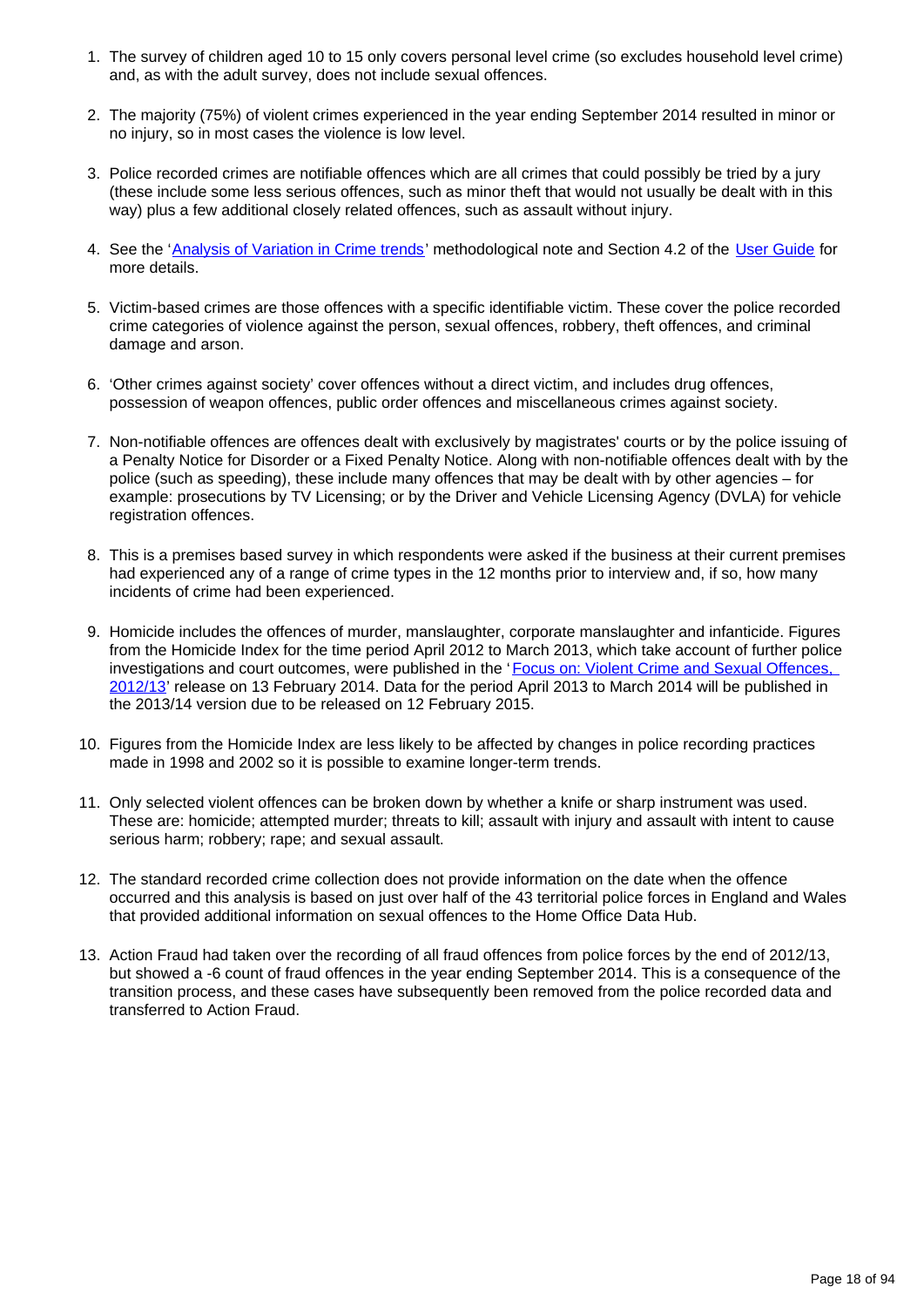# <span id="page-18-0"></span>**5 . Violent crime**

Violent crime in the Crime Survey for England and Wales (CSEW) is referred to as "Violence", and includes wounding and assault. There are additional breakdowns for violence with and without injury, as well as on the offender-victim relationship. Violent crime in police recorded data is referred to as "Violence against the person" and includes homicide, violence with injury, and violence without injury. Violent offences that have no identifiable victim are classified as other offences, such as public disorder. The underlying trend from the survey clearly indicates that violent crime is falling, although, as with the 11% decrease in the year ending September 2014, year on year decreases have not always been statistically significant (Figure 3).



### **Figure 3: Trends in CSEW violence, 1981 to year ending September 2014**

#### **Source: Crime Survey for England and Wales, Office for National Statistics**

#### **Notes:**

- 1. The data on this chart refer to different time periods: a) 1981 to 1999 refer to crimes experienced in the calendar year (January to December); b) from 2001/02 onwards the estimates relate to crimes experienced in the 12 months before interview, based on interviews carried out in that financial year (April to March); and c) the last two data points relate to interviews carried out in the rolling 12 month periods for the latest available two years (October to September).
- 2. The numbers of incidents are derived by multiplying incidence rates by the population estimates for England and Wales.

Latest CSEW estimates show there were 1.3 million violent incidents in England and Wales (Figure 3). Violent incidents comprised 19% of all CSEW crime, making them an important driver of overall trends.

With regard to the latest estimate, the number of violent incidents has decreased 66% from the peak of violent crime in 1995 (Table 4b). To put these figures in context, around 2 in every 100 adults were a victim of violent crime in the last year based on the year ending September 2014 survey, compared with around 5 in 100 adults in the 1995 survey (Table 4a). However, it is important to note that victimisation rates vary considerably across the population and by geographic area. Such variations in victimisation rates are further explored in ONS thematic reports, which are published annually  $1$ .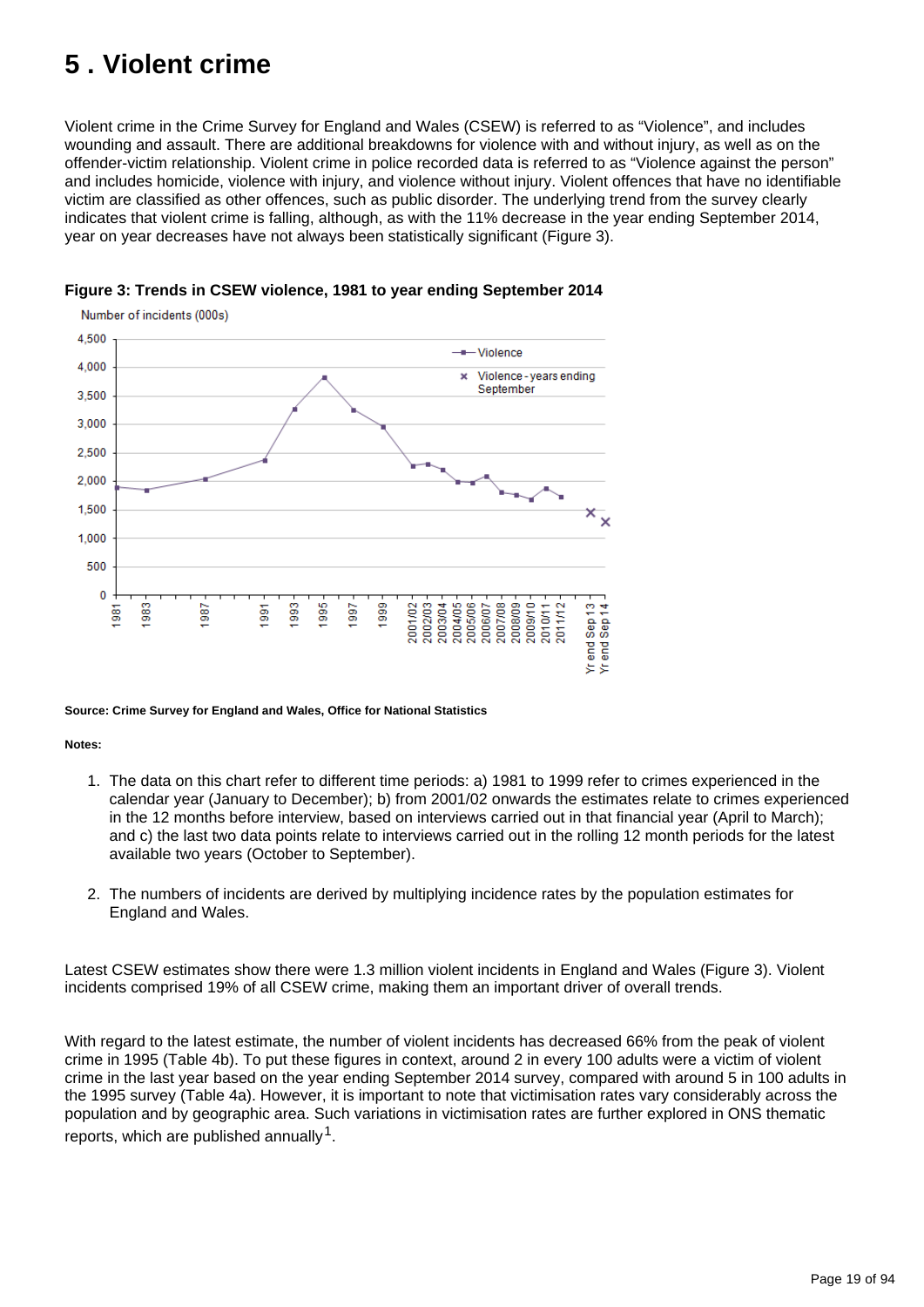The longer term reduction in violent crime as shown by the CSEW is supported by evidence from several health data sources, for example, research conducted by the Violence and Society Research Group at Cardiff University [\(Sivarajasingam et al., 2014](http://www.cardiff.ac.uk/news/resource/12846.35244.file.eng.pdf)). Findings from their annual survey, covering a sample of hospital emergency departments and walk-in centres in England and Wales, showed an overall decrease of 12% in serious violencerelated attendances in 2013 compared with 2012. In addition, the most recent provisional National Health Service (NHS) data on assault admissions to hospitals in England show that for the 12 months to the end of March 2014 there were 31,243 hospital admissions for assault, a reduction of 5% compared with figures for the preceding 12 months $2$ .

The CSEW violence offences can be broken down further into 'Violence with injury' and 'Violence without injury'. The subcategory of 'Violence with injury' shows a substantial decrease of 26% in the year ending September 2014 compared with the previous year, driving the overall decrease in all violence; it is the lowest estimate since the survey began. The apparent increase of 7% in 'Violence without injury' was not statistically significant.

#### **Table 4a: CSEW violence - number, rate and percentage of incidents [1]**

#### England and Wales

|                                                       |                     |                     |                     |                         | Adults aged 16 and over |  |
|-------------------------------------------------------|---------------------|---------------------|---------------------|-------------------------|-------------------------|--|
|                                                       | Interviews from:    |                     |                     |                         |                         |  |
|                                                       | Jan-95 to<br>Dec-95 | Apr-03 to<br>Mar-04 | Apr-08 to<br>Mar-09 | Oct-12 to<br>Sep-13 $2$ | Oct-13 to<br>Sep-14 $2$ |  |
| Number of incidents                                   |                     |                     |                     |                         |                         |  |
| Violence                                              | 3,837               | 2,213               | 1,774               | 1,474                   | 1,312                   |  |
| with injury                                           | 2,270               | 1,204               | 959                 | 820                     | 611                     |  |
| without injury                                        | 1,567               | 1,009               | 815                 | 654                     | 702                     |  |
| Incidence rate per 1,000 adults                       |                     |                     |                     |                         |                         |  |
| Violence                                              | 94                  | 53                  | 41                  | 33                      | 29                      |  |
| with injury                                           | 56                  | 29                  | 22                  | 18                      | 13                      |  |
| without injury                                        | 39                  | 24                  | 19                  | 15                      | 15                      |  |
| Percentage of adults who were victims<br>once or more |                     |                     |                     |                         |                         |  |
| Violence                                              | 4.8                 | 3.4                 | 2.7                 | 2.0                     | 1.8                     |  |
| with injury                                           | 3.0                 | 2.0                 | 1.5                 | 1.2                     | 0.9                     |  |
| without injury                                        | 2.1                 | 1.6                 | 1.3                 | 0.9                     | 1.0                     |  |
| Unweighted base - number of adults                    | 16,337              | 37,891              | 46,220              | 35,829                  | 33,559                  |  |

Source: Crime Survey for England and Wales, Office for National Statistics

Notes:

1. For detailed footnotes and further years see Appendix tables A1, A2, A3.

2. Base sizes for data since the years ending September 2013 and September 2014 are smaller than previous years, due to sample size reductions introduced in April 2012.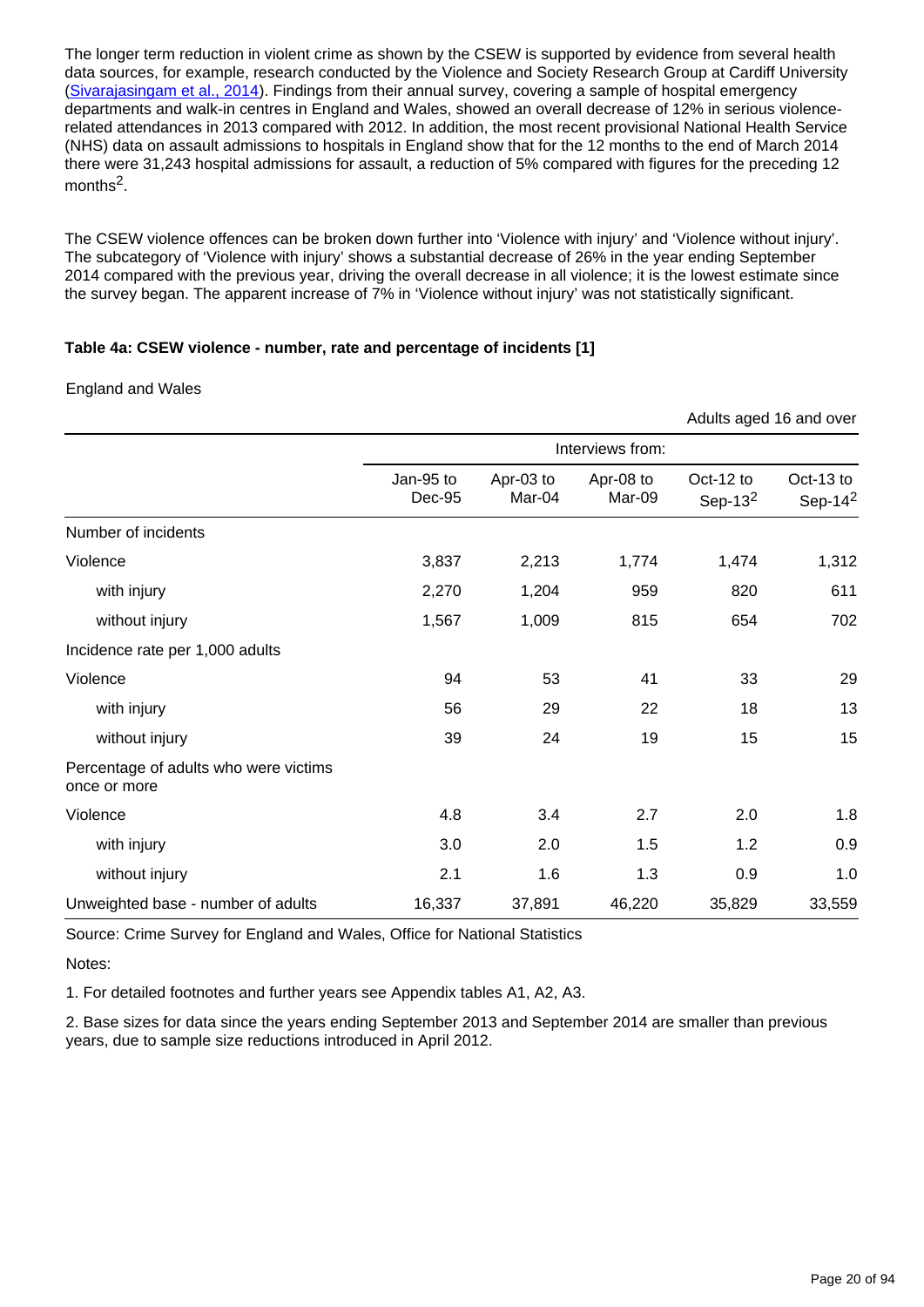### **Table 4b: CSEW violence - percentage change and statistical significance [1]**

#### England and Wales

Adults aged 16 and over

|                                                       | October 2013 to September 2014 compared with: |          |        |         |                    |                                                                   |  |  |
|-------------------------------------------------------|-----------------------------------------------|----------|--------|---------|--------------------|-------------------------------------------------------------------|--|--|
|                                                       |                                               | 95       |        | 04      | 09                 | Jan-95 to Dec- Apr-03 to Mar- Apr-08 to Mar- Oct-12 to Sep-<br>13 |  |  |
| Number of incidents                                   |                                               |          |        |         |                    | Percentage change and significance <sup>2</sup>                   |  |  |
| Violence                                              | $-66$                                         |          | -41    |         | $-26$              | $-11$                                                             |  |  |
| with injury                                           | $-73$                                         | $\ast$   | $-49$  | $\star$ | $\star$<br>$-36$   | $-26$<br>$\star$                                                  |  |  |
| without injury                                        | $-55$                                         | $^\star$ | $-30$  | $\star$ | $-14$              | 7                                                                 |  |  |
| Incidence rate per 1,000 adults                       |                                               |          |        |         |                    |                                                                   |  |  |
| Violence                                              | -69                                           | *        | $-46$  | $\ast$  | $-29$<br>$\star$   | $-12$                                                             |  |  |
| with injury                                           | $-76$                                         | $^\star$ | $-54$  | $\star$ | $-39$<br>$\star$   | $-26$                                                             |  |  |
| without injury                                        | -60                                           | $^\star$ | $-37$  | $\star$ | $-18$              | $6\phantom{1}6$                                                   |  |  |
| Percentage of adults who were victims once or<br>more |                                               |          |        |         |                    | Percentage point change and significance <sup>2, 3</sup>          |  |  |
| Violence                                              | $-3$                                          | *        | $-1.6$ | $\star$ | $-0.9$<br>$^\star$ | $-0.2$                                                            |  |  |
| with injury                                           | $-2.1$                                        | $^\star$ | $-1.1$ | $\star$ | $\star$<br>$-0.7$  | $\star$<br>$-0.3$                                                 |  |  |
| without injury                                        | -1.2                                          | $\ast$   | $-0.6$ | $\star$ | $\star$<br>$-0.3$  | $\mathbf 0$                                                       |  |  |

Source: Crime Survey for England and Wales, Office for National Statistics

Notes:

1. For detailed footnotes and further years see Appendix tables A1, A2, A3.

2. Statistically significant change at the 5% level is indicated by an asterisk.

3. The percentage point change presented in the tables may differ from subtraction of the two percentages due to rounding.

Estimates of violence against 10 to 15 year olds as measured by the CSEW can be found in the section 'Crime experienced by children aged 10 to 15'.

The overall level of **violence against the person** recorded by the police in the year ending September 2014 showed a 16% increase compared with the previous year (Tables 5a and 5b), with 40 of the 43 forces reporting rises. The largest volume increase was reported by the Metropolitan Police Service (an additional 23,218 offences).

It is known that violent offences are more prone to subjective judgement about whether to record a crime. The ' [Crime-recording: making the victim count'](https://www.justiceinspectorates.gov.uk/hmic/publication/crime-recording-making-the-victim-count/) report published by Her Majesty's Inspectorate of Constabulary (HMIC) found that violence against the person offences had the highest under-recording rates across police forces in England and Wales. Nationally, an estimated one of three (33%) violent offences that should have been recorded as crimes were not. Therefore, action taken by police forces to generally improve their compliance with the National Crime Recording Standard (NCRS) given the renewed focus on the accuracy of crime recording by the police – over the period December 2013 to August 2014 when the inspections took place – is likely to have resulted in the increase in the number of offences recorded in contrast with the comparator year (October 2012 to September 2013). Evidence from the Metropolitan Police Service<sup>3</sup> supports this point, which shows an increase in the number of reports of violence being recorded as crimes. See the 'Accuracy of the statistics' section for more information.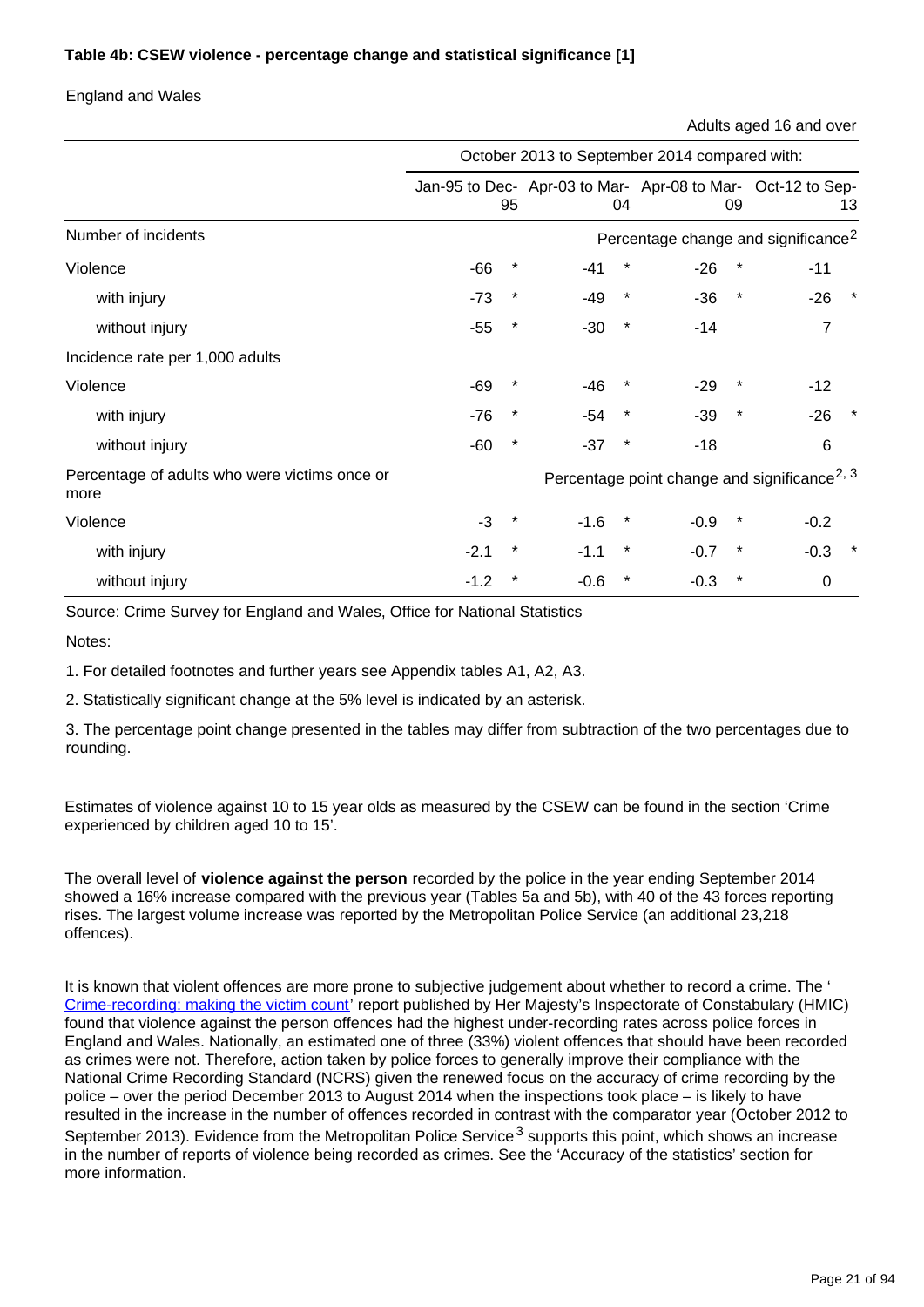Another factor behind the rise is the increase in the reporting of domestic abuse and subsequent recording of these offences by the police. An **HMIC** inspection expressed concerns about the police response to domestic abuse but noted the majority of Police and Crime Commissioners (PCC) were now showing a strong commitment to tackling it. The report noted just under half of PCCs had made a commitment to increase the reporting of this type of offence. It is thought that this renewed focus may have led to more victims coming forward and allegations treated more sensitively.

The latest rise in violence against the person recorded by the police is in contrast to the falls shown by the Crime Survey and figures on attendances at Accident and Emergency departments due to violent assaults, cited previously. This supports the view that the apparent rise in violence against the person offences recorded by the police reflects changes in recording practices, rather than levels of crime.

Compared with 2008/09, the volume of violence against the person offences recorded by the police has fallen by 1%. The rates for violence against the person have dropped from 13 recorded offences per 1,000 population in 2008/09 to 12 recorded offences per 1,000 population in the year ending September 2014 (Table 5a).

In contrast to other violent crime, there is unlikely to be under-recording of homicides by the police. In the year ending September 2014 the police recorded 507 homicides, 47 fewer homicides than in the previous year (Table  $5a$ <sup>4</sup>. This latest annual count of homicides is at its lowest since 1977 (482 offences). Historically, the number of homicides increased from around 300 per year in the early 1960s to over 800 per year in the early years of this century<sup>5</sup>, and this had increased at a faster rate than population growth. Since then however, the number of homicides recorded each year has continued to fall to the current level, while the population of England and Wales has continued to grow. In 2003/04, there were 17 homicides per million population  $6$ ; since then homicide rates have reduced by almost half, with 9 homicides per million population recorded during the year to September 2014.

As with homicide, the other two categories of police recorded offences for violence against the person have also declined over the past decade. However, in the latest data 'Violence with injury' showed a 12% rise, compared with the previous year, and 'Violence without injury' increased by 20% over the same period. Within violence with injury, the police recorded a rise in the category of causing death by dangerous driving; this rose from 236 in the year ending September 2013 to 319 offences in the current year. For more detailed information on trends and the circumstances of violence against the person, see '[Focus on: Violent Crime and Sexual Offences, 2012/13](http://www.ons.gov.uk/ons/rel/crime-stats/crime-statistics/focus-on-violent-crime-and-sexual-offences--2012-13/index.html) '; the 2013/14 release is due to be published on 12 February 2015.

Harassment is included within the violence against the person category and in the year ending September 2014 the police recorded 69,404 such offences. From 1st April 2014, stalking, which previously would generally have been recorded within harassment, was separated into its own crime classification following the introduction of the Protection of Freedoms Act 2012. In the year ending September 2014, for the six months that stalking has been a separate offence category, the police recorded 1,682 such offences. As this newly separated stalking offence only contains two quarter's worth of data (offences recorded between 1st April and 30th September 2014) it is likely that there will be rises in future releases as more quarters are included. Because these offences would have previously been recorded within (but not separately identifiable in) the harassment category, this should be borne in mind when looking at trends in harassment ([Appendix table A4 \(515 Kb Excel sheet\)](http://www.ons.gov.uk/ons/rel/crime-stats/crime-statistics/year-ending-september-2014/rft-02.xls)).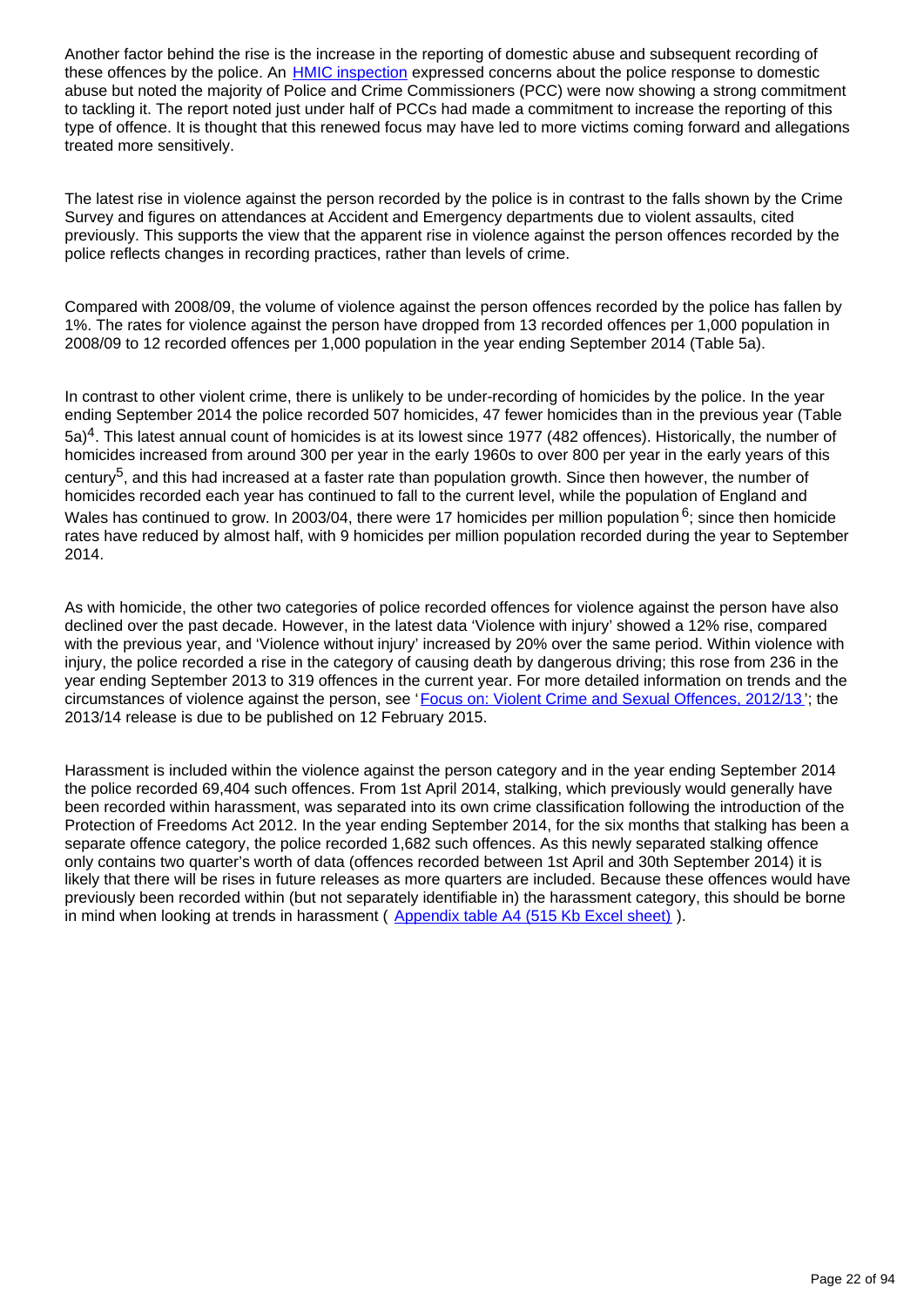### **Table 5a: Police recorded violence against the person - number and rate of offences [1,2,3]**

#### England and Wales

|                                                           | 04      | 09      | 13      | Apr-03 to Mar- Apr-08 to Mar- Oct-12 to Sep- Oct-13 to Sep-<br>14 |
|-----------------------------------------------------------|---------|---------|---------|-------------------------------------------------------------------|
| Violence against the person offences                      | 799.247 | 709.008 | 604.123 | 699,832                                                           |
| Homicide <sup>4</sup>                                     | 904     | 664     | 554     | 507                                                               |
| Violence against the person - with injury <sup>5</sup>    | 457,731 | 420.643 | 311.700 | 347,879                                                           |
| Violence against the person - without injury <sup>6</sup> | 340,612 | 287.701 | 291,869 | 351,446                                                           |
| Violence against the person rate per 1,000<br>population  | 15      | 13      | 11      | 12 <sup>°</sup>                                                   |

Source: Police recorded crime, Home Office

Notes:

1. Police recorded crime data are not designated as National Statistics.

2. Police recorded crime statistics based on data from all 44 forces in England and Wales (including the British Transport Police).

3. For detailed footnotes and further years see Appendix table A4.

4. Includes the offences of murder, manslaughter, corporate manslaughter and infanticide.

5. Includes attempted murder, intentional destruction of viable unborn child, causing death by dangerous driving /careless driving when under the influence of drink or drugs, more serious wounding or other act endangering life (including grievous bodily harm with and without intent), causing death by aggravated vehicle taking, assault with injury, assault with intent to cause serious harm and less serious wounding offences.

6. Includes threat or conspiracy to murder, harassment, other offences against children and assault without injury (formerly common assault where there is no injury).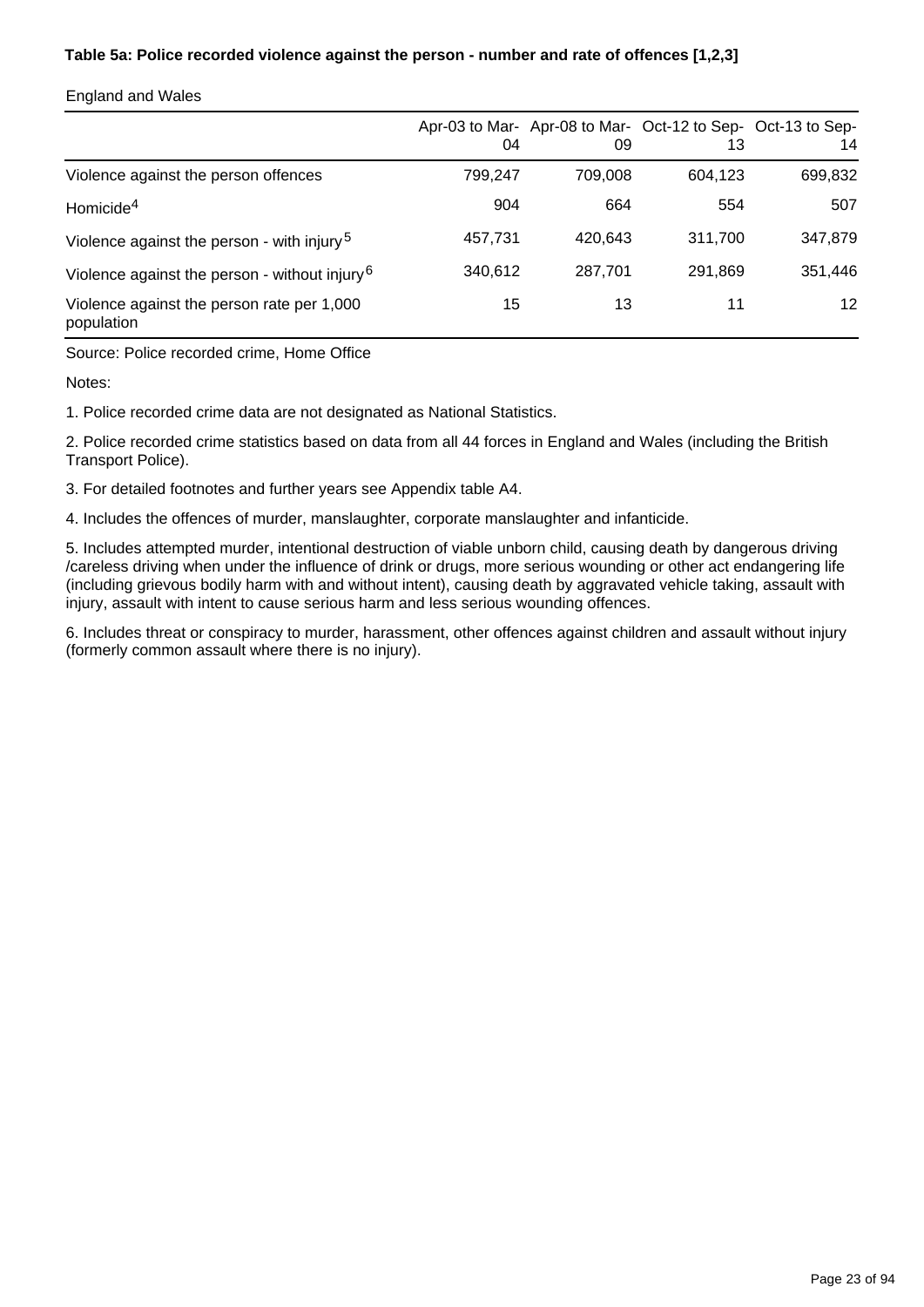### **Table 5b: Police recorded violence against the person - percentage change [1,2,3]**

England and Wales

Percentage change

|                                                           | October 2013 to September 2014 compared with: |                  |                  |  |  |  |  |
|-----------------------------------------------------------|-----------------------------------------------|------------------|------------------|--|--|--|--|
|                                                           | Apr-03 to Mar-04                              | Apr-08 to Mar-09 | Oct-12 to Sep-13 |  |  |  |  |
| Violence against the person offences                      | $-12$                                         | -1               | 16               |  |  |  |  |
| Homicide <sup>4</sup>                                     | $-44$                                         | $-24$            | -8               |  |  |  |  |
| Violence against the person - with injury <sup>5</sup>    | $-24$                                         | $-17$            | 12 <sup>2</sup>  |  |  |  |  |
| Violence against the person - without injury <sup>6</sup> | 3                                             | 22               | 20               |  |  |  |  |

Source: Police recorded crime, Home Office

Notes:

1. Police recorded crime data are not designated as National Statistics.

2. Police recorded crime statistics based on data from all 44 forces in England and Wales (including the British Transport Police).

- 3. For detailed footnotes and further years see Appendix table A4.
- 4. Includes the offences of murder, manslaughter, corporate manslaughter and infanticide.

5. Includes attempted murder, intentional destruction of viable unborn child, causing death by dangerous driving /careless driving when under the influence of drink or drugs, more serious wounding or other act endangering life (including grievous bodily harm with and without intent), causing death by aggravated vehicle taking, assault with injury, assault with intent to cause serious harm and less serious wounding offences.

6. Includes threat or conspiracy to murder, harassment, other offences against children and assault without injury (formerly common assault where there is no injury).

## **Notes for Violent crime**

- 1. For more information on violent crime see '[Focus on: Violent Crime and Sexual Offences, 2012/13](http://webarchive.nationalarchives.gov.uk/20160105160709/http://www.ons.gov.uk/ons/rel/crime-stats/crime-statistics/focus-on-violent-crime-and-sexual-offences--2012-13/index.html)'; the 2013/14 version is due to be released on 12 February 2015.
- 2. Based on the latest National Health Service (NHS) [Hospital Episode Statistics](http://www.hscic.gov.uk/article/2021/Website-Search?productid=14896&q=Provisional+Monthly+Hospital+Episode+Statistics+for+Admitted+Patient+Care%2c+Outpatients+and+Accident+and+Emergency+Data+&sort=Relevance&size=10&page=1&area=both#top) and hospital admissions due [to assault](http://www.hscic.gov.uk/article/5317/2014-Supplementary-information-files) (dated 15 July 2014). These do not include figures for Wales and relate to activity in English NHS hospitals.
- 3. In evidence given by the Metropolitan Police Service to the [London Assembly Police and Crime Committee](http://www.london.gov.uk/moderngov/ieListDocuments.aspx?CId=240&MId=5445) on 13 November 2014 it was reported that the proportion of incidents of violence that were converted into recorded crimes rose from 40% to 75% between 2012 and 2014.
- 4. Homicide includes the offences of murder, manslaughter, corporate manslaughter and infanticide.
- 5. Figures from the Homicide Index are less likely to be affected by changes to in police recording practice made in 1998 and 2002 so it is possible to examine longer-term trends.
- 6. While most rates of recorded crime are given per 1,000 population, due to the relatively low number of offences recorded, and to aid interpretation, homicide rates are given per million population.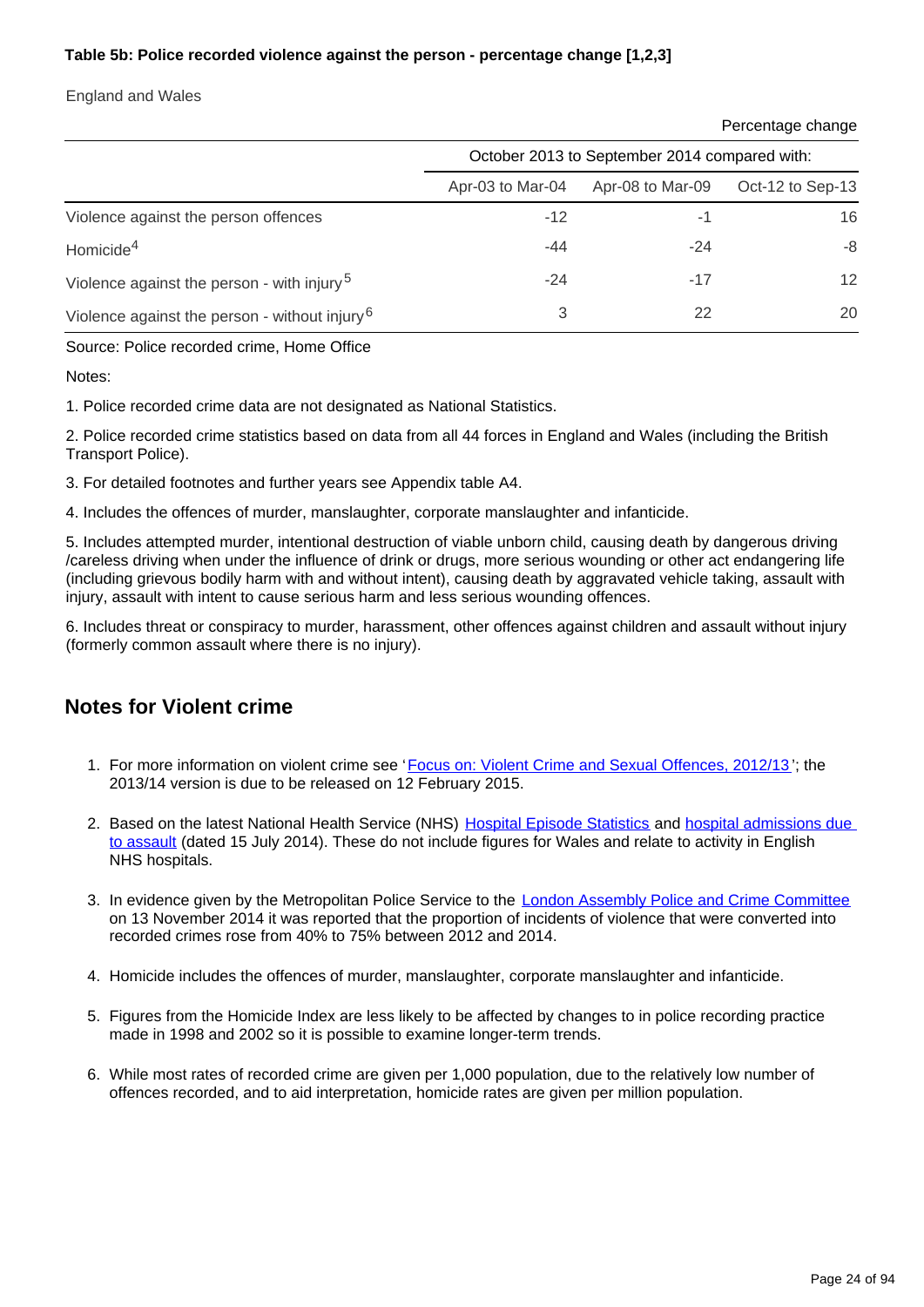# <span id="page-24-0"></span>**6 . Robbery**

Robbery is an offence in which force or the threat of force is used either during or immediately prior to a theft or attempted theft.

The '[Crime-recording: making the victim count](https://www.justiceinspectorates.gov.uk/hmic/publication/crime-recording-making-the-victim-count/)' report published by Her Majesty's Inspectorate of Constabulary (HMIC) found that nationally, an estimated 14% of robbery offences that should have been recorded as crimes were not; this level of under-recording is below the national average of 19%. See the 'Accuracy of the statistics' section for more information.

Although not all robberies will be reported to the police, owing to the small number of robbery victims interviewed in the Crime Survey for England and Wales (CSEW), the number of robberies recorded by the police provides a more robust indication of trends.

Robbery is a relatively low volume offence accounting for less than 2% of all police recorded crime in the year ending September 2014. These offences are concentrated in a small number of metropolitan forces with nearly half (45%) of all offences recorded in London, and a further 20% in the Greater Manchester, West Midlands and West Yorkshire police force areas combined ([Table P1 \(155 Kb Excel sheet\)](http://www.ons.gov.uk/ons/rel/crime-stats/crime-statistics/year-ending-september-2014/rft-04.xls)).



#### **Figure 4: Trends in police recorded robberies, 2002/03 to year ending September 2014**

**Source: Police recorded crime, Home Office**

**Notes:**

1. Police recorded crime data are not designated as National Statistics.

The latest figures show police recorded robberies decreased by 14% in the year ending September 2014 compared with the previous year (Tables 6a and 6b). With the exception of a notable rise in the number of robberies in 2005/06 and 2006/07 there has been a general downward trend since 2002/03 in England and Wales. The latest figure shows the number of robbery offences falling to 53,080, the lowest level since the introduction of the National Crime Recording Standard (NCRS) in 2002/03 (Figure 4).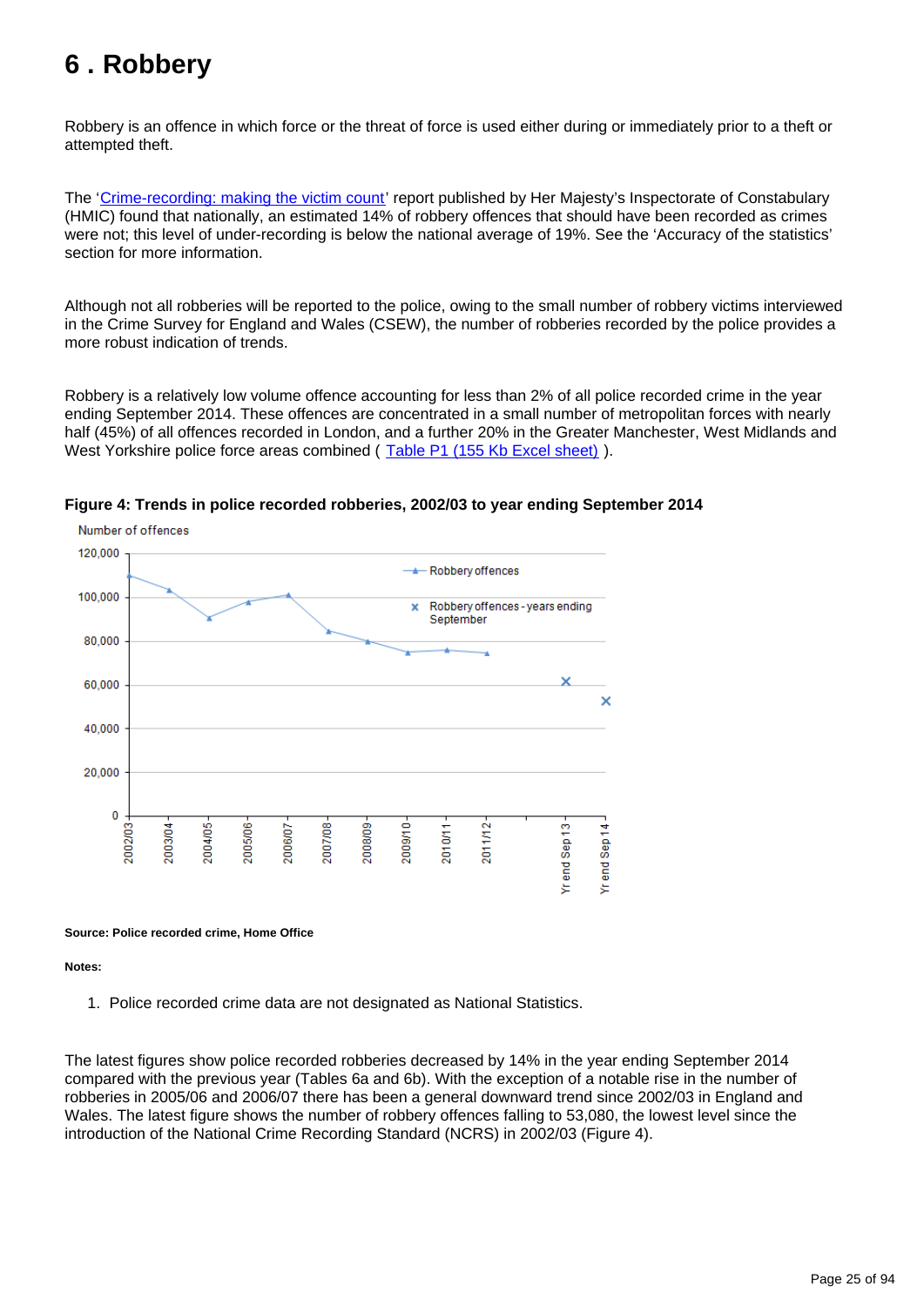In the year ending September 2014, 89% of robberies recorded by the police were of personal property. The police recorded 47,302 of these offences, down 15% compared with the previous year. Robbery of business property (which makes up the remaining 11% of total robbery offences) fell by 4% compared with the previous year continuing the recent downward trend. In the year ending September 2014, around one in five robberies (20%) recorded by the police involved a knife or other sharp instrument, the same level as recorded in the previous year (Table 9b).

#### **Table 6a: Police recorded robbery - number and rate of offences [1,2,3]**

#### England and Wales

|                                   |         |        | Apr-03 to Mar-04 Apr-08 to Mar-09 Oct-12 to Sep-13 Oct-13 to Sep-14 |        |
|-----------------------------------|---------|--------|---------------------------------------------------------------------|--------|
| Robbery offences                  | 103,736 | 80.130 | 61.843                                                              | 53,080 |
| Robbery of business property      | 10.110  | 9,350  | 6.019                                                               | 5,778  |
| Robbery of personal property      | 93.626  | 70.780 | 55.824                                                              | 47,302 |
| Robbery rate per 1,000 population |         |        |                                                                     |        |

Source: Police recorded crime, Home Office

#### Notes:

1. Police recorded crime data are not designated as National Statistics.

2. Police recorded crime statistics based on data from all 44 forces in England and Wales (including the British Transport Police).

3. For detailed footnotes and further years see Appendix table A4.

#### **Table 6b: Police recorded robbery - percentage change [1,2,3]**

England and Wales

|                              |                                               |                  | Percentage change |  |  |  |  |
|------------------------------|-----------------------------------------------|------------------|-------------------|--|--|--|--|
|                              | October 2013 to September 2014 compared with: |                  |                   |  |  |  |  |
|                              | Apr-03 to Mar-04                              | Apr-08 to Mar-09 | Oct-12 to Sep-13  |  |  |  |  |
| Robbery offences             | $-49$                                         | -34              | $-14$             |  |  |  |  |
| Robbery of business property | -43                                           | $-38$            | $-4$              |  |  |  |  |
| Robbery of personal property | -49                                           | $-33$            | $-15$             |  |  |  |  |

Source: Police recorded crime, Home Office

Notes:

1. Police recorded crime data are not designated as National Statistics.

2. Police recorded crime statistics based on data from all 44 forces in England and Wales (including the British Transport Police).

3. For detailed footnotes and further years see Appendix table A4.

The geographic concentration of robbery offences means that trends across England and Wales tend to reflect what is happening in a small number of metropolitan areas where robbery offences are concentrated, in particular the Metropolitan Police force area. The latest figures for the Metropolitan Police force area show that the number of robberies for the year ending September 2014 was 23,876, a decrease of 25% from the previous year ( [Tables](http://www.ons.gov.uk/ons/rel/crime-stats/crime-statistics/year-ending-september-2014/rft-04.xls)  [P1-P2 \(155 Kb Excel sheet\)](http://www.ons.gov.uk/ons/rel/crime-stats/crime-statistics/year-ending-september-2014/rft-04.xls) ). This continues the downward trend first identified in the year ending March 2013 (11% fall), following increases in the three preceding years. Falls in robbery offences were also seen in other large metropolitan police force areas ([Table P2 \(155 Kb Excel sheet\)](http://www.ons.gov.uk/ons/rel/crime-stats/crime-statistics/year-ending-september-2014/rft-04.xls) ), most notably West Yorkshire (down by 10% to 1,756 offences), as well as a smaller fall in the West Midlands (down by 5% to 5,132 offences).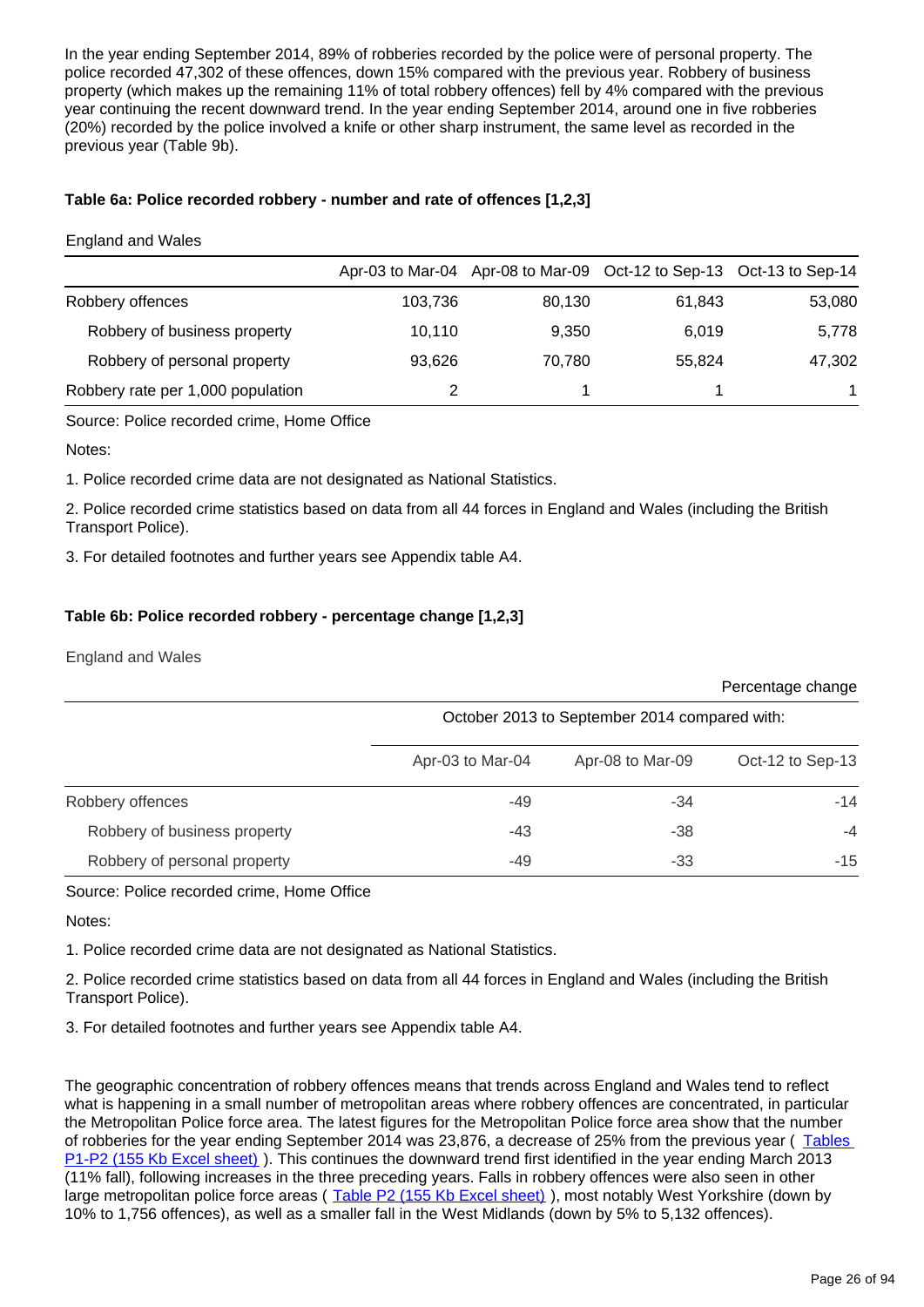The small number of robbery victims interviewed in any one year means that CSEW estimates have large confidence intervals and are prone to fluctuation. Thus, while the level of incidents in the year ending September 2014 survey appeared to be 27% lower compared with the previous year, this reduction was not statistically significant. However, the current volume is less than half (62% lower) that of the level seen in the 1995 overall crime peak (Tables 7a and 7b).

### **Table 7a: CSEW robbery - number, rate and percentage of incidents [1,2]**

#### England and Wales

|                                                                   |                       |                     |                     |                         | Adults aged 16 and over |  |  |
|-------------------------------------------------------------------|-----------------------|---------------------|---------------------|-------------------------|-------------------------|--|--|
|                                                                   | Interviews from:      |                     |                     |                         |                         |  |  |
|                                                                   | Jan-95 to<br>$Dec-95$ | Apr-03 to<br>Mar-04 | Apr-08 to<br>Mar-09 | Oct-12 to<br>Sep-13 $3$ | Oct-13 to<br>Sep-14 $3$ |  |  |
|                                                                   |                       |                     |                     |                         | Thousands               |  |  |
| Number of robbery incidents                                       | 339                   | 271                 | 262                 | 174                     | 127                     |  |  |
| Robbery incidence rate per 1,000 adults                           | 8                     | 7                   | 6                   | 4                       | 3                       |  |  |
|                                                                   |                       |                     |                     |                         | Percentage              |  |  |
| Percentage of adults that were victims of<br>robbery once or more | 0.7                   | 0.6                 | 0.5                 | 0.3                     | 0.2                     |  |  |
| Unweighted base - number of adults                                | 16,337                | 37,891              | 46,220              | 35,829                  | 33,559                  |  |  |

Source: Crime Survey for England and Wales, Office for National Statistics

Notes:

1. For detailed footnotes and further years see Appendix tables A1, A2, A3.

2. Figures are based on analysis of a small number of victims and should be interpreted with caution.

3. Base sizes for data since the years ending September 2013 and September 2014 are smaller than previous years, due to sample size reductions introduced in April 2012.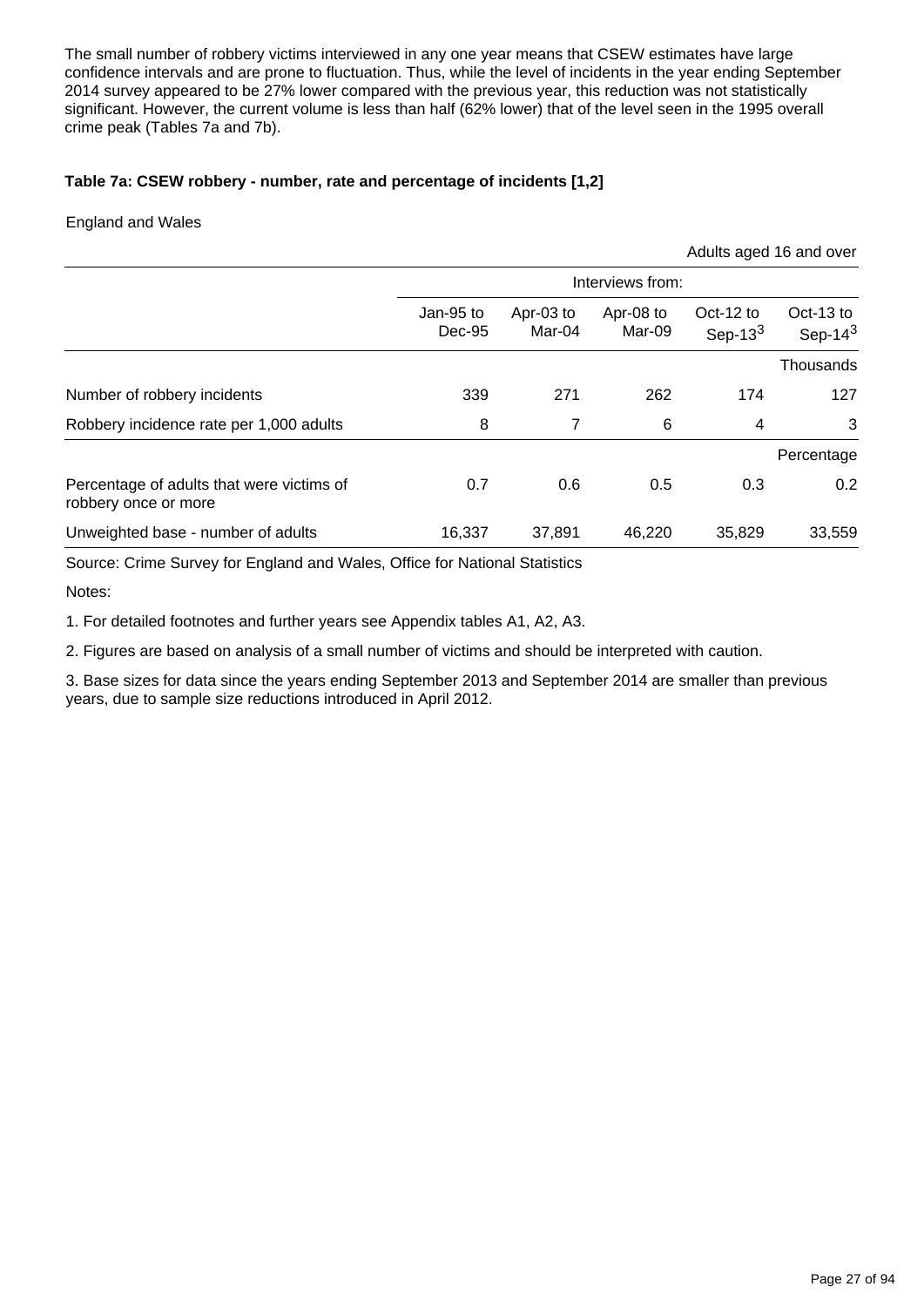### **Table 7b: CSEW robbery - percentage change and statistical significance [1,2]**

England and Wales

Adults aged 16 and over

|                                                                   | October 2013 to September 2014 compared with:            |         |          |         |                                              |         |        |  |
|-------------------------------------------------------------------|----------------------------------------------------------|---------|----------|---------|----------------------------------------------|---------|--------|--|
|                                                                   | Jan-95 to<br>Dec-95                                      |         | Mar-04   |         | Apr-03 to Apr-08 to Mar-Oct-12 to Sep-<br>09 |         | 13     |  |
|                                                                   | Percentage change and significance <sup>3</sup>          |         |          |         |                                              |         |        |  |
| Number of robbery incidents                                       | $-62$                                                    |         | -53      | $\star$ | $-52$                                        | $\ast$  | $-27$  |  |
| Robbery incidence rate per 1,000 adults                           | -66                                                      | $\star$ | $-57$ *  |         | -54                                          | $\star$ | $-27$  |  |
|                                                                   | Percentage point change and significance <sup>3, 4</sup> |         |          |         |                                              |         |        |  |
| Percentage of adults that were victims of robbery<br>once or more | $-0.4$                                                   |         | $-0.3$ * |         | $-0.3$                                       |         | $-0.1$ |  |

Source: Crime Survey for England and Wales, Office for National Statistics

Notes:

1. For detailed footnotes and further years see Appendix tables A1, A2, A3.

2. Figures are based on analysis of a small number of victims and should be interpreted with caution.

3. Statistically significant change at the 5% level is indicated by an asterisk.

4. The percentage point change presented in the tables may differ from subtraction of the two percentages due to rounding.

# <span id="page-27-0"></span>**7 . Sexual offences**

It is difficult to obtain reliable information on the volume of sexual offences as it is known  $1$  that a high proportion of offences are not reported to the police and changes in recorded figures may reflect changes in reporting or recording rates rather than actual victimisation. For these reasons, caution should be used when interpreting trends in these offences (for more information see '[An Overview of Sexual Offending in England and Wales'](http://www.ons.gov.uk/ons/external-links/other-government-departments/moj/moj--sexual-offending-in-e-w.html) or ' [Focus on: Violent Crime and Sexual Offences, 2012/13](http://www.ons.gov.uk/ons/rel/crime-stats/crime-statistics/focus-on-violent-crime-and-sexual-offences--2012-13/index.html) ').

Police recorded crime figures showed an increase of 22% in all sexual offences for the year ending September 2014 compared with the previous year (up from 59,608 to 72,977; Table 8a). This is the highest ever level recorded since the introduction of the National Crime Recording Standard (NCRS) in April 2002. Increases in offences against both adults and children have contributed to this rise. The largest percentage increases by force area were experienced in Durham<sup>2</sup> and South Yorkshire (both up by  $72\%$ ; Table P2).

Police recorded rape increased by 31% (to 24,043 offences) compared with the previous year following previous increases over the past five years, and is now also at the highest level since the NCRS was introduced in 2002 /03; other sexual offences increased by 19% (48,934 offences). The latest rises in total sexual offences, rape and other sexual offences are the largest year on year increases since the introduction of the NCRS in 2002/03.

There are likely to be two main factors in the rise in police recorded rape and sexual offences; an improvement in crime recording by the police for these offences and an increase in the willingness of victims to come forward and report these crimes to the police.

The rises in the volume of sexual offences recorded by the police should be seen in the context of a number of high-profile reports and inquiries, including: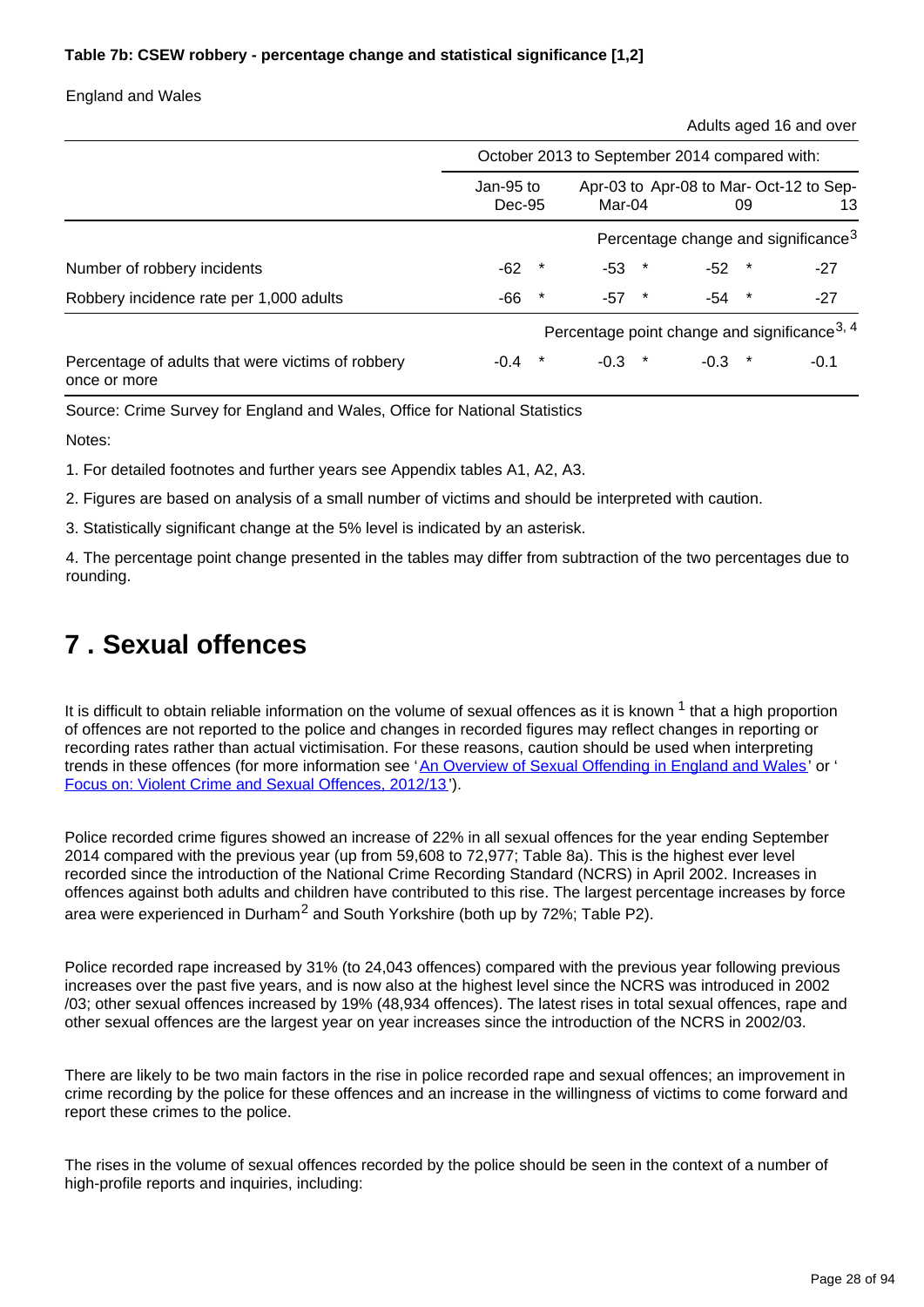- The investigation by Her Majesty's Inspectorate of Constabulary (HMIC) and HM Crown Prosecution Service Inspectorate (HMCPSI)<sup>3</sup> in 2012, which highlighted the need to improve the recording and investigation of sexual offences.
- There have been concerns about the recording of sexual offences, for example in evidence presented to the Public Administration Select Committee (PASC) inquiry<sup>4</sup> and arising from other high profile cases. This is likely to have resulted in police forces reviewing and improving their recording processes.
- The creation of the 'Independent Panel Inquiry into Child Sexual Abuse', which was set up to consider whether, and the extent to which, public bodies and other non-state institutions have taken seriously their duty of care to protect children from sexual abuse in England and Wales.
- The [Crime-recording: making the victim count'](https://www.justiceinspectorates.gov.uk/hmic/publication/crime-recording-making-the-victim-count/) report published by HMIC found that sexual offences had been substantially under-recorded by police forces in England and Wales. Nationally, an estimated one of four (26%) sexual offences that should have been recorded as crimes were not. Therefore, action taken by police forces to generally improve their compliance with the NCRS given the renewed focus on the accuracy of crime recording, is likely to have resulted in an increase in the number of offences recorded. See the 'Accuracy of the statistics' section for more information.

The increase in people coming forward to report sexual offences is likely to be due to a wider 'Operation Yewtree' effect, where victims of sexual offences that are not directly connected to Yewtree are now reporting these offences to the police. Further insight into the wider 'Yewtree effect' can be provided by looking at the Home Office Data Hub, a record level dataset of police recorded offences<sup>5</sup>. Previous releases have shown historical offences were a large contributor to the increase in sexual offences. However, historical offences are now making a substantially smaller contribution to the overall rise, while the contribution made by recent or 'current' offences has increased<sup>6</sup>. The forces for which data are available show that the majority of the increase in sexual offences was due to an increase in offences that occurred within the previous 12 months (78%).





#### **Source: Police recorded crime, Home Office**

**Notes:**

- 1. Police recorded crime data are not designated as National Statistics
- 2. The Sexual Offences Act 2003, introduced in May 2004, altered the definition and coverage of sexual offences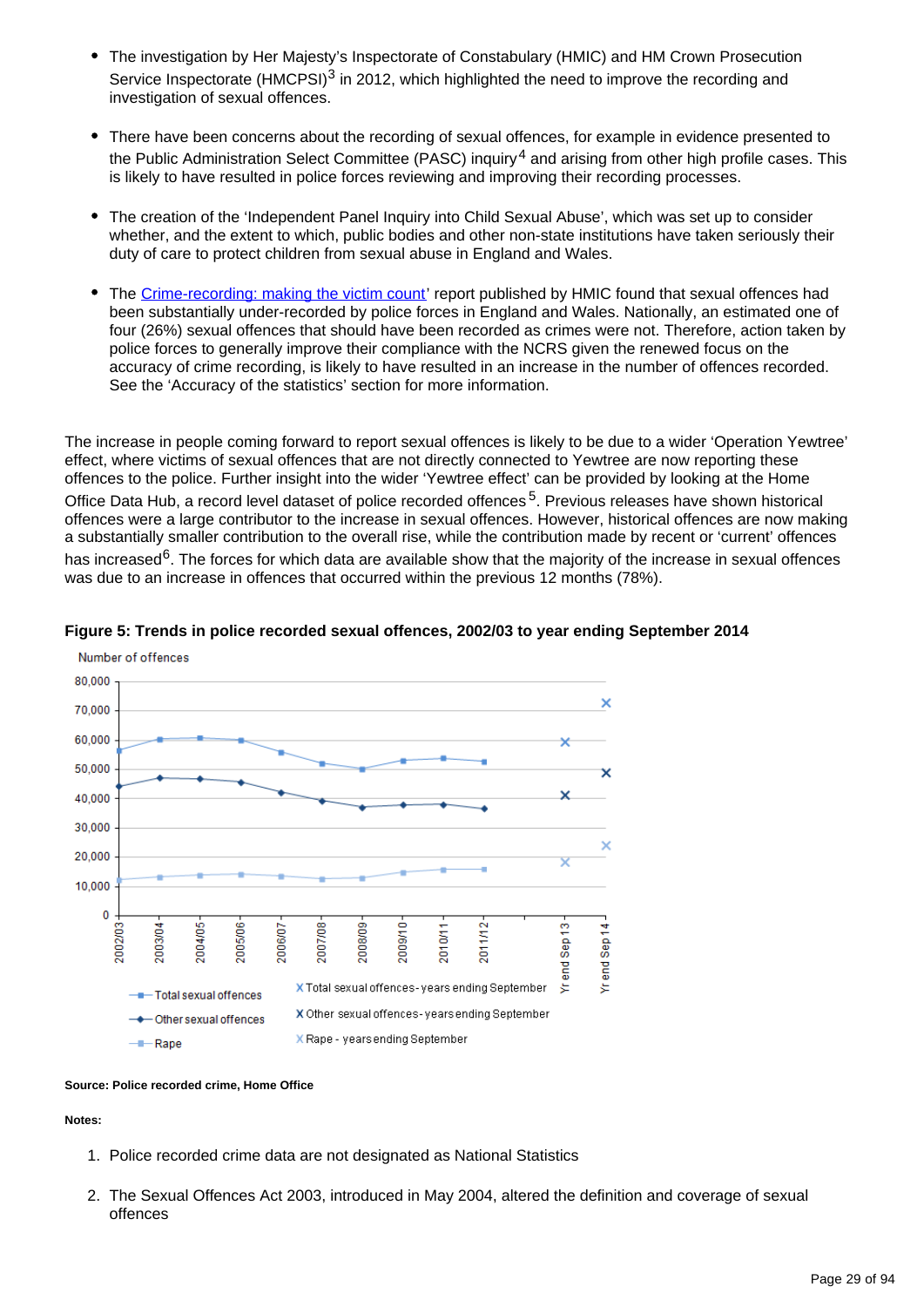### **Table 8a: Police recorded sexual offences - number and rate of offences [1,2,3]**

|                                           | Apr-03 to Mar-04 Apr-08 to Mar-09 Oct-12 to Sep-13 Oct-13 to Sep-14 |        |        |        |
|-------------------------------------------|---------------------------------------------------------------------|--------|--------|--------|
| Sexual offences                           | 60.412                                                              | 50.185 | 59.608 | 72,977 |
| Rape                                      | 13.272                                                              | 13.096 | 18.360 | 24.043 |
| Other sexual offences                     | 47.140                                                              | 37.089 | 41.248 | 48.934 |
| Sexual offences rate per 1,000 population |                                                                     |        |        |        |

#### England and Wales

Source: Police recorded crime, Home Office

Notes:

1. Police recorded crime data are not designated as National Statistics.

2. Police recorded crime statistics based on data from all 44 forces in England and Wales (including the British Transport Police).

3. For detailed footnotes and further years see Appendix table A4.

#### **Table 8b: Police recorded sexual offences - percentage change [1,2,3]**

England and Wales

|                       |                                               |                  | i oroomago omango |  |
|-----------------------|-----------------------------------------------|------------------|-------------------|--|
|                       | October 2013 to September 2014 compared with: |                  |                   |  |
|                       | Apr-03 to Mar-04                              | Apr-08 to Mar-09 | Oct-12 to Sep-13  |  |
| Sexual offences       | 21                                            | 45               | 22                |  |
| Rape                  | 81                                            | 84               | 31                |  |
| Other sexual offences | 4                                             | 32               | 19                |  |

Source: Police recorded crime, Home Office

Notes:

1. Police recorded crime data are not designated as National Statistics.

2. Police recorded crime statistics based on data from all 44 forces in England and Wales (including the British Transport Police).

3. For detailed footnotes and further years see Appendix table A4.

## **Crime survey for England and Wales**

Due to the small number of sexual offences identified in the main Crime Survey for England and Wales (CSEW) crime count, estimates of the volume of incidents are too unreliable to report. Since 2004/05, the CSEW has included a self-completion questionnaire module on intimate violence which does provide a measure of the proportion of people who have been victims of sexual offences and supplements the information presented here  $7$ . Detailed findings from this module for 2012/13 are available in 'Focus on: Violent Crime and Sexual Offences, [2012/13](http://www.ons.gov.uk/ons/rel/crime-stats/crime-statistics/focus-on-violent-crime-and-sexual-offences--2012-13/index.html)', with analysis for 2013/14 due to be published on 12 February 2015.

### **Notes for Sexual offences**

Percentage change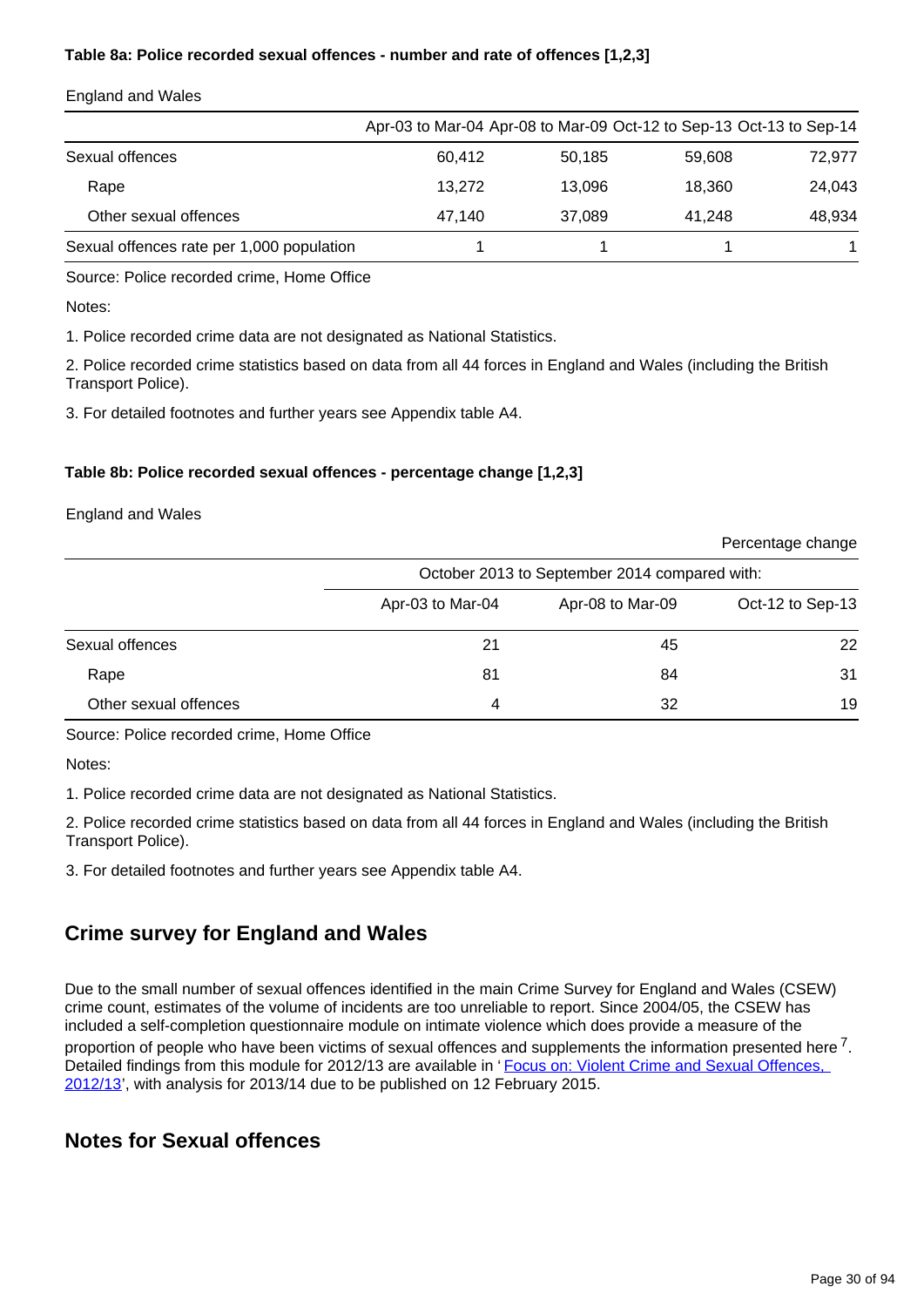- 1. As frequently indicated in the findings from the CSEW self-completion module on intimate violence, for example, presented in **Focus on: Violent Crime and Sexual Offences**, 2012/13.
- 2. This rise is acknowledged to be due to the recording of large numbers of historical offences, particularly in relation to the Medomsley Detention Centre. It is believed over 200 inmates were physically or sexually abused during their time at the detention centre, between the late 1960s and mid-1980s. See [Durham](https://www.durham.police.uk/news-and-events/Pages/News%20Articles/More-than-200-new-victims-contact-Medomsley-detectives.aspx)  [Constabulary](https://www.durham.police.uk/news-and-events/Pages/News%20Articles/More-than-200-new-victims-contact-Medomsley-detectives.aspx) for further information.
- 3. See **HMIC and HMCPSI, 2012** for further information.
- 4. See the [Commission of an independent review into rape investigation](http://content.met.police.uk/News/Commission-of-an-independent-review-into-rape-investigation/1400024447530/1257246745756) and the transcript for the Public [Administration Select Committee](http://data.parliament.uk/writtenevidence/WrittenEvidence.svc/EvidenceHtml/4041) hearing on Crime Statistics, 19 November 2013.
- 5. The Home Office Data Hub includes additional information provided by police forces, such as when an offence took place, as well as when it was recorded by the police.
- 6. Based on analysis of just over half of the 43 territorial police forces of England and Wales.
- 7. See Chapter 5 of the [User Guide](http://www.ons.gov.uk/ons/guide-method/method-quality/specific/crime-statistics-methodology/index.html) for more information regarding intimate violence.

## <span id="page-30-0"></span>**8 . Offences involving knives and sharp instruments**

Some of the more serious types of offence in the recorded crime data (violent, robbery and sexual offences) can be broken down by whether or not a knife or sharp instrument was involved  $^{1,2}$ .

In the year ending September 2014, the police recorded 25,721 offences involving a knife or sharp instrument, 2% fewer than in the previous year (26,236, Table 9a). Of the offence groups where data are collected, there were increases in most offence groups, in particular assault with injury and assault with intent to cause serious harm (up 7%). These increases, however, were offset by a reduction in robbery offences involving the use of a knife or sharp instrument (down 14% compared with the previous year  $3$ ).

The relatively low number of certain offences, such as rape and sexual assault, that involve the use of a knife or sharp instrument means the volume of these offences are subject to apparent large percentage changes, and should be interpreted with caution. The number of rapes involving knives or sharp instruments recorded by the police increased by 18% (to 273 offences in the year ending September 2014 from 231 in the previous year) and the number of sexual assaults increased by 37% (to 122 offences in the year ending September 2014 from 89 in the previous year).

Between 2010/11 (the earliest period for which data are directly comparable) and 2012/13, across all offence groups where it is possible to identify whether a knife or sharp instrument was used, the numbers of offences recorded by the police have shown reductions. Following on from 2012/13, to the year ending September 2014, with the exceptions of homicide and robbery offences, there have been increases in the numbers of offences where it is possible to identify whether a knife or sharp instrument was used recorded by the police. However, for the latest time period, due to the large decrease in numbers of robbery offences involving a knife or sharp instrument recorded by the police in comparison to other offence groups, the total number of offences has fallen by 2%.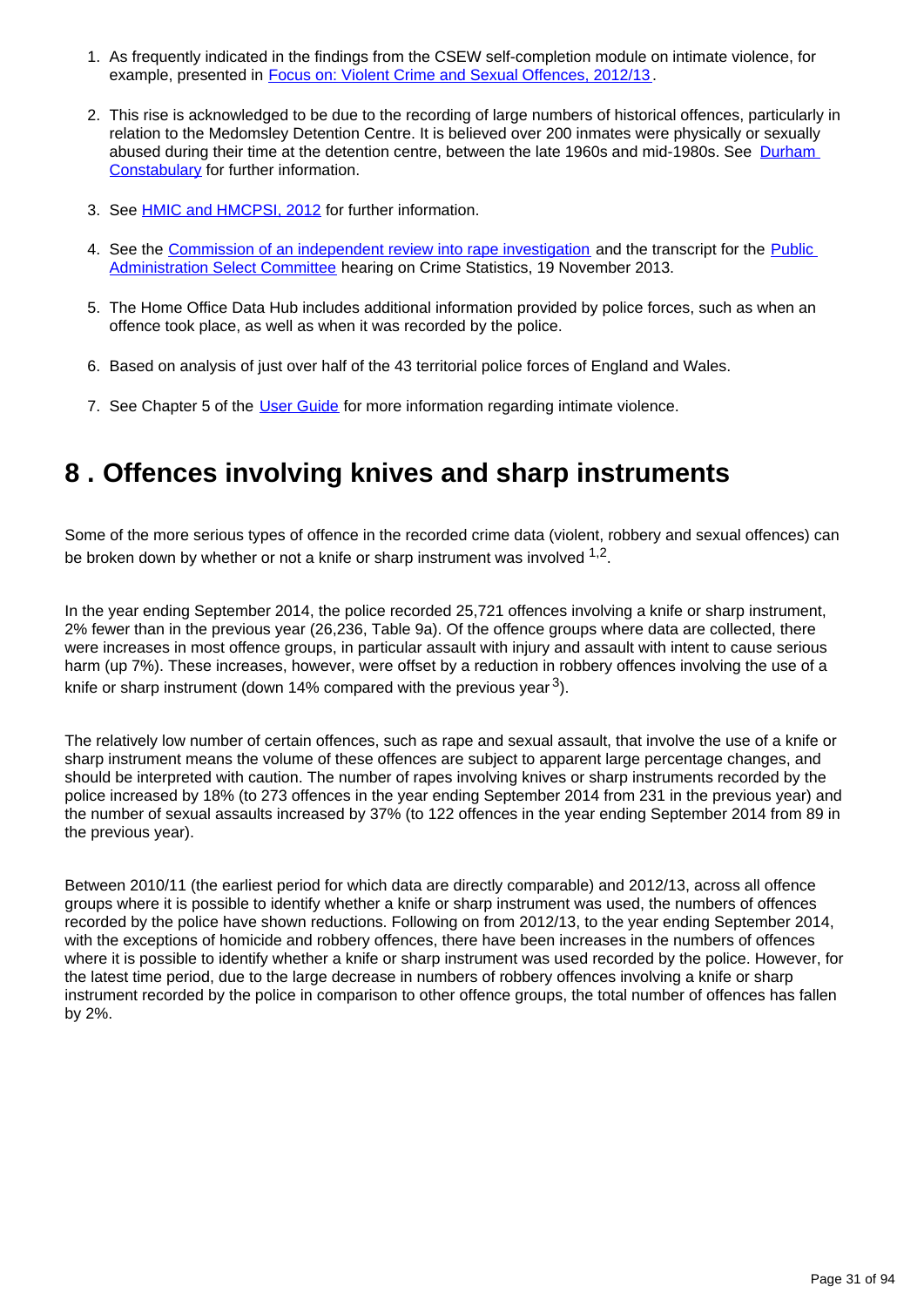### **Table 9a: Number and percentage change of selected violent and sexual offences involving a knife or sharp instrument recorded by the police [1,2,3,4]**

#### England and Wales

| Selected offence type                                                                | Number of selected offences involving a knife or<br>sharp instrument |                         |               |                                |                           |                           | % change year ending<br>Sep-13 to year ending |
|--------------------------------------------------------------------------------------|----------------------------------------------------------------------|-------------------------|---------------|--------------------------------|---------------------------|---------------------------|-----------------------------------------------|
|                                                                                      | Apr-10<br>to Mar-<br>11                                              | Apr-11<br>to Mar-<br>12 | to Mar-<br>13 | Apr-12 Apr-13<br>to Mar-<br>14 | $Oct-12$<br>to Sep-<br>13 | $Oct-13$<br>to Sep-<br>14 | Sep-14                                        |
| Attempted murder                                                                     | 240                                                                  | 246                     | 198           | 248                            | 225                       | 243                       | 8                                             |
| Threats to kill                                                                      | 1,462                                                                | 1,183                   | 1,188         | 1,317                          | 1,267                     | 1,558                     | 23                                            |
| Assault with injury and assault<br>with intent to cause serious<br>harm <sup>5</sup> | 14,144                                                               | 12,774                  | 11,491        | 11,911                         | 11,626                    | 12,483                    | $\overline{7}$                                |
| Robbery                                                                              | 16,454                                                               | 16,427                  | 13,201        | 11,928                         | 12,604                    | 10,858                    | $-14$                                         |
| Rape                                                                                 | 259                                                                  | 237                     | 190           | 267                            | 231                       | 273                       | 18                                            |
| Sexual assault <sup>6</sup>                                                          | 94                                                                   | 72                      | 90            | 101                            | 89                        | 122                       | 37                                            |
| Total selected offences                                                              | 32,653                                                               | 30,939                  | 26,358        | 25,772                         | 26,042                    | 25,537                    | $-2$                                          |
| Homicide <sup>7</sup>                                                                | 237                                                                  | 211                     | 195           | 202                            | 194                       | 184                       | $-5$                                          |
| Total selected offences<br>including homicide                                        | 32,890                                                               | 31,150                  | 26,553        | 25,974                         | 26,236                    | 25,721                    | $-2$                                          |

Source: Police recorded crime, Home Office

Notes:

1. Police recorded crime data are not designated as National Statistics.

2. Police recorded crime statistics based on data from all 44 forces in England and Wales (including the British Transport Police).

3. Police recorded knife and sharp instrument offences data are submitted via an additional special collection. Proportions of offences involving the use of a knife or sharp instrument presented in this table are calculated based on figures submitted in this special collection. Other offences exist that are not shown in this table that may include the use of a knife or sharp instrument.

4. Surrey police force includes unbroken bottle and glass offences in their returns, which are outside the scope of this special collection however it is not thought that offences of this kind constitute a large enough number to impact on the national figure.

5. Changes to offence codes in April 2012 mean the category of assault with injury and assault with intent to cause serious harm is not directly comparable with previous years. See Appendix table A4 for more details.

6. Sexual assault includes indecent assault on a male/female and sexual assault on a male/female (all ages).

7. Homicide offences are those currently recorded by the police as at 1st September 2014 and are subject to revision as cases are dealt with by the police and by the courts, or as further information becomes available. They include the offences of murder, manslaughter, infantIcide and, as of 2012/13, corporate manslaughter. These figures are taken from the detailed record level Homicide Index (rather than the main police collection for which forces are only required to provide an overall count of homicides, used in Table A4). There may therefore be differences in the total homicides figure used to calculate these proportions and the homicide figure presented in Table A4.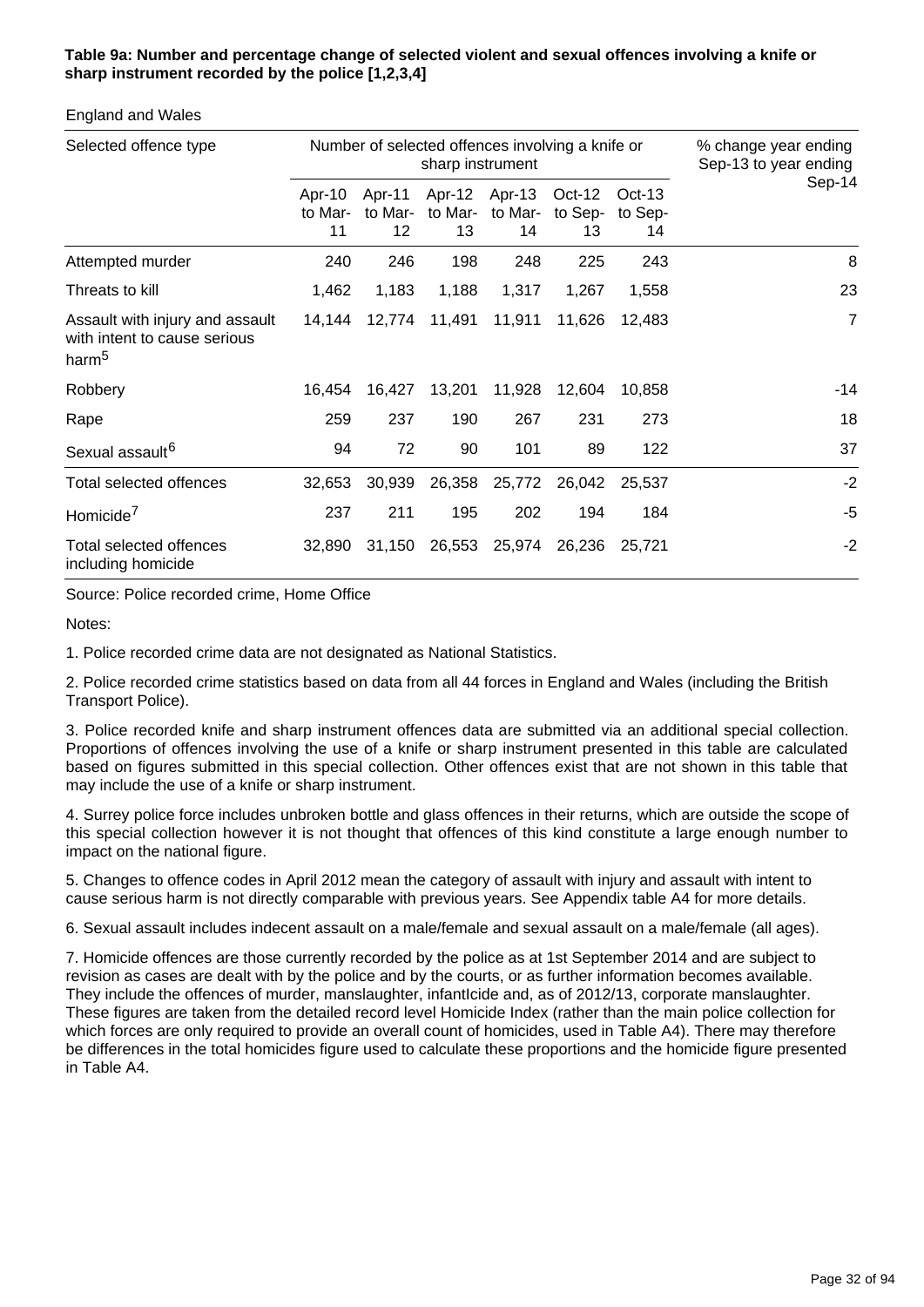### **Table 9b: Proportion of selected violent and sexual offences involving a knife or sharp instrument recorded by the police [1,2,3,4]**

| Selected offence type                                                             | Proportion of selected offences involving a knife or sharp instrument |        |                                         |        |                       |                     |  |
|-----------------------------------------------------------------------------------|-----------------------------------------------------------------------|--------|-----------------------------------------|--------|-----------------------|---------------------|--|
|                                                                                   | Apr-10 to<br>Mar-11                                                   | Mar-12 | Apr-11 to Apr-12 to Apr-13 to<br>Mar-13 | Mar-14 | Oct-12 to<br>$Sep-13$ | Oct-13 to<br>Sep-14 |  |
| Attempted murder                                                                  | 46                                                                    | 51     | 49                                      | 50     | 48                    | 48                  |  |
| Threats to kill                                                                   | 15                                                                    | 15     | 16                                      | 15     | 16                    | 15                  |  |
| Assault with injury and assault with intent<br>to cause serious harm <sup>5</sup> | 4                                                                     | 4      | 4                                       | 4      | 4                     | 4                   |  |
| Robbery                                                                           | 22                                                                    | 22     | 20                                      | 21     | 20                    | 20                  |  |
| Rape                                                                              | 2                                                                     |        | 1                                       | 1      |                       |                     |  |
| Sexual assault <sup>6</sup>                                                       | $\Omega$                                                              | 0      | 0                                       | 0      | 0                     | $\mathbf{0}$        |  |
| Total selected offences                                                           | 7                                                                     | 7      | 6                                       | 6      | 6                     | 6                   |  |
| Homicide <sup>7</sup>                                                             | 37                                                                    | 39     | 35                                      | 38     | 35                    | 39                  |  |
| Total selected offences including homicide                                        | 7                                                                     | 7      | 6                                       | 6      | 6                     | 6                   |  |

England and Wales

Source: Police recorded crime, Home Office

Notes:

1. Police recorded crime data are not designated as National Statistics.

2. Police recorded crime statistics based on data from all 44 forces in England and Wales (including the British Transport Police).

3. Police recorded knife and sharp instrument offences data are submitted via an additional special collection. Proportions of offences involving the use of a knife or sharp instrument presented in this table are calculated based on figures submitted in this special collection. Other offences exist that are not shown in this table that may include the use of a knife or sharp instrument.

4. Surrey police force includes unbroken bottle and glass offences in their returns, which are outside the scope of this special collection however it is not thought that offences of this kind constitute a large enough number to impact on the national figure.

5. Changes to offence codes in April 2012 mean the category of assault with injury and assault with intent to cause serious harm is not directly comparable with previous years. See Appendix table A4 for more details.

6. Sexual assault includes indecent assault on a male/female and sexual assault on a male/female (all ages).

7. Homicide offences are those currently recorded by the police as at 1st September 2014 and are subject to revision as cases are dealt with by the police and by the courts, or as further information becomes available. They include the offences of murder, manslaughter, infantIcide and, as of 2012/13, corporate manslaughter. These figures are taken from the detailed record level Homicide Index (rather than the main police collection for which forces are only required to provide an overall count of homicides, used in Table A4). There may therefore be differences in the total homicides figure used to calculate these proportions and the homicide figure presented in Table A4.

Of the selected violent offences covered in Table 9b, around 6% involved a knife or sharp instrument in the year ending September 2014; this was the same proportion as that seen in the previous year. Over a third of homicides (39%) and just under a half of attempted murders (48%) involved a knife or sharp instrument, similar to twelve months ago (35% and 48% respectively).

Between 2010/11 and the year ending September 2014, the proportion of offences involving a knife or sharp instrument recorded by the police has remained relatively flat across all offence groups.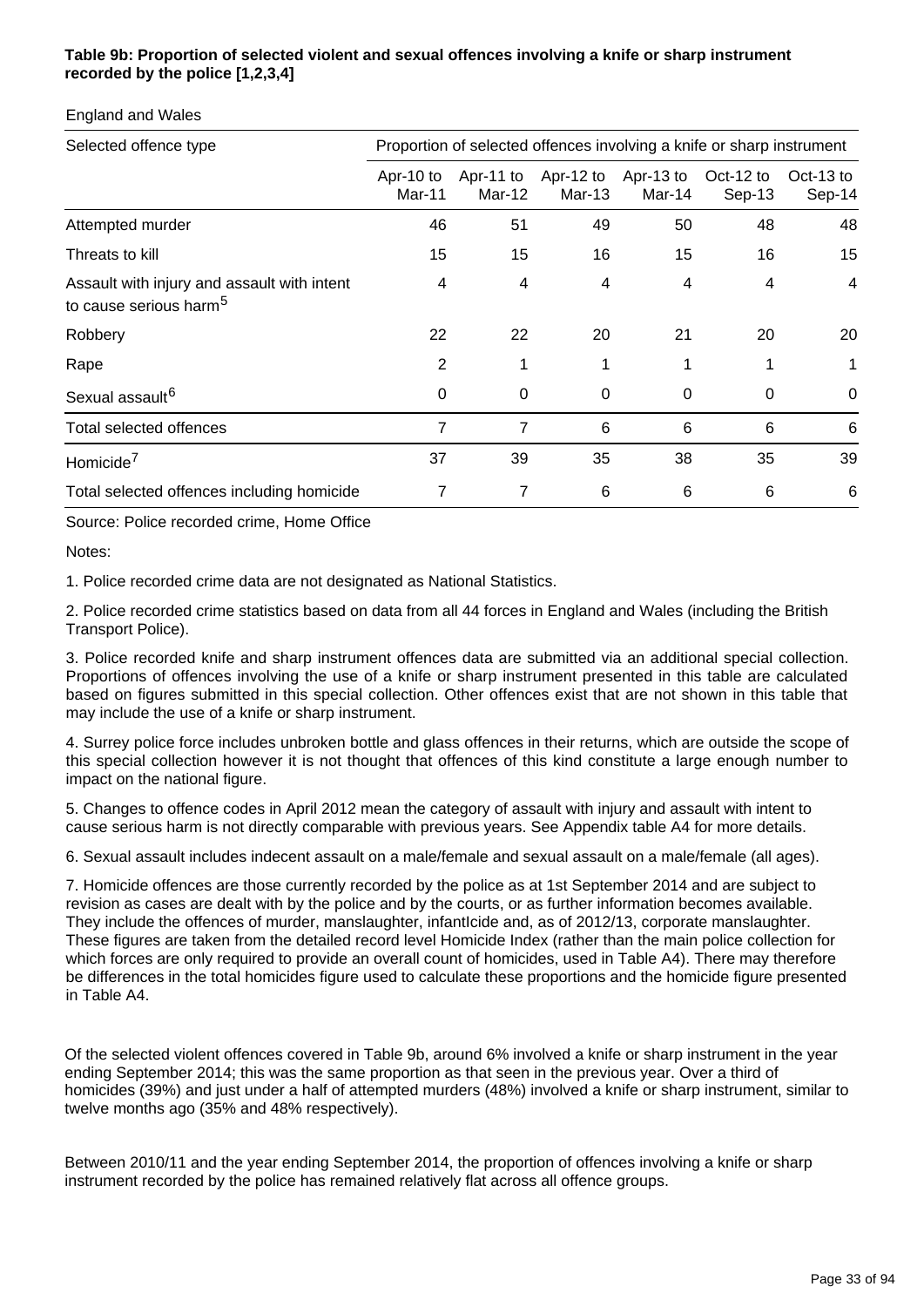Further analysis on offences involving knives and sharp instruments recorded in 2012/13 has been published in ' [Focus on: Violent Crime and Sexual Offences, 2012/13](http://www.ons.gov.uk/ons/rel/crime-stats/crime-statistics/focus-on-violent-crime-and-sexual-offences--2012-13/index.html) ', with analysis for 2013/14 due to be published on 12 February 2015.

An additional source of information about incidents involving knives and sharp instruments is provided by provisional National Health Service (NHS) hospital admission statistics<sup>4</sup>. Admissions for assault with a sharp instrument peaked at 5,720 in 2006/07. Admissions have declined since that year, and in the year ending March 2014 there were 3,654 admissions, a 5% decrease on the previous year. Admissions for assault with a sharp instrument in 2013/14 were the lowest since 2002/03 $^5$ .

### **Notes for offences involving knives and sharp instruments**

- 1. A sharp instrument is any object that pierces the skin (or in the case of a threat, is capable of piercing the skin), for example a broken bottle.
- 2. Until April 2010, West Midlands Police force included unbroken bottle and glass offences in their statistics, but now exclude these offences in line with other forces.
- 3. Changes to offence codes in April 2012 mean the individual categories of actual bodily harm and grievous bodily harm are not directly comparable over the time period. However, these changes are not expected to affect the totals of actual bodily harm and grievous bodily harm offences involving a knife or sharp instrument. See [Appendix table A4 \(515 Kb Excel sheet\)](http://www.ons.gov.uk/ons/rel/crime-stats/crime-statistics/year-ending-september-2014/rft-02.xls) for more details.
- 4. It should be noted that while it is a requirement to record every hospital admission, completing the field for external cause is not always done. They also do not include any figures from Wales.
- 5. Based on the latest National Health Service (NHS) [Hospital Episode Statistics](http://www.hscic.gov.uk/article/2021/Website-Search?productid=14896&q=Provisional+Monthly+Hospital+Episode+Statistics+for+Admitted+Patient+Care%2c+Outpatients+and+Accident+and+Emergency+Data+&sort=Relevance&size=10&page=1&area=both#top) and hospital admissions due [to assault](http://www.hscic.gov.uk/suppinfofiles) (dated 15 July 2014). These do not include figures for Wales and relate to activity in English NHS hospitals. A graph based on financial years is available in the latest 'Focus on: Violent Crime and [Sexual Offences'](http://www.ons.gov.uk/ons/rel/crime-stats/crime-statistics/focus-on-violent-crime-and-sexual-offences--2012-13/index.html) release.

# <span id="page-33-0"></span>**9 . Offences involving firearms**

Similar to the breakdown of offences involving knives or sharp instruments, statistics for the year ending September 2014 are available for police recorded crimes involving the use of firearms other than air weapons. Firearms are taken to be involved in an offence if they are fired, used as a blunt instrument against a person, or used as a threat. For detailed information on trends and the circumstances of offences involving firearms, including air weapons, recorded in 2012/13 see '[Focus on: Violent Crime and Sexual Offences, 2012/13](http://www.ons.gov.uk/ons/rel/crime-stats/crime-statistics/focus-on-violent-crime-and-sexual-offences--2012-13/index.html) ', with analysis for 2013/14 due to be published on 12 February 2015.

Figures for the year ending September 2014 show 4,740 offences involving firearms were recorded in England and Wales, a 7% decrease compared with the previous year (5,102, Tables 10a and 10b).

Figure 6 shows the trend from 2002/03 and demonstrates that since 2005/06 there has been a substantial decrease in the number of offences involving firearms recorded by the police. The volume of such offences has fallen by 42% since 2008/09 (Table 10b). This reduction in offences involving firearms is, in percentage terms, a larger reduction than that seen in overall violent crime.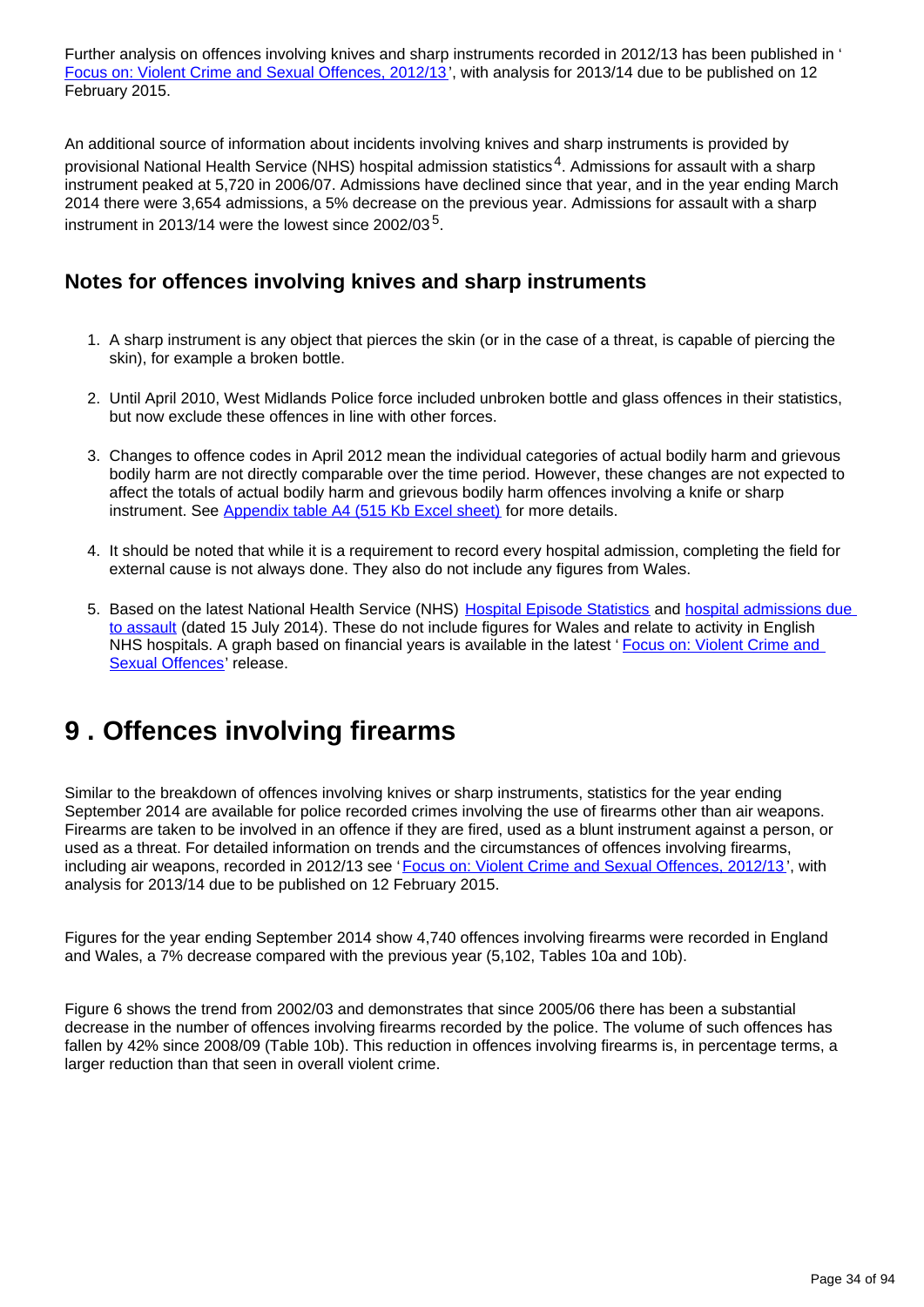### **Figure 6: Trends in police recorded crimes involving the use of firearms other than air weapons, 2002/03 to year ending September 2014**



#### **Source: Police recorded crime, Home Office**

**Notes:**

1. Police recorded crime data are not designated as National Statistics.

#### **Table 10a: Police recorded offences involving firearms - number of offences [1,2,3]**

England and Wales

|                  | Apr-03 to Mar-04 | Apr-08 to Mar-09 | Oct-12 to Sep-13 | Oct-13 to Sep-14 |
|------------------|------------------|------------------|------------------|------------------|
| Firearm offences | 10.338           | 8.199            | 5.102            | 4,740            |

Source: Police recorded crime, Home Office

Notes:

1. Police recorded crime data are not designated as National Statistics

2. Police recorded crime statistics based on data from all 43 forces in England and Wales (excluding the British Transport Police)

3. Firearms data are provisional. Excludes offences involving the use of air weapons and offences recorded by British Transport Police. Includes crimes recorded by police where a firearm has been fired, used as a blunt instrument against a person or used as a threat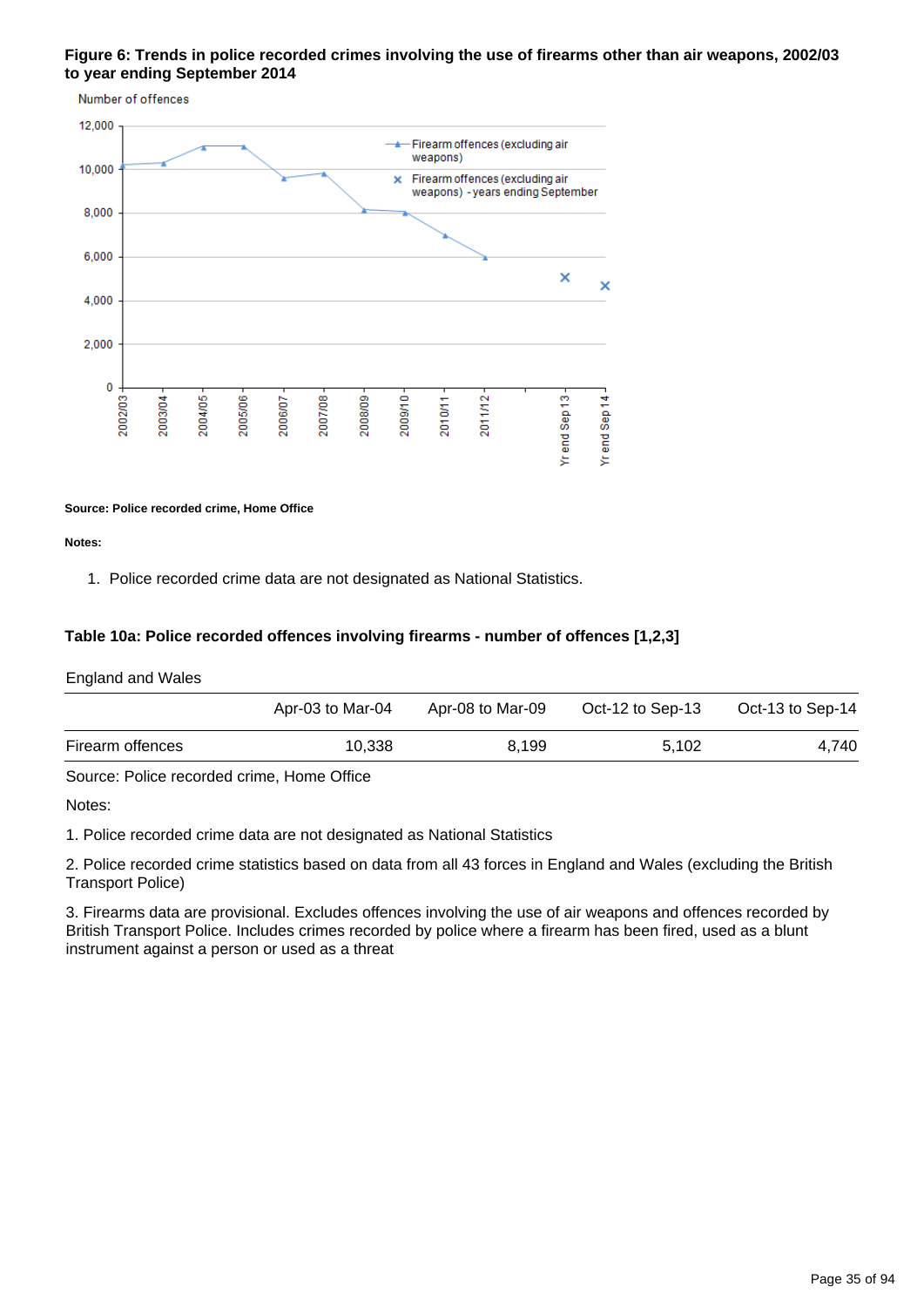### **Table 10b: Police recorded offences involving firearms - percentage change [1,2,3]**

### England and Wales

| Percentage change |  |
|-------------------|--|
|                   |  |

|                  | October 2013 to September 2014 compared with: |                  |                  |  |
|------------------|-----------------------------------------------|------------------|------------------|--|
|                  | Apr-03 to Mar-04                              | Apr-08 to Mar-09 | Oct-12 to Sep-13 |  |
| Firearm offences | -54                                           | -42              | -7               |  |

Source: Police recorded crime, Home Office

Notes:

1. Police recorded crime data are not designated as National Statistics.

2. Police recorded crime statistics based on data from all 43 forces in England and Wales (excluding the British Transport Police).

3. Firearms data are provisional. Excludes offences involving the use of air weapons and offences recorded by British Transport Police. Includes crimes recorded by police where a firearm has been fired, used as a blunt instrument against a person or used as a threat.

## <span id="page-35-0"></span>**10 . Theft offences**

The Crime Survey for England and Wales (CSEW) and police recorded crime both measure various theft offences. Both series cover the headline categories of domestic burglary, vehicle-related theft, theft from the person, and bicycle theft. Theft of property from outside people's homes (for example, garden furniture and tools) and theft of unattended property as measured by the CSEW are incorporated within the police recorded crime category 'Other theft'. Additionally, shoplifting offences, which are not included in the CSEW, are recorded by the police $^1$ .

There are substantial overlaps between theft offences in the two data series; however, the CSEW shows a larger volume as it includes incidents not reported to the police. Police recorded theft is broader, covering a wider variety of offences and victims; for example, police recorded theft includes theft against commercial victims and offences of handling stolen goods whereas the survey does not. Theft offences recorded by the police and the CSEW do not include robbery as these are presented as a separate offence (see the 'Robbery' section).

Incidents of theft experienced by 10 to 15 year olds can be found in the 'Crime experienced by children aged 10 to 15' section of this bulletin.

Total theft offences (acquisitive crime) accounted for 60% of all incidents estimated by the CSEW (an estimated 4.2 million incidents) and almost half (48%) of all police recorded crime (1.8 million offences) in the year ending September 2014.

The long-term trend in CSEW theft reflects the long-term trend in total CSEW crime. Latest estimates point to a further decline, with total theft offences decreasing by 9% from the previous year (from 4.6 million to 4.2 million incidents, which is the lowest number recorded since the survey began in 1981) (Appendix table A1 (515 Kb) [Excel sheet\)](http://www.ons.gov.uk/ons/rel/crime-stats/crime-statistics/year-ending-september-2014/rft-02.xls) ).

Since 2002/03, the number of police recorded theft offences has shown year on year decreases and is 45% lower in the year ending September 2014 than in 2003/04 (Figure 7). The latest figures show a 5% decrease compared with the previous year ( [Appendix table A4 \(515 Kb Excel sheet\)](http://www.ons.gov.uk/ons/rel/crime-stats/crime-statistics/year-ending-september-2014/rft-02.xls) ). As theft offences make up almost half of all police recorded crime, it is an important driver of the overall trend. However, this decrease has been offset by increases in other offences which have resulted in no change in overall police recorded crime compared with the previous year.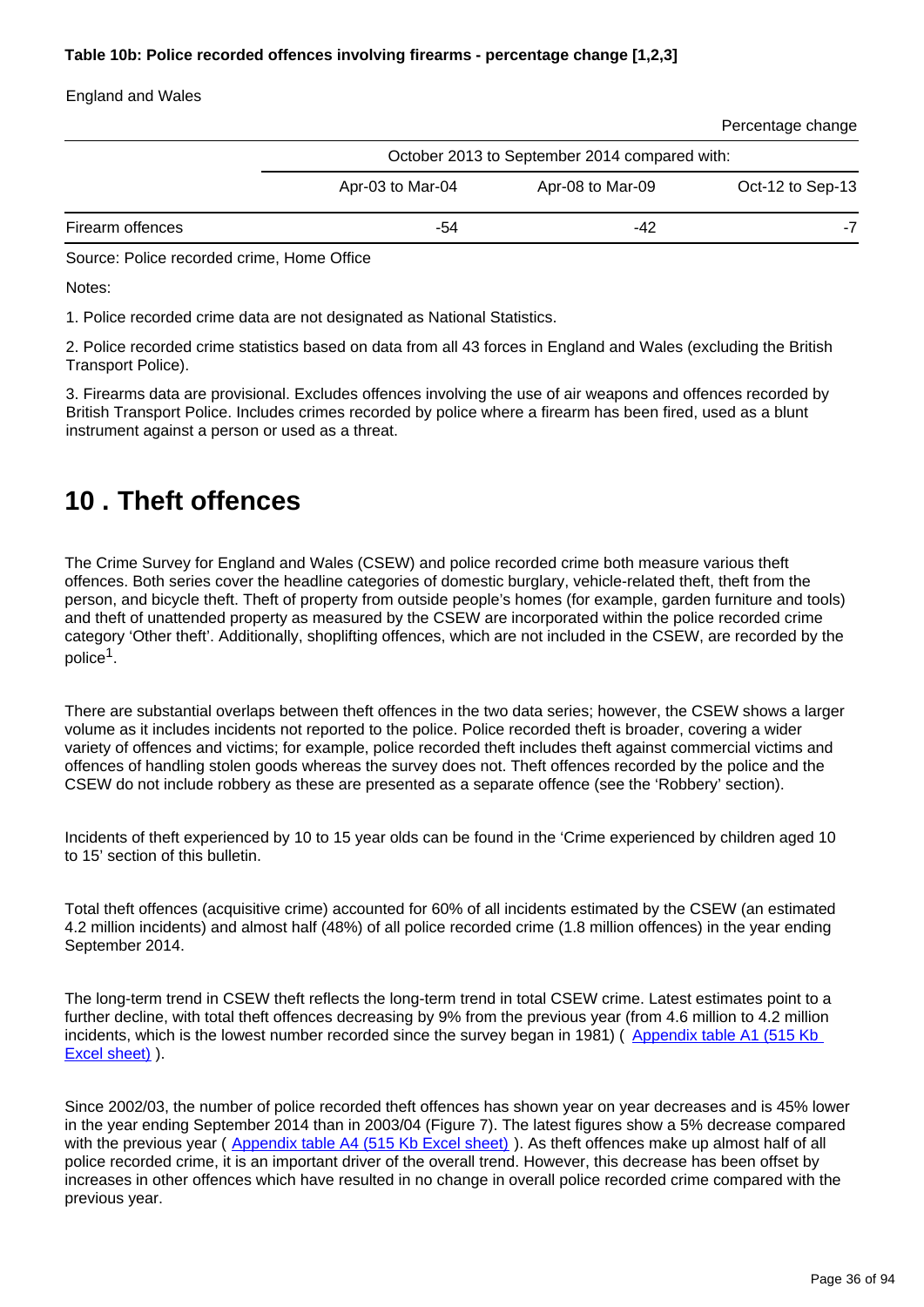### **Figure 7: Trends in police recorded theft offences, 2002/03 to year ending September 2014**



#### **Source: Police recorded crime, Home Office**

#### **Notes:**

1. Police recorded crime data are not designated as National Statistics

Further analysis on theft offences, based on the 2013/14 CSEW, was published on 27 November 2014 as part of ' [Focus on: Property Crime, 2013/14'](http://www.ons.gov.uk/ons/rel/crime-stats/crime-statistics/focus-on-property-crime--2013-14/index.html). More detail regarding possible hypotheses for the fall in property crimes can be found in '[Trends in Crime: a Short Story, 2011/12'](http://www.ons.gov.uk/ons/rel/crime-stats/crime-statistics/period-ending-march-2012/trends-in-crime--a-short-story.html) published on 19 July 2012.

The next few sections discuss the different types of theft offences in more detail: burglary, vehicle-related thefts and other theft of property.

## **Notes for theft offences**

1. For more information see Section 5.2 of the [User Guide.](http://www.ons.gov.uk/ons/guide-method/method-quality/specific/crime-statistics-methodology/index.html)

# **11 . Theft offences – burglary**

The CSEW for the year ending September 2014 estimated 789,000 incidents of domestic burglary, little change compared with the previous year, as the apparent 8% decrease was not statistically significant (Tables 11a and 11b). CSEW domestic burglary follows a similar pattern to that seen for overall crime, and despite some fluctuations the trend has remained fairly flat between 2004/05 and 2010/11 (Figure 8). Estimates for the year ending September 2014 are 40% lower than those in 2003/04 and 67% lower than those in the 1995 survey.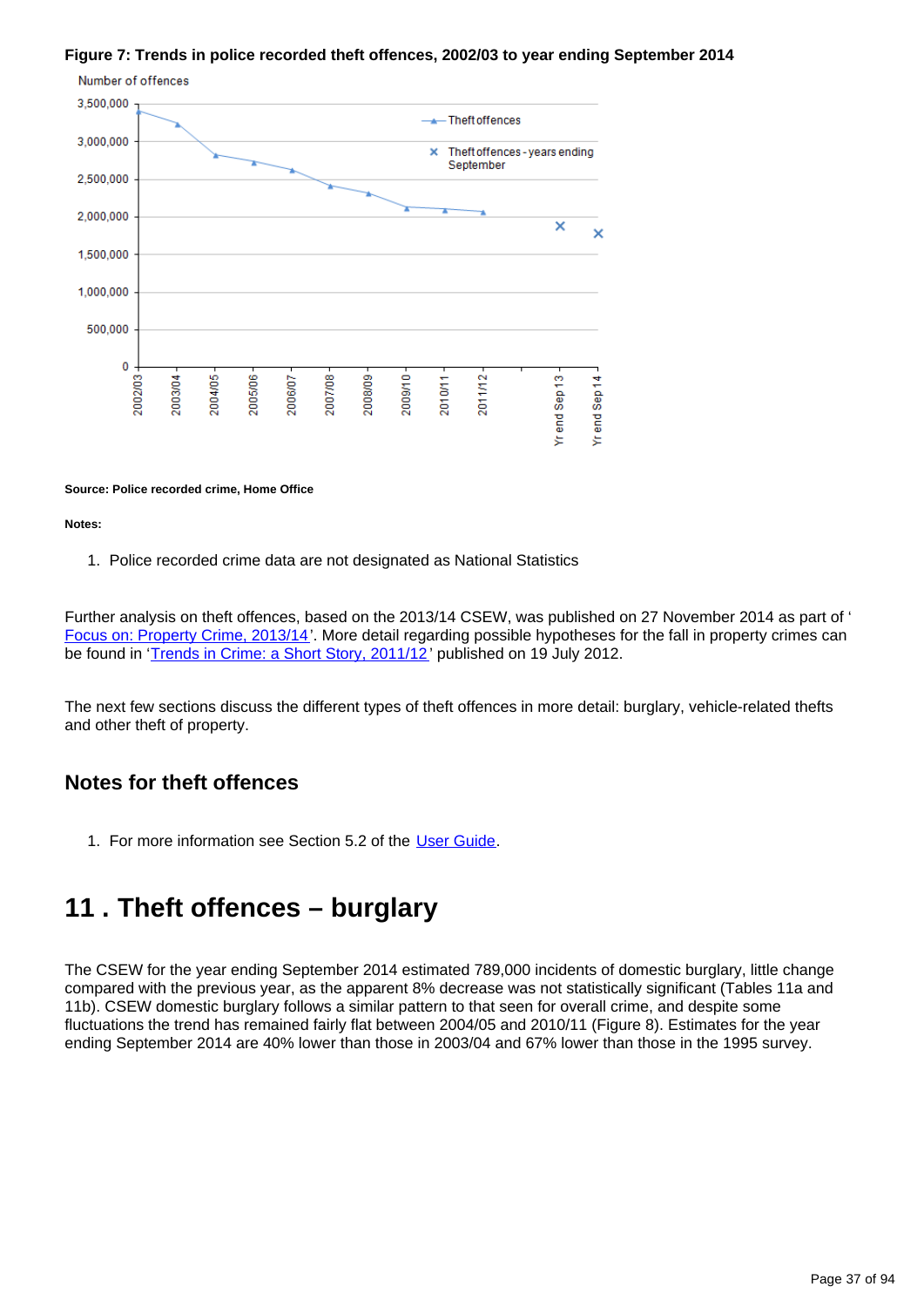### **Figure 8: Trends in CSEW domestic burglary, 1981 to year ending September 2014**



**Source: Crime Survey for England and Wales, Office for National Statistics**

#### **Notes:**

- 1. The data on this chart refer to different time periods: a) 1981 to 1999 refer to crimes experienced in the calendar year (January to December); b) from 2001/02 onwards the estimates relate to crimes experienced in the 12 months before interview, based on interviews carried out in that financial year (April to March); and c) the last two data points relate to interviews carried out in the rolling 12 month periods for the latest available two years (October to September).
- 2. The numbers of incidents are derived by multiplying incidence rates by the population estimates for England and Wales.

The reduction is reflected in the percentage of households that had been victims of domestic burglary in the last year, with around 3 in 100 households being victims in the year ending September 2014 survey compared with around 9 in 100 households in the 1995 survey. Therefore, households are now around three times less likely to be a victim of burglary than in 1995 (Tables 11a and 11b). It is widely accepted that improvements to home security has been an important factor in the reduction seen in domestic burglary offences; other potential factors are discussed in the 'Existing theories on why property crime has fallen' section of the Focus on: Property Crime. [2013/14](http://www.ons.gov.uk/ons/rel/crime-stats/crime-statistics/focus-on-property-crime--2013-14/index.html).

Over time, the sub-categories of CSEW 'Domestic burglary in a dwelling' and 'Domestic burglary in a nonconnected building to a dwelling' have followed similar patterns to that of domestic burglary overall. Latest figures show no change in 'Domestic burglary in a non-connected building to a dwelling' in the year ending September 2014 compared with the previous year. The apparent 11% decrease in 'Domestic burglary in a dwelling' over the same period was not statistically significant.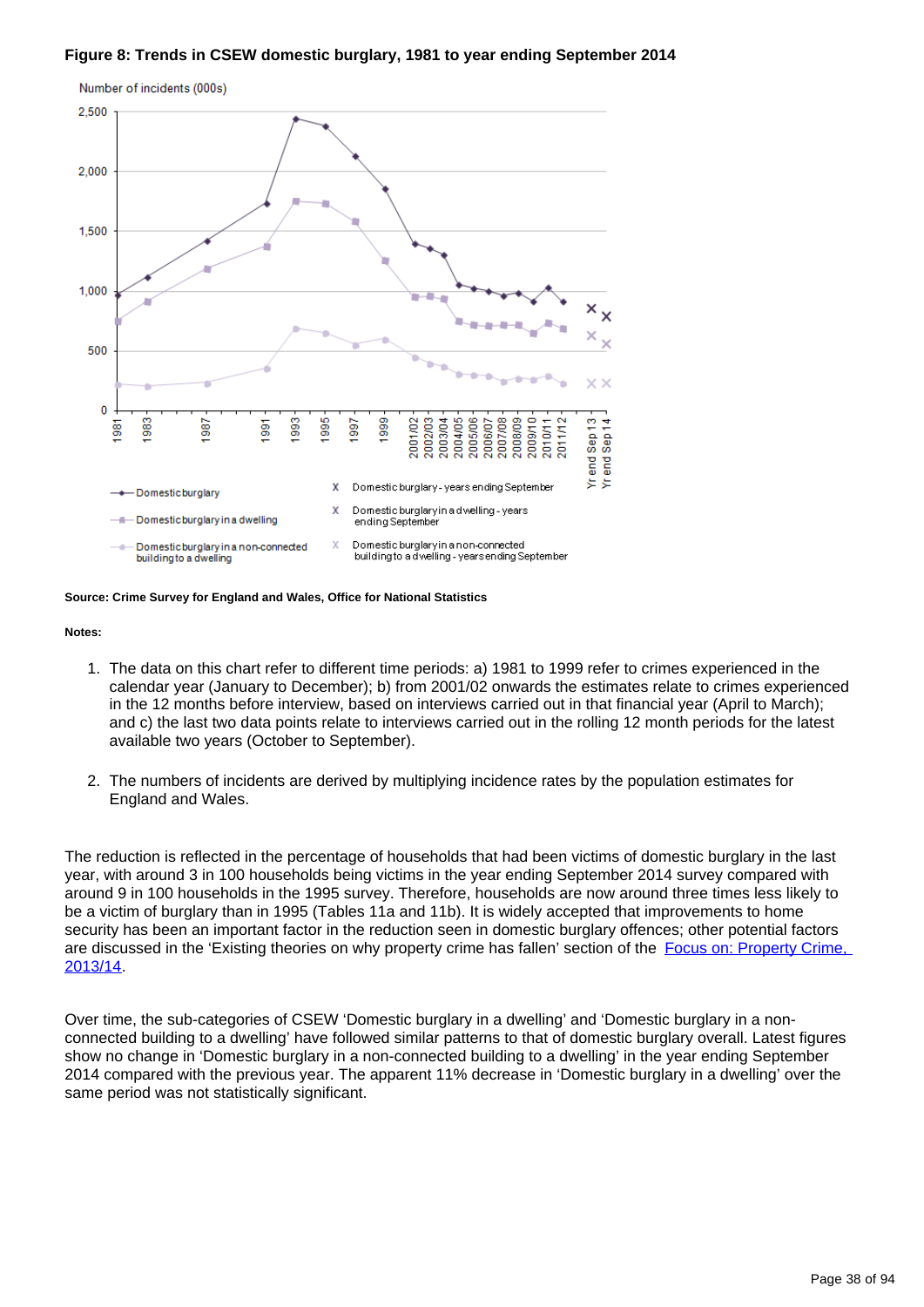### **Table 11a: CSEW burglary - number, rate and percentage of incidents [1]**

### England and Wales

|                                                                | Interviews from:    |                     |                     |                         |                         |  |
|----------------------------------------------------------------|---------------------|---------------------|---------------------|-------------------------|-------------------------|--|
|                                                                | Jan-95 to<br>Dec-95 | Apr-03 to<br>Mar-04 | Apr-08 to<br>Mar-09 | Oct-12 to<br>Sep-13 $2$ | Oct-13 to<br>Sep-14 $2$ |  |
| Number of incidents                                            |                     |                     |                     |                         | Thousands               |  |
| Domestic burglary                                              | 2,389               | 1,307               | 991                 | 856                     | 789                     |  |
| Domestic burglary in a dwelling                                | 1,735               | 935                 | 717                 | 628                     | 560                     |  |
| Domestic burglary in a non-connected<br>building to a dwelling | 654                 | 372                 | 275                 | 228                     | 229                     |  |
| Incidence rate per 1,000 adults                                |                     |                     |                     |                         |                         |  |
| Domestic burglary                                              | 115                 | 59                  | 43                  | 36                      | 33                      |  |
| Domestic burglary in a dwelling                                | 84                  | 42                  | 31                  | 26                      | 23                      |  |
| Domestic burglary in a non-connected<br>building to a dwelling | 31                  | 17                  | 12                  | 10                      | 10                      |  |
| Percentage of households that were victims<br>once or more     |                     |                     |                     |                         | $\%$                    |  |
| Domestic burglary                                              | 8.7                 | 4.5                 | 3.4                 | 2.8                     | 2.7                     |  |
| Domestic burglary in a dwelling                                | 6.4                 | 3.2                 | 2.5                 | 2.1                     | 1.9                     |  |
| Domestic burglary in a non-connected<br>building to a dwelling | 2.6                 | 1.4                 | 1.0                 | 0.8                     | 0.8                     |  |
| Unweighted base - number of households                         | 16,310              | 37,890              | 46,254              | 35,791                  | 33,515                  |  |

Source: Crime Survey for England and Wales, Office for National Statistics Notes: 1. For detailed footnotes and further years see Appendix tables A1, A2, A3. 2. Base sizes for data since the years ending September 2013 and September 2014 are smaller than previous years, due to sample size reductions introduced in April 2012.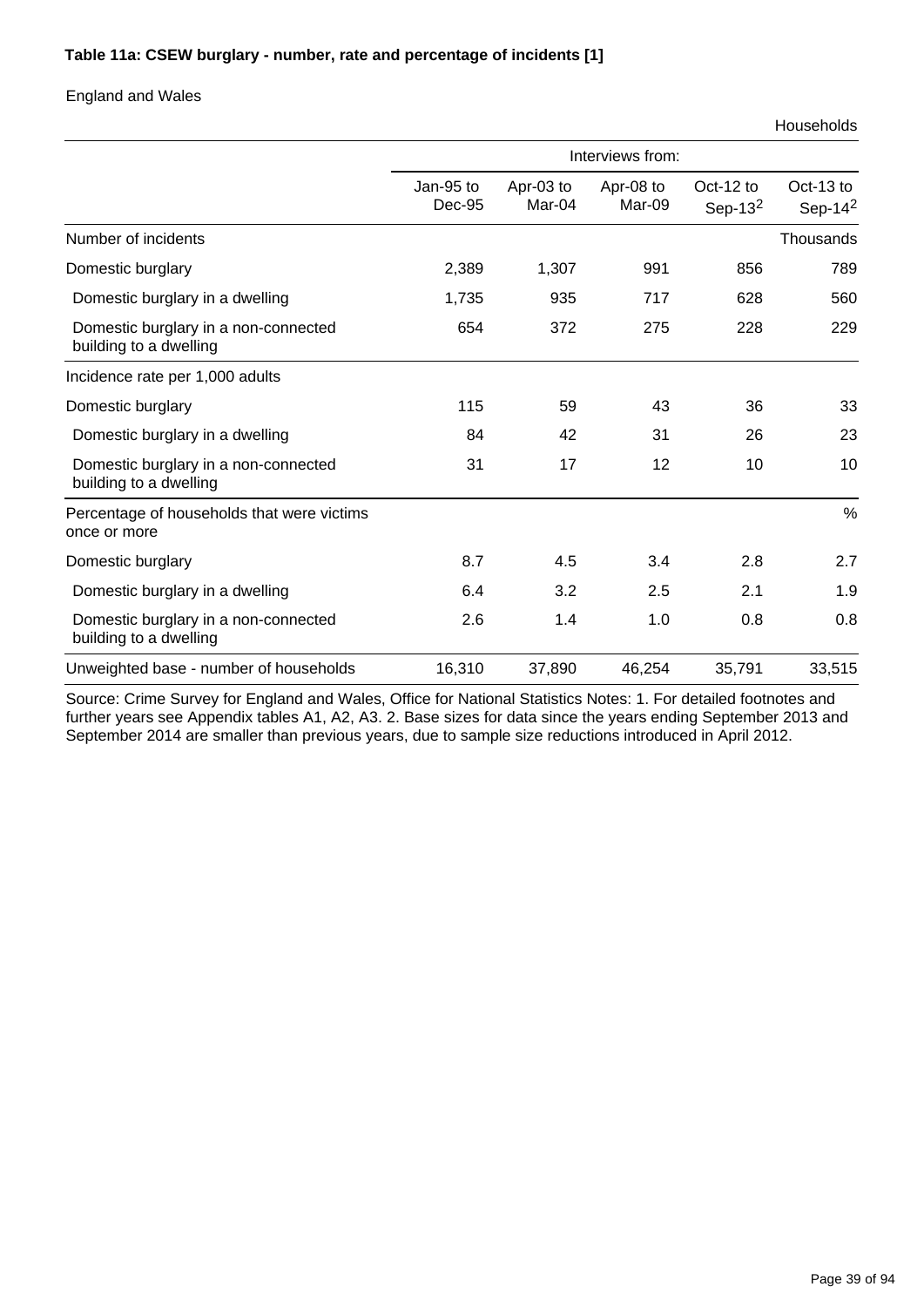## **Table 11b: CSEW burglary - percentage change and statistical significance [1]**

### England and Wales

Households

|                                                                | October 2013 to September 2014 compared with:                  |                                                   |                                                   |        |  |
|----------------------------------------------------------------|----------------------------------------------------------------|---------------------------------------------------|---------------------------------------------------|--------|--|
|                                                                | Jan-95 to Dec-Apr-03 to Mar-Apr-08 to Mar-Oct-12 to Sep-<br>95 | 04                                                | 09                                                | 13     |  |
| Number of incidents                                            |                                                                |                                                   | Percentage change and significance <sup>2,3</sup> |        |  |
| Domestic burglary                                              | $-67*$                                                         | $-40*$                                            | $-20*$                                            | -8     |  |
| Domestic burglary in a dwelling                                | $-68*$                                                         | $-40*$                                            | $-22*$                                            | $-11$  |  |
| Domestic burglary in a non-connected building to a<br>dwelling | $-65*$                                                         | $-39*$                                            | $-17*$                                            | 0      |  |
| Incidence rate per 1,000 adults                                |                                                                |                                                   |                                                   |        |  |
| Domestic burglary                                              | $-71*$                                                         | $-45*$                                            | $-24*$                                            | -9     |  |
| Domestic burglary in a dwelling                                | $-72*$                                                         | $-45*$                                            | $-26*$                                            | $-12$  |  |
| Domestic burglary in a non-connected building to a<br>dwelling | $-70*$                                                         | $-44*$                                            | $-21*$                                            | $-1$   |  |
| Percentage of households that were victims once or<br>more     |                                                                | Percentage change and significance <sup>2,3</sup> |                                                   |        |  |
| Domestic burglary                                              | $-6.0*$                                                        | $-1.8*$                                           | $-0.7*$                                           | $-0.2$ |  |
| Domestic burglary in a dwelling                                | $-4.5*$                                                        | $-1.3*$                                           | $-0.6*$                                           | $-0.2$ |  |
| Domestic burglary in a non-connected building to a<br>dwelling | $-1.8*$                                                        | $-0.6*$                                           | $-0.2*$                                           | 0.0    |  |

Source: Crime Survey for England and Wales, Office for National Statistics

Notes:

1. For detailed footnotes and further years see Appendix tables A1, A2, A3.

2. Statistically significant change at the 5% level is indicated by an asterisk.

3. The percentage point change presented in the tables may differ from subtraction of the two percentages due to rounding.

The '[Crime-recording: making the victim count](https://www.justiceinspectorates.gov.uk/hmic/publication/crime-recording-making-the-victim-count/)' report published by Her Majesty's Inspectorate of Constabulary (HMIC) found that nationally, an estimated 11% of burglary offences that should have been recorded as crimes were not; this level of under-recording is below the national average of 19%. See the 'Accuracy of the statistics' section for more information.

The police recorded crime statistics measure both domestic burglaries (for example those against inhabited dwellings) and non-domestic burglaries (for example, those against businesses)<sup>1</sup>. When compared with the previous year, domestic burglary decreased by 8% (from 222,299 to 204,136 offences) while non-domestic burglary decreased by 4% (from 231,156 to 222,187 offences) in the year ending September 2014 (Tables 12a and 12b). The latest level of burglary recorded by the police is around half the level recorded in 2003/04 (48% lower).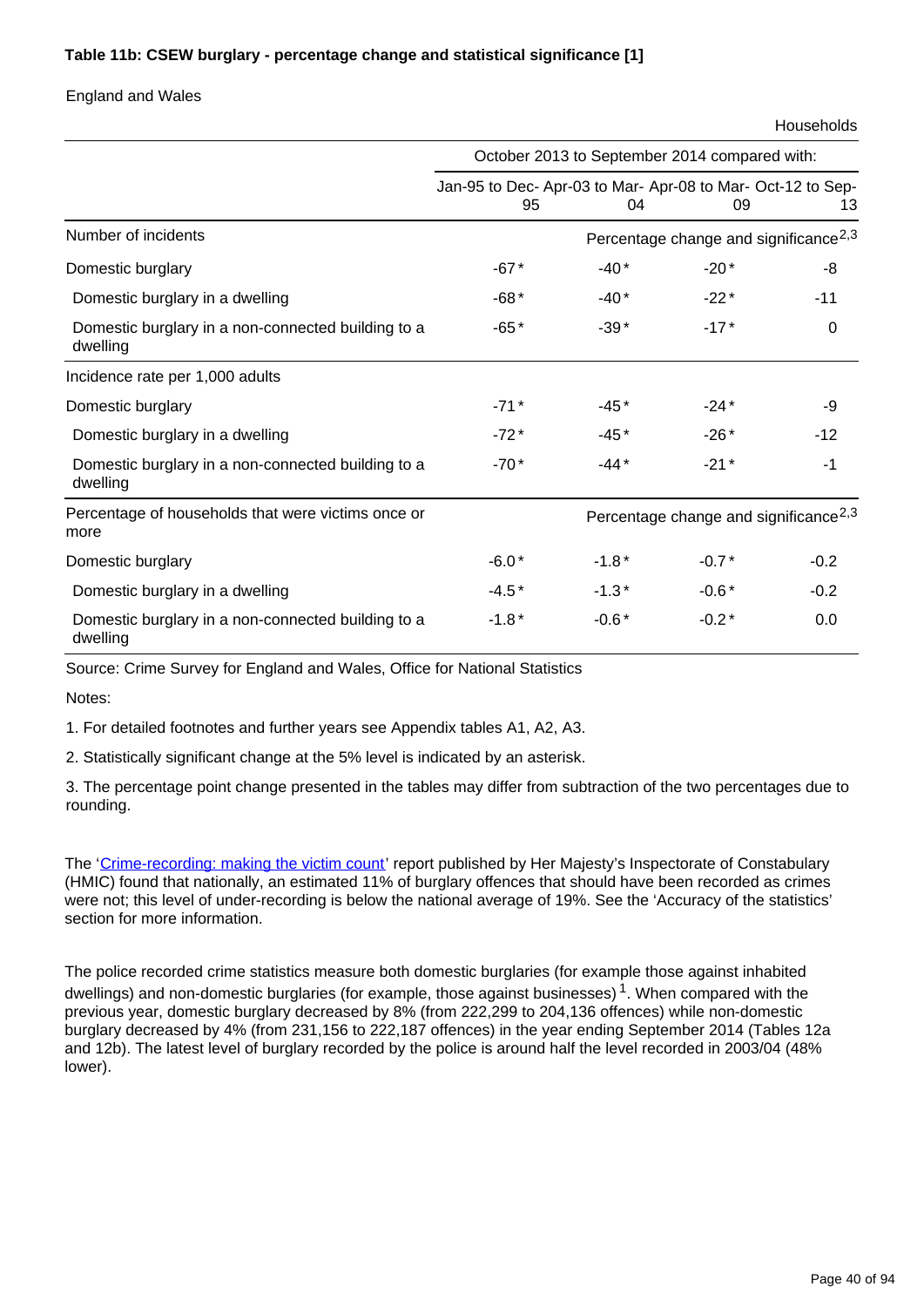## **Table 12a: Police recorded burglary - number and rate of offences [1,2,3]**

### England and Wales

|                                       | Apr-03 to Mar-<br>04 | Apr-08 to Mar-<br>09 | Oct-12 to Sep-<br>13 | Oct-13 to Sep-<br>14 |
|---------------------------------------|----------------------|----------------------|----------------------|----------------------|
| <b>Burglary offences</b>              | 820,013              | 581,584              | 453.455              | 426,323              |
| Domestic burglary                     | 402.345              | 284.431              | 222,299              | 204,136              |
| Non-domestic burglary                 | 417,668              | 297,153              | 231,156              | 222,187              |
| Burglary rate per 1,000<br>population | 16                   | 11                   | 8                    |                      |

### Source: Police recorded crime, Home Office

Notes:

1. Police recorded crime data are not designated as National Statistics

2. Police recorded crime statistics based on data from all 44 forces in England and Wales (including the British Transport Police)

3. For detailed footnotes and further years see Appendix table A4

## **Table 12b: Police recorded burglary - percentage change [1,2,3]**

England and Wales

|                          |                  |                                               | Percentage change |
|--------------------------|------------------|-----------------------------------------------|-------------------|
|                          |                  | October 2013 to September 2014 compared with: |                   |
|                          | Apr-03 to Mar-04 | Apr-08 to Mar-09                              | Oct-12 to Sep-13  |
| <b>Burglary offences</b> | -48              | -27                                           | -6                |
| Domestic burglary        | -49              | $-28$                                         | -8                |
| Non-domestic burglary    | -47              | $-25$                                         | -4                |

Source: Police recorded crime, Home Office

Notes:

1. Police recorded crime data are not designated as National Statistics

2. Police recorded crime statistics based on data from all 44 forces in England and Wales (including the British Transport Police)

3. For detailed footnotes and further years see Appendix table A4

# **Notes for theft offences – burglary**

1. Non-domestic burglary covers burglary in a building other than a dwelling, and includes burglaries of sheds and outhouses which do not have an entrance to the home. See Section 5.2 of the [User Guide](http://www.ons.gov.uk/ons/guide-method/method-quality/specific/crime-statistics-methodology/index.html) for more details regarding this crime type.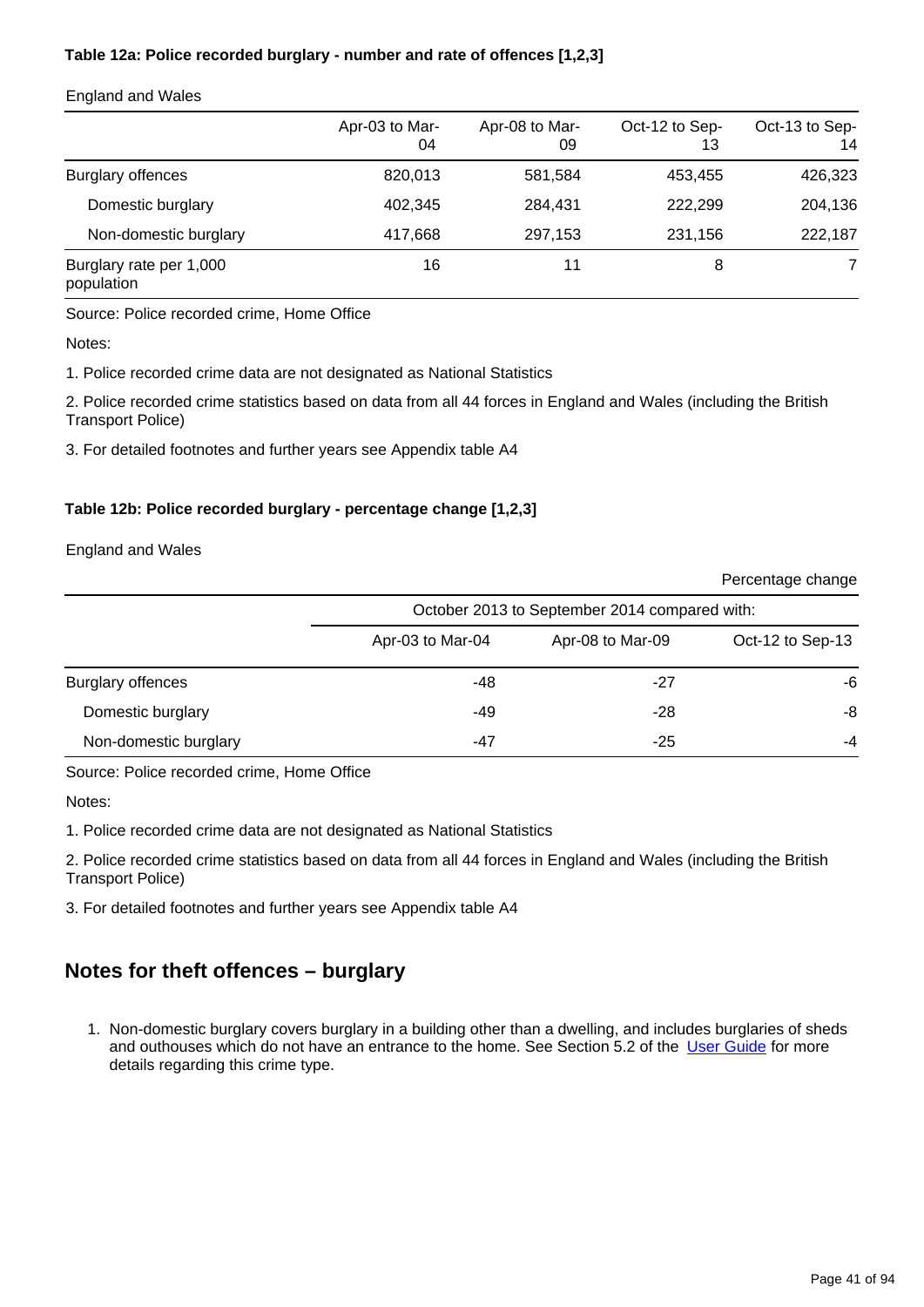# **12 . Theft offences – vehicle**

The Crime Survey for England and Wales (CSEW) covers offences against vehicles owned by any member of the household interviewed (including company cars). Estimates of CSEW vehicle-related theft for the year ending September 2014 fell by 15% compared with the previous year (Table 13a and 13b)  $^1$ .

Over the longer term, the CSEW indicates a consistent downward trend in levels of vehicle-related theft, with the latest estimates being 79% lower than in 1995. As shown in Figure 9, the rate of reduction in vehicle offences since the mid-1990s has been striking. It is widely accepted that improvements to vehicle security has been an important factor in the reduction seen in vehicle offences; other potential factors are discussed in the 'Existing theories on why property crime has fallen' section of the [Focus on: Property Crime, 2013/14.](http://www.ons.gov.uk/ons/rel/crime-stats/crime-statistics/focus-on-property-crime--2013-14/index.html)

The latest estimates indicate that a vehicle-owning household was around five times less likely to become a victim of vehicle-related theft in the year ending September 2014 survey than in 1995, with around 4 in 100 vehicle-owning households being victims in the year ending September 2014 survey compared with around 20 in 100 households in the 1995 survey (Table 13a). There were an estimated 878,000 vehicle-related thefts in the year ending September 2014, which is the lowest number recorded since the survey began in 1981.



**Figure 9: Trends in CSEW vehicle-related theft, 1981 to year ending September 2014**

#### **Source: Crime Survey for England and Wales, Office for National Statistics**

### **Notes:**

- 1. The data on this chart refer to different time periods: a) 1981 to 1999 refer to crimes experienced in the calendar year (January to December); b) from 2001/02 onwards the estimates relate to crimes experienced in the 12 months before interview, based on interviews carried out in that financial year (April to March); and c) the last two data points relate to interviews carried out in the rolling 12 month periods for the latest available two years (October to September).
- 2. The numbers of incidents are derived by multiplying incidence rates by the population estimates for England and Wales.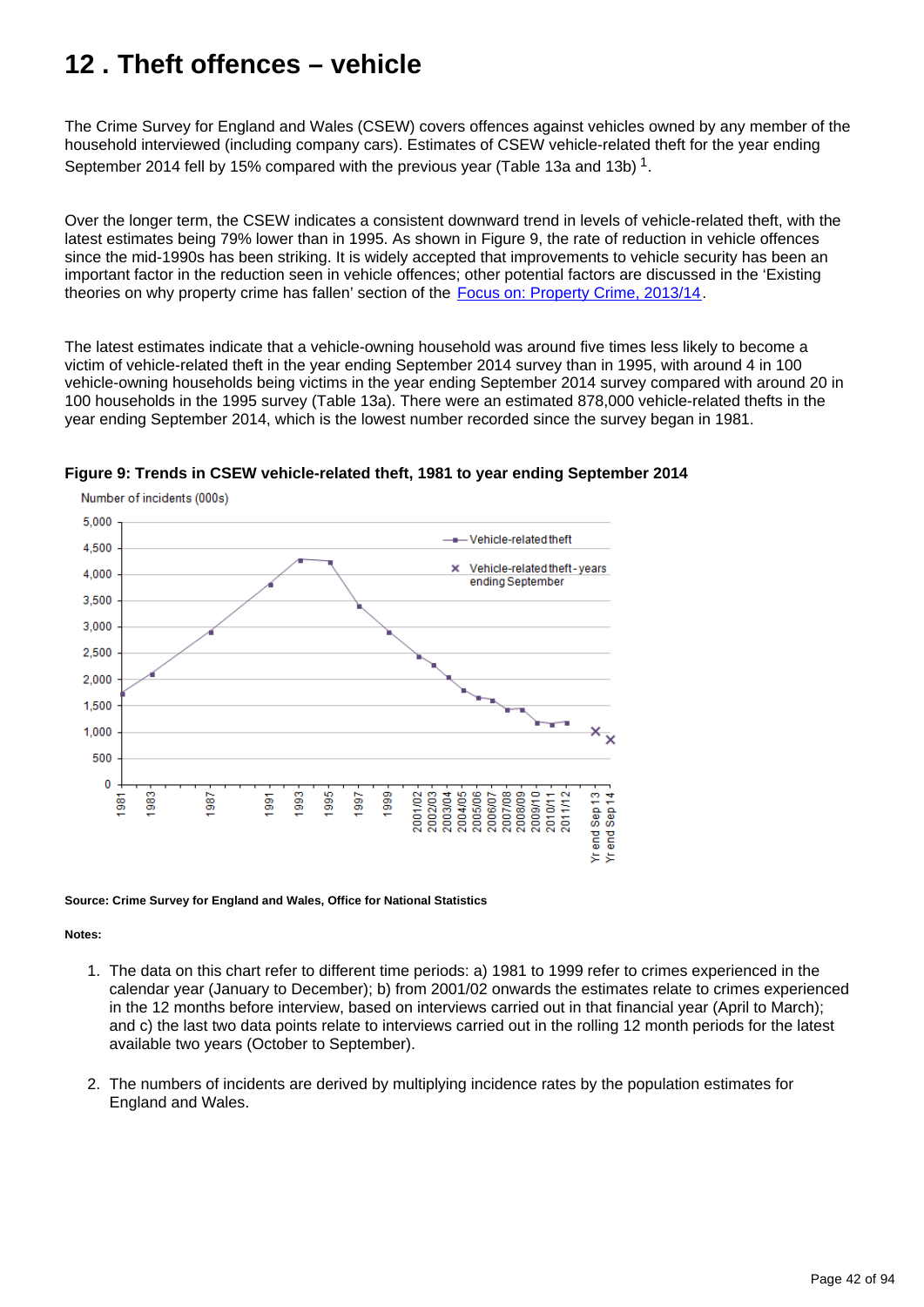### **Table 13a: CSEW vehicle offences - number, rate and percentage of incidents [1]**

## England and Wales

Vehicle-owning households

|                                                                                                    | Interviews from: |        |        |                                                                 |            |  |  |
|----------------------------------------------------------------------------------------------------|------------------|--------|--------|-----------------------------------------------------------------|------------|--|--|
|                                                                                                    | Dec-95           | Mar-04 | Mar-09 | Jan-95 to Apr-03 to Apr-08 to Oct-12 to Oct-13 to<br>Sep-13 $2$ | Sep-14 $2$ |  |  |
|                                                                                                    |                  |        |        |                                                                 | Thousands  |  |  |
| Number of vehicle-related theft incidents                                                          | 4.266            | 2,063  | 1,447  | 1,035                                                           | 878        |  |  |
| Vehicle-related theft incidence rate per 1,000 vehicle-<br>owning households                       | 280              | 123    | 80     | 56                                                              | 48         |  |  |
|                                                                                                    |                  |        |        |                                                                 | %          |  |  |
| Percentage of vehicle-owning households that were<br>victims of vehicle-related theft once or more | 19.7             | 9.6    | 6.4    | 4.6                                                             | 4.0        |  |  |
| Unweighted base - vehicle owners                                                                   | 11.721           | 29.457 | 36,882 | 28.191                                                          | 26,332     |  |  |

Source: Crime Survey for England and Wales, Office for National Statistics Notes: 1. For detailed footnotes and further years see Appendix tables A1, A2, A3. 2. Base sizes for data since the years ending September 2013 and September 2014 are smaller than previous years, due to sample size reductions introduced in April 2012.

### **Table 13b: CSEW vehicle offences - percentage change and statistical significance [1]**

### England and Wales

|                                                                                                    |                                                  |                     | Vehicle-owning households |                     |  |  |  |
|----------------------------------------------------------------------------------------------------|--------------------------------------------------|---------------------|---------------------------|---------------------|--|--|--|
|                                                                                                    | October 2013 to September 2014 compared<br>with: |                     |                           |                     |  |  |  |
|                                                                                                    | Jan-95 to<br>$Dec-95$                            | Apr-03 to<br>Mar-04 | Apr-08 to<br>Mar-09       | Oct-12 to<br>Sep-13 |  |  |  |
| Percentage change and significance <sup>2</sup>                                                    |                                                  |                     |                           |                     |  |  |  |
| Number of vehicle-related theft incidents                                                          | $-79$ *                                          | $-57$ *             | $-39$ *                   | $-15$ *             |  |  |  |
| Vehicle-related theft incidence rate per 1,000 vehicle-owning<br>households                        | $-83$ *                                          | $-61$ *             | $-41$ *                   | $-15$ *             |  |  |  |
| Percentage point change and significance <sup>2,3</sup>                                            |                                                  |                     |                           |                     |  |  |  |
| Percentage of vehicle-owning households that were victims of<br>vehicle-related theft once or more | $-15.7$ *                                        | $-5.6$ *            | $\ast$<br>-2.4            | $-0.6$ *            |  |  |  |

Source: Crime Survey for England and Wales, Office for National Statistics

Notes:

1. For detailed footnotes and further years see Appendix tables A1, A2, A3.

2. Statistically significant change at the 5% level is indicated by an asterisk.

3. The percentage point change presented in the tables may differ from subtraction of the two percentages due to rounding.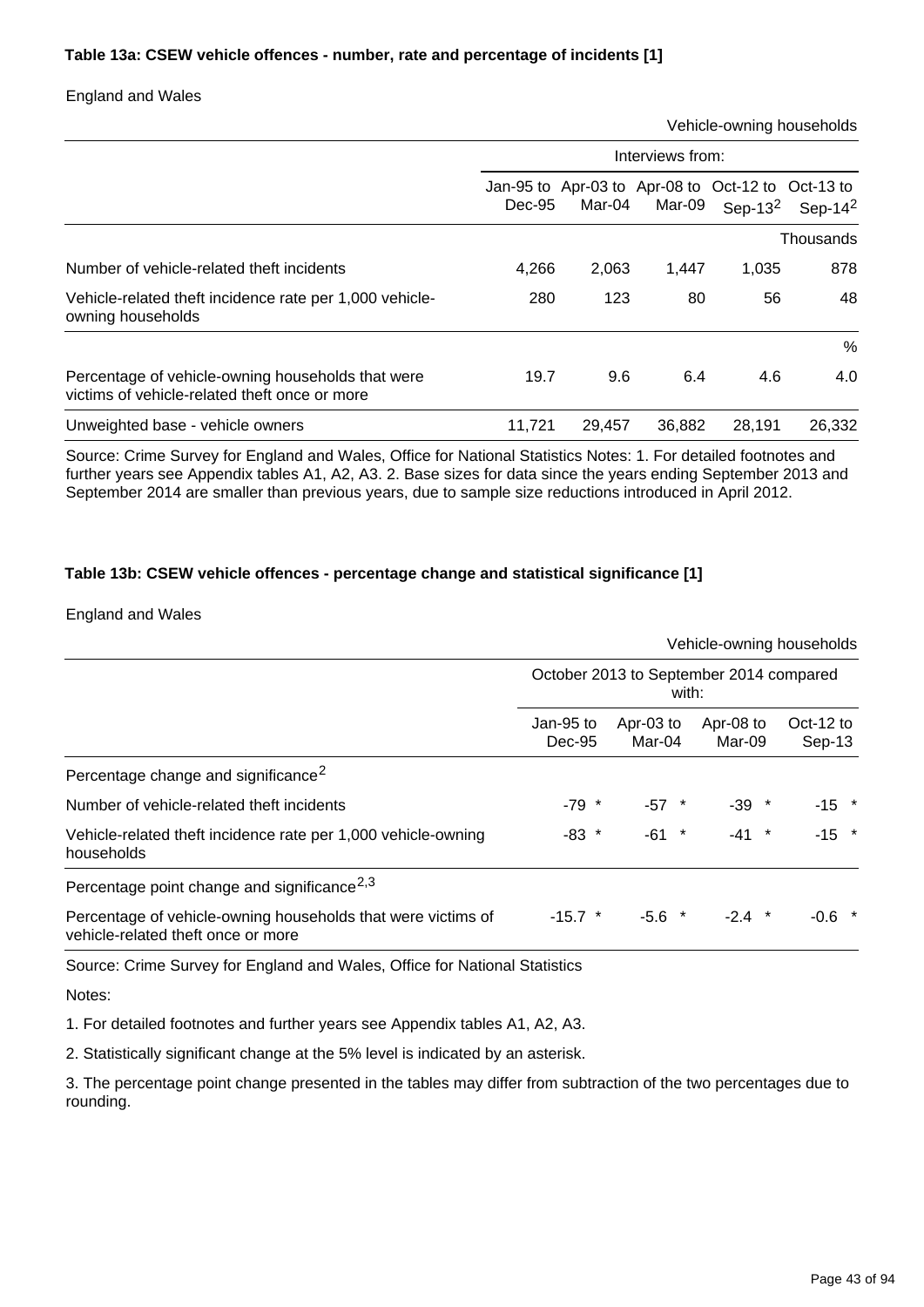The police recorded crime category of vehicle offences covers both private and commercial vehicles and shows a fall of 6% in the year ending September 2014 compared with the previous year (Tables 14a and 14b). This follows substantial decreases in this offence group, with a fall of 64% compared with 2003/04, similar to the trend found in the CSEW. The most recent data show that two of the three categories of police recorded vehicle offences have continued to fall, including theft of a motor vehicle, which fell by 3% in the year ending September 2014 compared with the previous year (Table 14b).

The reductions in vehicle-related theft indicated by the CSEW and police recorded crime are in contrast to the number of motor vehicles licensed in Great Britain, which has increased by 38%, from 25.4 million at the end of 1995 to 35.0 million at the end of 2013 ([Vehicle Licensing Statistics, 2013\)](https://www.gov.uk/government/publications/vehicle-licensing-statistics-2013)<sup>2</sup>.

### **Table 14a: Police recorded vehicle offences - number and rate of offences [1,2,3]**

### England and Wales

|                                               | Apr-03 to Mar-04 | Apr-08 to Mar-09 | Oct-12 to Sep-13 | Oct-13 to Sep-14 |
|-----------------------------------------------|------------------|------------------|------------------|------------------|
| Vehicle offences <sup>4</sup>                 | 985,006          | 591,853          | 382,444          | 357,774          |
| Theft of a motor vehicle                      | 291,858          | 147,238          | 76.804           | 74,588           |
| Theft from a vehicle                          | 603,256          | 396,976          | 284,174          | 255,976          |
| Vehicle interference                          | 89,892           | 47,639           | 21,466           | 27,210           |
| Vehicle offences rate per<br>1,000 population | 19               | 11               |                  | 6                |

Source: Police recorded crime, Home Office

Notes:

1. Police recorded crime data are not designated as National Statistics.

2. Police recorded crime statistics based on data from all 44 forces in England and Wales (including the British Transport Police).

3. For detailed footnotes and further years see Appendix table A4.

4. Includes theft of motor vehicle, theft from a vehicle, aggravated vehicle taking and interfering with a motor vehicle.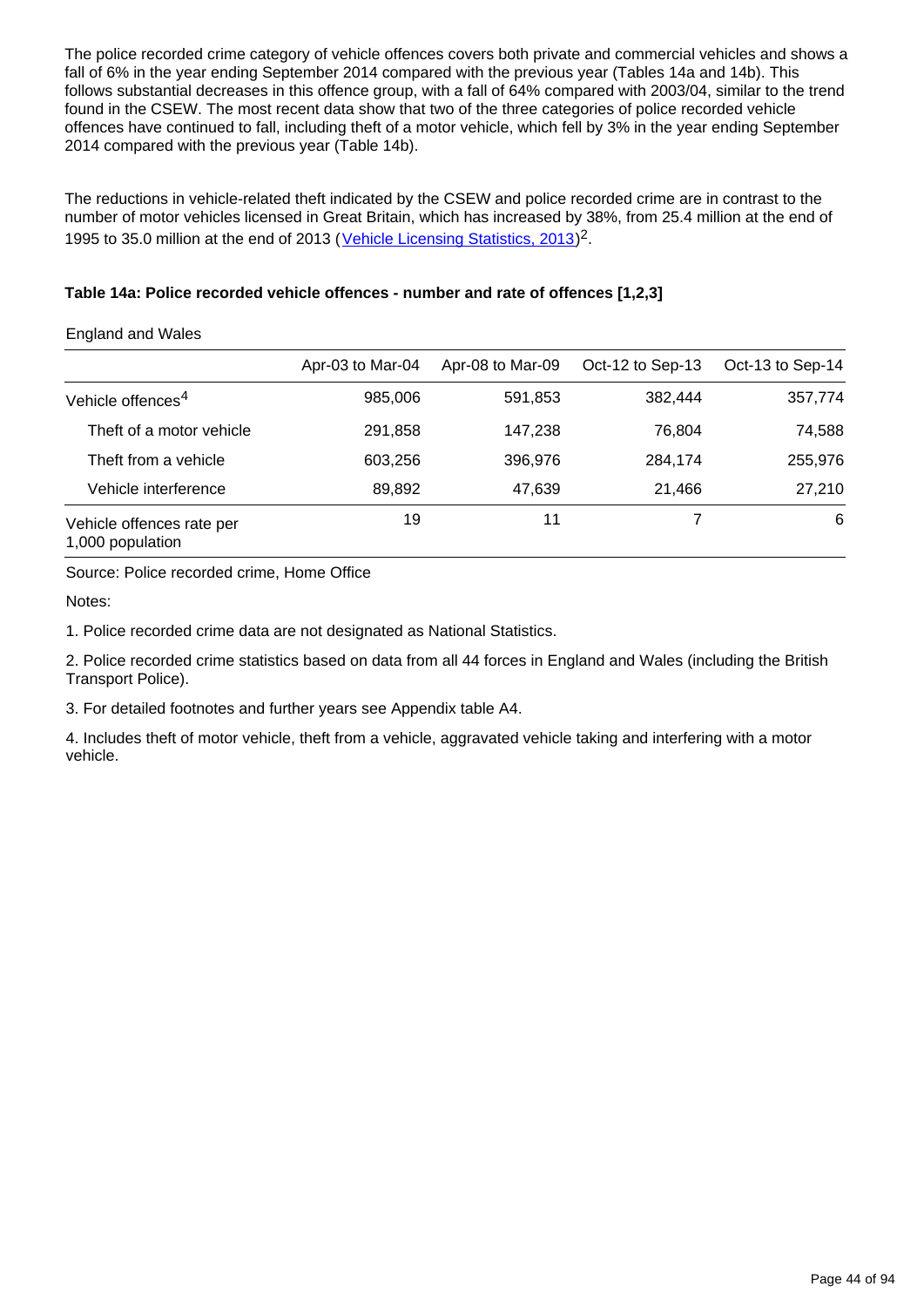### **Table 14b: Police recorded vehicle offences - percentage change [1,2,3]**

England and Wales

Percentage change

|                               | October 2013 to September 2014 compared with: |                  |                 |  |  |
|-------------------------------|-----------------------------------------------|------------------|-----------------|--|--|
|                               | Apr-03 to Mar-04                              | Apr-08 to Mar-09 | Oct-12 toSep-13 |  |  |
| Vehicle offences <sup>5</sup> | -64                                           | -40              | -6              |  |  |
| Theft of a motor vehicle      | $-74$                                         | -49              | -3              |  |  |
| Theft from a vehicle          | -58                                           | -36              | $-10$           |  |  |
| Vehicle interference          | $-70$                                         | -43              | 27              |  |  |

Source: Police recorded crime, Home Office

Notes:

1. Police recorded crime data are not designated as National Statistics.

2. Police recorded crime statistics based on data from all 44 forces in England and Wales (including the British Transport Police).

3. For detailed footnotes and further years see Appendix table A4.

4. Includes theft of motor vehicle, theft from a vehicle, aggravated vehicle taking and interfering with a motor vehicle.

## **Notes for theft offences – vehicle**

- 1. See Section 5.2 of the [User Guide](http://www.ons.gov.uk/ons/guide-method/method-quality/specific/crime-statistics-methodology/index.html) for more details regarding this crime type.
- 2. Based on the total number of licensed vehicles (including both private and commercial vehicles) in England, Scotland and Wales taken from the Driver and Vehicle Licensing Agency (DVLA) database.

# **13 . Theft offences – other theft of property**

In addition to burglary and vehicle-related thefts, the Crime Survey for England and Wales (CSEW) and police recorded crime both measure other theft of property, although they cover slightly different offences. In the CSEW this comprises: theft from the person; other theft of personal property; bicycle theft; and other household theft. In police recorded crime there are categories for: theft from the person; bicycle theft; shoplifting; and all other theft offences. The coverage of these offences are described in the sections below. There are further offence breakdowns available for all other theft offences listed in [Appendix table A4 \(515 Kb Excel sheet\)](http://www.ons.gov.uk/ons/rel/crime-stats/crime-statistics/year-ending-september-2014/rft-02.xls).

## **Theft from the person – CSEW and police recorded crime**

Theft from the person involves offences where there is theft of property, while the property is being carried by, or on the person of, the victim. These include snatch thefts (where an element of force may be used to snatch the property away) and stealth thefts (where the victim is unaware of the offence being committed, for example, pickpocketing). Unlike robbery, these offences do not involve violence or threats to the victim.

In the CSEW, the majority of incidents of theft from the person are made up of stealth thefts (260,000 out of all 504,000 (52%) theft from the person offences in the year ending September 2014, for more information see [Appendix table A1 \(515 Kb Excel sheet\)](http://www.ons.gov.uk/ons/rel/crime-stats/crime-statistics/year-ending-september-2014/rft-02.xls) ). Numbers of snatch thefts are much smaller, accounting for 13% of all theft from the person offences, while attempted snatch and stealth thefts make up the remaining 36%.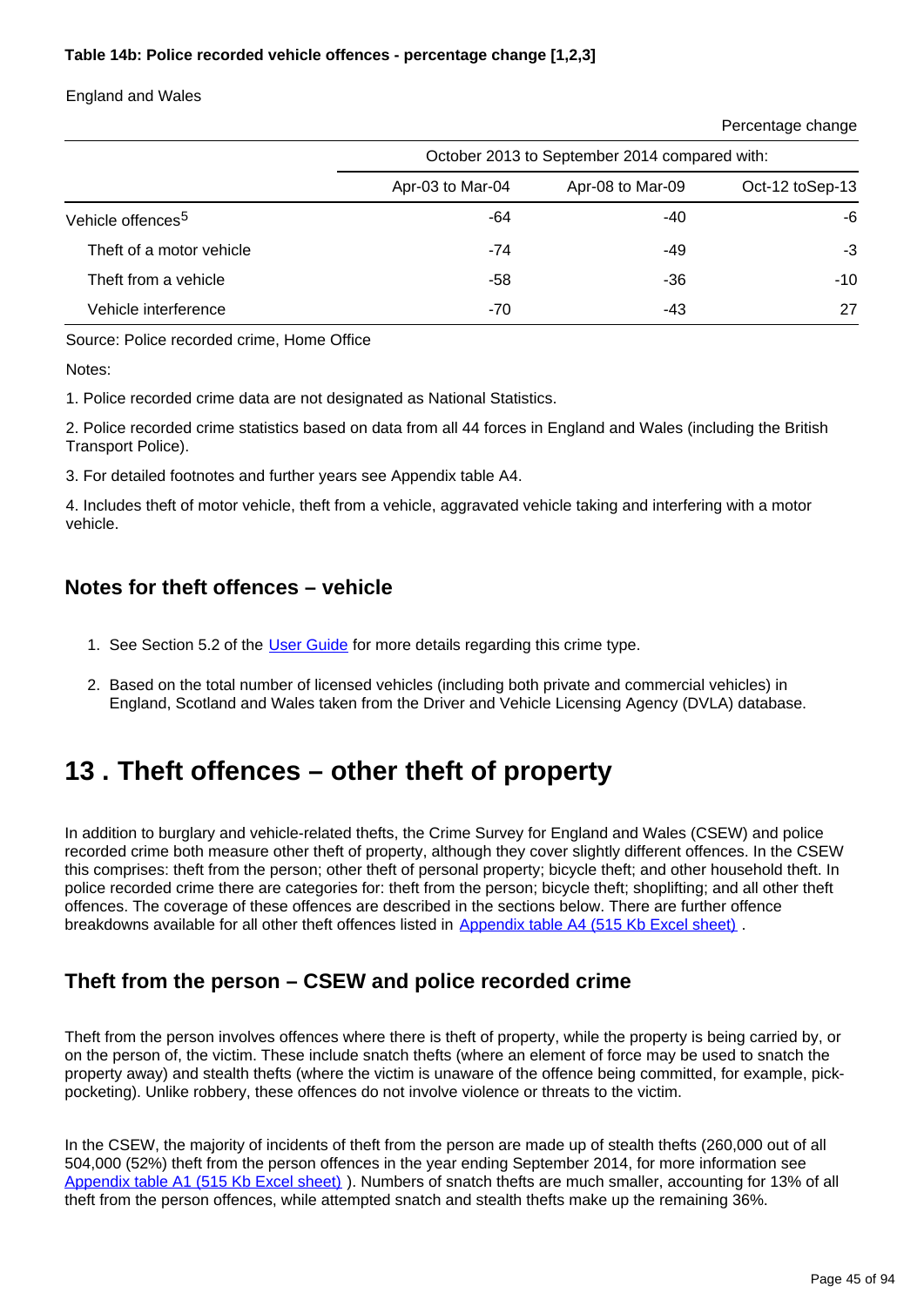The apparent 9% decrease in theft from the person based on interviews in the year ending September 2014 compared with the previous year was not statistically significant (Tables 15a and 15b). Estimates of the volume of theft from the person offences are low and subject to fluctuations from year to year in the survey. The CSEW shows an unusually high estimate measured by the 2008/09 survey when there was a significant increase, followed by a significant decrease in 2009/10 (Figure 10). Other than this, CSEW estimates of theft from the person have remained fairly flat.

The police recorded crime category theft from the person accounts for around 2% of overall police recorded crime. Latest figures showed a 24% decrease in the year ending September 2014 compared with the previous year (Tables 16a and 16b). This is in contrast to recent trends, where these offences have been increasing in each of the last three years, thought to be driven by theft of smartphones. The latest decrease is driven by a large fall in theft from the person offences in the latter three quarters – January to September 2014. This may in part be explained by improvements to mobile security and theft prevention  $^1$ .

Further analysis of theft from the person figures by police force area shows a mixed picture, with some forces continuing to show increases while most show decreases. However, as with robbery, theft from the person offences are concentrated in the metropolitan areas, with 40% occurring in the Metropolitan Police force area alone in the year ending September 2014. The previous overall increases were largely driven by what was happening in London, where theft of smartphones and other portable devices were thought to be behind some of this rise<sup>2</sup>. The latest figures for the Metropolitan Police force area show a decrease of 32% compared with the previous year ( [Table P2 \(155 Kb Excel sheet\)](http://www.ons.gov.uk/ons/rel/crime-stats/crime-statistics/year-ending-september-2014/rft-04.xls) ). In addition, the British Transport Police, who cover crimes that occur on railways and on railway platforms and stations, account for 7% of the total thefts from the person offences in the year ending September 2014, and show a 36% decrease compared with the previous year.

## **Other household theft – CSEW**

This offence group consists of items stolen from outside the victim's home, and thefts in the victim's dwelling by someone entitled to be there, for example a tradesperson  $3$ . Overall, the year ending September 2014 survey estimated that there were 777,000 incidents of other household theft (Tables 15a and 15b), making up 11% of all CSEW crime.

The CSEW showed a 9% fall in other household theft based on interviews in the year ending September 2014 compared with the previous year. This statistically significant decrease sees estimated levels of other household theft at similar levels to those seen in the 2007/08 survey following a period of year on year increases between 2007/08 and 2011/12. The current decrease, combined with decreases seen between 1995 and 2007/08, means that the latest figure is now 50% lower than in the 1995 survey (Figure 10).

The large majority of other household thefts are accounted for by theft from outside a dwelling (92%). Generally these incidents involve theft of garden furniture or household items/furniture taken from outside people's homes  $^4$ , and are largely opportunistic in nature. Theft from a dwelling has seen a much greater fall, compared with the previous year, than theft from outside a dwelling (29% and 7% respectively), although neither of these decreases are statistically significant. The latest estimate for theft from a dwelling is 70% lower than the 1995 survey estimate ([Appendix table A1 \(515 Kb Excel sheet\)](http://www.ons.gov.uk/ons/rel/crime-stats/crime-statistics/year-ending-september-2014/rft-02.xls)).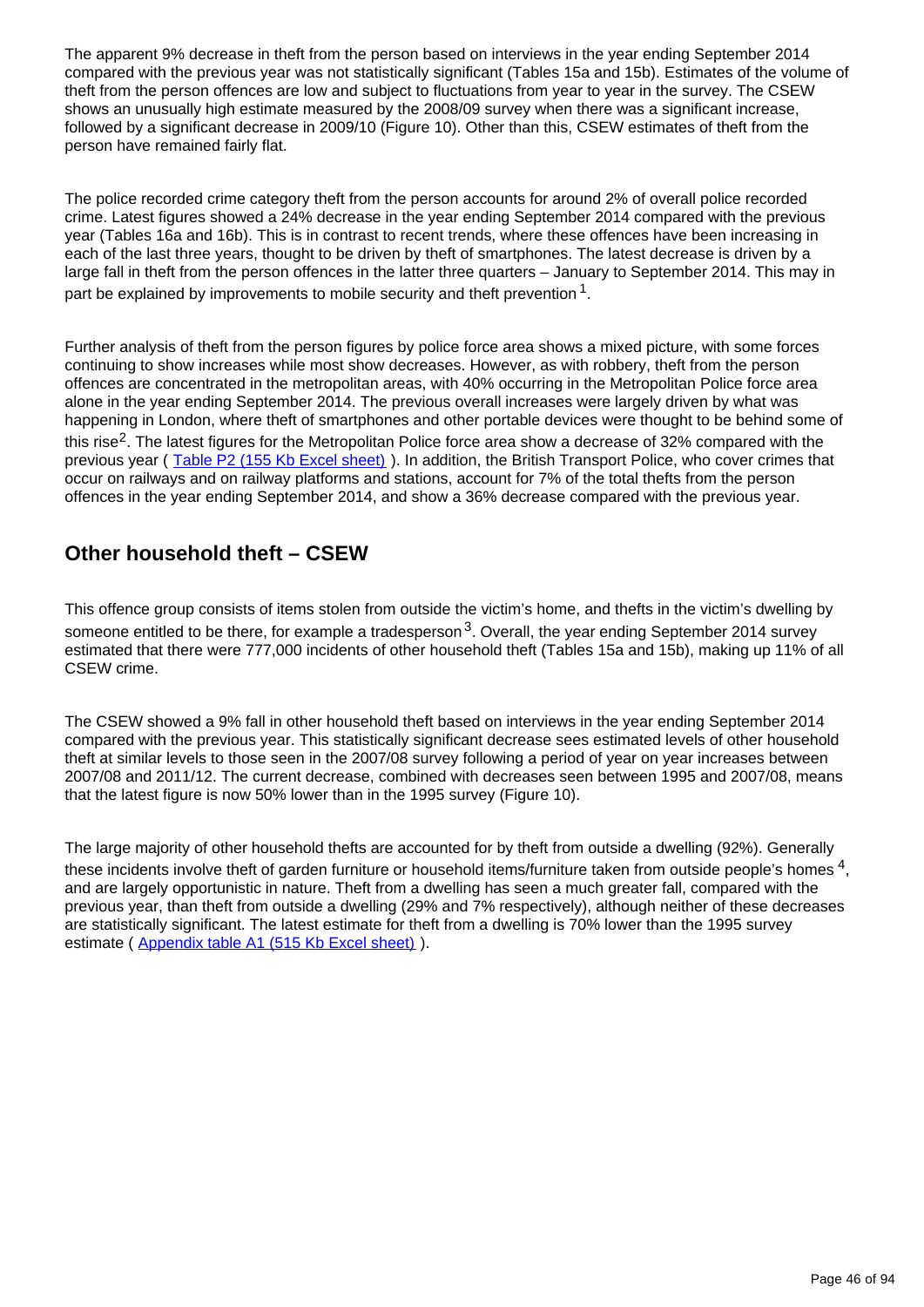### **Figure 10: Trends in CSEW other household theft and theft from the person, 1981 to year ending September 2014**



**Source: Crime Survey for England and Wales, Office for National Statistics**

**Notes:**

- 1. The data on this chart refer to different time periods: a) 1981 to 1999 refer to crimes experienced in the calendar year (January to December); b) from 2001/02 onwards the estimates relate to crimes experienced in the 12 months before interview, based on interviews carried out in that financial year (April to March); and c) the last two data points relate to interviews carried out in the rolling 12 month periods for the latest available two years (October to September).
- 2. The numbers of incidents are derived by multiplying incidence rates by the population estimates for England and Wales.

## **Other theft of personal property – CSEW**

Other theft of personal property offences are those which involve items stolen from victims while away from the home but not being carried on the person (such as theft of unattended property in pubs, restaurants, entertainment venues or workplaces). The CSEW estimates that there were around 848,000 incidents of other theft of personal property in the survey year ending September 2014. The apparent 9% decrease compared with the previous survey year was not statistically significant (Table 15b). The underlying trend has been fairly flat in recent years – between 2004/05 and 2013/14 estimates have fluctuated slightly but generally stayed around 1.0 million offences. Looking at the longer term trend, other theft of personal property saw marked declines from the mid-1990s and the current estimate is under half the level seen in the 1995 survey (59% lower).

## **Bicycle theft – CSEW and police recorded crime**

There was no change in the level of bicycle theft with the apparent 1% increase not being statistically significant (Tables 15a and 15b). This is one of the lower volume CSEW offence groups and can show large fluctuations from year to year. [Appendix table A1 \(515 Kb Excel sheet\)](http://www.ons.gov.uk/ons/rel/crime-stats/crime-statistics/year-ending-september-2014/rft-02.xls) shows that, like other household theft, these incidents showed a marked decline between 1995 and the 1999 survey, with both small increases and decreases thereafter. The variability means that emerging trends have to be interpreted with caution. The year ending September 2014 CSEW indicates that around 3% of bicycle owning households were victims of bicycle theft in the previous 12 months, down from 6% in the 1995 survey.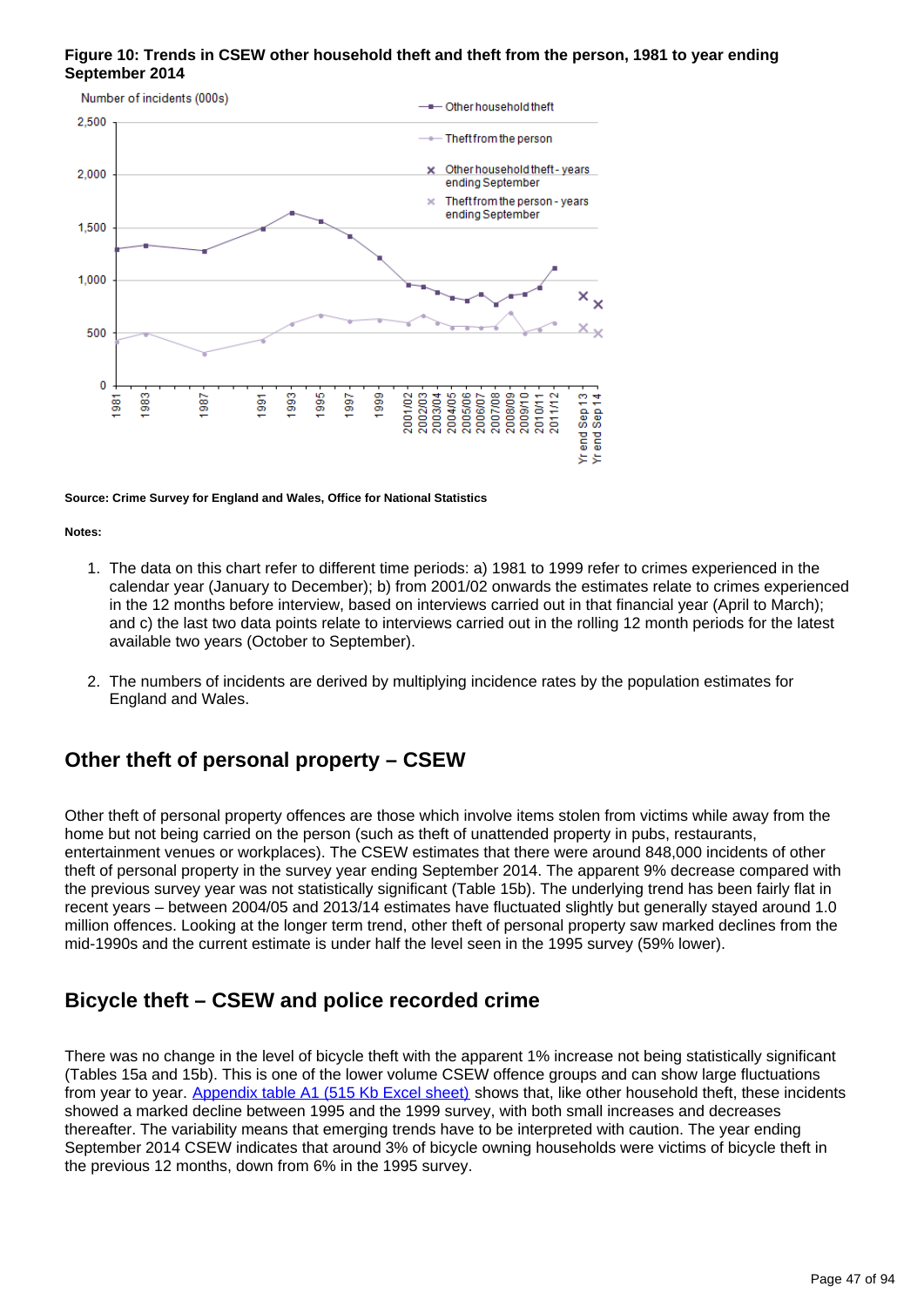Bicycle thefts recorded by the police showed a small decrease of 3% in the year ending September 2014 compared with the previous year (Tables 16a and 16b), remaining at a similar level seen since 2011/12, following the large increase seen in this year compared with 2010/11. The current level (94,446 offences) is the lowest since the NCRS was first introduced in 2002/03.

## **Shoplifting – police recorded crime**

Shoplifting accounted for 9% of all police recorded crime in the year ending September 2014. The police recorded 322,904 shoplifting offences in this period, a 3% increase compared with the previous year. The volume of shoplifting recorded was the highest since the introduction of the National Crime Recording Standards (NCRS) in 2002/03. The longer term trend in shoplifting recorded by the police is different from that seen for other theft offences. While most theft offences saw steady declines over much of the last decade, levels of recorded shoplifting showed comparatively little change over this time.

Across England and Wales there were 9,204 more shoplifting offences in the year ending September 2014 when compared with the previous year. Twenty-three of the 43 territorial police force areas reported an increase in shoplifting in the year ending September 2014 ([Table P2 \(155 Kb Excel sheet\)](http://www.ons.gov.uk/ons/rel/crime-stats/crime-statistics/year-ending-september-2014/rft-04.xls)). Several forces recorded large percentage increases, including Durham (24%) and Derbyshire (18%). The Metropolitan Police force area recorded a comparatively small percentage increase of 6%.

The low rate of reporting to the police presents challenges in interpreting trends in police recorded shoplifting. There are a number of factors that should be considered, including:

- A real increase in the number of shoplifting offences being committed  $5$ . Findings from the recent surveys of the retail sector have been mixed. The 2013 CVS showed no statistically significant change in the estimated level of shoplifting compared with the 2012 survey, while a [British Retail Consortium \(BRC\)](http://www.brc.org.uk/brc_policy_content.asp?id=263&iCat=48&iSubCat=646&sPolicy=Retail%20Crime&sSubPolicy=BRC%20Retail%20Crime%20Survey) survey indicated that their members were experiencing higher levels of shoplifting.
- An increase in reporting, whereby retailers may adopt new strategies or approaches to deal with shoplifters (such as one announced by the Cooperative supermarket chain  $6$ ), which in turn means the police record more shoplifting offences.
- Changes to police recording practices while there is no specific evidence to suggest there has been a recent change in the recording of shoplifting offences, it is not possible to rule this out. Shoplifting is less likely than other types of offence to be affected by changes in police recording practices.

The 2013 [Commercial Victimisation Survey](https://www.gov.uk/government/publications/crime-against-businesses-detailed-findings-from-the-2013-commercial-victimisation-survey) (CVS) provides a measure of shoplifting (referred to in the survey as 'theft by customers') which includes crimes not reported to the police. The 2013 survey estimated that there were 3.3 million incidents of theft by customers in the wholesale and retail sector; this is over ten times the number of shoplifting offences recorded by the police. This reflects the fact that most incidents of shoplifting do not come to the attention of the police. As such, recorded crime figures for this type of offence are highly dependent on whether the businesses report the incidents to the police.

## **All other theft offences – police recorded crime**

The remainder of police recorded theft offences fall into the category 'All other theft offences', which include offences such as blackmail, theft by an employee, and 'Making off without payment' (for example, driving away from a petrol station without paying). Within this overall category, there is also an 'Other theft' offence subcategory, which comprises mostly of the theft of unattended items (including both personal property such as wallets or phones, and property from outside peoples' homes, such as garden furniture). 'Other theft' accounts for three-quarters (74%) of the overall 'All other theft offences' category ([Appendix table A4 \(515 Kb Excel sheet\)](http://www.ons.gov.uk/ons/rel/crime-stats/crime-statistics/year-ending-september-2014/rft-02.xls) ).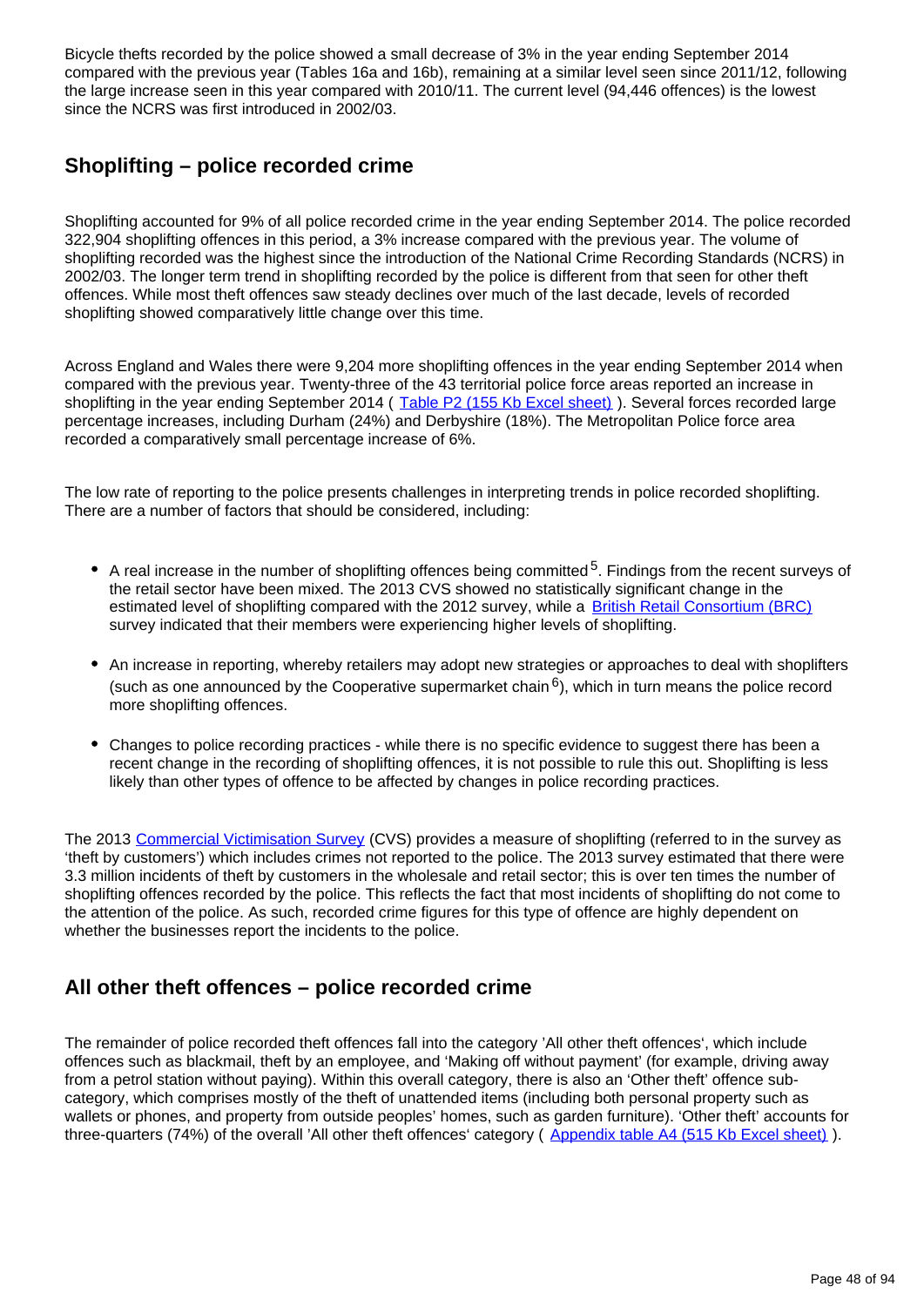The most recent police recorded data showed a 6% decrease in all other theft offences, with 499,661 offences in the year ending September 2014 compared with 529,298 offences in the previous year. This decrease is in contrast with a recent upward trend in all other theft offences between 2009/10 and 2011/12 ( [Appendix table A4](http://www.ons.gov.uk/ons/rel/crime-stats/crime-statistics/year-ending-september-2014/rft-02.xls)  [\(515 Kb Excel sheet\)](http://www.ons.gov.uk/ons/rel/crime-stats/crime-statistics/year-ending-september-2014/rft-02.xls) ), following a longer downward trend between 2003/04 and 2009/10 (Figure 11).

In the year ending September 2014 the police recorded 56,958 making off without payment offences, which was a 13% increase compared with the previous year. Previously there had been a steep decline in this particular offence, with the latest numbers 57% lower than those in 2003/04 (132,624 offences) (Appendix table A4 (515 [Kb Excel sheet\)](http://www.ons.gov.uk/ons/rel/crime-stats/crime-statistics/year-ending-september-2014/rft-02.xls) ).





### **Source: Police recorded crime, Home Office**

### **Notes:**

1. Police recorded crime are not designated as National Statistics.

As well as theft of unattended items, the police recorded 'Other theft' subcategory also includes crimes against organisations which are not covered by the CSEW, such as theft of metal or industrial equipment from strategic infrastructure. 'Other theft' offences saw a 9% decrease for the year ending September 2014 compared with the previous year ( [Appendix table A4 \(515 Kb Excel sheet\)](http://www.ons.gov.uk/ons/rel/crime-stats/crime-statistics/year-ending-september-2014/rft-02.xls) ). This follows a 13% increase between 2009/10 and 2011/12. This is likely to have been caused in part by a surge in metal theft over this period, which corresponds with a spike in metal prices. Evidence suggests that such offences are decreasing and should be seen in the context of [new metal theft legislation.](https://www.gov.uk/government/publications/guidance-on-the-offence-of-buying-scrap-metal-for-cash) The legislation came into force in May 2013, which increased fines for existing offences under the Scrap Metal Dealers Act 1964, and introduced a new offence for dealers of paying for scrap metal in cash. For further information on metal theft, see the Home Office publication [Metal theft, England](https://www.gov.uk/government/publications/metal-theft-england-and-wales-financial-year-ending-march-2013)  [and Wales, financial year ending March 2013](https://www.gov.uk/government/publications/metal-theft-england-and-wales-financial-year-ending-march-2013) and Chapter 2 of [Focus on: Property Crime, 2013/14.](http://www.ons.gov.uk/ons/rel/crime-stats/crime-statistics/focus-on-property-crime--2013-14/index.html)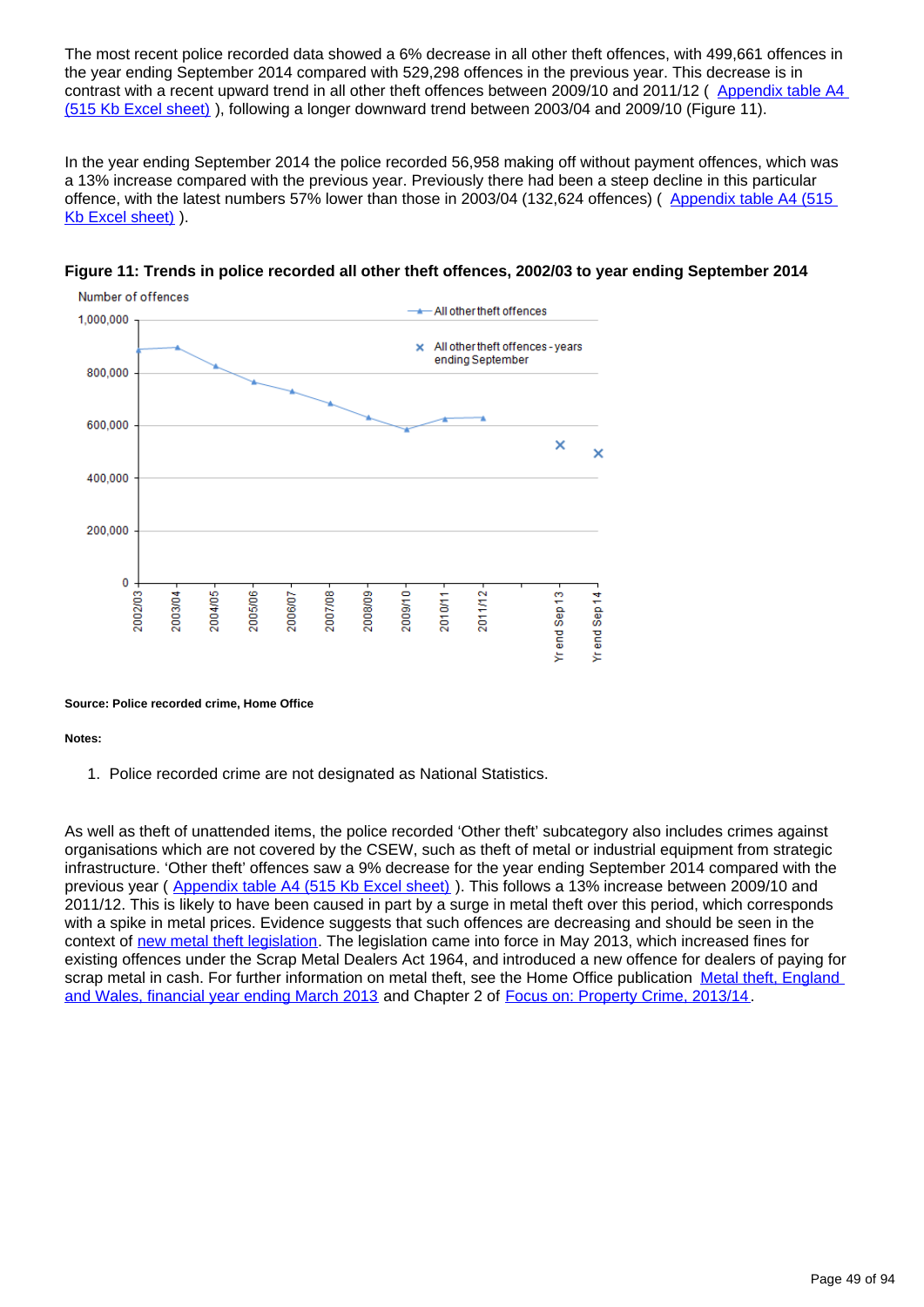## **Table 15a: CSEW other theft of property - number, rate and percentage of incidents [1]**

England and Wales

Adults aged 16 and over/households

|                                                                  | Interviews from:    |                     |                     |                         |                         |  |
|------------------------------------------------------------------|---------------------|---------------------|---------------------|-------------------------|-------------------------|--|
|                                                                  | Jan-95 to<br>Dec-95 | Apr-03 to<br>Mar-04 | Apr-08 to<br>Mar-09 | Oct-12 to<br>Sep- $132$ | Oct-13 to<br>Sep-14 $2$ |  |
| Number of incidents                                              |                     |                     |                     |                         | Thousands               |  |
| Theft from the person                                            | 680                 | 607                 | 705                 | 557                     | 504                     |  |
| Other theft of personal property                                 | 2,069               | 1,276               | 1,069               | 936                     | 848                     |  |
| Other household theft                                            | 1,570               | 897                 | 862                 | 857                     | 777                     |  |
| Bicycle theft                                                    | 660                 | 362                 | 515                 | 393                     | 398                     |  |
| Incidence rate per 1,000 adults/households                       |                     |                     |                     |                         |                         |  |
| Theft from the person                                            | 17                  | 15                  | 16                  | 12                      | 11                      |  |
| Other theft of personal property                                 | 51                  | 31                  | 25                  | 21                      | 19                      |  |
| Other household theft                                            | 76                  | 41                  | 38                  | 36                      | 32                      |  |
| Bicycle theft: bicycle-owning households                         | 71                  | 39                  | 51                  | 32                      | 32                      |  |
| Percentage of adults/households who were<br>victims once or more |                     |                     |                     |                         | Percentage              |  |
| Theft from the person                                            | 1.6                 | 1.3                 | 1.4                 | 1.1                     | 1.0                     |  |
| Other theft of personal property                                 | 4.1                 | 2.6                 | 2.1                 | 1.8                     | 1.6                     |  |
| Unweighted base - number of adults                               | 16,337              | 37,891              | 46,220              | 35,829                  | 33,559                  |  |
| Other household theft                                            | 5.1                 | 3.0                 | 2.8                 | 2.9                     | 2.6                     |  |
| Unweighted base - number of households                           | 16,310              | 37,890              | 46,254              | 35,791                  | 33,515                  |  |
| Bicycle theft: bicycle-owning households                         | 6.1                 | 3.4                 | 4.4                 | 2.9                     | 2.7                     |  |
| Unweighted base - bicycle owners                                 | 6,863               | 16,070              | 20,636              | 17,127                  | 15,898                  |  |

Source: Crime Survey for England and Wales, Office for National Statistics

Notes:

1. For detailed footnotes and further years see Appendix tables A1, A2, A3.

2. Base sizes for data since the years ending September 2013 and September 2014 are smaller than previous years, due to sample size reductions introduced in April 2012.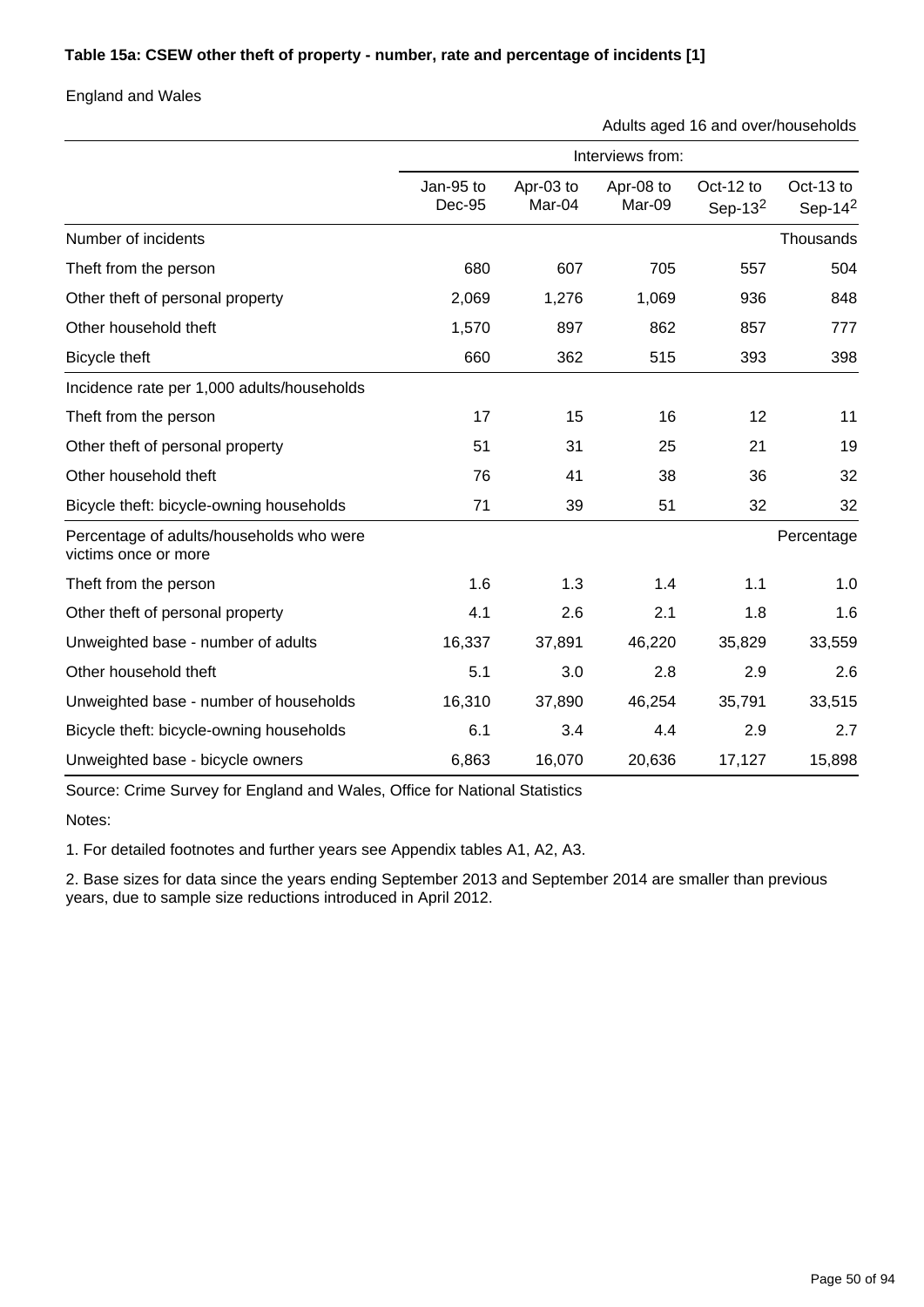### **Table 15b: CSEW other theft of property - percentage change and statistical significance [1]**

England and Wales

Adults aged 16 and over/households

|                                                                  | Ocotber 2013 to September 2014 compared with: |    |          |          |                                                                      |
|------------------------------------------------------------------|-----------------------------------------------|----|----------|----------|----------------------------------------------------------------------|
|                                                                  |                                               | 95 | 04       |          | Jan-95 to Dec-Apr-03 to Mar-Apr-08 to Mar-Oct-12 to Sep-<br>09<br>13 |
| Number of incidents                                              |                                               |    |          |          | Percentage change and significance <sup>3</sup>                      |
| Theft from the person                                            | $-26$ *                                       |    | $-17$ *  | $-28$ *  | -9                                                                   |
| Other theft of personal property                                 | $-59$ *                                       |    | $-34$ *  | $-21$ *  | -9                                                                   |
| Other household theft                                            | $-50$ *                                       |    | $-13$ *  | $-10$ *  | -9 *                                                                 |
| Bicycle theft                                                    | $-40$ *                                       |    | 10       | $-23$ *  | 1                                                                    |
| Incidence rate per 1,000 adults/households                       |                                               |    |          |          |                                                                      |
| Theft from the person                                            | $-34$ *                                       |    | $-24$ *  | $-32$ *  | $-10$                                                                |
| Other theft of personal property                                 | $-63$ *                                       |    | $-39$ *  | $-24$ *  | $-10$                                                                |
| Other household theft                                            | $-57$ *                                       |    | $-21$ *  | $-14$ *  | $-10$ *                                                              |
| Bicycle theft: bicycle-owning households                         | $-55$ *                                       |    | $-18$ *  | $-38$ *  | 0                                                                    |
| Percentage of adults/households who were victims<br>once or more |                                               |    |          |          | Percentage point change and significance <sup>2,3</sup>              |
| Theft from the person                                            | $-0.6$ *                                      |    | $-0.3$ * | $-0.4$ * | $-0.1$                                                               |
| Other theft of personal property                                 | $-2.5$ *                                      |    | $-1.0$ * | $-0.5$ * | $-0.2$                                                               |
| Other household theft                                            | $-2.5$ *                                      |    | $-0.4$ * | $-0.2$   | $-0.3$ *                                                             |
| Bicycle theft: bicycle-owning households                         | $-3.4$ *                                      |    | $-0.7$ * | $-1.7$ * | $-0.1$                                                               |

Source: Crime Survey for England and Wales, Office for National Statistics

Notes:

1. For detailed footnotes and further years see Appendix tables A1, A2, A3.

2. The percentage point change presented in the tables may differ from subtraction of the two percentages due to rounding.

3. Statistically significant change at the 5% level is indicated by an asterisk.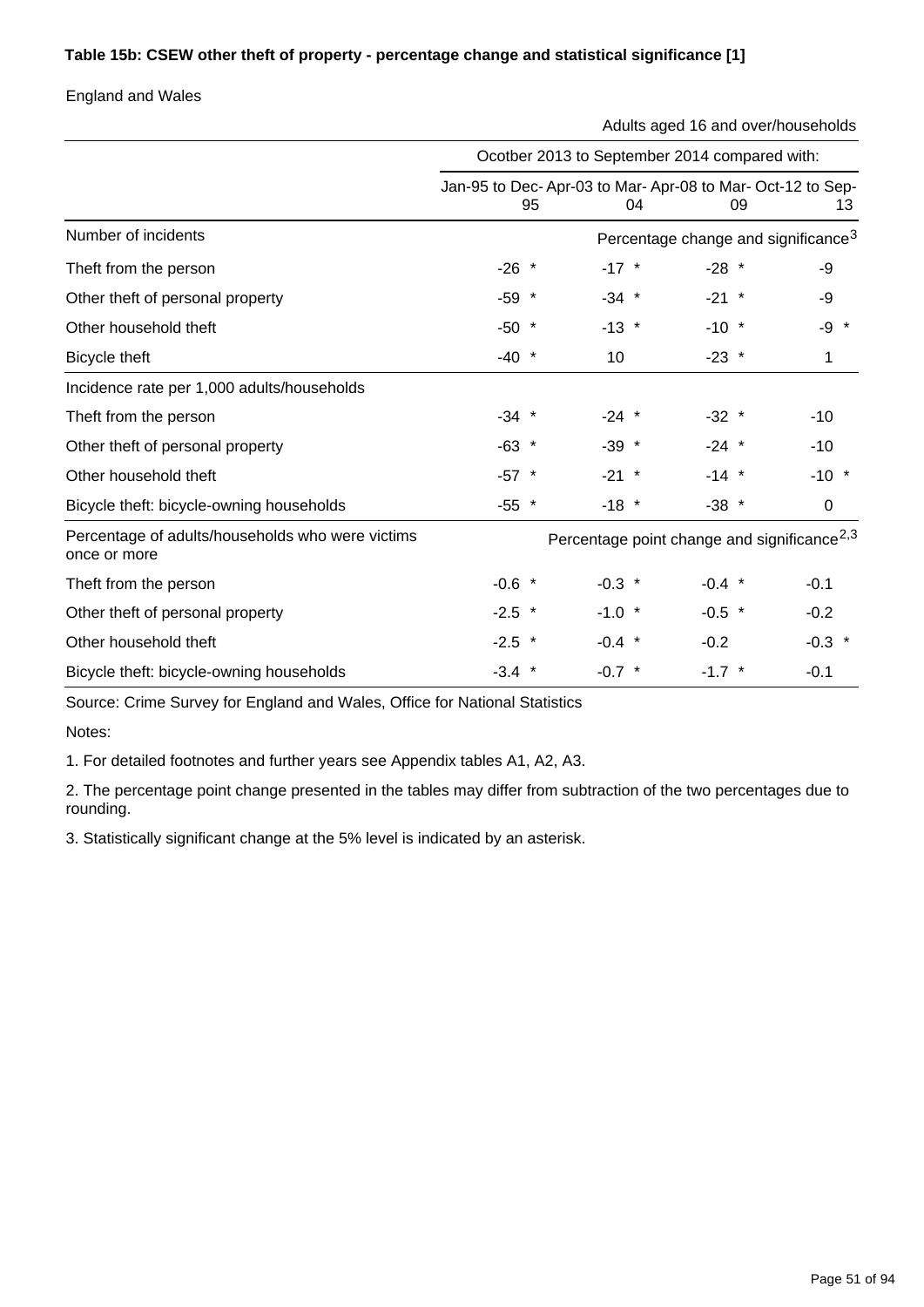### **Table 16a: Police recorded other theft - number and rate of offences [1,2,3]**

|                                         | Apr-03 to Mar-04 | Apr-08 to Mar-09 | Oct-12 to Sep-13 | Oct-13 to Sep-14 |
|-----------------------------------------|------------------|------------------|------------------|------------------|
| Theft from the person                   | 137,154          | 89,652           | 110,365          | 84,365           |
| Bicycle theft                           | 105,467          | 104,169          | 97,541           | 94,446           |
| Shoplifting                             | 303,235          | 320,739          | 313,700          | 322,904          |
| All other theft offences <sup>4,5</sup> | 898,772          | 633,583          | 529,298          | 499,661          |
| Rate per 1,000 population               |                  |                  |                  |                  |
| Theft from the person                   | 3                | 2                | 2                | 1                |
| Bicycle theft                           | 2                | 2                | $\overline{2}$   | 2                |
| Shoplifting                             | 6                | 6                | 6                | 6                |
| All other theft offences <sup>4,5</sup> | 17               | 12               | 9                | 9                |

### England and Wales

Source: Police recorded crime, Home Office

Notes:

1. Police recorded crime data are not designated as National Statistics.

2. Police recorded crime statistics based on data from all 44 forces in England and Wales (including the British Transport Police).

3. For detailed footnotes and further years see Appendix table A4.

4. All other theft offences now includes all 'making off without payment' offences recorded since 2002/03. Making off without payment was previously included within the fraud offence group, but following a change in the classification for 2013/14, this change has been applied to previous years of data to give a consistent time series.

5. For full range of offences included in all other theft see Appendix table A4.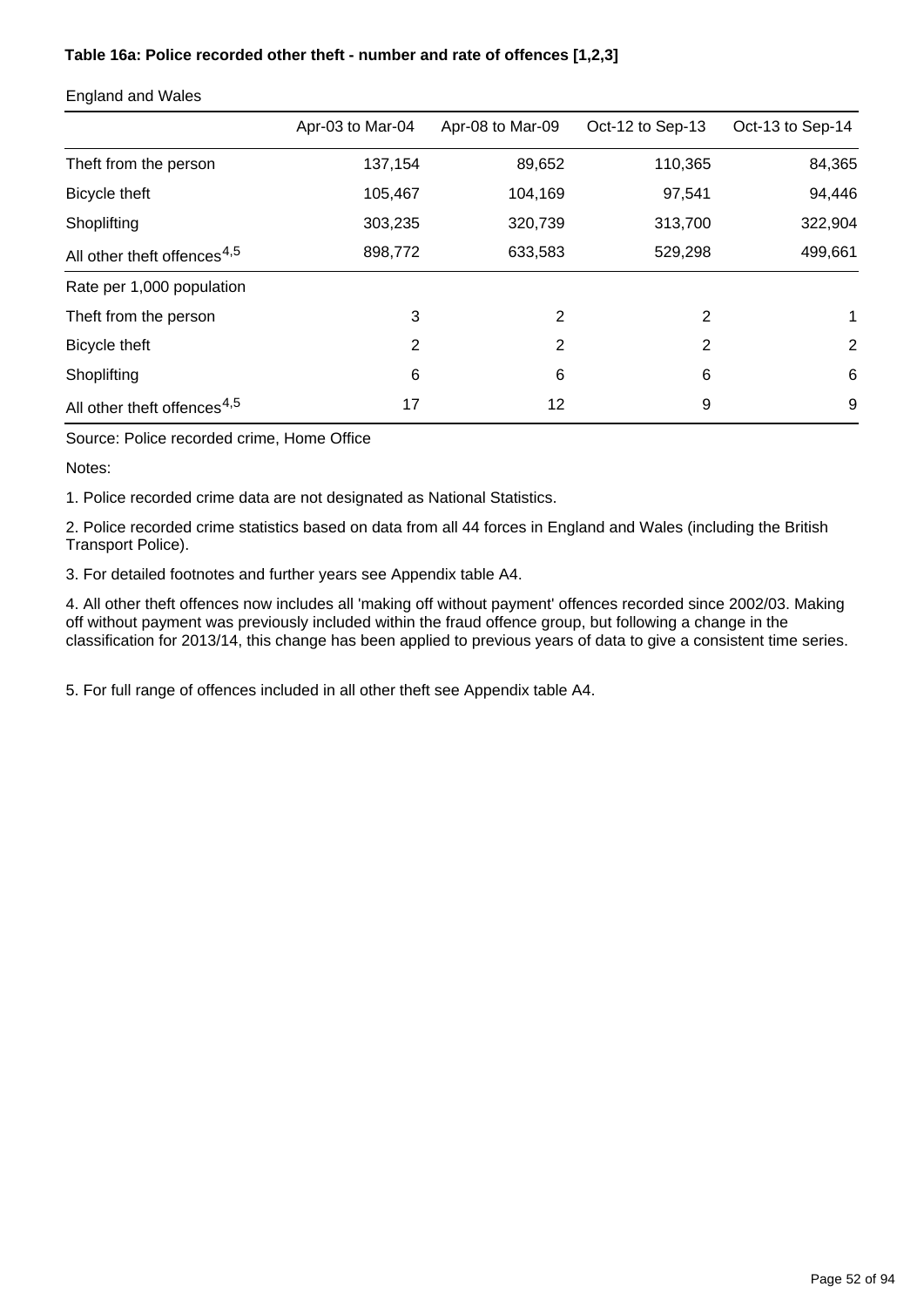## **Table 16b: Police recorded other theft - percentage change [1,2,3]**

### England and Wales

|                                         | October 2013 to September 2014 compared with: |                  |                  |  |
|-----------------------------------------|-----------------------------------------------|------------------|------------------|--|
|                                         | Apr-03 to Mar-04                              | Apr-08 to Mar-09 | Oct-12 to Sep-13 |  |
| Theft from the person                   | -38                                           | -6               | $-24$            |  |
| Bicycle theft                           | -10                                           | -9               | $-3$             |  |
| Shoplifting                             | 6                                             |                  | 3                |  |
| All other theft offences <sup>4,5</sup> | -44                                           | $-21$            | -6               |  |

Source: Police recorded crime, Home Office

Notes:

1. Police recorded crime data are not designated as National Statistics.

2. Police recorded crime statistics based on data from all 44 forces in England and Wales (including the British Transport Police).

3. For detailed footnotes and further years see Appendix table A4.

4. All other theft offences now includes all 'making off without payment' offences recorded since 2002/03. Making off without payment was previously included within the fraud offence group, but following a change in the classification for 2013/14, this change has been applied to previous years of data to give a consistent time series.

5. For full range of offences included in all other theft see Appendix table A4.

## **Notes for theft offences – other theft of property**

- 1. For more information, see the Home Office report '[Reducing mobile phone theft and improving security](https://www.gov.uk/government/publications/reducing-mobile-phone-theft-and-improving-security)'
- 2. Based on figures provided by the Metropolitan Police in relation to a freedom of information (FOI) request reported by [London Evening Standard – 4 April 2013](http://www.standard.co.uk/news/crime/bike-mugger-phone-thefts-in-london-soar-to-3754-in-a-year-8559784.html)
- 3. For more details on the offences that constitute CSEW other household theft see Section 5.2 and Appendix 2 of the [User Guide](http://www.ons.gov.uk/ons/guide-method/method-quality/specific/crime-statistics-methodology/index.html)
- 4. For more details, see the Nature of Crime tables in '*[Focus on: Property Crime, 2013/14'](http://www.ons.gov.uk/ons/rel/crime-stats/crime-statistics/focus-on-property-crime--2013-14/index.html)*
- 5. For example, as reported in **[The Guardian](http://www.theguardian.com/uk-news/2014/jan/23/rise-female-shoplifters-benefit-cuts-police)**, 23th January 2014
- 6. As reported in the **[Nottingham Post](http://www.nottinghampost.com/Nottingham-op-stores-tough-shoplifters/story-20335256-detail/story.html)**, 18th December 2013

# **14 . Criminal damage**

Based on Crime Survey for England and Wales (CSEW) interviews in the year ending September 2014, there were around 1.4 million incidents of criminal damage of personal and household property; this was a decrease of 15% from the previous year (Tables 17a and 17b). Figure 12 shows the long-term trend for criminal damage, which has followed a slightly different pattern compared with most other CSEW crime groups. Criminal damage peaked in 1993 with 3.4 million incidents followed by a series of modest falls (when compared with other CSEW offence types) until the 2003/04 survey (2.4 million offences). There was then a short upward trend until the 2006 /07 CSEW (2.9 million offences), after which there were falls to its current level, the lowest since the survey began.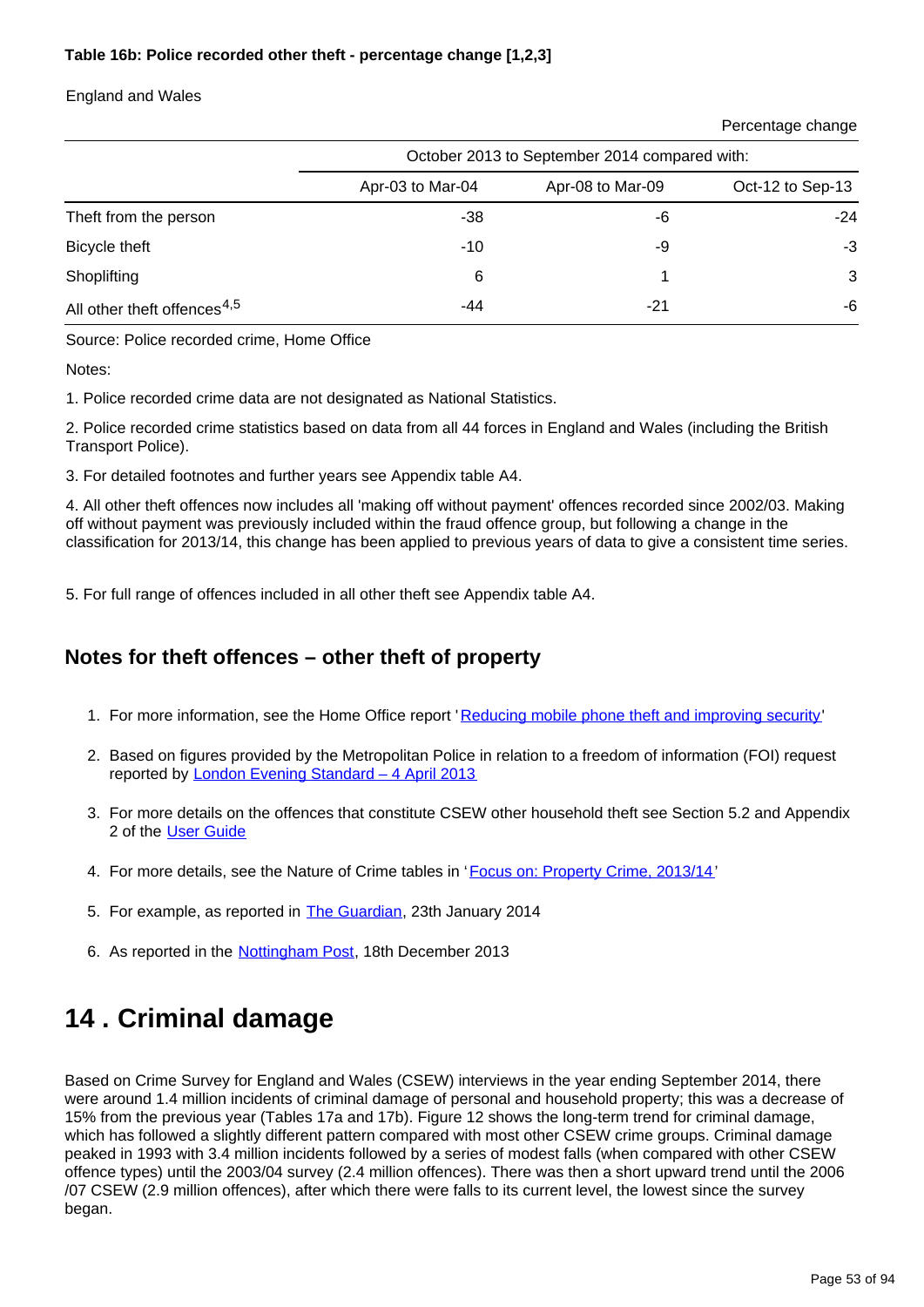### **Figure 12: Trends in CSEW criminal damage, 1981 to year ending September 2014**



#### **Source: Crime Survey for England and Wales, Office for National Statistics**

#### **Notes:**

- 1. The data on this chart refer to different time periods: a) 1981 to 1999 refer to crimes experienced in the calendar year (January to December); b) from 2001/02 onwards the estimates relate to crimes experienced in the 12 months before interview, based on interviews carried out in that financial year (April to March); and c) the last two data points relate to interviews carried out in the rolling 12 month periods for the latest available two years (October to September).
- 2. The numbers of incidents are derived by multiplying incidence rates by the population estimates for England and Wales.

Tables 17a and 17b highlight the recent downward trend in this offence group. There are statistically significant decreases when comparing the current figure with those from one, five and ten years ago. This trend is also reflected in the decline in percentage of households victimised. Around 4 in every 100 households were victims of criminal damage in the year ending September 2014 compared with around 10 in every 100 households in 1995.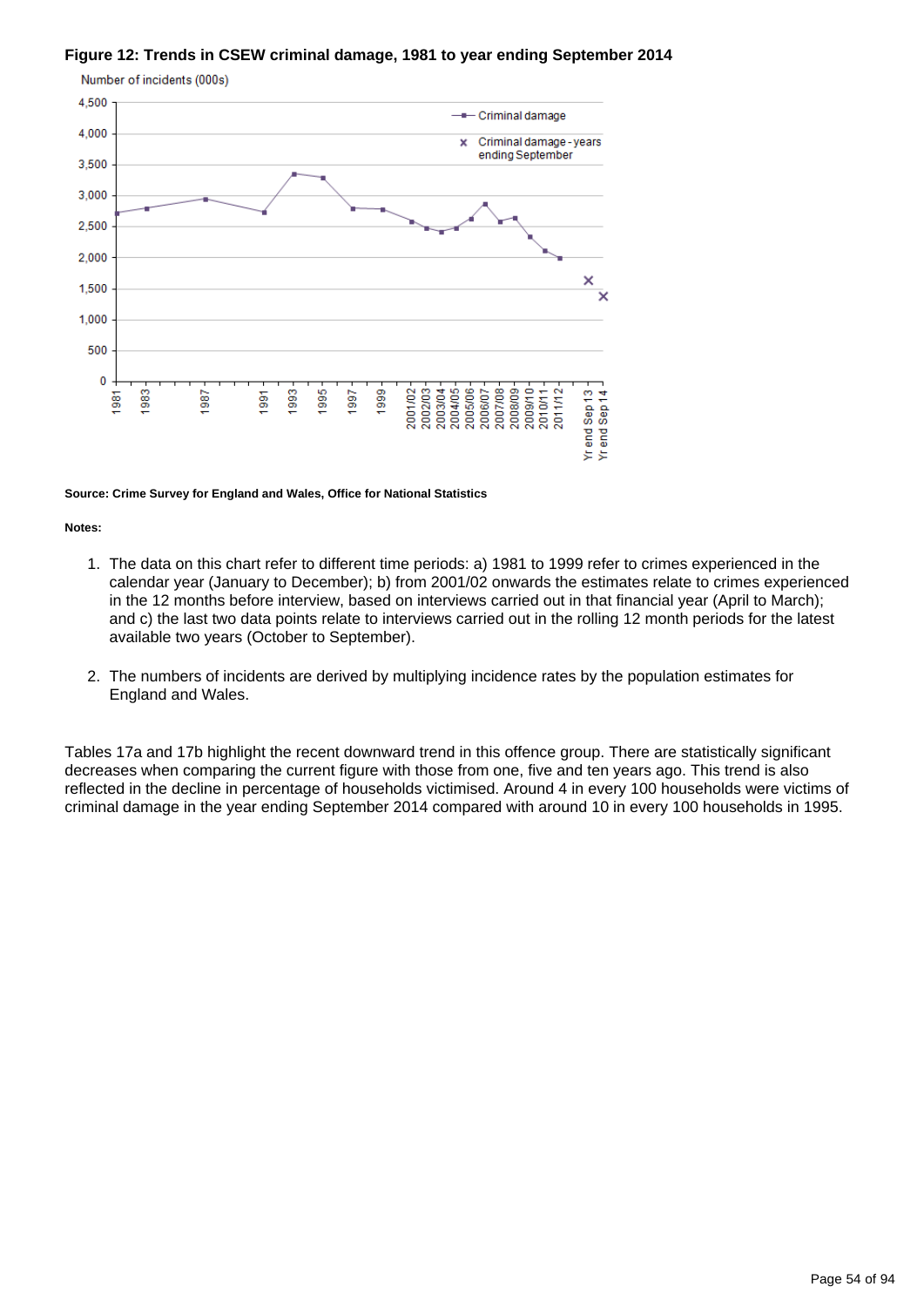### **Table 17a: CSEW criminal damage - number, rate and percentage of incidents [1]**

### England and Wales

|                                                            | Interviews from:    |                     |                     |                         |                         |
|------------------------------------------------------------|---------------------|---------------------|---------------------|-------------------------|-------------------------|
|                                                            | Jan-95 to<br>Dec-95 | Apr-03 to<br>Mar-04 | Apr-08 to<br>Mar-09 | Oct-12 to<br>Sep-13 $2$ | Oct-13 to<br>Sep-14 $2$ |
| Number of incidents                                        |                     |                     |                     |                         | Thousands               |
| Criminal damage                                            | 3,300               | 2,421               | 2,656               | 1,639                   | 1,393                   |
| Criminal damage to a vehicle                               | 1,790               | 1,403               | 1,766               | 1,106                   | 965                     |
| Arson and other criminal damage                            | 1,510               | 1,018               | 890                 | 533                     | 428                     |
| Incidence rate per 1,000 households                        |                     |                     |                     |                         |                         |
| Criminal damage                                            | 159                 | 110                 | 116                 | 69                      | 58                      |
| Criminal damage to a vehicle                               | 86                  | 64                  | 77                  | 47                      | 40                      |
| Arson and other criminal damage                            | 73                  | 46                  | 39                  | 22                      | 18                      |
| Percentage of households that were victims<br>once or more |                     |                     |                     |                         | Percentage              |
| Criminal damage                                            | 10.1                | 7.1                 | 7.6                 | 4.8                     | 3.9                     |
| Criminal damage to a vehicle                               | 6.2                 | 4.5                 | 5.4                 | 3.4                     | 2.8                     |
| Arson and other criminal damage                            | 4.3                 | 2.8                 | 2.5                 | 1.5                     | 1.2                     |
| Unweighted base - number of households                     | 16,310              | 37,890              | 46,254              | 35,791                  | 33,515                  |

Source: Crime Survey for England and Wales, Office for National Statistics

Notes:

1. For detailed footnotes and further years see Appendix tables A1, A2, A3.

2. Base sizes for data since the years ending September 2013 and September 2014 are smaller than previous years, due to sample size reductions introduced in April 2012.

Households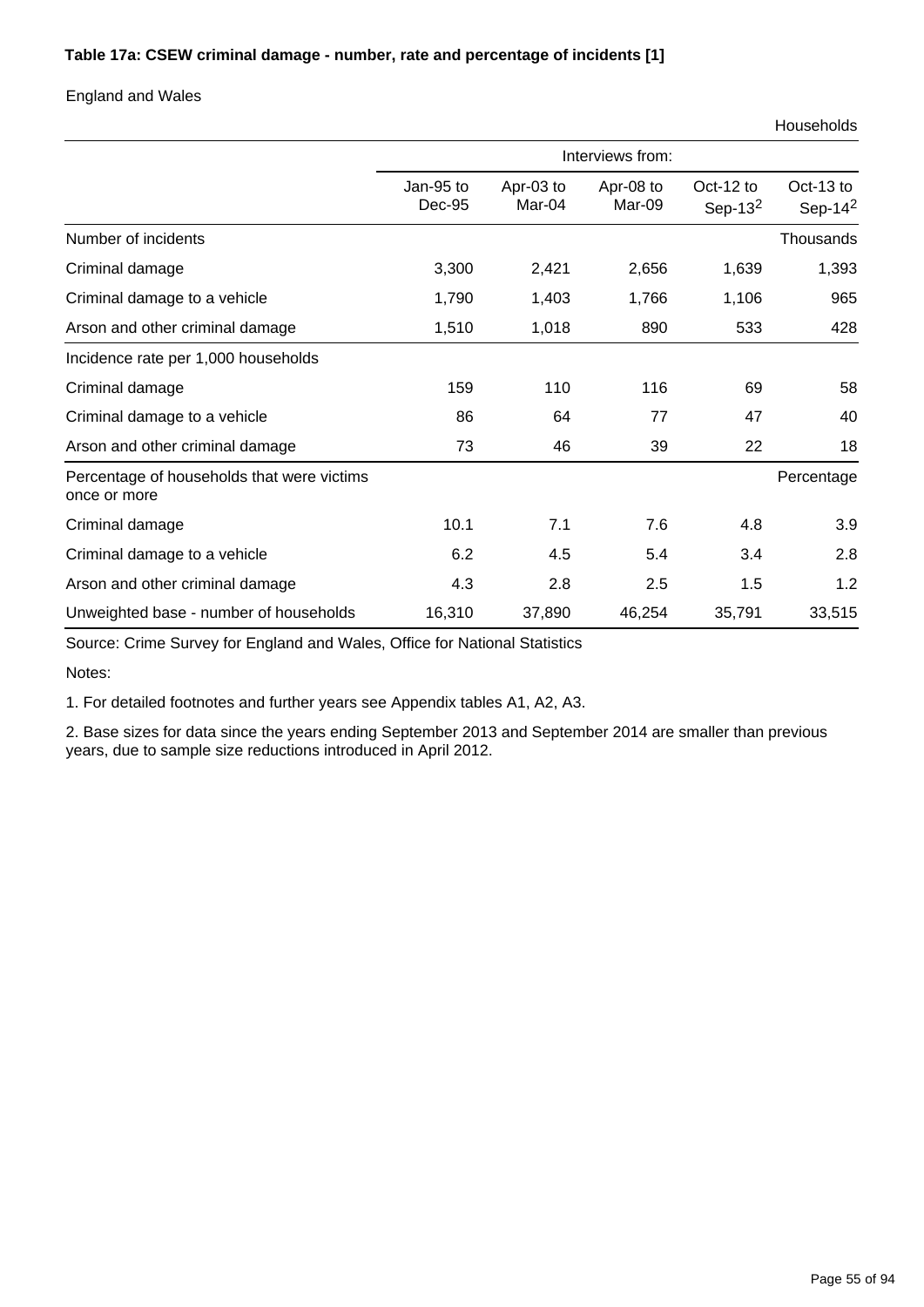### **Table 17b: CSEW criminal damage - percentage change and statistical significance [1]**

England and Wales

Households

|                                                            | October 2013 to September 2014 compared with: |          |                                                                   |          |  |
|------------------------------------------------------------|-----------------------------------------------|----------|-------------------------------------------------------------------|----------|--|
|                                                            | 95                                            | 04       | Jan-95 to Dec- Apr-03 to Mar- Apr-08 to Mar- Oct-12 to Sep-<br>09 | 13       |  |
| Number of incidents                                        |                                               |          | Percentage change and significance <sup>2</sup>                   |          |  |
| Criminal damage                                            | $-58$ *                                       | $-42$ *  | $-48$ *                                                           | $-15$ *  |  |
| Criminal damage to a vehicle                               | $-46$ *                                       | $-31$ *  | $-45$ *                                                           | $-13$ *  |  |
| Arson and other criminal damage                            | $-72$ *                                       | $-58$ *  | $-52$ *                                                           | $-20$ *  |  |
| Incidence rate per 1,000 households                        |                                               |          |                                                                   |          |  |
| Criminal damage                                            | $-63$ *                                       | $-47$ *  | $-50$ *                                                           | $-16$ *  |  |
| Criminal damage to a vehicle                               | $-53$ *                                       | $-37$ *  | $-48$ *                                                           | $-14$ *  |  |
| Arson and other criminal damage                            | $-75$ *                                       | $-61$ *  | $-54$ *                                                           | $-21$ *  |  |
| Percentage of households that were victims once<br>or more |                                               |          | Percentage point change and significance <sup>2,3</sup>           |          |  |
| Criminal damage                                            | $-6.2$ *                                      | $-3.2$ * | $-3.7$ *                                                          | $-0.9$ * |  |
| Criminal damage to a vehicle                               | $-3.4$ *                                      | $-1.7$ * | $-2.6$ *                                                          | $-0.6$ * |  |
| Arson and other criminal damage                            | $-3.2$ *                                      | $-1.6$ * | $-1.4$ *                                                          | $-0.3$ * |  |

Source: Crime Survey for England and Wales, Office for National Statistics

Notes:

1. For detailed footnotes and further years see Appendix tables A1, A2, A3.

2. Statistically significant change at the 5% level is indicated by an asterisk.

3. The percentage point change presented in the tables may differ from subtraction of the two percentages due to rounding.

The '[Crime-recording: making the victim count](https://www.justiceinspectorates.gov.uk/hmic/publication/crime-recording-making-the-victim-count/)' report published by Her Majesty's Inspectorate of Constabulary (HMIC) found that nationally, an estimated 14% of criminal damage and arson offences that should have been recorded as crimes were not; this level of under-recording is below the national average of 19%. See the 'Accuracy of the statistics' section for more information.

Police recorded crime also shows reductions in the similar offence group of criminal damage and arson (although this also includes victims beyond the household population, like businesses) . In the year ending September 2014 there were 497,466 offences recorded, a fall of 4% from the previous year (Tables 18a and 18b). Reductions were seen across all types of criminal damage recorded by the police ([Appendix table A4 \(515 Kb Excel sheet\)](http://www.ons.gov.uk/ons/rel/crime-stats/crime-statistics/year-ending-september-2014/rft-02.xls)). Criminal damage and arson offences have seen a marked fall since 2006/07 whereas previously the pattern had been fairly flat since 2002/03; this follows a similar trend to the CSEW.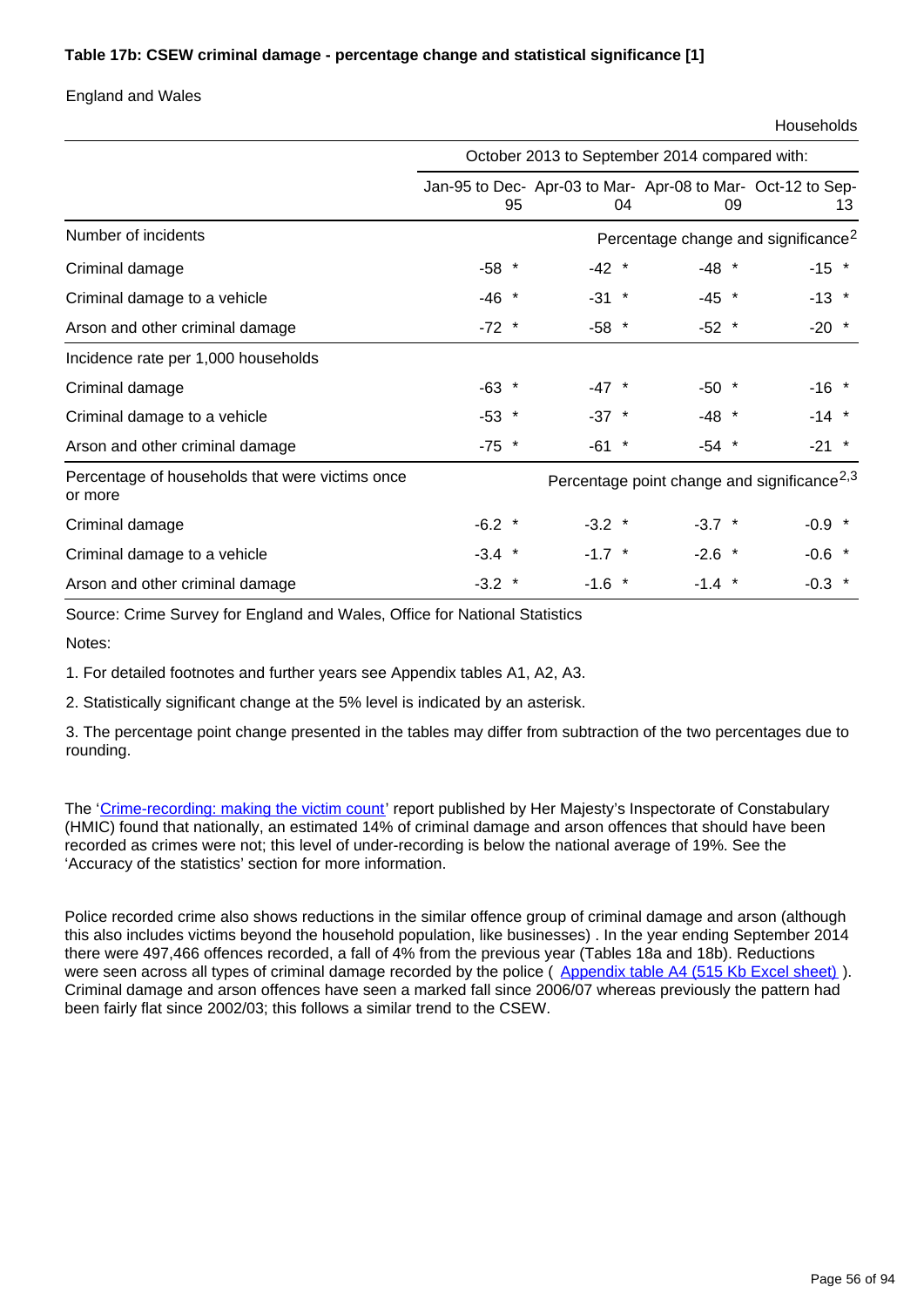### **Table 18a: Police recorded criminal damage and arson offences - number and rate of offences [1,2,3]**

| <b>England and Wales</b> |  |  |
|--------------------------|--|--|
|--------------------------|--|--|

|                                                        | 04        | 09      | Apr-03 to Mar- Apr-08 to Mar- Oct-12 to Sep- Oct-13 to Sep-<br>13 | 14      |
|--------------------------------------------------------|-----------|---------|-------------------------------------------------------------------|---------|
| Criminal damage and arson                              | 1,209,912 | 930,327 | 518.368                                                           | 497,466 |
| Arson                                                  | 57.546    | 34,827  | 19.398                                                            | 18,373  |
| Criminal damage                                        | 1,152,366 | 895,500 | 498.970                                                           | 479,093 |
| Criminal damage and arson rate per 1,000<br>population | 23        | 17      | 9                                                                 | 9       |

Source: Police recorded crime, Home Office

Notes:

1. Police recorded crime data are not designated as National Statistics.

2. Police recorded crime statistics based on data from all 44 forces in England and Wales (including the British Transport Police).

3. For detailed footnotes and further years see Appendix table A4.

### **Table 18b: Police recorded criminal damage and arson offences - percentage change [1,2,3]**

England and Wales

|                           |                  |                                               | Percentage change |
|---------------------------|------------------|-----------------------------------------------|-------------------|
|                           |                  | October 2013 to September 2014 compared with: |                   |
|                           | Apr-03 to Mar-04 | Apr-08 to Mar-09                              | Oct-12 to Sep-13  |
| Criminal damage and arson | -59              | -47                                           | -4                |
| Arson                     | -68              | -47                                           | -5                |
| Criminal damage           | -58              | -46                                           | -4                |

Source: Police recorded crime, Home Office

Notes:

1. Police recorded crime data are not designated as National Statistics.

2. Police recorded crime statistics based on data from all 44 forces in England and Wales (including the British Transport Police).

3. For detailed footnotes and further years see Appendix table A4.

# **15 . Other crimes against society**

Other crimes against society are offences recorded by the police which do not generally have a specific identifiable victim. They make up around 11% of all police recorded crime. Trends in such offences tend to reflect changes in police workload and activity rather than in levels of criminality.

The group of offences is made of the following categories: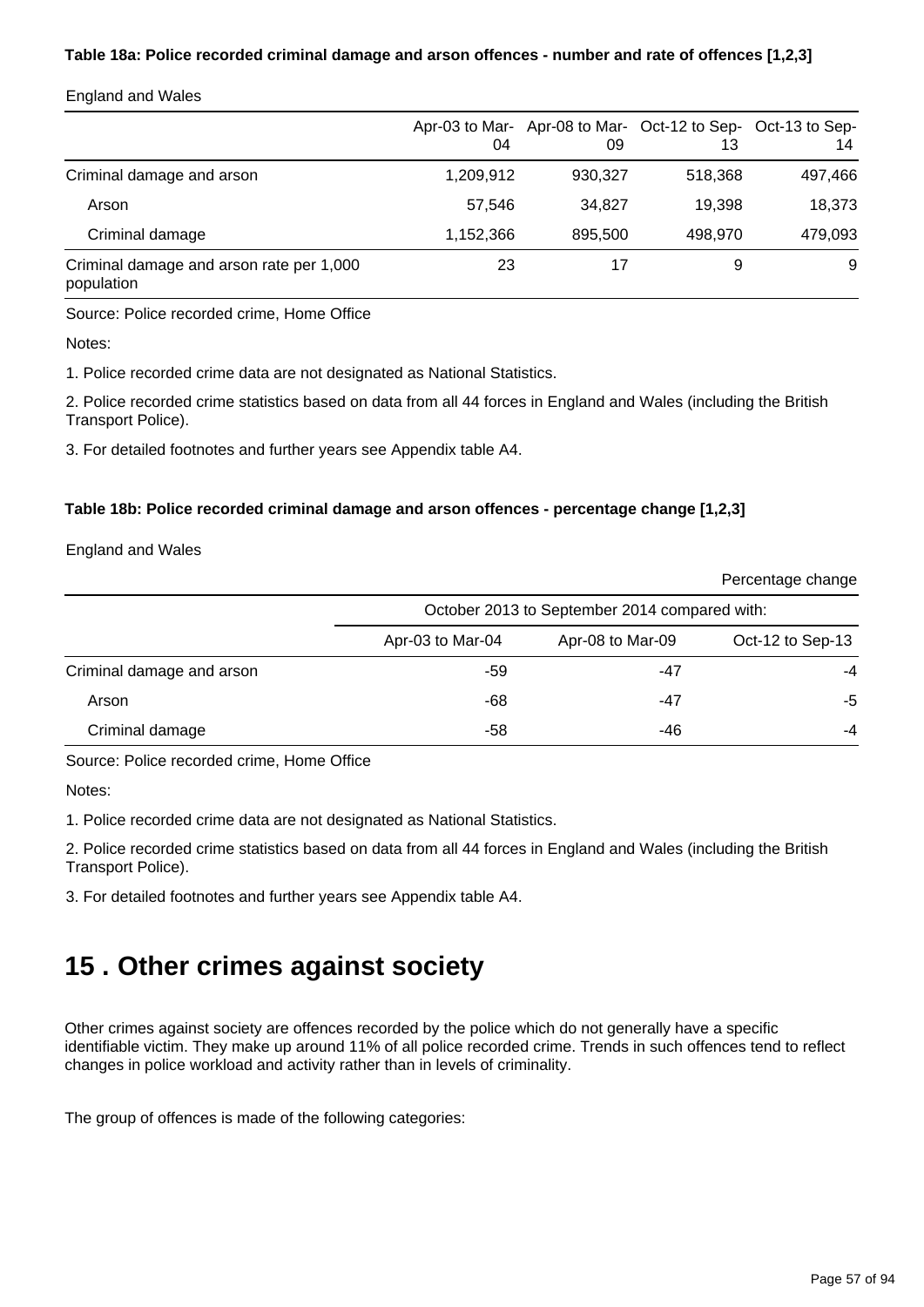- Drug offences;
- Possession of weapons offences;
- Public order offences; and
- Miscellaneous crimes against society.

Other crimes against society showed an increase of 1% compared with the previous year, with 399,469 offences recorded in the year ending September 2014 (Tables 19a and 19b). Figure 13 shows the trend over time and how each separate offence category contributes to the overall total.

Since 2003/04, the number of other crimes against society increased year on year until it peaked in 2007/08 (542,656 offences). The marked increases in the recording of these offences between 2004/05 and 2007/08 coincide with the priority placed on increasing the numbers of offences brought to justice associated with the previous Government's 2005-2008 Public Service Agreement targets. This is particularly reflected in the trend for drug offences and public order offences (see relevant sections below for further details).

Between 2007/08 and 2012/13, the number of offences against society recorded decreased year on year, mainly driven by reductions in public order offences.



**Figure 13: Trends in police recorded other crimes against society, 2002/03 to year ending September 2014**

### **Source: Police recorded crime, Home Office**

#### **Notes:**

1. Police recorded crime data are not designated as National Statistics.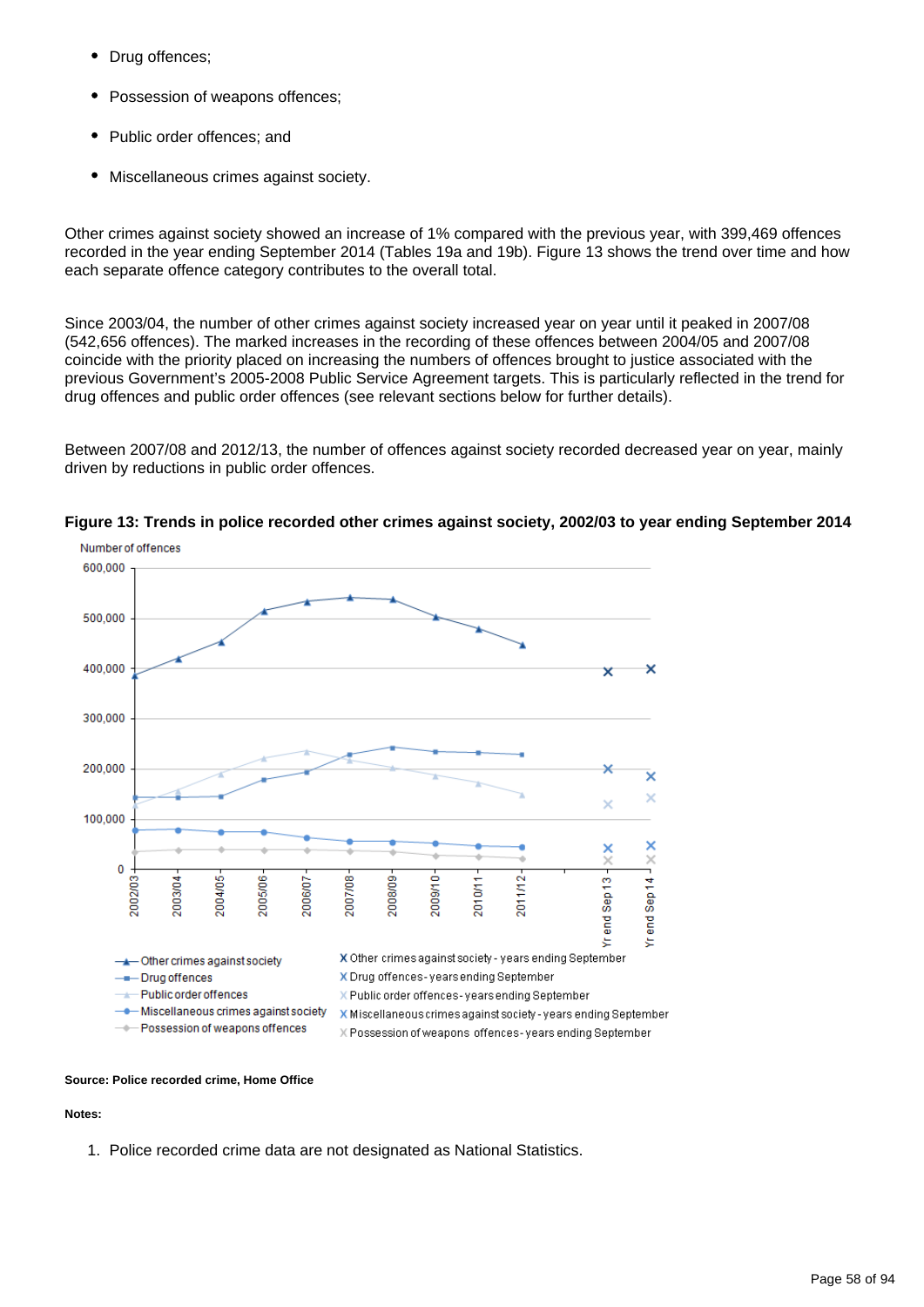# **Drug offences**

The police recorded 186,657 drug offences in the year ending September 2014, a decrease of 7% compared with the previous year. Figure 13 shows the trend over time for drug offences, where the number of drug offences steadily rose from 2004/05 until 2008/09 (peaking at 243,536 offences). They remained fairly consistent at around 230,000 each year until 2011/12, after which they began to fall. Despite recent decreases, the number of drug offences recorded in the year ending September 2014 remains 30% higher than the number recorded in 2003/04 (Table 19b).

The number of drug offences recorded by the police is heavily dependent on police activities and priorities and changes over time may reflect changes in the policing of drug crime rather than real changes in its incidence. The increases in the recording of drug offences between 2004/05 and 2008/09 coincide with the priority placed Public Service Agreement targets. For example, in the past decade the police have been granted powers to:

- issue warnings on the street (rather than at a police station) for possession of cannabis offences (April 2004); and
- issue penalty notices for disorder for possession of cannabis (January 2009).

In the year ending September 2014, possession of cannabis offences accounted for 66% of all police recorded drug offences; this proportion has remained broadly similar since 2005/06 (between 66% and 70%).

The Crime Survey for England and Wales (CSEW) can also be used to investigate trends in drug use. Relevant figures from the survey are compiled and published in an annual report by the Home Office: ' [Drug Misuse:](https://www.gov.uk/government/statistics/drug-misuse-findings-from-the-2013-to-2014-csew)  [Findings from the 2013 to 2014 Crime Survey for England and Wales](https://www.gov.uk/government/statistics/drug-misuse-findings-from-the-2013-to-2014-csew) '. The general trends from the 2013/14 report show that overall illicit drug use in the last year among 16 to 59 year olds has increased in comparison to the previous year, but is back to the same level as in 2011/12. For further information from the CSEW on drug use see the '[Drug Misuse](https://www.gov.uk/government/statistics/drug-misuse-findings-from-the-2013-to-2014-csew)' publication.

## **Public order offences**

Public order offences cover circumstances where an offender is behaving in a way that causes, or would be likely to cause, alarm, distress or disorder. If there is an identifiable victim against who physical violence is used (or attempted) then this will be recorded as a violent offence, though public order offences may include some offences where injury is threatened. The offences in this category include public fear, alarm or distress, which has been moved from the violence offence group. Affray is also included in this offence group, a person is guilty of affray if he/she uses or threatens unlawful violence towards another and his/her conduct is such as would cause a "person of reasonable firmness" present at the scene to fear for his/her personal safety.

The latest figures (143,768 offences) show a 10% increase in public order offences compared with the previous year (Table 19b). The majority of this category (59% in the year ending September 2014) was made up of public fear, alarm or distress offences, which showed an 8% increase compared with the previous year; a rise that is likely to reflect improvements in recording practices. Racially or religiously aggravated public fear, alarm or distress offences also increased (by 12%) in the year ending September 2014, and other offences against the State or public order have increased by 13% on the previous year. Public order offences rose from 2002/03 and peaked in 2006/07 (236,661 offences) and have since shown year on year decreases until this year ( [Appendix](http://www.ons.gov.uk/ons/rel/crime-stats/crime-statistics/year-ending-september-2014/rft-02.xls)  [table A4 \(515 Kb Excel sheet\)](http://www.ons.gov.uk/ons/rel/crime-stats/crime-statistics/year-ending-september-2014/rft-02.xls) ). Like drug offences, the slight increase shown for this offence may reflect increased police activity and reporting, rather than increasing levels of criminality. Furthermore, as with violence crime, public order offences are more prone to changes in police recording practices.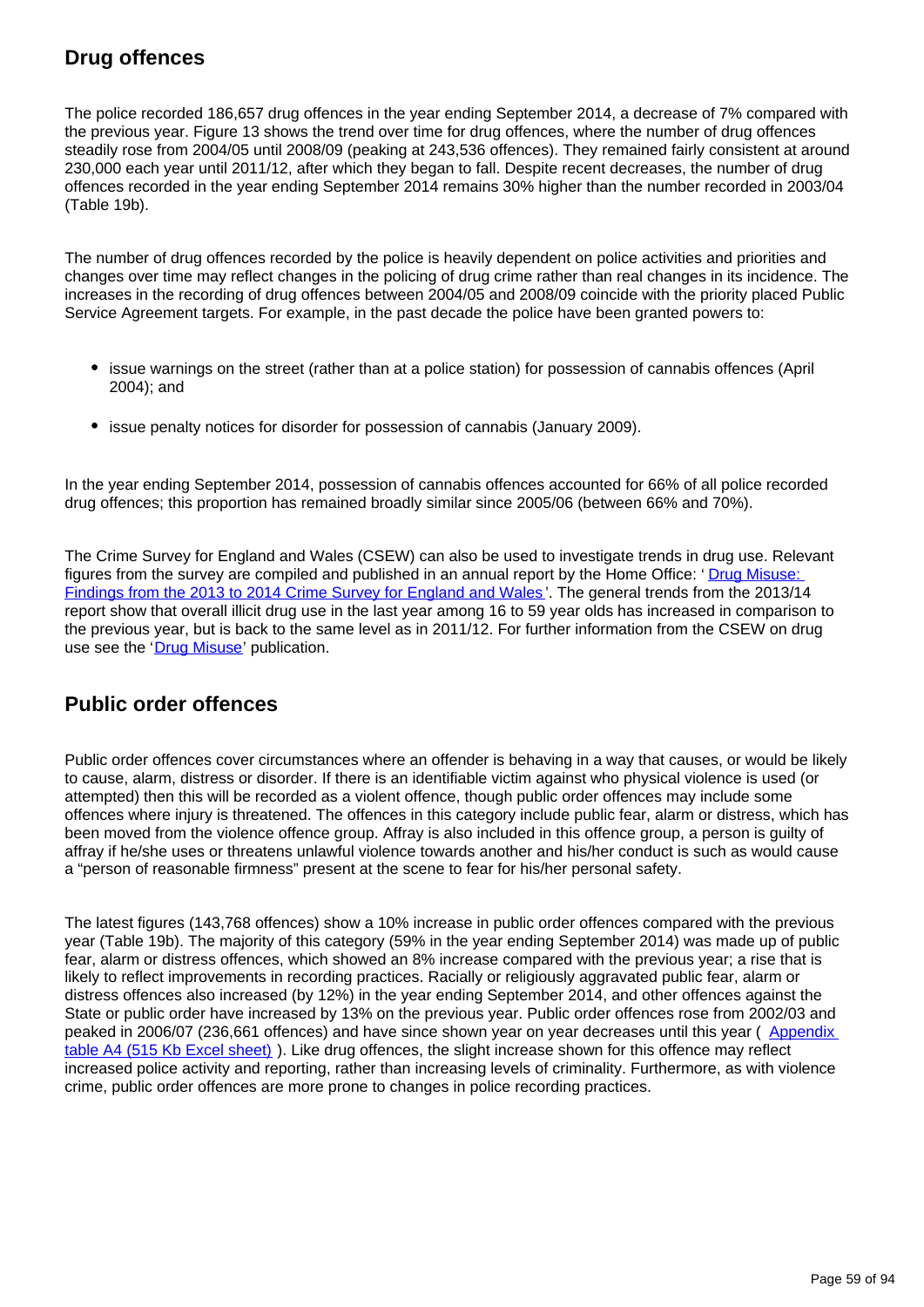## **Possession of weapons offences**

This offence category covers only weapons possession offences, where there is no direct victim. Any circumstances in which a weapon has been used against a victim would be covered by other relevant victimbased offences. Information regarding offences where firearms or knives and sharp instruments have been used can be found in the 'Offences involving firearms' and 'Offences involving knives and sharp instruments' sections of this release.

The police recorded 20,942 possession of weapon offences in the year ending September 2014, a 4% increase compared with the previous year (20,160, Table 19a and 19b). The number of possession of weapons offences rose from 2002/03 and peaked in 2004/05 (40,605 offences) and has since shown year on year decreases until 2013/14. The latest increase has been driven by a rise in the possession of knives and other sharp instruments (up 9%) and is consistent with a rise of 7% seen in assault with injury offences involving a knife or other sharp instrument (Table 9a).

## **Miscellaneous crimes against society**

'Miscellaneous crimes against society' comprises a variety of offences (see [Appendix table A4 \(515 Kb Excel](http://www.ons.gov.uk/ons/rel/crime-stats/crime-statistics/year-ending-september-2014/rft-02.xls)  [sheet\)](http://www.ons.gov.uk/ons/rel/crime-stats/crime-statistics/year-ending-september-2014/rft-02.xls) for a full list). The largest volume offences include: handling stolen goods, threat to commit criminal damage and perverting the course of justice. This bulletin includes a new category of 'Wildlife crime', which was previously included in other notifiable offences, but since the [Crime Statistics, year ending June 2014](http://www.ons.gov.uk/ons/rel/crime-stats/crime-statistics/period-ending-june-2014/index.html) release has been separated into its own category. 'Wildlife crime' is a low volume offence, because the vast majority of wildlife offences are non-notifiable (that is, not recorded by the police) and dealt with at magistrates' courts by other agencies, such as the National Crime Agency and the Border Force.

The police recorded 48,102 offences in the year ending September 2014, an increase of 12% compared with the previous year (Table 19b). The number of miscellaneous crimes against society offences has shown year on year decreases since 2003/04 until the increase observed in 2013/14.

The latest increase is in part driven by a large rise in the number of obscene publications and protected sexual material offences, which has increased by 36% to 5,401 offences in the year ending September 2014 when compared with the previous year (3,972 offences). This is largely due to an increase in offences related to the making and distribution of indecent photographs or pseudo-photographs (including those of children) via the internet or through mobile technology. It is an offence for a person to take or distribute such indecent photographs. The police service is reporting that they are giving more attention to child sexual exploitation and this is likely to have led to more of these offences being identified.

There was also a rise in threats to commit criminal damage (which includes possession of articles with the intent to commit criminal damage, such as spray paint) which increased by 40% from 5,133 offences in the year ending September 2013 to 7,161 offences in the year ending September 2014 ([Appendix table A4\)](http://www.ons.gov.uk/peoplepopulationandcommunity/crimeandjustice/datasets/crimeinenglandandwalesappendixtables).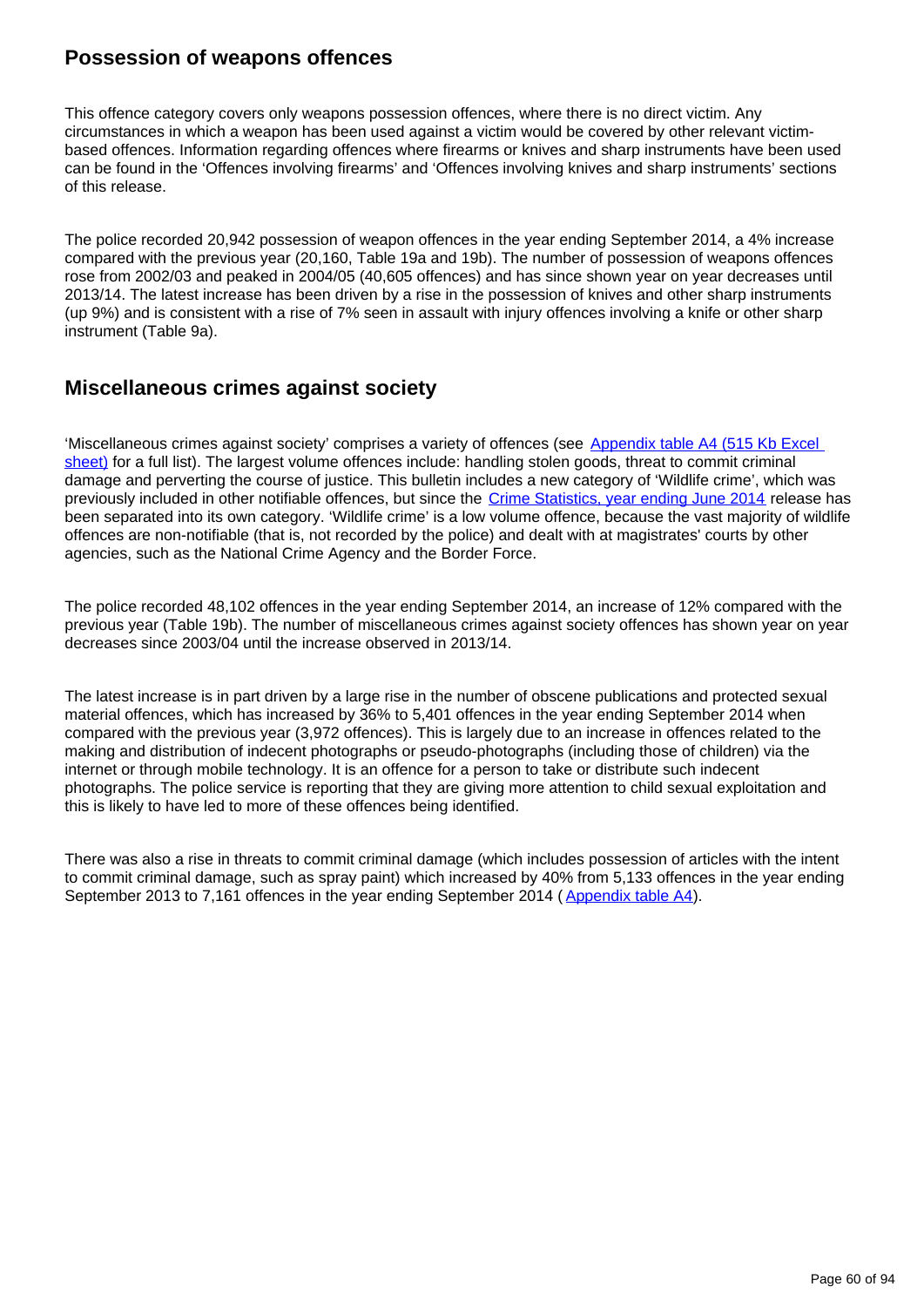### **Table 19a: Police recorded other crimes against society - number and rate of offences [1,2,3]**

|                                      |         |         | Apr-03 to Mar-04 Apr-08 to Mar-09 Oct-12 to Sep-13 Oct-13 to Sep-14 |         |
|--------------------------------------|---------|---------|---------------------------------------------------------------------|---------|
| Other crimes against society         | 420,595 | 539,153 | 395,181                                                             | 399,469 |
| Drug offences                        | 143,511 | 243,536 | 201,188                                                             | 186,657 |
| Trafficking of drugs                 | 24,628  | 29,885  | 29,184                                                              | 29,016  |
| Possession of drugs                  | 118,883 | 213,651 | 172,004                                                             | 157,641 |
| Possession of weapons offences       | 39,021  | 35,662  | 20,160                                                              | 20,942  |
| Public order offences                | 158,178 | 204,289 | 130,876                                                             | 143,768 |
| Miscellaneous crimes against society | 79,885  | 55,666  | 42,957                                                              | 48,102  |
| Rate per 1,000 population            |         |         |                                                                     |         |
| Other crimes against society         | 8       | 10      | 7                                                                   | 7       |
| Drug offences                        | 3       | 4       | 4                                                                   | 3       |
| Possession of weapons offences       |         |         | 0                                                                   | 0       |
| Public order offences                | 3       | 4       | 2                                                                   | 3       |
| Miscellaneous crimes against society | 2       |         |                                                                     |         |

England and Wales

Source: Police recorded crime, Home Office

Notes:

1. Police recorded crime data are not designated as National Statistics.

2. Police recorded crime statistics based on data from all 44 forces in England and Wales (including the British Transport Police).

3. For detailed footnotes and further years see Appendix table A4.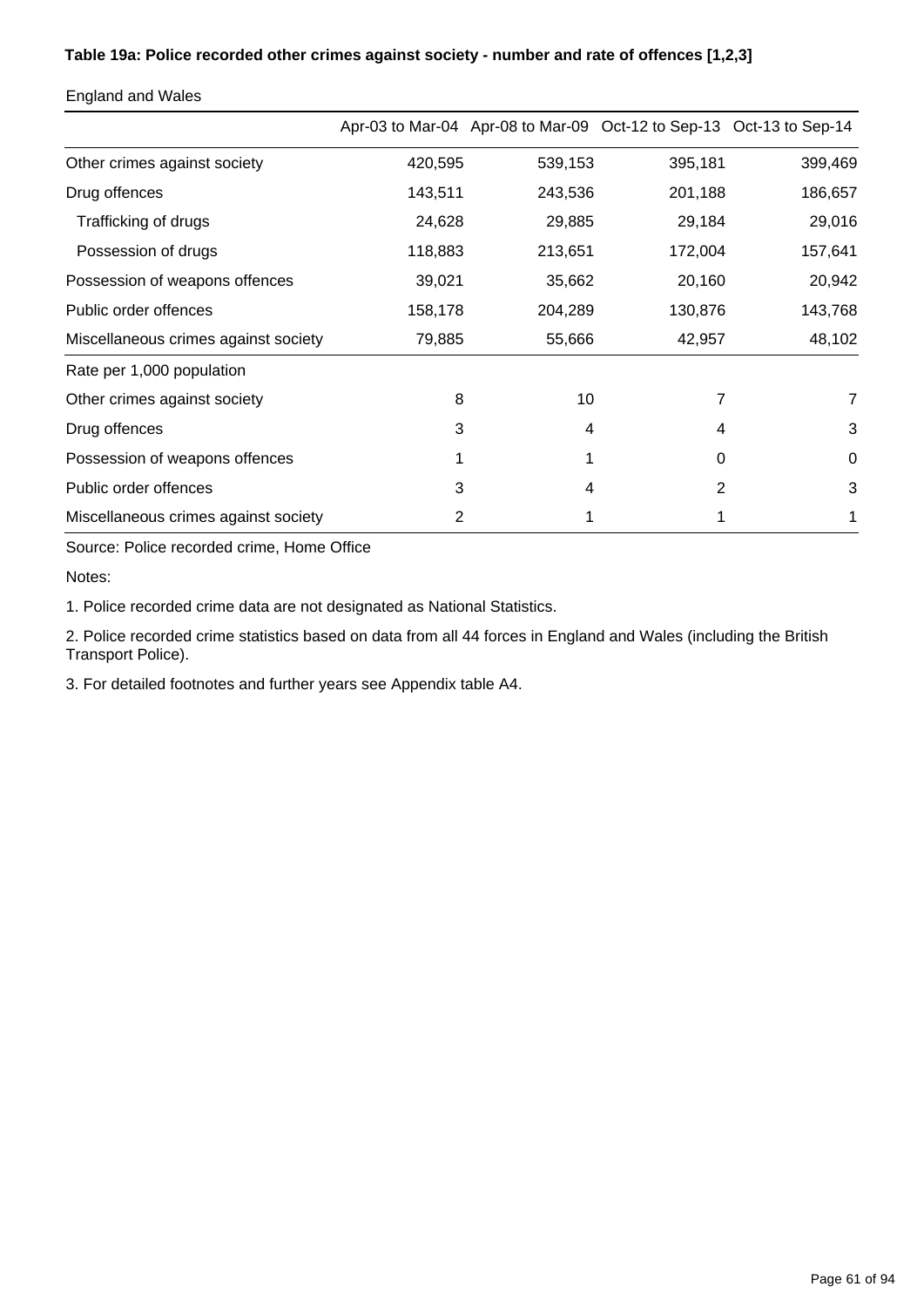### **Table 19b: Police recorded other crimes against society - percentage change [1,2,3]**

England and Wales

| Percentage change |
|-------------------|
|-------------------|

|                                      | October 2013 to September 2014 compared with: |                  |                   |  |
|--------------------------------------|-----------------------------------------------|------------------|-------------------|--|
|                                      | Apr-03 to Mar-04                              | Apr-08 to Mar-09 | Oct-12 to Sep-13  |  |
| Other crimes against society         | -5                                            | -26              |                   |  |
| Drug offences                        | 30                                            | -23              | -7                |  |
| Trafficking of drugs                 | 18                                            | -3               | -1                |  |
| Possession of drugs                  | 33                                            | -26              | -8                |  |
| Possession of weapons offences       | -46                                           | -41              | $\overline{4}$    |  |
| Public order offences                | -9                                            | $-30$            | 10                |  |
| Miscellaneous crimes against society | -40                                           | $-14$            | $12 \overline{ }$ |  |

Source: Police recorded crime, Home Office

Notes:

1. Police recorded crime data are not designated as National Statistics.

2. Police recorded crime statistics based on data from all 44 forces in England and Wales (including the British Transport Police).

3. For detailed footnotes and further years see Appendix table A4.

# **16 . Fraud**

The extent of fraud is difficult to measure because it is a deceptive crime, often targeted at organisations rather than individuals. Some victims of fraud may be unaware they have been a victim of crime, or that any fraudulent activity has occurred. Others may be reluctant to report the offence to the authorities feeling embarrassed that they have fallen victim. Fraud is an offence not currently included in the Crime Survey for England and Wales (CSEW) headline estimates and the level of fraud reported via administrative sources is thought to significantly understate the true level of such crime.

The [National Statistician's Review of Crime Statistics for England and Wales](http://www.ons.gov.uk/ons/external-links/stats-authority/national-statistician-s-review-of-crime-statistics.html) identified fraud as one of the more important gaps in crime statistics and recommended that data from additional sources should be provided alongside existing available data in quarterly crime statistics publications. This section draws on a range of sources including police recorded crime, Action Fraud, the CSEW and the National Fraud Intelligence Bureau (NFIB). No individual source provides a good measure of the overall extend of fraud offences, but together they help to provide a fuller picture. For more information on the different sources of fraud data, see Section 5.4 of the [User Guide](http://www.ons.gov.uk/ons/guide-method/method-quality/specific/crime-statistics-methodology/index.html).

## **Recent changes to measuring police recorded fraud**

There have been a number of changes to the presentation of fraud which were first introduced in the quarterly bulletin released in July 2013. Since that time, to reflect changes in operational arrangements for reporting and recording of fraud, data presented in the police recorded crime series include offences recorded by Action Fraud, a public facing national reporting centre that records incidents reported directly to them from the public and other organisations. Data from Action Fraud are collated by the National Fraud Intelligence Bureau (NFIB), a government funded initiative run by the City of London police who lead national policing on fraud.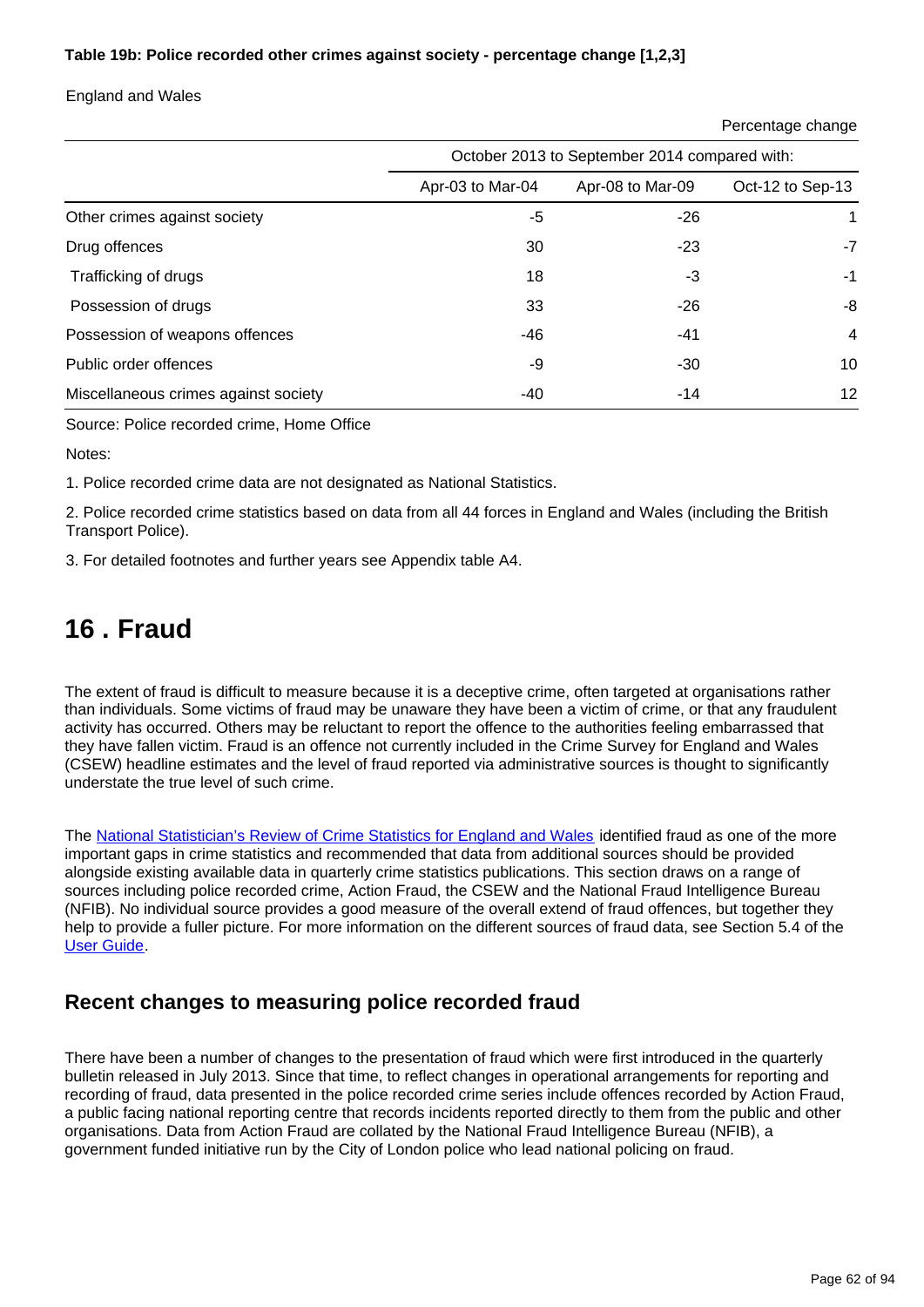Since 1 April 2013, Action Fraud has taken responsibility for the central recording of fraud offences previously recorded by individual police forces<sup>1</sup>. To allow for piloting and development of the Action Fraud service this transfer had a phased introduction between April 2011 and March 2013. For example, by the end of December 2012, 24 police force areas had transferred responsibility with the remaining transferring by the end of March  $2013^2.$ 

From 1 April 2014, all fraud figures included within overall police recorded crime have been sourced from Action Fraud<sup>3</sup>. However, the comparator year (year ending September 2013) encompasses a mixture of data collections with two quarters of the data collected by the police and Action Fraud and two quarters solely by Action Fraud. As the proportion of fraud offences recorded by individual forces has diminished (and that by Action Fraud has grown), it is not possible to make like for like comparisons between fraud offences recorded during the year ending September 2014 and those in previous years.

Although Action Fraud receives reports of fraud from victims across the UK, data presented in this bulletin cover fraud offences where the victim resides in England or Wales only, based on the victim's postcode. Currently, Action Fraud data are not included in sub-national tables.

Users of police force area level data should refer to Table 5c in the [User Guide](http://www.ons.gov.uk/ons/guide-method/method-quality/specific/crime-statistics-methodology/index.html) for details of when each local force transferred responsibility for recording to Action Fraud. This will allow users to interpret trends in fraud and total recorded crime over time. To provide users with a comparable time series at sub-national level our reference tables include a figure for all police recorded crime excluding fraud  $^4$ .

# **Total fraud offences recorded by Action Fraud**

In the year ending September 2014, 212,699 fraud offences were recorded in England and Wales (Table 20a), equivalent to 4 offences recorded per 1,000 population. This represents a volume increase of 5% compared with the previous year (Table 20b). However, the move to centralised recording of fraud makes comparisons over time problematic. There are a number of factors that may have contributed to this increase including:

- the centralisation of recording fraud and a possible improvement in recording practices resulting from having a specialist team dealing with fraud
- a possible increased proportion of victims reporting fraud following publicity around the launch of Action Fraud
- availability of online reporting tools to facilitate reporting of fraud offences to Action Fraud
- a possible increase in the volume of fraud

It is not possible to separate out or quantify the scale of each possible factor. A clearer picture will emerge over the next one to two years once the new recording arrangements have matured. Quarterly analysis of fraud offences shows that during the transition to Action Fraud the level of recorded fraud showed steady increases ( [Table QT1 \(227.5 Kb Excel sheet\)](http://www.ons.gov.uk/ons/rel/crime-stats/crime-statistics/year-ending-september-2014/rft-03.xls) ). However, since the point by which all forces had transferred to Action Fraud (April 2013) levels have remained fairly steady (with the exception of one lower quarter – October to December 2013). It will only be in the year ending March 2015 (due to be published in July 2015) that all effects of the transition will no longer be a factor when considering the year on year changes.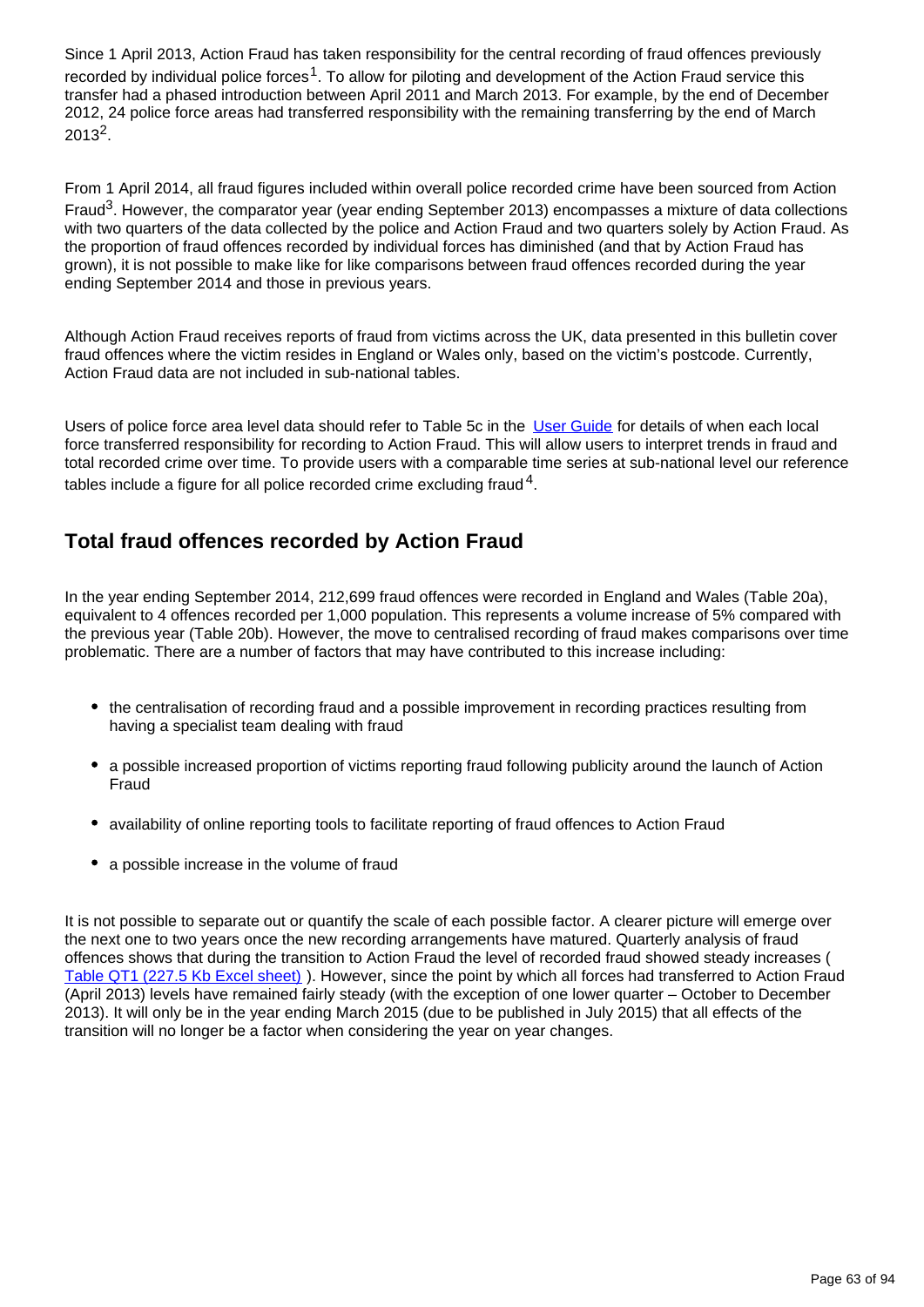[Appendix table A5 \(515 Kb Excel sheet\)](http://www.ons.gov.uk/ons/rel/crime-stats/crime-statistics/year-ending-september-2014/rft-02.xls) shows a more detailed breakdown of the fraud offences recorded by Action Fraud in the year ending September 2014, and indicates that the largest share of offences (43%) were accounted for by non-investment frauds (91,257 offences), almost half of which specifically relates to frauds involving online shopping and auctions (42,380 offences). There were only 14,941 offences involving cheque, plastic card and online bank accounts, which is likely to reflect the fact that many individuals who had experienced such crime will not report to Action Fraud if their financial services provider reimburses their losses. In contrast, reports from industry sources to NFIB show there were over 250,000 frauds involving cheque, plastic card and online bank accounts (Table 21). It is known that this significantly understates the level of such fraud as 'Card not present' fraud, for example use of the card online, over the phone or by mail order, is not included within such industry reports.

For more information on the types of offences within each of the Action Fraud categories see Section 5.4 of the [User Guide](http://www.ons.gov.uk/ons/guide-method/method-quality/specific/crime-statistics-methodology/index.html) and [Appendix table A5 \(515 Kb Excel sheet\)](http://www.ons.gov.uk/ons/rel/crime-stats/crime-statistics/year-ending-september-2014/rft-02.xls) .

### **Table 20a: Fraud offences recorded by the police and Action Fraud - number and rate of offences [1,2]**

### England and Wales

|                                                                   |        |         | Apr-08 to Mar-09 Apr-12 to Mar-13 Oct-13 to Sep-14 |
|-------------------------------------------------------------------|--------|---------|----------------------------------------------------|
| Fraud offences recorded by the police and Action Fraud<br>3,4,5,6 | 72.314 | 202.249 | 212.699                                            |
| Fraud rate per 1,000 population                                   |        | 4       | 4                                                  |

Source: Police recorded crime, Home Office and Action Fraud, National Fraud Authority

Notes:

1. Police recorded crime and Action Fraud data are not designated as National Statistics.

2. Police recorded crime statistics based on all data from all 44 forces in England and Wales (including the British Transport Police).

3. Action Fraud have taken over the recording of fraud offences on behalf of individual police forces. This process began in April 2011 and was rolled out to all police forces by March 2013. The offences in this table therefore include those recorded by either the police or Action Fraud individually, or both, depending on the time period specified.

4. Due to the change in recording of fraud offences being taken over by Action Fraud, caution should be applied when comparing data over this transitional period and with earlier years. See the User Guide for more details including information on transfer date to Action Fraud for each force.

5. From 2012-13, forgery offences have been reclassified under miscellaneous crimes against society.

6. 'Making off without payment' was previously included in fraud. Since April 2013, it is included in all other theft offences.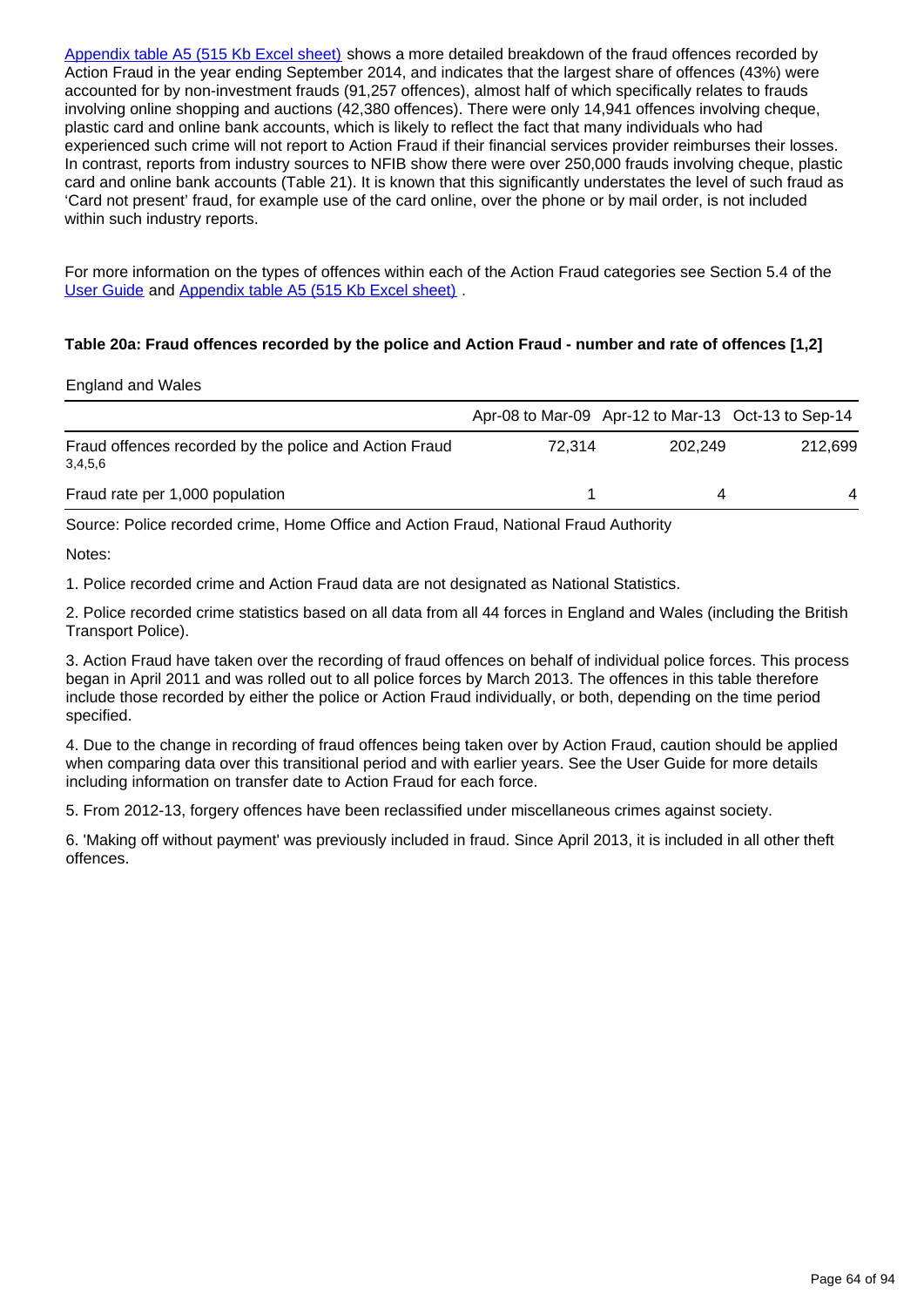### **Table 20b: Fraud offences recorded by the police and Action Fraud - percentage change [1,2]**

England and Wales

|                                                                   |                                               | Percentage change |  |
|-------------------------------------------------------------------|-----------------------------------------------|-------------------|--|
|                                                                   | October 2013 to September 2014 compared with: |                   |  |
|                                                                   | Apr-08 to Mar-09                              | Oct-12 to Sep-13  |  |
| Fraud offences recorded by the police and Action Fraud<br>3,4,5,6 | 194                                           | 5                 |  |

Source: Police recorded crime, Home Office and Action Fraud, National Fraud Authority

Notes:

1. Police recorded crime and Action Fraud data are not designated as National Statistics.

2. Police recorded crime statistics based on all data from all 44 forces in England and Wales (including the British Transport Police).

3. Action Fraud have taken over the recording of fraud offences on behalf of individual police forces. This process began in April 2011 and was rolled out to all police forces by March 2013. The offences in this table therefore include those recorded by either the police or Action Fraud individually, or both, depending on the time period specified.

4. Due to the change in recording of fraud offences being taken over by Action Fraud, caution should be applied when comparing data over this transitional period and with earlier years. See the User Guide for more details including information on transfer date to Action Fraud for each force.

5. From 2012-13, forgery offences have been reclassified under miscellaneous crimes against society.

6. 'Making off without payment' was previously included in fraud. Since April 2013, it is included in all other theft offences.

## **Fraud offences reported by industry bodies**

In line with recommendations from the National Statistician's review of crime statistics this bulletin draws on additional sources to provide further context. In addition to the fraud offences recorded by Action Fraud, which are included in the police recorded crime series shown above, the National Fraud Intelligence Bureau (NFIB) also collect data on fraud direct from industry bodies (Table 21).

The NFIB currently receive data from two industry bodies:

- **CIFAS** is a UK-wide fraud prevention service representing around 300 organisations from the public and private sectors. These organisations mainly share data on confirmed cases of fraud, particularly application, identity and first party frauds, via the CIFAS National Fraud Database. Data supplied by CIFAS to the NFIB are recorded in line with the Home Office Counting Rules (HOCR) for recorded crime.
- **Financial Fraud Action UK (FFA UK)** is the name under which the financial services industry co-ordinates its activity on fraud prevention. FFA UK works in partnership with The UK Cards Association, and collates information from the card payments industry in the UK on fraud relating to cheque, plastic card and online bank accounts, via their central Fraud Intelligence Sharing System (FISS) database. The data supplied by FFA UK also conforms to HOCR, however FISS is an intelligence tool rather than a fraud reporting tool, and its main purpose is to share intelligence about the criminals or entities relating to fraud offences rather than count the number of victims of fraud.

Both sets of industry data relate only to those organisations that are part of the respective membership networks ( [CIFAS,](http://www.cifas.org.uk/cifas_members) [UK Cards Association\)](http://www.theukcardsassociation.org.uk/board_members/our_membership_list.asp), therefore coverage can also change as new members join or previous members withdraw. These data are subject to continuing development and ONS is giving consideration as to whether these can be designated as **Official Statistics** in the future.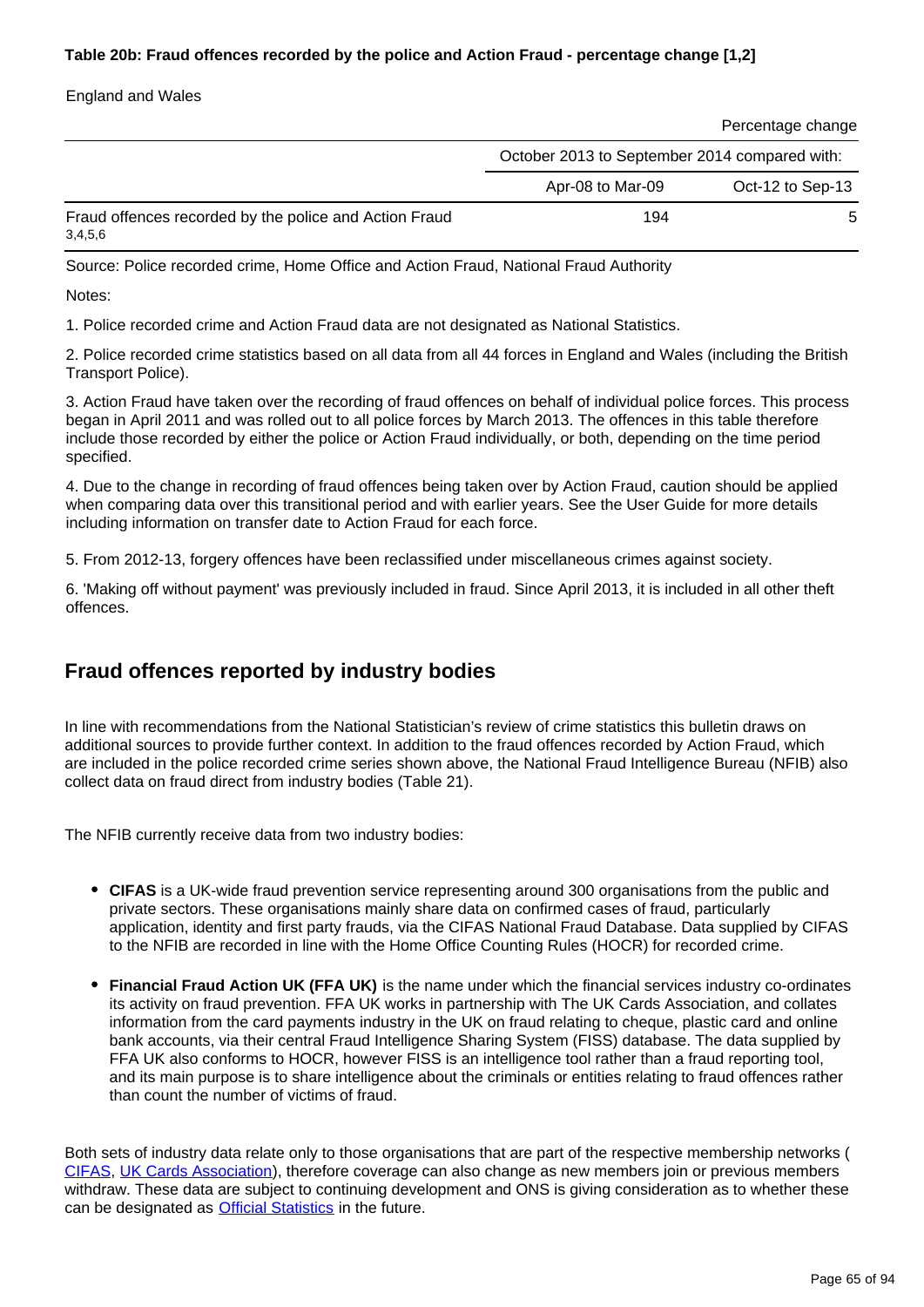In addition, users should also be aware that the NFIB data sourced from industry bodies cover the United Kingdom as a whole, while all other data in this bulletin refer to England and Wales.

In addition to the offences recorded by Action Fraud, the NFIB received 391,221 reports of fraud in the UK in the year ending September 2014 from industry bodies CIFAS and FFA UK (Table 21).

Of the fraud offences reported by those bodies, 80% were in the category of 'banking and credit industry fraud' (314,683). This category includes fraud involving plastic cards , cheques and online bank accounts which accounted for the majority of the offences recorded in the year ending September 2014. The category also covers payment-related frauds under the subcategory 'Application Fraud' which includes offences that occurred outside of the banking sector; for example, fraudulent applications made in relation to hire purchase agreements, as well as to insurance, telecommunications or retail companies, or public sector organisations.

Types of plastic card fraud recorded by the National Fraud Database include fraudulent applications for plastic cards (including ID fraud), fraudulent misuse of plastic card accounts, and takeover of plastic card accounts (for example changing the address and getting new cards issued). CIFAS do not currently collect data on 'card not present' fraud, where the cardholder and card are not present at the point of sale, for example, use of the card online, over the phone or by mail order. In addition they do not include data on fraud relating to lost or stolen cards and ATM fraud. This means that a high proportion of plastic card fraud is not included in the NFIB figures from industry bodies.

FFA UK data contain intelligence for Mail Not Received (MNR) fraud, Card ID fraud (includes Account Takeover and Application Fraud), Payment fraud (includes fraud relating to telephone banking and online banking), Cheque fraud (includes forged, altered and counterfeit) and Mule accounts (accounts used for laundering the proceeds of fraud). Like CIFAS, FFA UK do not currently feed through to the NFIB data on 'card not present' fraud, lost or stolen cards and ATM fraud<sup>5</sup>. This is thought to represent a significant volume of all plastic card fraud and thus the figures here understate the level of fraud known by industry bodies. However, information relating to plastic card fraud in terms of levels of financial fraud losses on UK cards is published annually by the [FFA UK](http://www.financialfraudaction.org.uk/downloads.asp?genre=consumer) on behalf of the UK Cards Association<sup>6</sup>.

CIFAS and FFA UK provide separate feeds to NFIB via their individual databases, however a proportion of organisations are members of both industry bodies ([CIFAS,](http://www.cifas.org.uk/cifas_members) [UK Cards Association\)](http://www.theukcardsassociation.org.uk/board_members/our_membership_list.asp).

It is possible that there may be some double or triple counting between both these sources and the offences recorded via direct reports from victims to Action Fraud. For example, if police are called to a bank and apprehend an offender for a fraud offence, the police may record this crime with Action Fraud and the bank report the same crime to CIFAS and/or FFA UK as part of their processes. Experts believe this duplication to be so small as to have an insignificant effect on crime trends, but there is no simple cross-referencing method within NFIB to detect the scale of it.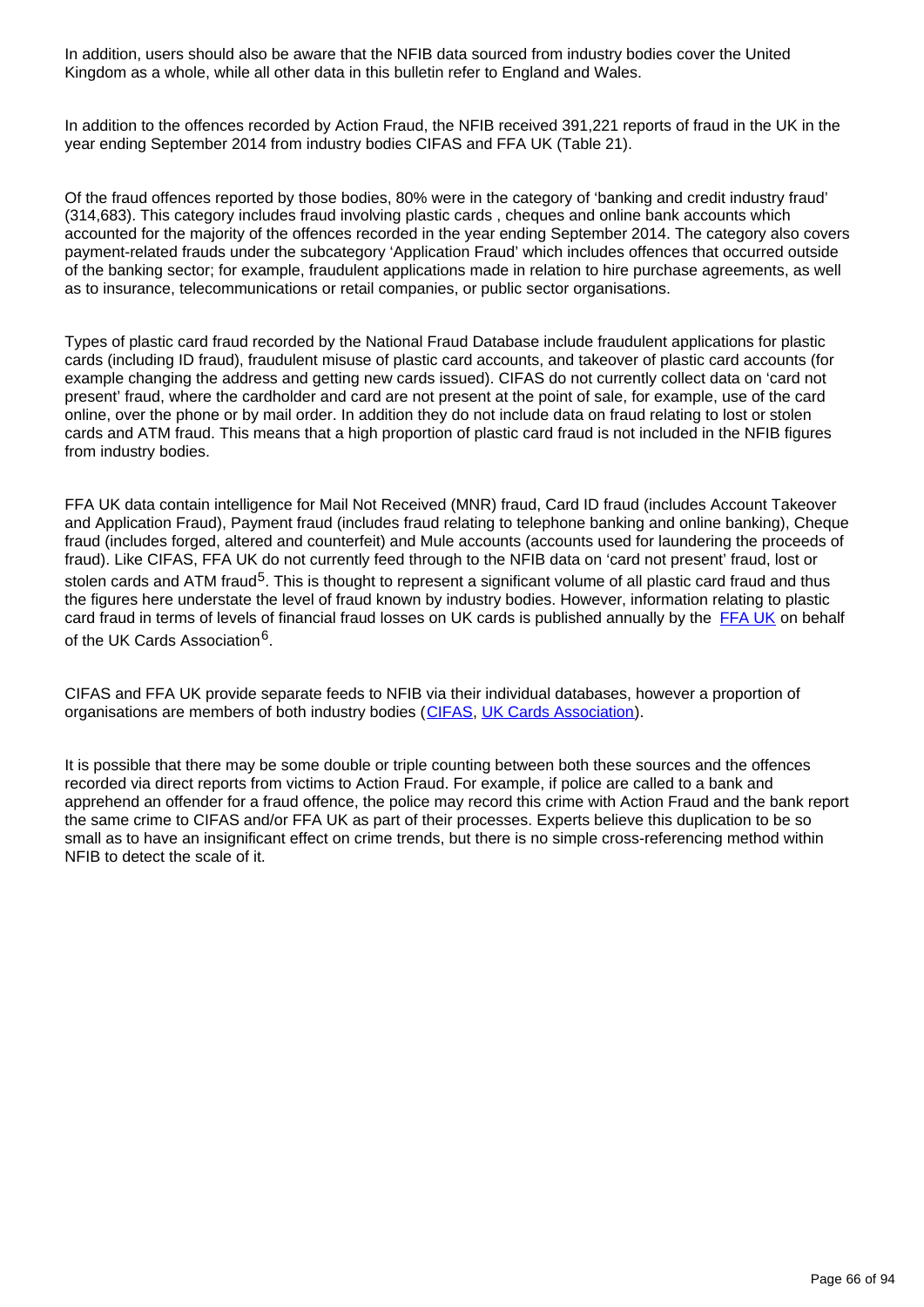## **Table 21: Fraud offences, reported by industry bodies to NFIB, year ending September 2014 [1,2,3]**

United Kingdom

|                                                                      |              |         | <b>Numbers</b> |
|----------------------------------------------------------------------|--------------|---------|----------------|
| Fraud Type <sup>3</sup>                                              | <b>CIFAS</b> | FFA UK  | Total          |
| Banking and credit industry fraud                                    | 191,177      | 123,506 | 314,683        |
| Cheque, Plastic Card and Online Bank Accounts (not PSP) <sup>4</sup> | 127,680      | 123,506 | 251,186        |
| Application Fraud (excluding Mortgages)                              | 59,215       | 0       | 59,215         |
| Mortgage Related Fraud                                               | 4,282        | 0       | 4,282          |
| Insurance Related Fraud                                              | 8,583        | 0       | 8,583          |
| Telecom Industry Fraud (Misuse of Contracts) <sup>5</sup>            | 67,781       | 0       | 67,781         |
| <b>Business Trading Fraud</b>                                        | 134          | 0       | 134            |
| <b>Fraudulent Applications for Grants from Charities</b>             | 40           | 0       | 40             |
| Total                                                                | 267,715      | 123,506 | 391,221        |

Source: National Fraud Intelligence Bureau

Notes:

1. Fraud data are not designated as National Statistics.

2. From 2012/13, this table presents fraud data collated by NFIB from CIFAS and Financial Fraud Action UK (FFA UK) only and does not include fraud offences recorded by Action Fraud, which are now represented alongside police recorded crime. Data presented here are therefore not comparable with past published NFIB figures.

3. For an explanation and examples of fraud offences within each category, see Section 5.4 of the User Guide.

4. A PSP is a payment service provider (for example Paypal, World Pay) that is not a bank, dealing in electronic money transfers. Fraud offences perpetrated using PSPs fall under 'Online shopping and auctions' (not collected by industry bodies).

5. The CIFAS Telecom Industry Fraud figure is substantially higher than that seen in the year ending September 2013 bulletin. This is due to a correction of an error that was caused by the NFIB system not correctly picking up certain CIFAS fraud types.

6. For more information on the National Fraud Intelligence Bureau see http://www.nfib.police.uk/.

# **Measuring fraud using the Crime Survey for England and Wales (CSEW)**

As described above, fraud is not currently included in the headline CSEW crime estimates. However, the CSEW includes supplementary modules of questions on victimisation across a range of fraud and cyber-crime offences, including plastic card and bank/building society fraud. These are currently reported separately from the headline estimates.

The Office for National Statistics (ONS) is currently conducting some work exploring extending the main victimisation module in the CSEW to cover elements of fraud and cyber-crime. For more information, see the methodological note '[Work to extend the Crime Survey for England and Wales to include fraud and cyber crime](http://www.ons.gov.uk/ons/guide-method/method-quality/specific/crime-statistics-methodology/index.html) ' and Section 5.4 of the [User Guide.](http://www.ons.gov.uk/ons/guide-method/method-quality/specific/crime-statistics-methodology/index.html)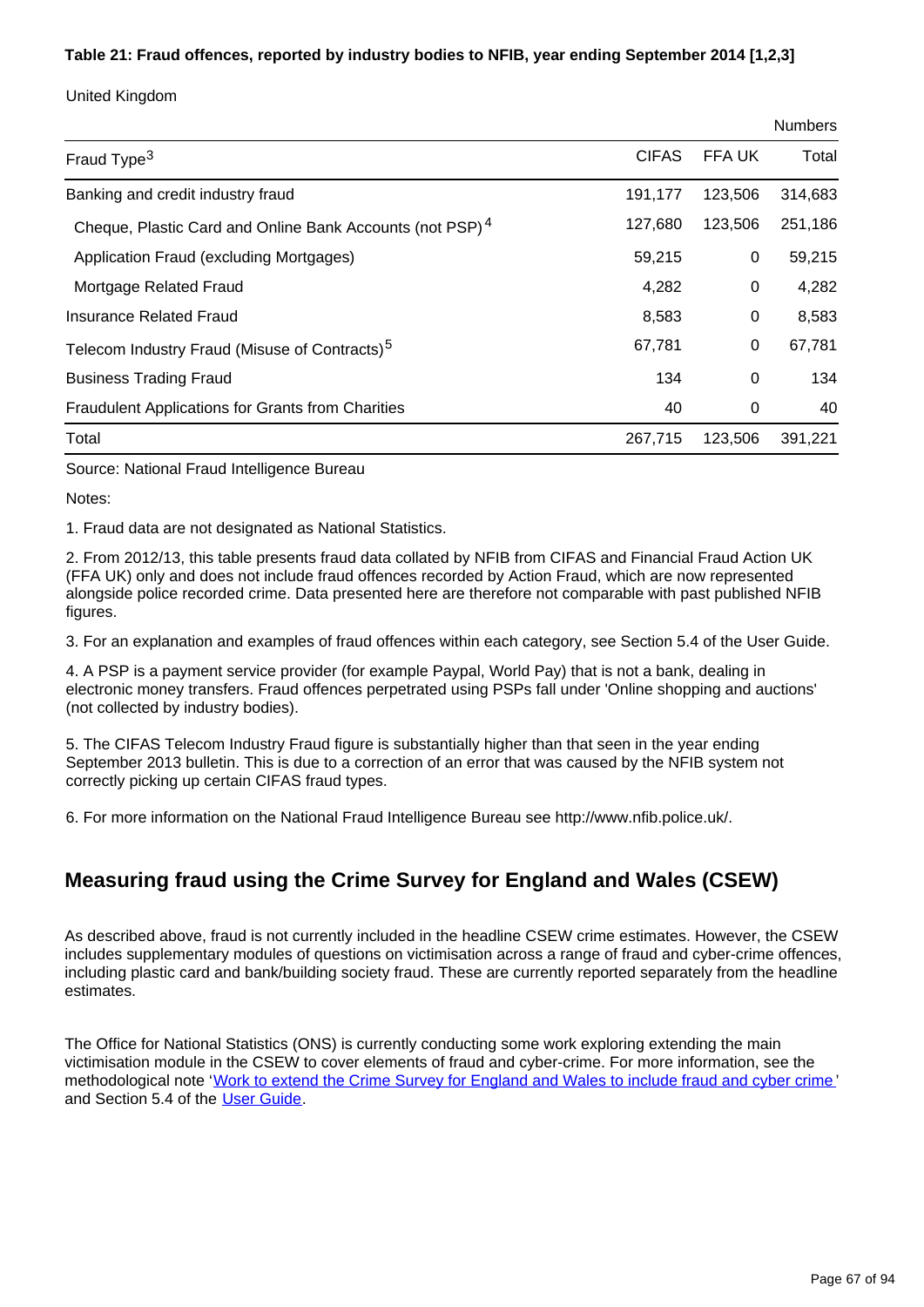Once the new questions are added to the survey it will lead to an increase in the volume of crime measured by it. To give an indication of the scale of including such crimes in the future, a separate piece of analysis was conducted of existing questions from the 2012/13 CSEW. However, this was based on some simple assumptions given the current absence of data on key elements, such as the number of times respondents fell victim within the crime reference period. The analysis showed that together, plastic card fraud and bank and building society fraud could contribute between 3.6 and 3.8 million incidents of crime to the total number of CSEW crimes in that year.

# **Plastic card fraud**

As mentioned, the CSEW main crime estimates does not include plastic card fraud. However, elements of banking and payment related fraud are the focus of a module of questions in the CSEW, which asks respondents about their experience of plastic card fraud and can be reported on separately.

The year ending September 2014 CSEW showed that 5.0% of plastic card owners were victims of card fraud in the last year, no change from the 4.8% estimated in the year ending September 2013. Before that, there had been small reductions in levels of plastic card fraud over the last few years, following a rise between 2005/06 and 2009/10 surveys (Figure 14). The current increased level of victimisation remains higher than more established offences such as theft from the person and other theft of personal property (1.0% and 1.6% respectively, Table 15). Further analysis, based on the 2011/12 CSEW, was published on 9 May 2013 as part of ' Focus on: Property [Crime, 2011/12: Chapter 3 – Plastic card fraud](http://www.ons.gov.uk/ons/rel/crime-stats/crime-statistics/focus-on-property-crime--2011-12/rpt-chapter-3---plastic-card-fraud.html) '.

### **Figure 14: Proportion of CSEW plastic card users who had been a victim of plastic card fraud in the last year, 2005/06 to year ending September 2014**



Figure 14: Proportion of CSEW plastic card users who had been a victim of plastic card fraud in the last year, 2005/06 to year ending September 2014

**Source: Crime Survey for England and Wales, Office for National Statistics**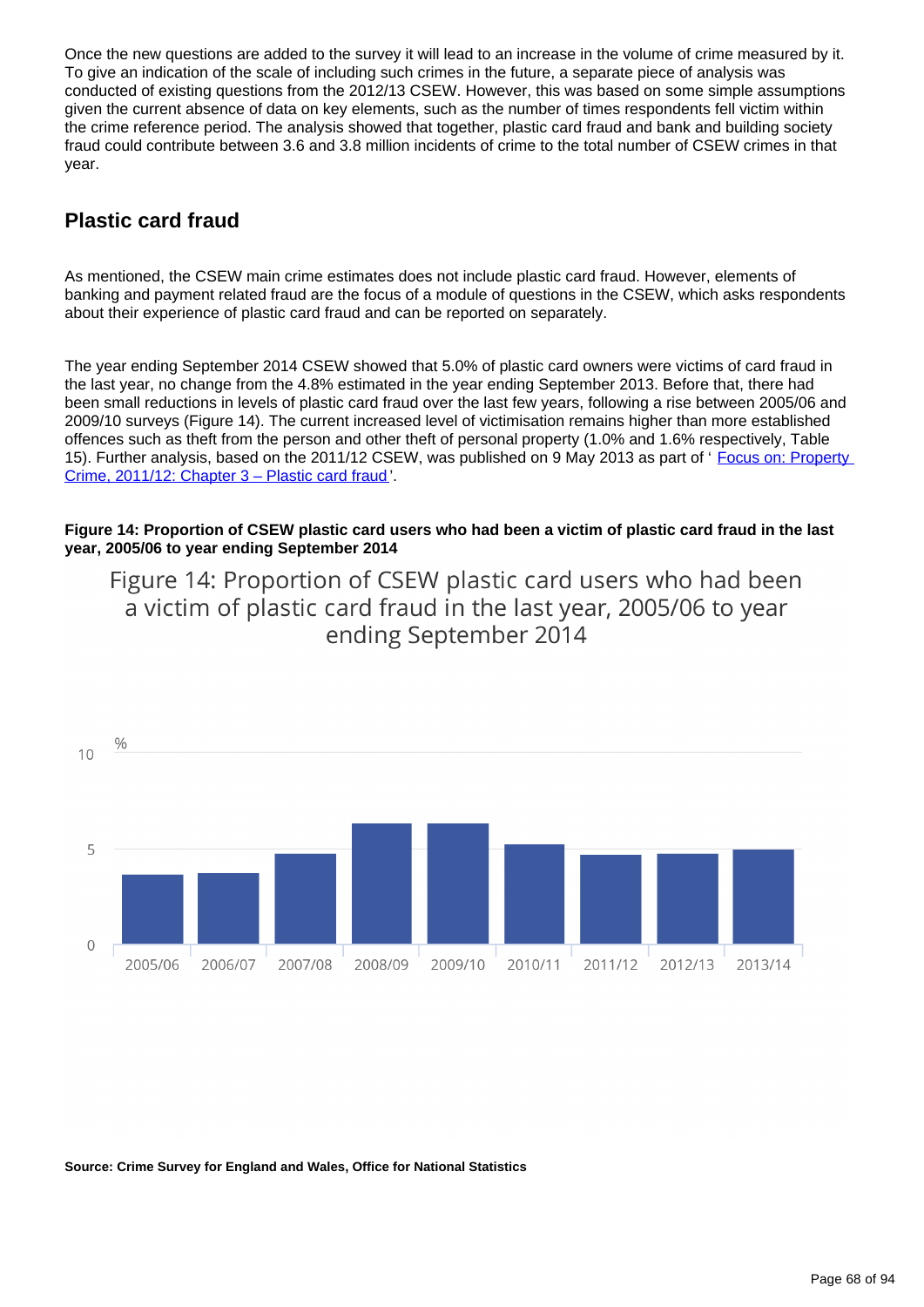Separate figures are available from Financial Fraud Action UK (FFA UK) who report on levels of financial fraud losses on UK cards. This totalled £450 million in 2013, a 16% increase compared with 2012 (£388m). Despite this increase, significant decreases in recent years prior to this mean that card fraud losses in 2013 were 26% lower than in 2008 (£610m) when losses were at their peak  $^7$ .

The industry suggests that a combination of the use of fraud screening detection tools by retailers, banks and the cards industry, the introduction of chip and pin technology, enhanced user and industry awareness and improved prevention and detection initiatives have led to the previous decreases in plastic card fraud. More detailed information including a breakdown of plastic card fraud by type in the [UK](http://www.theukcardsassociation.org.uk/plastic_fraud_figures/index.asp) and abroad, is available from the UK [Cards Association](http://www.theukcardsassociation.org.uk/plastic_fraud_figures/index.asp).

## **Notes for fraud**

- 1. Police forces continue to record forgery offences, which fall under 'Other crimes against society' and are not included under 'Fraud offences'. See Section 5.4 of the [User Guide](http://www.ons.gov.uk/ons/guide-method/method-quality/specific/crime-statistics-methodology/index.html) for more information.
- 2. For more information regarding the date when each police force transferred responsibility to Action Fraud see Section 5.4: Fraud of the [User Guide.](http://www.ons.gov.uk/ons/guide-method/method-quality/specific/crime-statistics-methodology/index.html)
- 3. The completion of the transition to Action Fraud happened by the end of 2012/13. However, a small number of fraud offences were mistakenly recorded by police forces in early 2013/14. These were corrected in subsequent quarters, leading to the negative number of fraud offences seen in the latest year to June 2014.
- 4. Changes to the way in which police record crimes of fraud following the introduction of the Fraud Act 2006 mean that fraud figures from 2007/08 onwards are not directly comparable with figures for earlier years.
- 5. These frauds are reported separately to FFA UK via a fraud reporting mechanism which does not feed through to NFIB, and so do not appear in the figures we publish.
- 6. Fraud losses on UK-issued cards between 2003 and 2013 are reported in the '[Fraud The Facts 2014](http://www.financialfraudaction.org.uk/downloads.asp?genre=consumer)' publication.

# **17 . Crime experienced by children aged 10 to 15**

Since January 2009, the Crime Survey for England and Wales (CSEW) has asked children aged 10 to 15 resident in households in England and Wales about their experience of crime in the previous 12 months. Question changes during development of the questionnaire in the first three years of the survey should be considered when interpreting the figures. While data presented since the 2011/12 survey year should be comparable, it is difficult to discern a trend as the total number of incidents has shown small fluctuations across the available time series. For this reason no percentage change or statistical significance is presented for any year. Methodological differences also mean that direct comparisons cannot be made between the adult and child data ([Millard and Flatley\)](http://www.homeoffice.gov.uk/publications/science-research-statistics/research-statistics/crime-research/hosb1110).

# **Overall level of crime**

Based on CSEW interviews in the year ending September 2014, there were an estimated 721,000 crimes experienced by children aged 10 to 15 using the preferred measure  $1$ ; of these 52% were categorised as violent crimes<sup>2</sup> (375,000) while most of the remaining crimes were thefts of personal property (304,000; 42%) (Tables 22 to 24). Incidents of criminal damage to personal property experienced by children aged 10 to 15 were less common (42,000; 6% of all crimes experienced by this age group).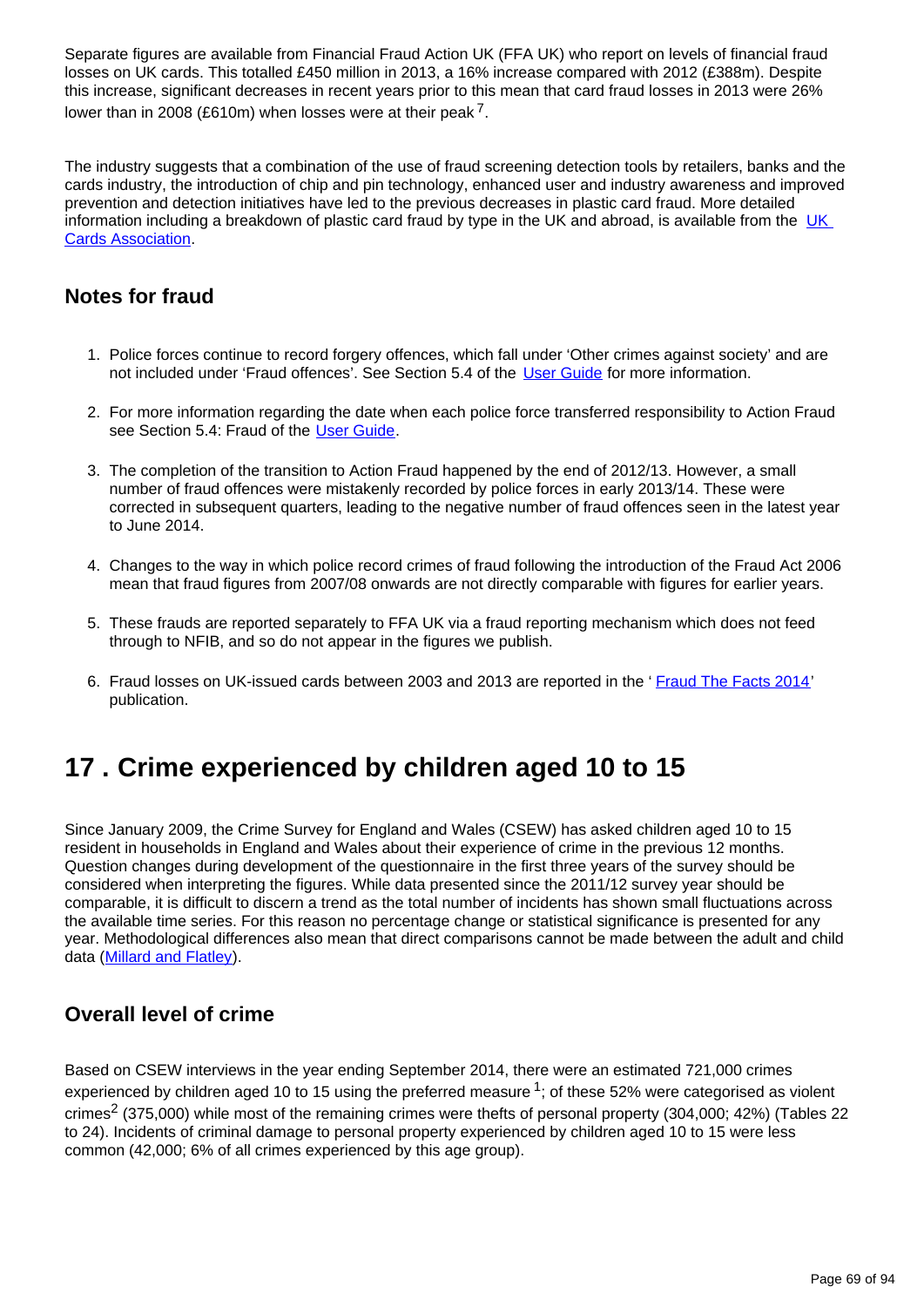An estimated 11% of children aged 10 to 15 were victims of crimes covered by the CSEW in the past year. Of these, this includes 6% who have been a victim of a violent crime and 6% who had been a victim of personal theft. While there were more violent incidents than theft offences, violent incidents affected a similar proportion of 10 to 15 year olds as seen for theft offences. This is because they were more likely to have been repeated against the same victim.

### **Table 22: CSEW offences experienced by children aged 10 to 15 - Preferred measure [1,2]**

### England and Wales

|                                             |                                                                            |       |          |          | Children aged 10 to 15 |
|---------------------------------------------|----------------------------------------------------------------------------|-------|----------|----------|------------------------|
|                                             | Apr-10 to Mar- Apr-11 to Mar- Apr-12 to Mar- Apr-13 to Mar- Oct-13 to Sep- | 12    | $13^{3}$ | $14^{3}$ | $14^{3}$               |
|                                             |                                                                            |       |          |          | Thousands              |
| Number of incidents                         | 918                                                                        | 1,066 | 817      | 810      | 721                    |
|                                             |                                                                            |       |          |          | %                      |
| Percentage who were victims once<br>or more | 11.6                                                                       | 15.1  | 12.2     | 12.1     | 11.0                   |
| Unweighted base                             | 3,849                                                                      | 3,930 | 2,879    | 2,933    | 2,578                  |

Source: Crime Survey for England and Wales, Office for National Statistics

Notes:

1. Some estimates are based on a small number of children, hence caution should be applied; see User Guide tables UG6, UG7 and UG8 for the margin of error around the estimates.

2. The 'Preferred measure' takes into account factors identified as important in determining the severity of an incidence (such as level of injury, value of item stolen or damaged, relationship with the perpetrator) while the 'Broad measure' counts all incidents which would be legally defined as crimes and therefore may include lowlevel incidents between children.

3. Base sizes for data from year ending March 2012 onwards are smaller than previous years, due to sample size reductions introduced.

## **Violent offences**

The CSEW estimates that there were 375,000 violent offences against children aged 10 to 15 in the year ending September 2014 with just over two thirds (69%) of these resulting in injury to the victim. This equates to 6% of children aged 10 to 15 having had experienced violent crime in the last year; and 4% having had experienced violence with injury (Table 23). One per cent of children aged 10 to 15 were victims of robbery in the last year.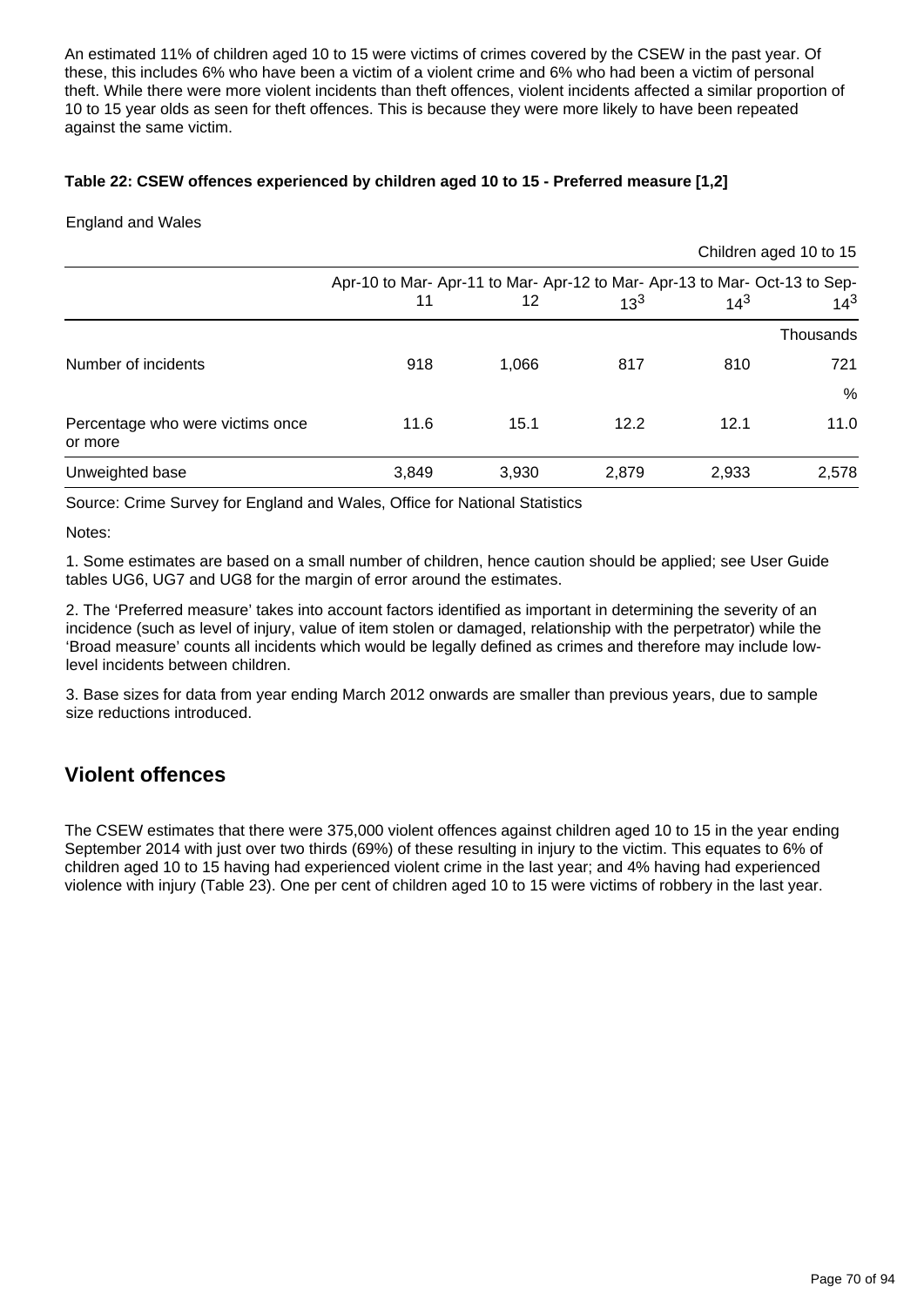### **Table 23: CSEW violent offences experienced by children aged 10 to 15 - Preferred measure [1,2]**

England and Wales

```
Children aged 10 to 15
```

|                                      | Apr-10 to Mar-<br>11                     | Apr-11 to Mar-<br>12 | Apr-12 to Mar-<br>$13^{3}$ | Apr-13 to Mar- Oct-13 to Sep-14<br>$14^{3}$ |       |  |
|--------------------------------------|------------------------------------------|----------------------|----------------------------|---------------------------------------------|-------|--|
|                                      |                                          |                      |                            | Number of incidents (thousands)             |       |  |
| Violence                             | 602                                      | 591                  | 479                        | 445                                         | 375   |  |
| Wounding                             | 90                                       | 58                   | 92                         | 64                                          | 44    |  |
| Assault with minor<br>injury         | 337                                      | 307                  | 212                        | 218                                         | 199   |  |
| Assault without injury               | 118                                      | 139                  | 107                        | 110                                         | 82    |  |
| Robbery                              | 58                                       | 87                   | 68                         | 53                                          | 50    |  |
| Violence with injury <sup>4</sup>    | 461                                      | 403                  | 339                        | 300                                         | 260   |  |
| Violence without injury <sup>4</sup> | 141                                      | 188                  | 140                        | 145                                         | 116   |  |
|                                      | Percentage who were victims once or more |                      |                            |                                             |       |  |
| Violence                             | 6.8                                      | 7.7                  | 6.1                        | 6.5                                         | 5.6   |  |
| Wounding                             | 1.1                                      | 1.0                  | 1.0                        | 1.1                                         | 0.9   |  |
| Assault with minor<br>injury         | 3.7                                      | 3.6                  | 2.9                        | 3.3                                         | 2.9   |  |
| Assault without injury               | 1.7                                      | 2.2                  | 1.4                        | 1.7                                         | 1.4   |  |
| Robbery                              | 0.9                                      | 1.3                  | 1.0                        | 0.7                                         | 0.9   |  |
| Violence with injury <sup>4</sup>    | 5.0                                      | 4.8                  | 4.2                        | 4.5                                         | 3.9   |  |
| Violence without injury <sup>4</sup> | 2.1                                      | 3.1                  | 2.1                        | 2.2                                         | 2.0   |  |
| Unweighted base                      | 3,849                                    | 3,930                | 2,879                      | 2,933                                       | 2,578 |  |

Source: Crime Survey for England and Wales, Office for National Statistics

Notes:

1. Some estimates are based on a small number of children, hence caution should be applied; see User Guide tables UG6, UG7 and UG8 for the margin of error around the estimates.

2. The 'Preferred measure' takes into account factors identified as important in determining the severity of an incidence (such as level of injury, value of item stolen or damaged, relationship with the perpetrator) while the 'Broad measure' counts all incidents which would be legally defined as crimes and therefore may include lowlevel incidents between children.

3. Base sizes for data from year ending March 2012 onwards are smaller than previous years, due to sample size reductions introduced.

4. 'Violence with injury' includes wounding, assault with minor injury and robbery where injury was sustained. 'Violence without injury' includes assault without injury and robbery where no injury was sustained.

## **Property offences**

There were an estimated 304,000 incidents of theft and 42,000 incidents of damage of personal property experienced by children aged 10 to 15 in the year ending September 2014 according to the CSEW. Around 64% of the thefts were classified as other theft of personal property (194,000 incidents) which includes thefts of property left unattended.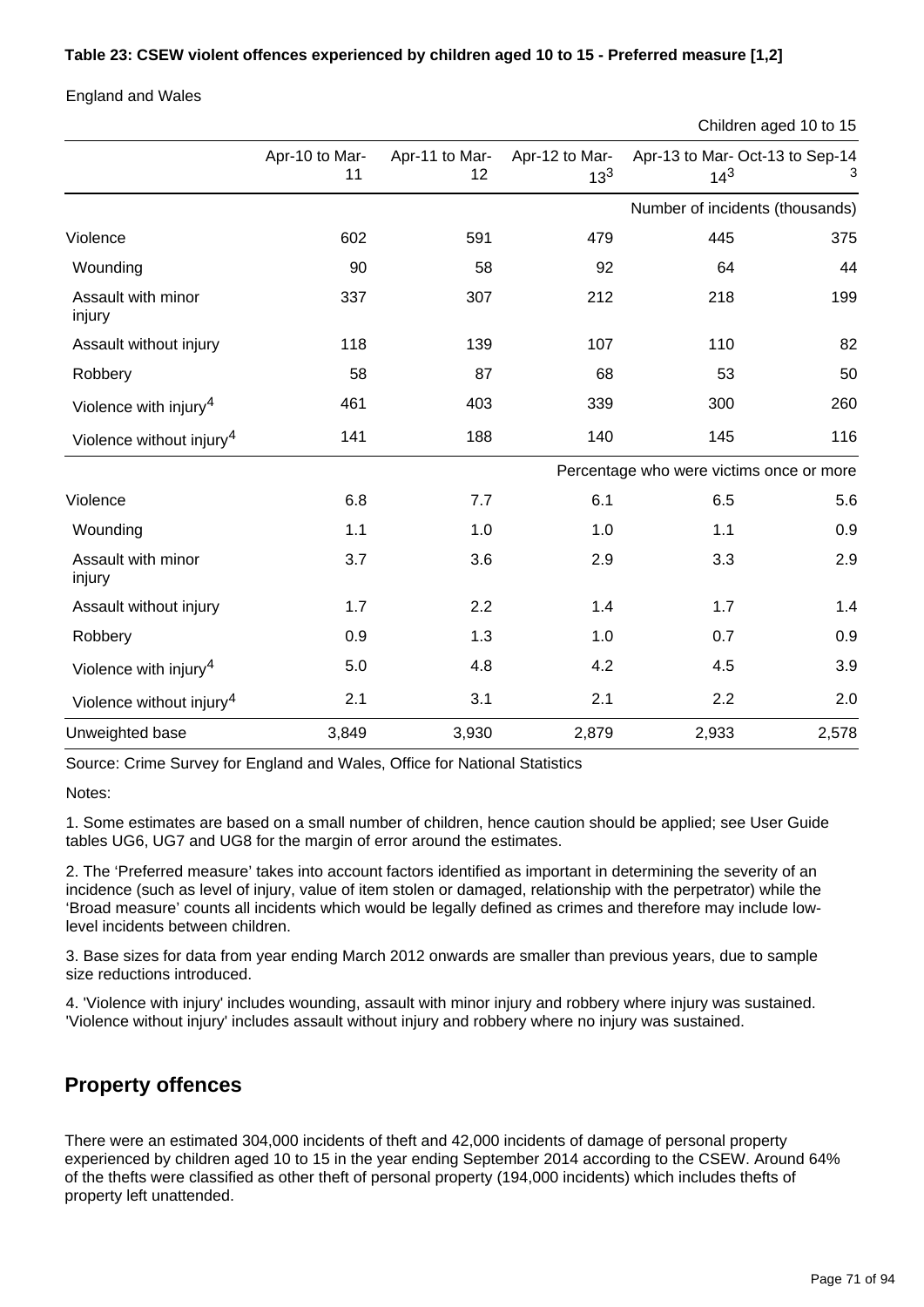Six per cent of children aged 10 to 15 had experienced an incident of personal theft in the last year, with other theft of personal property most commonly experienced (4%). Theft from the person (for example, pick-pocketing) was not as common, with 1% of children reporting being victimised. One per cent of children had experienced criminal damage to personal property.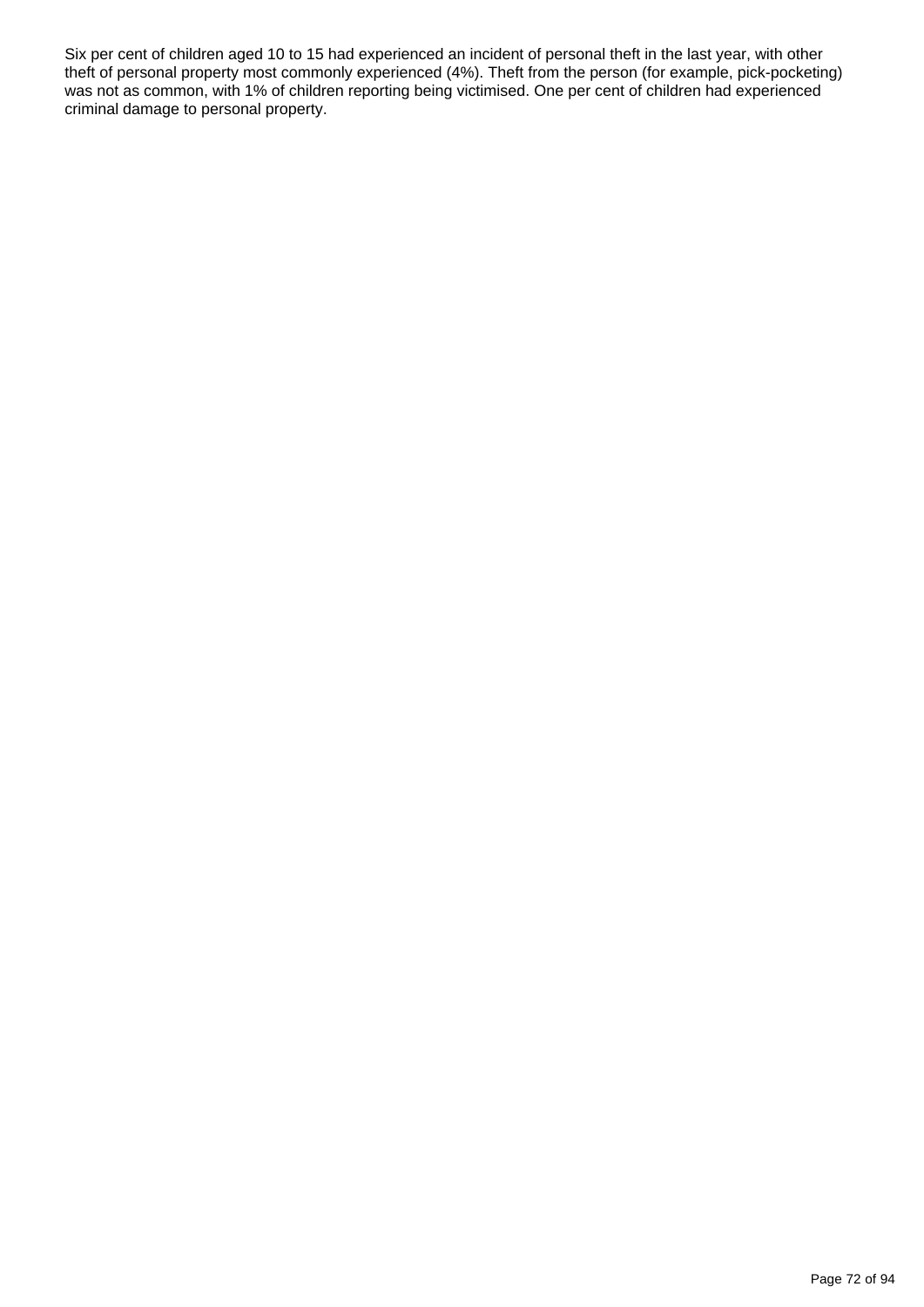### **Table 24: CSEW property offences experienced by children aged 10 to 15 - Preferred measure [1,2]**

England and Wales

Children aged 10 to 15

|                                                              | Apr-10 to Mar- Apr-11 to Mar- Apr-12 to Mar- Apr-13 to Mar- Oct-13 to Sep- |       |          |                                          |          |
|--------------------------------------------------------------|----------------------------------------------------------------------------|-------|----------|------------------------------------------|----------|
|                                                              | 11                                                                         | 12    | $13^{3}$ | $14^{3}$                                 | $14^{3}$ |
|                                                              |                                                                            |       |          | Number of incidents (thousands)          |          |
| Personal theft                                               | 288                                                                        | 435   | 304      | 322                                      | 304      |
| Theft from the person                                        | 35                                                                         | 55    | 42       | 49                                       | 60       |
| Snatch theft                                                 | 19                                                                         | 27    | 12       | 35                                       | 33       |
| Stealth theft                                                | 16                                                                         | 28    | 30       | 13                                       | 28       |
| Other theft of personal property                             | 171                                                                        | 263   | 208      | 225                                      | 194      |
| Theft from the dwelling/outside the<br>dwelling <sup>4</sup> | 25                                                                         | 40    | 22       | 18                                       | 26       |
| Bicycle theft <sup>4</sup>                                   | 58                                                                         | 77    | 32       | 30                                       | 24       |
| Criminal damage to personal property<br>4                    | 28                                                                         | 40    | 34       | 43                                       | 42       |
|                                                              |                                                                            |       |          | Percentage who were victims once or more |          |
| Personal theft                                               | 5.4                                                                        | 8.1   | 6.5      | 6.2                                      | 5.8      |
| Theft from the person                                        | 0.7                                                                        | 1.2   | 0.9      | 0.7                                      | 0.9      |
| Snatch theft                                                 | 0.3                                                                        | 0.6   | 0.3      | 0.5                                      | 0.5      |
| Stealth theft                                                | 0.3                                                                        | 0.7   | 0.7      | 0.2                                      | 0.5      |
| Other theft of personal property                             | 3.1                                                                        | 4.9   | 4.4      | 4.4                                      | 3.9      |
| Theft from the dwelling/outside the<br>dwelling <sup>4</sup> | 0.5                                                                        | 0.7   | 0.5      | 0.4                                      | 0.5      |
| Bicycle theft <sup>4</sup>                                   | 1.2                                                                        | 1.5   | 0.8      | 0.7                                      | 0.5      |
| Criminal damage to personal property<br>4                    | 0.4                                                                        | 0.8   | 0.8      | 0.9                                      | 0.9      |
| Unweighted base                                              | 3,849                                                                      | 3,930 | 2,879    | 2,933                                    | 2,578    |

Source: Crime Survey for England and Wales, Office for National Statistics

Notes:

1. Some estimates are based on a small number of children, hence caution should be applied; see User Guide tables UG6, UG7 and UG8 for the margin of error around the estimates.

2. The 'Preferred measure' takes into account factors identified as important in determining the severity of an incidence (such as level of injury, value of item stolen or damaged, relationship with the perpetrator) while the 'Broad measure' counts all incidents which would be legally defined as crimes and therefore may include lowlevel incidents between children.

3. Base sizes for data from year ending March 2012 onwards are smaller than previous years, due to sample size reductions introduced.

4. These offences are designated as 'household' offences for adults on the CSEW (respondents reply on behalf of the household) but are presented here as 'personal' offences when the property stolen or damaged solely belonged to the child respondent. This broadens the scope of personal victimisation but may also result in doublecounting of offences on the adult survey; the extent to which this happens will be evaluated in the future.

## **Notes for crime experienced by children aged 10 to 15**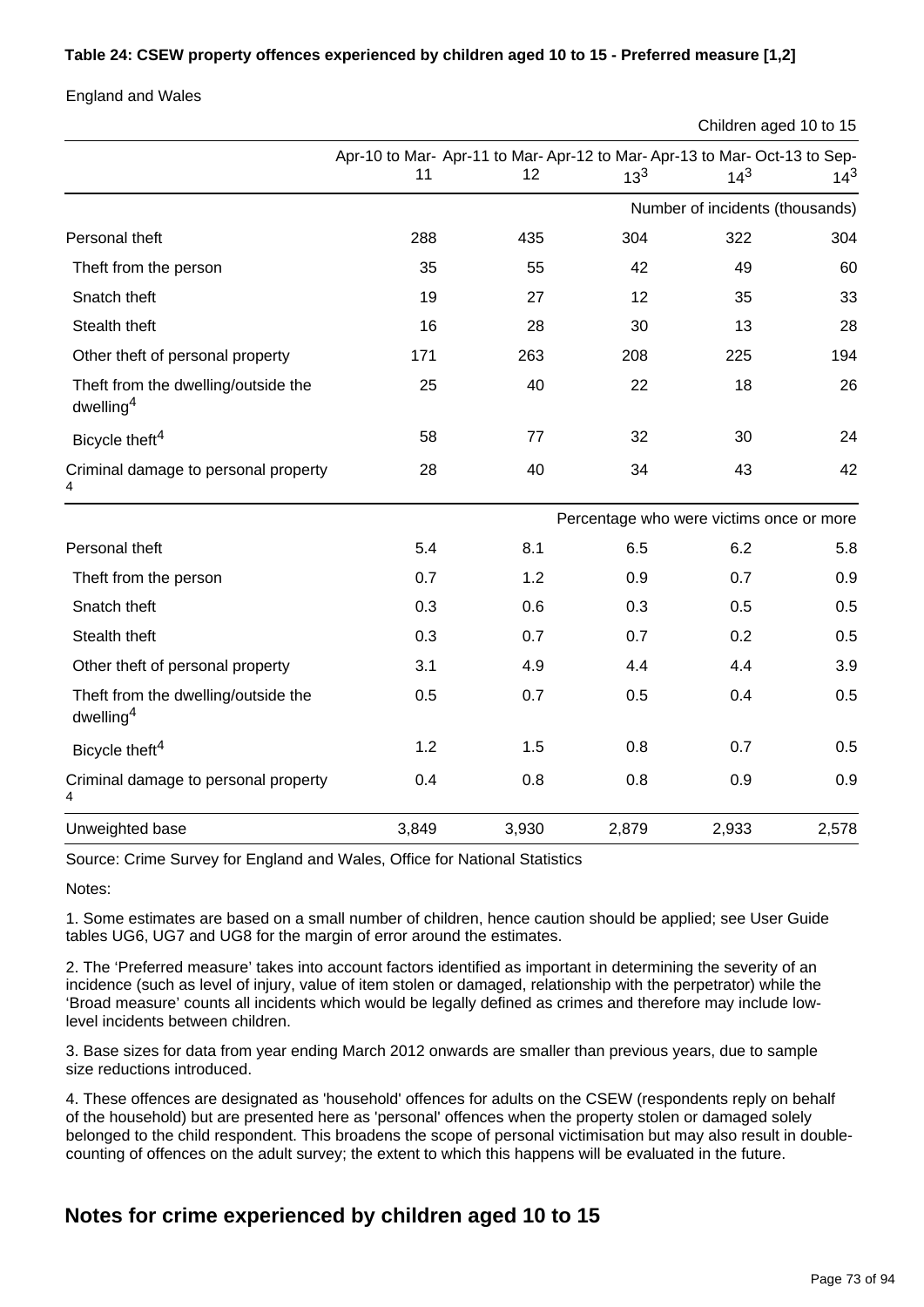- 1. More information about the preferred and broad measures of crime against children can be found in the [User Guide.](http://www.ons.gov.uk/ons/guide-method/method-quality/specific/crime-statistics-methodology/index.html) Tables for the broad measure of crime are available in the bulletin table spreadsheet, Tables 22-24
- 2. The survey of children aged 10 to 15 only covers personal level crime (so excludes household level crime); the majority (75%) of violent crimes experienced in the year ending September 2014 resulted in minor or no injury, so in most cases the violence is low level

# **18 . Anti-social behaviour**

## **Incidents recorded by the police**

Figures recorded by the police relating to anti-social behaviour (ASB) can be considered alongside police recorded (notifiable) crime to provide a more comprehensive view of the crime and disorder that comes to the attention of the police. Any incident of ASB which results in a notifiable offence will be included in police recorded crime figures and as such the two sets of data do not overlap.

The police record ASB incidents in accordance with the National Standard for Incident Recording (NSIR); for further details, see Section 5.7 of the [User Guide](http://www.ons.gov.uk/ons/guide-method/method-quality/specific/crime-statistics-methodology/index.html). These figures are not currently accredited National Statistics. In particular, a review by Her Majesty's Inspectorate of Constabulary [\(HMIC\) in 2012](http://www.hmic.gov.uk/publication/review-police-crime-incident-reports-20120125/) found significant variation in the recording of ASB incidents across police forces. It is also known that occasionally police forces may be duplicating some occurrences of a singular ASB incident where multiple reports by different callers have been made.

Following the HMIC review in 2012, it was additionally found that there was a wide variation in the quality of decision making associated with the recording of  $ASB<sup>1</sup>$ . HMIC found instances of:

- forces failing to identify crimes, instead wrongly recording them as ASB;
- reported ASB not being recorded on force systems, for instance if the victim had reported it directly to the neighbourhood team or via email (as opposed to by telephone);
- reported ASB being recorded as something else, such as suspicious behaviour; and
- incidents that were not ASB being recorded as ASB.

Furthermore, data on ASB incidents before and after 2011/12 are not directly comparable, owing to a change in the classification used for ASB incidents. From April 2012, ASB incidents also include data from the British Transport Police so direct comparisons can only be made from 2012/13 onwards. The police recorded 2.0 million incidents of ASB in the year ending September 2014. This compares to the 3.7 million notifiable crimes recorded by the police over the same period (Figure 15). The number of ASB incidents recorded by the police and the British Transport Police in the year ending September 2014 decreased by 10% compared with the previous year.

Figures for the period 2007/08 to 2011/12 also show declines in the number of ASB incidents recorded by the police consistent with recent trends in total police recorded crime.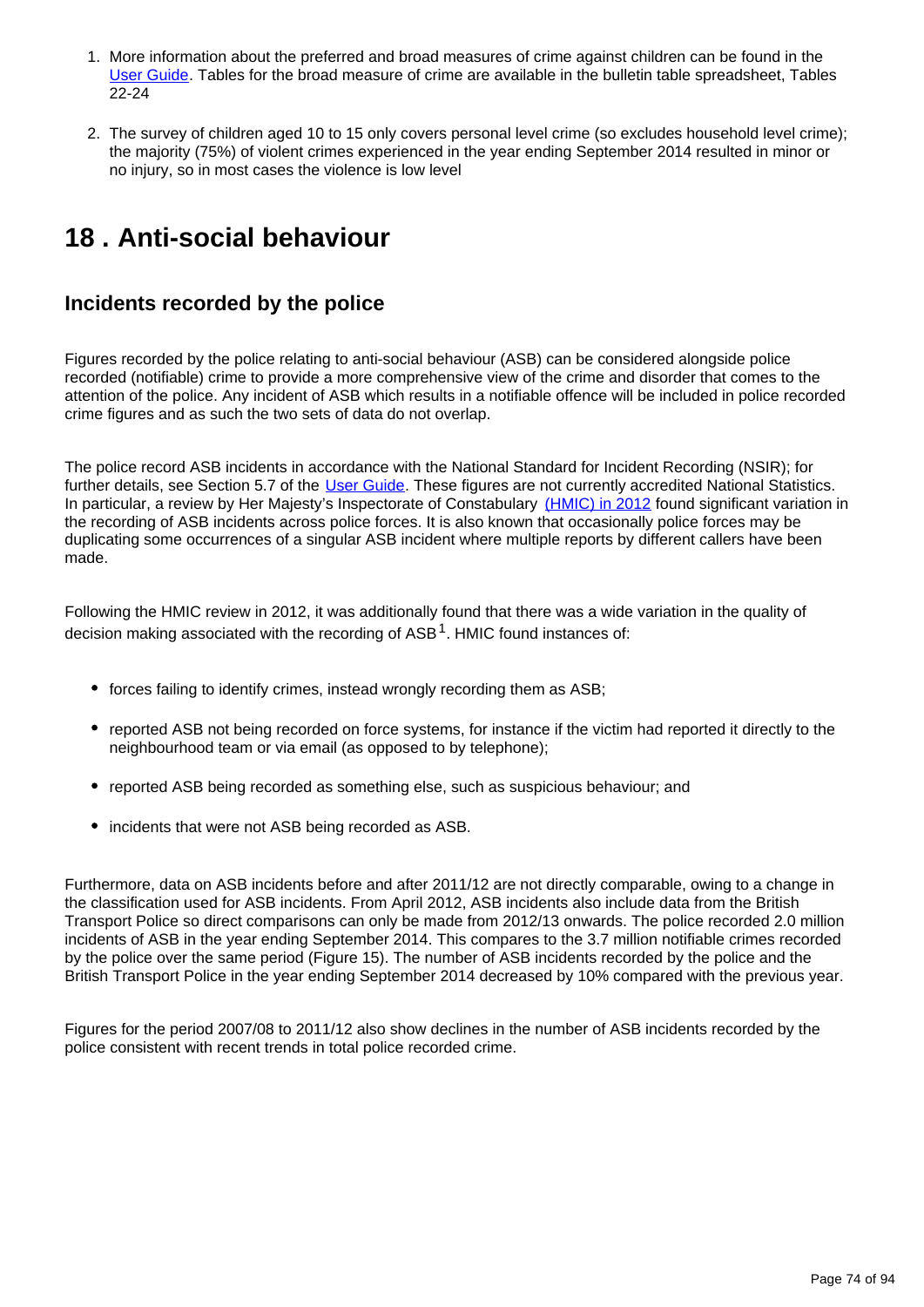### **Figure 15: Police recorded crime and anti-social behaviour incidents, 2007/08 to year ending September 2014**

Figure 15: Police recorded crime and anti-social behaviour incidents, 2007/08 to year ending September 2014



**Source: Police recorded crime, Home Office / ASB incidents: 2007/08 - 2009/10 - National Policing Improvement Agency (NPIA); 2010/11 - Her Majesty's Inspectorate of Constabulary (HMIC); 2011/12 onwards - Home Office**

#### **Notes:**

- 1. Police recorded crime and ASB incident data are not designated as National Statistics
- 2. Following a different approach to recording ASB incidents data, figures from 2011/12 onwards are not directly comparable with previous years; see Chapter 5 of the User Guide for more information
- 3. Figures include British Transport Police (BTP); figures are not available prior to April 2012

From 2011/12, a new set of three simplified categories for ASB was introduced (for further details, see Chapter 5 of the [User Guide](http://www.ons.gov.uk/ons/guide-method/method-quality/specific/crime-statistics-methodology/index.html)):

- 'Nuisance' captures incidents where an act, condition, thing or person causes trouble, annoyance, irritation, inconvenience, offence or suffering to the local community in general rather than to individual victims;
- 'Personal' captures incidents that are perceived as either deliberately targeted at an individual or group, or having an impact on an individual or group rather than the community at large; and
- 'Environmental' captures incidents where individuals and groups have an impact on their surroundings, including natural, built and social environments.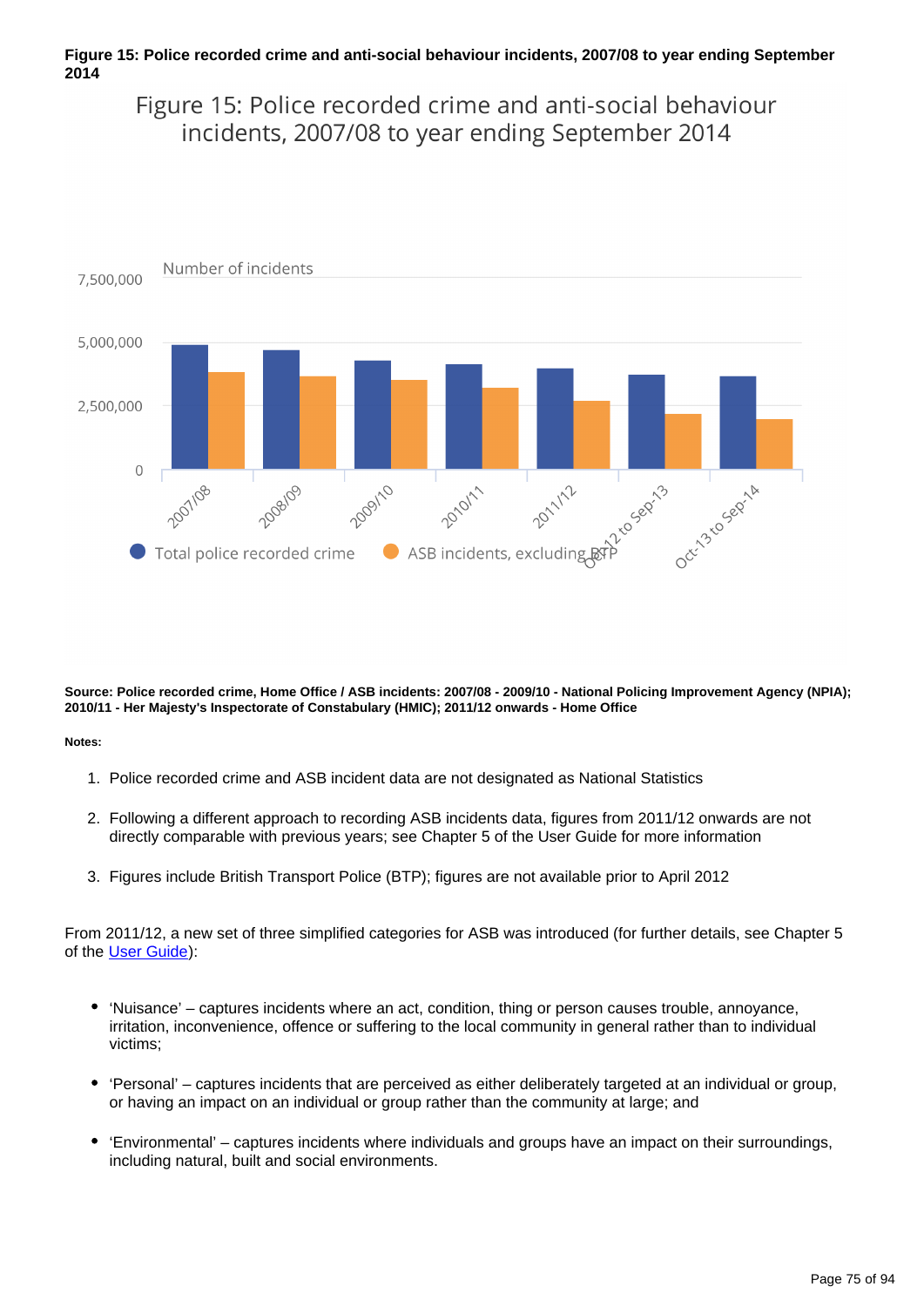All forces adopted these new definitions, though in the **[HMIC report](http://www.hmic.gov.uk/media/a-step-in-the-right-direction-the-policing-of-anti-social-behaviour.pdf)** it was found that 35% of all incidents reviewed were incorrectly categorised; this should be taken into account when considering ASB incident figures.

In the year ending September 2014, 67% of the ASB incidents categorised by the police were identified as 'Nuisance'; 27% as 'Personal'; and 6% as 'Environmental' (Figure 16). This distribution may reflect propensity of reporting rather than the actual distribution of ASB by type.

### **Figure 16: Categories of anti-social behaviour incidents, year ending September 2014**

Figure 16: Categories of anti-social behaviour incidents, year ending September 2014



#### **Source: Police recorded incidents, Home Office**

**Notes:**

- 1. ASB incident data are not designated as National Statistics.
- 2. Figures include British Transport Police.

### **CSEW measures of anti-social behaviour**

Questions about respondents' actual experiences of ASB in their local area were added to the 2011/12 Crime Survey for England and Wales (CSEW) to expand on existing questions about perceived ASB. These questions asked whether the respondent had personally experienced or witnessed ASB in their local area and, if so, what types.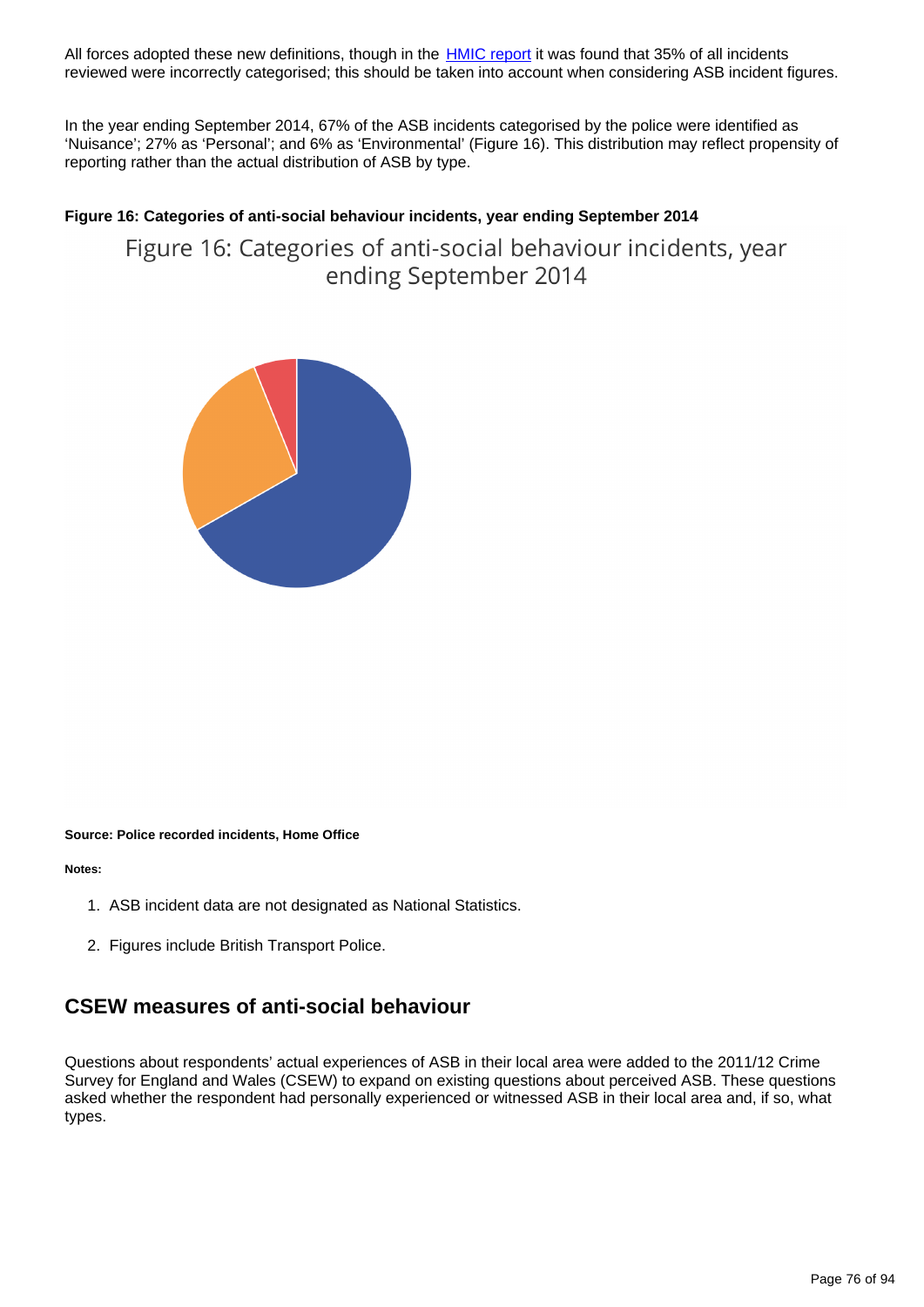Twenty-eight per cent of adults in the year ending September 2014 indicated that they had personally experienced or witnessed at least one of the ASB problems asked about in their local area in the previous year (Table 25), which has not changed from the previous year. This included 10% of adults who experienced or witnessed drink related anti-social behaviour and 8% who witnessed or experienced groups hanging around on the streets.

### **Table 25: CSEW experiences of anti-social behaviour, years ending September 2013 and September 2014**

England and Wales

|                                                                          |                     |                       | Adults aged 16 and over                                                   |
|--------------------------------------------------------------------------|---------------------|-----------------------|---------------------------------------------------------------------------|
|                                                                          | Oct-12 to<br>Sep-13 | Oct-13 to<br>$Sep-14$ | Statistically significant change, Oct-12 to<br>Sep-13 to Oct-13 to Sep-14 |
|                                                                          |                     |                       | Percentages                                                               |
| Personally experienced/witnessed anti-<br>social behaviour in local area | 28.3                | 28.0                  |                                                                           |
| Types of anti-social behaviour experienced<br>/witnessed <sup>2</sup>    |                     |                       |                                                                           |
| Drink related behaviour                                                  | 9.7                 | 9.6                   |                                                                           |
| Groups hanging around on the streets                                     | 9.4                 | 8.4                   | $\star$                                                                   |
| Inconsiderate behaviour <sup>3</sup>                                     | 5.6                 | 5.4                   |                                                                           |
| Loud music or other noise                                                | 5.1                 | 5.1                   |                                                                           |
| Litter, rubbish or dog-fouling                                           | 4.1                 | 4.2                   |                                                                           |
| Vandalism, criminal damage or graffiti                                   | 3.8                 | 3.8                   |                                                                           |
| People being intimidated, verbally abused<br>or harassed                 | 3.4                 | 3.2                   |                                                                           |
| People using or dealing drugs                                            | 2.9                 | 3.3                   | $\star$                                                                   |
| Vehicle related behaviour <sup>4</sup>                                   | 3.1                 | 3.4                   |                                                                           |
| Nuisance neighbours                                                      | 2.8                 | 2.7                   |                                                                           |
| Begging, vagrancy or homeless people                                     | 0.9                 | 0.9                   |                                                                           |
| Out of control or dangerous dogs                                         | 0.6                 | 0.7                   |                                                                           |
| People committing inappropriate or<br>indecent sexual acts in public     | 0.2                 | 0.2                   |                                                                           |
| Other anti-social behaviour                                              | 2.0                 | 1.7                   |                                                                           |
| Unweighted base                                                          | 35,807              | 33,535                |                                                                           |

Source: Crime Survey for England and Wales, Office for National Statistics

Notes:

1. Respondents can experience more than one type of anti-social behaviour, so percentages will not sum to the total that experienced/witnessed anti-social behaviour in their local area.

2. Includes repeated/inappropriate use of fireworks; youths kicking/throwing balls in inappropriate areas; cycling /skateboarding in pedestrian areas or obstructing pavements; people throwing stones/bottles/eggs, etc.

3. Includes inconvenient/illegal parking; abandoned vehicles; speeding cars/motorcycles; car revving; joyriding, etc.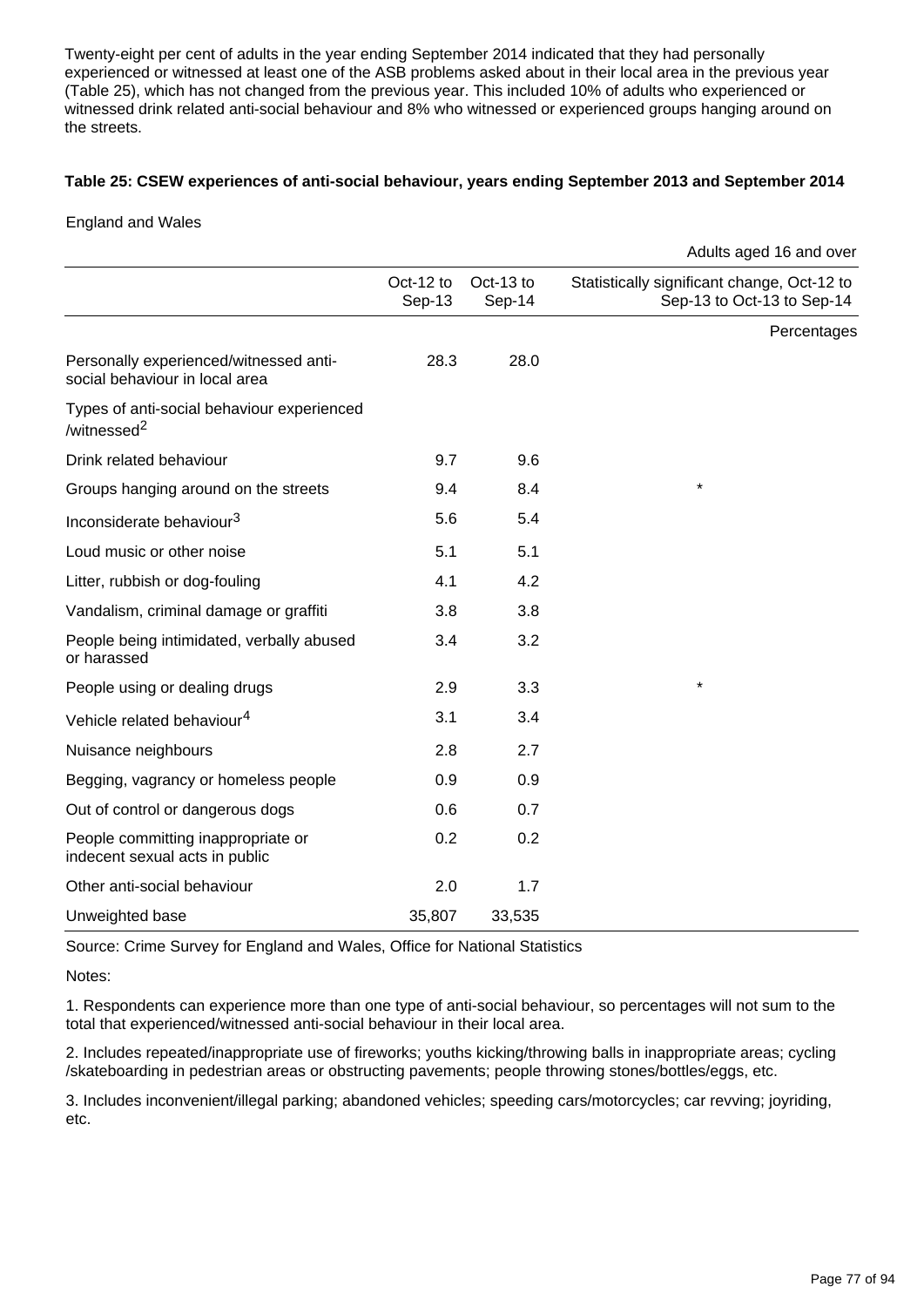The CSEW also contains a separate set of questions asking respondents about perceptions of problems with different types of ASB in their local area. Seven of these questions are used to provide an overall index of perceived ASB. In the year ending September 2014 CSEW, 11% of adults perceived there to be a high level of ASB in their local area, a decrease of one percentage point since the previous year (Table 26).

Since 2003/04 the CSEW has consistently estimated that around a quarter of adults perceive a problem in their local area with 'People using or dealing drugs' and almost a third believe 'Rubbish or litter lying around' as a problem in the local area. Other anti-social behaviour indicators have tended to show declines over this time period, with the most pronounced decline for the 'Abandoned or burnt-out cars' category, which peaked at 24% in 2002/03 and has subsequently fallen each year down to 2% in the year ending September 2014.

### **Table 26: CSEW trends in the anti-social behaviour indicators, 1996 to year ending September 2014 [1]**

### England and Wales

|                                                                |      |                     |      |       |       | Adults aged 16 and over                                                                                                                                 |
|----------------------------------------------------------------|------|---------------------|------|-------|-------|---------------------------------------------------------------------------------------------------------------------------------------------------------|
|                                                                | 96   | 04                  | 09   | 13    | 14    | Jan-96 Apr-03 Apr-08 Oct-12 Oct-13 Statistically significant change,<br>to Dec- to Mar- to Mar- to Sep- to Sep- Oct-12 to Sep-13 to Oct-13 to<br>Sep-14 |
|                                                                |      |                     |      |       |       | Percentages                                                                                                                                             |
| High level of perceived anti-social<br>behaviour <sup>2</sup>  | ÷    | 16.3                | 16.5 | 12.4  | 11.0  | *                                                                                                                                                       |
|                                                                |      |                     |      |       |       | Percentage saying there is a very/fairly big problem in their area                                                                                      |
| Rubbish or litter lying around                                 | 26.0 | 29.0                | 30.3 | 28.1  | 28.6  | $^\star$                                                                                                                                                |
| People using or dealing drugs                                  | 20.9 | 25.1                | 27.5 | 25.7  | 23.7  | $\star$                                                                                                                                                 |
| Teenagers hanging around on the streets                        | 23.5 | 27.2                | 30.2 | 20.5  | 18.3  | $\star$                                                                                                                                                 |
| People being drunk or rowdy in public<br>places <sup>2</sup>   | ÷    | 19.1                | 26.2 | 20.1  | 18.3  | $\star$                                                                                                                                                 |
| Vandalism, graffiti and other deliberate<br>damage to property | 24.3 | 28.1                | 26.8 | 17.0  | 16.0  |                                                                                                                                                         |
| Noisy neighbours or loud parties                               | 7.7  | 8.8                 | 10.4 | 10.7  | 11.0  |                                                                                                                                                         |
| Abandoned or burnt-out cars <sup>2</sup>                       | t.   | 15.2                | 5.8  | 2.6   | 2.4   |                                                                                                                                                         |
| Unweighted base <sup>3,4</sup>                                 |      | 7,625 36,116 44,010 |      | 8,589 | 8,338 |                                                                                                                                                         |

Source: Crime Survey for England and Wales, Office for National Statistics

Notes:

1. For further years data see Annual trend and demographic table D9.

2. The question on abandoned or burn-out cars was introduced in 2000 and the question on people being drunk or rowdy in public places was introduced in 2001.

3. Unweighted bases refer to the question relating to people using or dealing drugs. Other bases will be similar.

4. From April 2011 the number of respondents asked questions about their perceptions of problems in the local area was reduced (from a full sample) to a half sample and from April 2012 was reduced to a quarter sample.

It is difficult to directly compare the two CSEW measures (perceptions of and experiences of ASB) since the list of ASB categories used in the experience-based questions is more expansive than those asked of respondents in relation to their perceptions. In addition, they are measuring different things; actual experiences and perceptions. It is likely someone can experience an ASB incident without necessarily believing that it is part of a problem in their local area, if for example, it was a one-off or isolated occurrence. The frequency or number of incidents experienced coupled with the perceived extent and seriousness of a problem will also vary from person to person.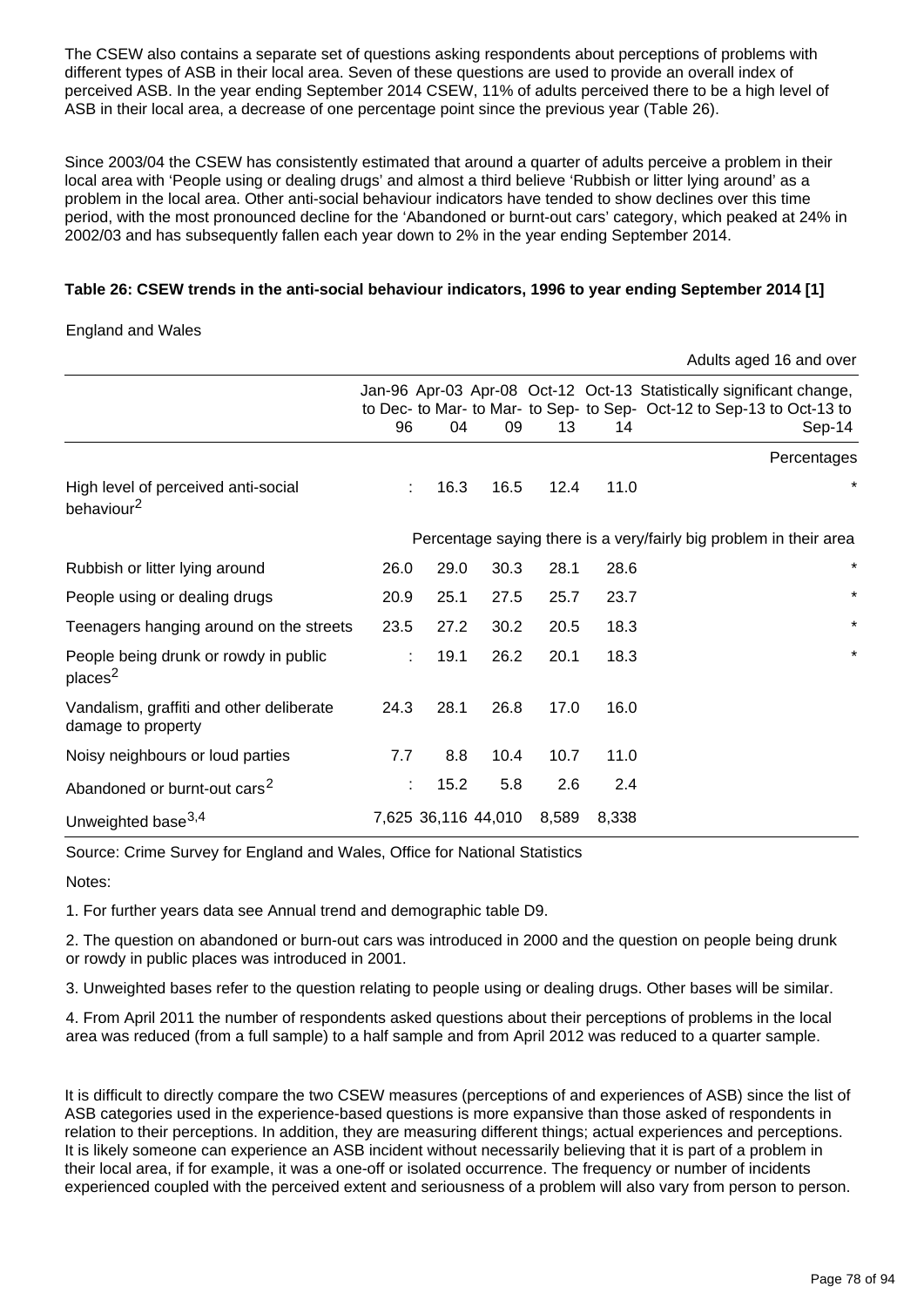More detailed analysis on ASB as measured by the CSEW has been published in the ' Short Story on Anti-Social [Behaviour, 2011/12](http://www.ons.gov.uk/ons/rel/crime-stats/crime-statistics/short-story-on-anti-social-behaviour--2011-12/index.html)' release.

## **Notes for Anti-social behaviour**

1. See the HMIC report: '[A step in the right direction: The policing of anti-social behaviour](http://www.hmic.gov.uk/media/a-step-in-the-right-direction-the-policing-of-anti-social-behaviour.pdf)' for further details.

## **19 . Other non-notifiable crimes**

The police recorded crime series is restricted to offences which are, or can be, tried at a Crown Court and a few additional closely related summary offences<sup>1</sup>. A range of non-notifiable offences may be dealt with by the police issuing an out of court disposal or by prosecution at a magistrates' court. Offences dealt with at magistrates courts may also include some offences that have been identified by other agencies – for example, prosecutions by TV Licensing or by the Driver and Vehicle Licensing Agency (DVLA) for vehicle registration offences.

Data on these offences provide counts of offences where action has been brought against an offender and guilt has either been ascertained in court, or the offender has admitted culpability through acceptance of a penalty notice. These offences generally only come to light through the relevant authorities actively looking to identify offending behaviour. These figures help fill a gap in the coverage of the main Crime Survey for England and Wales (CSEW) and police recorded crime statistics.

The most recent data available on non-notifiable crimes are for the year ending June 2014. Key findings include the following:

- Cases brought to magistrates' courts in the year ending June 2014 resulted in close to 1.0 million convicted non-notifiable offences, down 5% from the year ending June 2013 and continuing the downward trend since 2002/03 (Tables 27a and 27b) $2$ ; and
- 31,000 Penalty Notices for Disorder were issued for non-notifiable offences in the year ending June 2014 (Table 27a); around four in five of these were for being drunk and disorderly  $^3$ .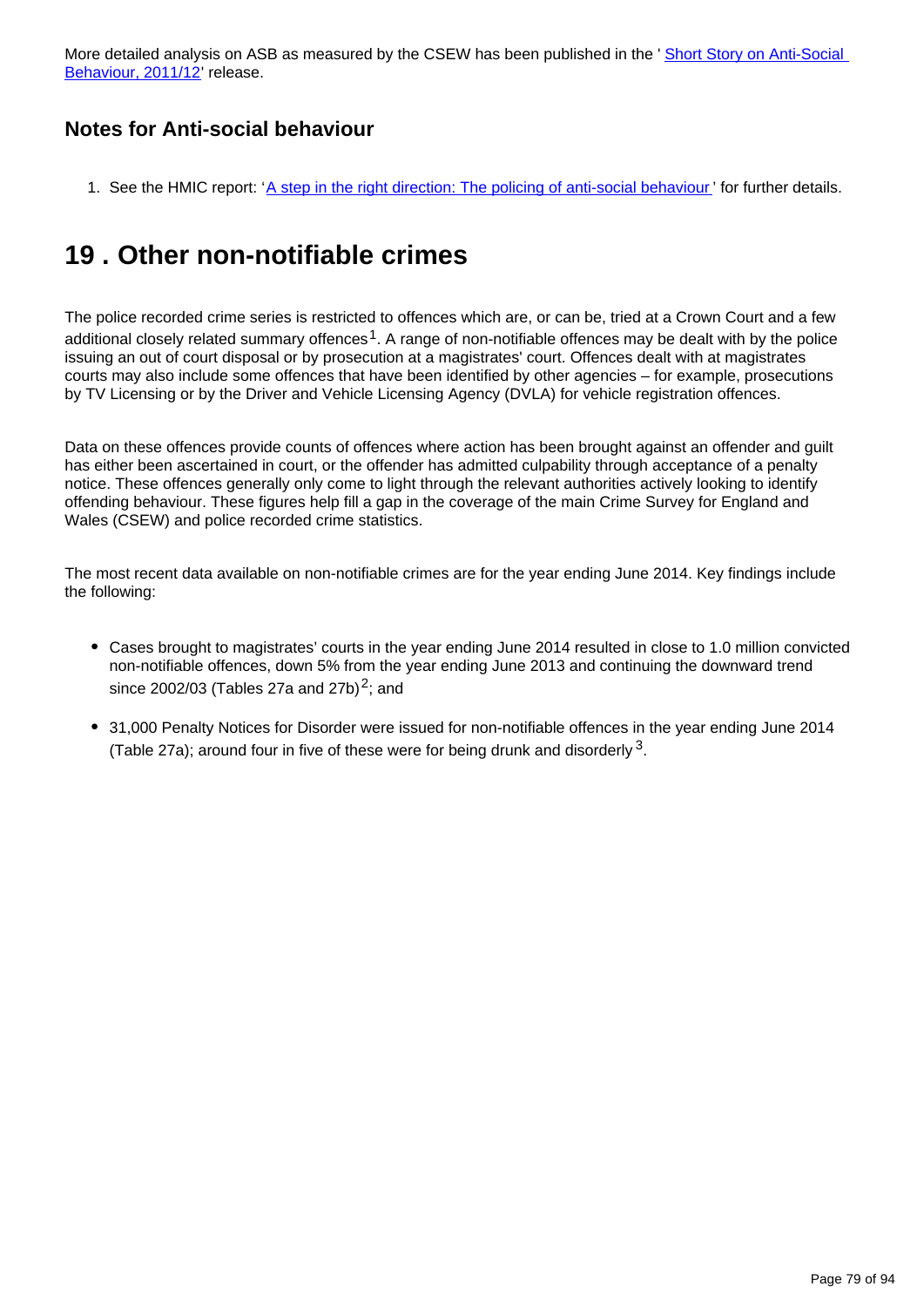### **Table 27a: Non-notifiable crimes dealt with by the courts/Penalty Notices for Disorder - number and rate**

### England and Wales

|                                                                    | 04    | Apr-03 to Mar- Apr-08 to Mar- Jul-12 to Jun- Jul-13 to Jun-<br>09 | 13    | 14  |
|--------------------------------------------------------------------|-------|-------------------------------------------------------------------|-------|-----|
| Non-notifiable convictions (thousands) <sup>1</sup>                | 1,840 | 1,223                                                             | 1,007 | 957 |
| Incidence rate (per 1,000 population) <sup>2,3</sup>               | 35    | 22                                                                | 18    | 17  |
| Non-notifiable Penalty Notices for Disorder<br>(thousands) $4,5,6$ |       | 59                                                                | 38    | 31  |
| Incidence rate (per 1,000 population) <sup>2,3</sup>               |       |                                                                   |       |     |

Source: Ministry of Justice Criminal Justice Statistics Quarterly Update to June 2014 (Tables 2.1, 6.2, 6.3)

Notes:

1. Figures for non-notifiable convictions apply to offenders aged 10 and over.

2. The year to June 2014 incidence rate is calculated using ONS mid-2012 census based population estimates. Other figures are also calculated using mid-year population estimates from previous years.

3. Numbers will be affected by the size of the resident population relative to the transient or visiting populations and may therefore over-represent the number of crimes relative to the real population of potential offenders.

4. Penalty Notices for Disorder, both higher and lower tier offences, issued to offenders aged 16 and over.

5. Piloted in 2002 and introduced nationally in 2004.

6. Includes British Transport Police from 2011.

### **Table 27b: Non-notifiable crimes dealt with by the courts/Penalty Notices for Disorder - percentage change**

#### England and Wales

|                                                              | July 2013 to June 2014 compared with: |                  |                  |  |  |
|--------------------------------------------------------------|---------------------------------------|------------------|------------------|--|--|
|                                                              | Apr-03 to Mar-04                      | Apr-08 to Mar-09 | Jul-12 to Jun-13 |  |  |
| Non-notifiable convictions <sup>1</sup>                      | -48                                   | $-22$            | -5               |  |  |
| Incidence rate <sup>2,3</sup>                                | -52                                   | $-25$            | -6               |  |  |
| Non-notifiable Penalty Notices for Disorder <sup>4,5,6</sup> | ٠                                     | -47              | $-19$            |  |  |
| Incidence rate <sup>2,3</sup>                                |                                       | -50              | $-19$            |  |  |

Source: Ministry of Justice Criminal Justice Statistics Quarterly Update to June 2014 (Tables 2.1, 6.2, 6.3)

Notes:

1. Figures for non-notifiable convictions apply to offenders aged 10 and over.

2. The year to June 2014 incidence rate is calculated using ONS mid-2012 census based population estimates. Other figures are also calculated using mid-year population estimates from previous years.

3. Numbers will be affected by the size of the resident population relative to the transient or visiting populations and may therefore over-represent the number of crimes relative to the real population of potential offenders.

4. Penalty Notices for Disorder, both higher and lower tier offences, issued to offenders aged 16 and over.

5. Piloted in 2002 and introduced nationally in 2004.

6. Includes British Transport Police from 2011.

Percentage change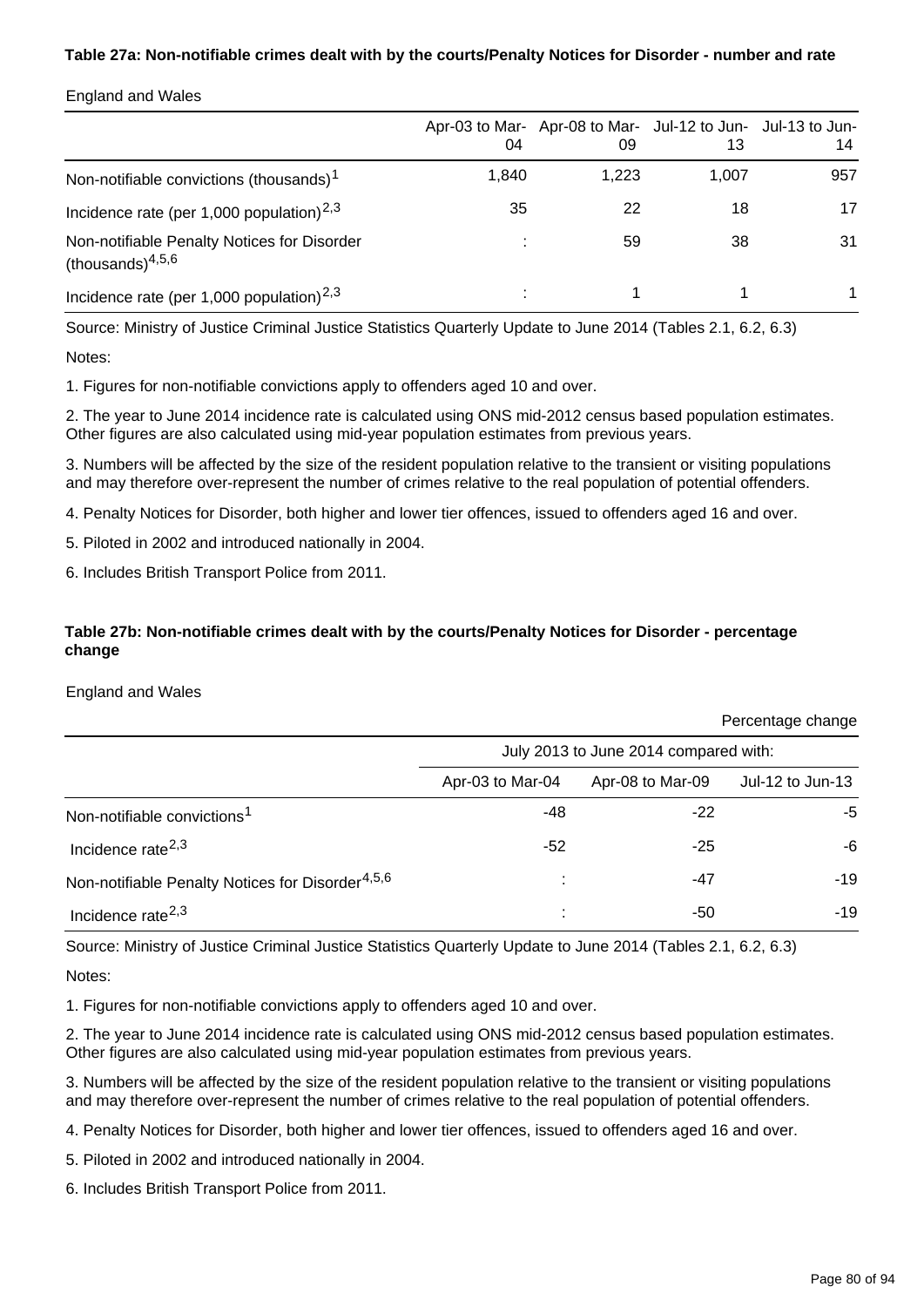The police and, increasingly, local authorities, have powers to issue penalty notices for a range of traffic offences; the police issued 1.3 million Fixed Penalty Notices (over half of which related to speeding) in 2012  $^4$ .

## **Notes for other non-notifiable crimes**

- 1. The Notifiable Offence List includes all indictable and triable-either-way offences (that is, offences which could be tried at a Crown Court) and a few additional closely related summary offences (which would be dealt with by a magistrates' court). For information on the classifications used for notifiable crimes recorded by the police, see Appendix 1 of the [User Guide](http://www.ons.gov.uk/ons/guide-method/method-quality/specific/crime-statistics-methodology/index.html)
- 2. The latest figures available from the Ministry of Justice (MoJ) relate to all offences for the year ending June 2014 and thus lag the CSEW and police recorded series by three months but are included to give a fuller picture
- 3. Figures from the MoJ's [Criminal Justice Statistics Quarterly Update to June 2014](https://www.gov.uk/government/statistics/criminal-justice-system-quarterly-statistics-june-2014) (Tables 2.1, 6.2, 6.3)
- 4. Figures from the [Home Office's Police Powers and Procedures 2012/13](https://www.gov.uk/government/statistics/police-powers-and-procedures-england-and-wales-2012-to-2013) publication

# **20 . Commercial Victimisation Survey**

In order to address the significant gap in crime statistics that existed for crimes against businesses, the National [Statistician's review of crime statistics](http://www.statisticsauthority.gov.uk/national-statistician/ns-reports--reviews-and-guidance/national-statistician-s-reviews/national-statistician-s-review-of-crime-statistics.html) (National Statistician, 2011), recommended the Home Office continue to implement its plans for a telephone survey of businesses.

The 2012 Commercial Victimisation Survey (CVS) provided information on the volume and type of crime committed against businesses in England and Wales across four sectors: 'Manufacturing'; 'Wholesale and retail'; 'Transportation and storage'; and 'Accommodation and food'. For more information, see the Home Office's ' [Headline findings from the 2012 Commercial Victimisation Survey](https://www.gov.uk/government/publications/crime-against-businesses-headline-findings-from-the-2012-commercial-victimisation-survey--2)' and ['Detailed findings from the 2012](https://www.gov.uk/government/publications/crime-against-businesses-detailed-findings-from-the-2012-commercial-victimisation-survey)  [Commercial Victimisation Survey](https://www.gov.uk/government/publications/crime-against-businesses-detailed-findings-from-the-2012-commercial-victimisation-survey)'.

The 2013 CVS covered a slightly different set of business sectors; it continued to include the 'Accommodation and food', and 'Wholesale and retail' sectors, but the 'Manufacturing' and 'Transportation and storage' sectors were replaced by the 'Agriculture, forestry and fishing' and the 'Arts, entertainment and recreation' sectors. For more information, see the Home Office's '[Headline findings from the 2013 Commercial Victimisation Survey](https://www.gov.uk/government/publications/crime-against-businesses-headline-findings-from-the-2013-commercial-victimisation-survey)' and ' [Detailed findings from the 2013 Commercial Victimisation Survey](https://www.gov.uk/government/publications/crime-against-businesses-detailed-findings-from-the-2013-commercial-victimisation-survey)'.

The CVS is annual, not continuous. Headline figures for the number of crimes against businesses are included in this bulletin.

In the 2013 CVS there were an estimated total of 5,915,000 crimes experienced by business premises in the wholesale and retail sector, 23% lower than the estimated total of 7,708,000 crimes experienced by business premises in the wholesale and retail sector in the 2012 CVS, although this decrease was not statistically significant.

In the 2013 CVS there were an estimated total of 575,000 crimes experienced by business premises in the accommodation and food sector, down 42% from the estimated total of 985,000 crimes experienced by business premises in the accommodation and food sector in the 2012 CVS.

Victimisation was most prominent in 'Wholesale and retail' premises (53% of premises experienced crime in the 2012 CVS and 45% in the 2013 CVS) and least prominent in 'Manufacturing' (2012 CVS) and 'Agriculture, forestry and fishing' (2013 CVS) premises (30% of both types of premises had experienced crime in the year prior to interview).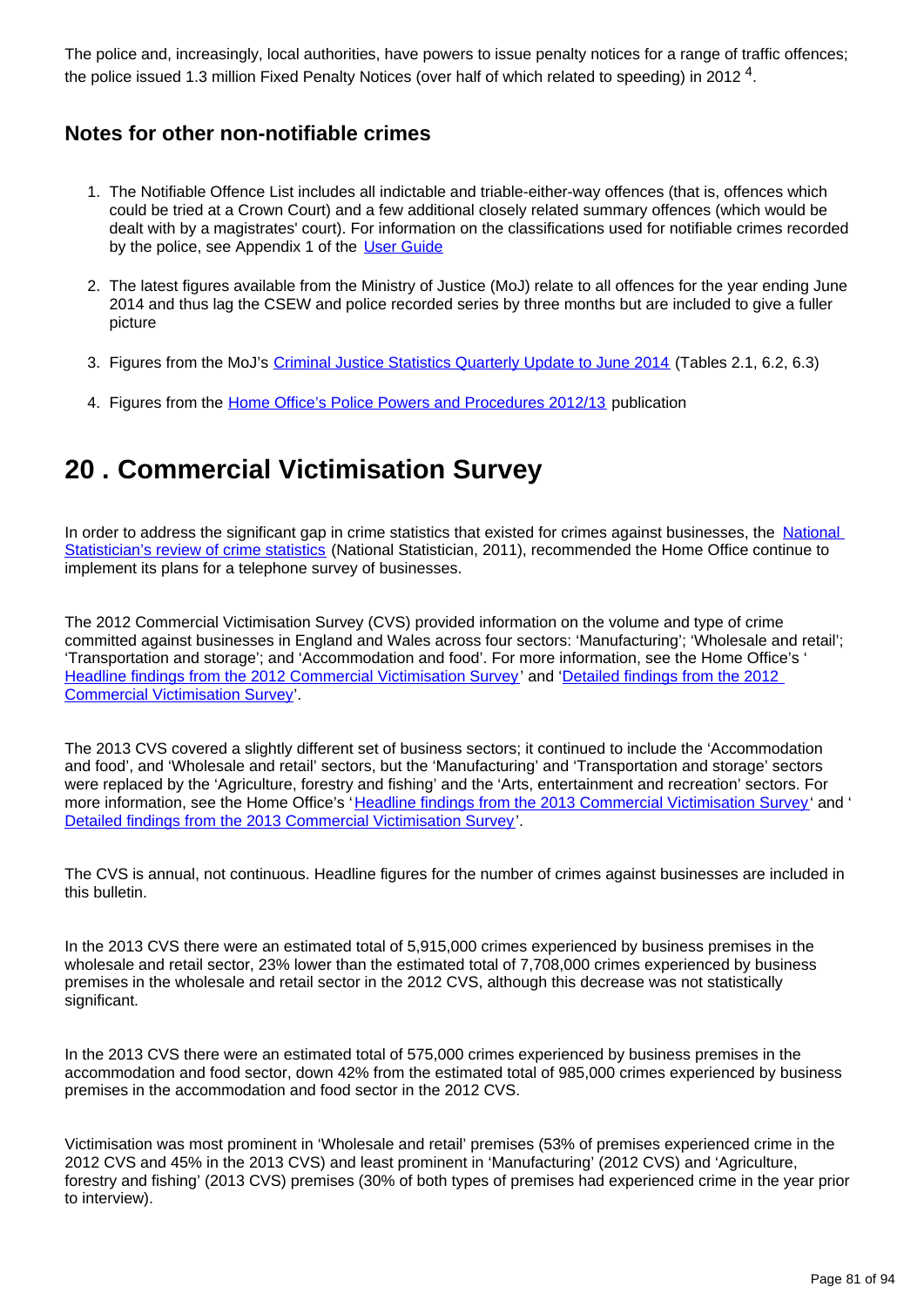### **Table 28: Crime experienced by businesses, by industry sector, 2012 and 2013 CVS**

England and Wales

|                                       | All CVS crime <sup>1</sup><br>(numbers of<br>incidents, 000s) | All CVS crime (rate per<br>1,000 premises) | All CVS crime (% of premises that<br>experienced crime) |
|---------------------------------------|---------------------------------------------------------------|--------------------------------------------|---------------------------------------------------------|
| 2012                                  |                                                               |                                            |                                                         |
| Wholesale and retail                  | 7,708                                                         | 19,701                                     | 53                                                      |
| Accommodation and<br>food             | 985                                                           | 7,361                                      | 43                                                      |
| Transportation and<br>storage         | 324                                                           | 5,824                                      | 40                                                      |
| Manufacturing                         | 164                                                           | 1,500                                      | 30                                                      |
| 2013                                  |                                                               |                                            |                                                         |
| Wholesale and retail                  | 5,915                                                         | 17,261                                     | 45                                                      |
| Accommodation and<br>food             | 575                                                           | 4,565                                      | 42                                                      |
| Arts, entertainment and<br>recreation | 196                                                           | 4,660                                      | 45                                                      |
| Agriculture, forestry<br>and fishing  | 133                                                           | 1,475                                      | 30                                                      |

Source: 2012 and 2013 Commercial Victimisation Survey, Home Office

Notes:

1. Data may not sum to totals shown due to rounding.

## **21 . Data sources – coverage and coherence**

## **Crime Survey for England and Wales**

The Crime Survey for England and Wales (CSEW) is a face-to-face survey in which people resident in households in England and Wales are asked about their experiences of crime in the 12 months prior to the interview. It covers both children aged 10-15 and adults aged 16 and over, but does not cover those living in group residences (such as care homes, student halls of residence and prisons), or crimes against commercial or public sector bodies. Respondents are interviewed in their own homes by trained interviewers using a structured questionnaire that is administered on a laptop computer using specialist survey software. The questions asked do not use technical terms or legal definitions but are phrased in plain English language.

The information collected during the interview is then reviewed later by a team of specialist coders employed by the survey contractors (currently TNS-BMRB) who determine whether or not what was reported amounts to a crime in law and, if so, what offence has been experienced. This 'offence coding' aims to reflect the Home Office Counting Rules for recorded crime which govern how the police record offences reported to them. The CSEW is able to capture all offences experienced by those interviewed, not just those that have been reported to, and recorded by, the police. It covers a broad range of victim-based crimes experienced by the resident household population. However, there are some serious but relatively low volume offences, such as homicide and sexual offences, that are not included in its main estimates. The survey also currently excludes fraud and cyber crime though there is ongoing development work to address this gap - see the methodological note ' Work to extend the [Crime Survey for England and Wales to include fraud and cyber crime](http://www.ons.gov.uk/ons/guide-method/method-quality/specific/crime-statistics-methodology/index.html)'. This [infographic](http://www.ons.gov.uk/ons/rel/crime-stats/crime-statistics/period-ending-june-2014/info-what-does-csew-cover.html) sets out what is and is not covered by the CSEW.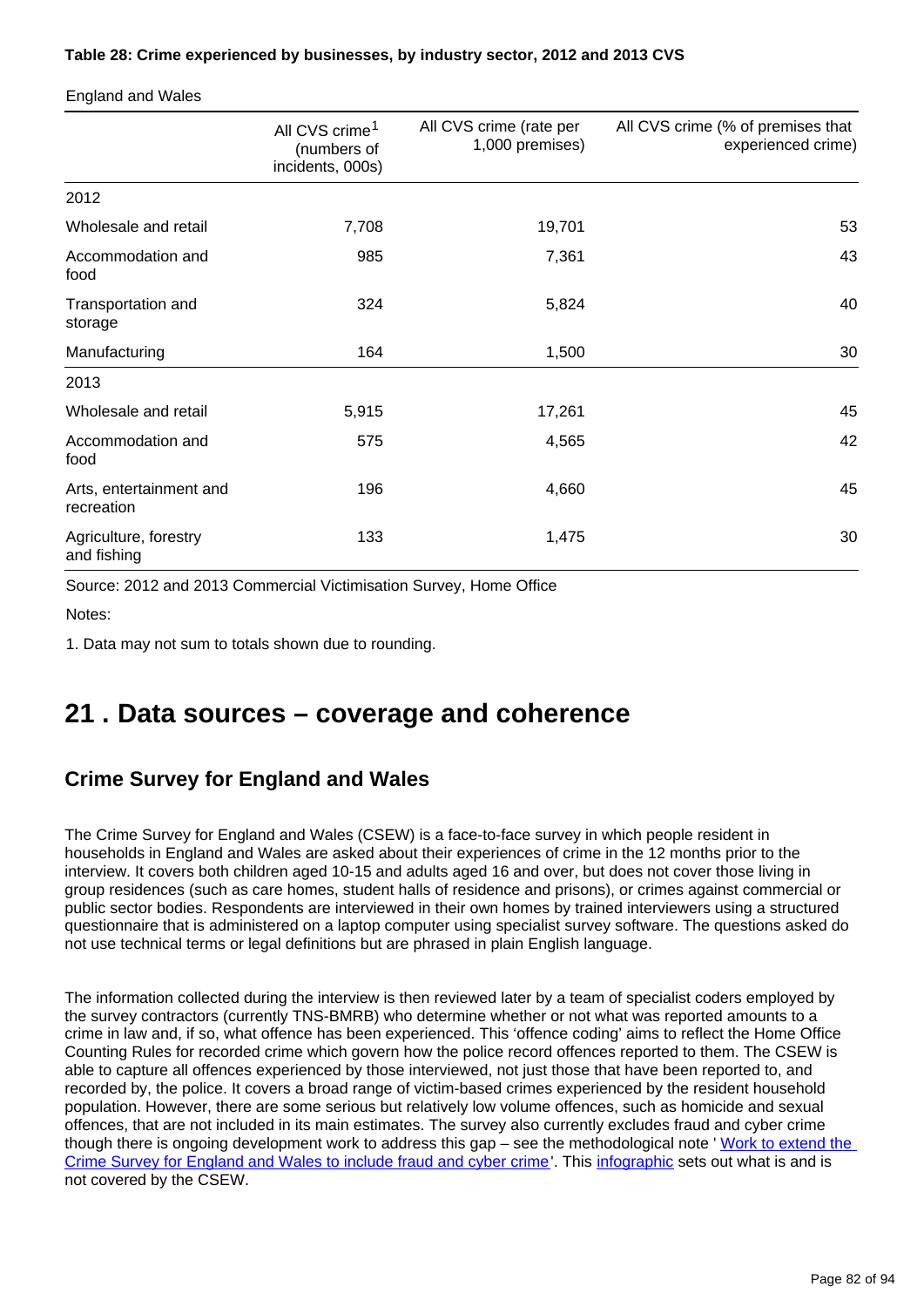Since it began, the CSEW has been conducted by an independent (from government or the police) survey research organisation using trained interviewers to collect data from sampled respondents. The interviewers have no vested interest in the results of the survey. For the crime types and population groups it covers, the CSEW has a consistent methodology and is unaffected by changes in levels of public reporting to the police, recording practice or police activity. As such, the survey is widely seen to operate as an independent reality-check of the police figures. The independence of the survey has been further strengthened by the transfer of responsibility from the Home Office to the Office for National Statistics (ONS) in April 2012.

The CSEW has a higher number of reported volumes than police recorded crime as the survey is able to capture all offences by those interviewed, not just those that have been reported to the police and then recorded. However, it does cover a narrower range of offences than the recorded crime collection.

The CSEW has necessary exclusions from its main count of crime (for example, homicide, crimes against businesses and other organisations, and drug possession). The survey also excludes sexual offences from its main crime count given the sensitivities around reporting this in the context of a face-to-face interview. However, at the end of the main interview there is a self-completion element (also via a computer) where adults aged 16 to 59 are asked about their experience of domestic and sexual violence and these results are reported separately  $^1$ .

Since the survey started in 1982 (covering crime experienced in 1981) a core module of victimisation questions has asked about a range of offences experienced either by the household (such as burglary) or by the individual respondent (such as robbery). The offences covered by this core module have remained unchanged since the survey started.

The offence of fraud, whether committed in traditional or newer ways (such as over the internet), is not part of this core module. Other offences which are committed via cyberspace (such as harassment) are also not covered by the existing questions. However, supplementary modules of questions are included in the survey in an attempt to better understand the nature of these newer types of crime. In addition, methodological work is ongoing to explore the feasibility of adding questions to the core module to cover newer types of crime  $^2$ .

The survey is based on a sample of the population, and therefore estimates have a margin of quantifiable (and non quantifiable) error associated with them. The latter includes: when respondents have recalled crimes in the reference period that actually occurred outside that period ('telescoping'); and crimes that did occur in the reference period that were not mentioned at all (either because respondents failed to recall a fairly trivial incident or, conversely, because they did not want to disclose an incident, such as a domestic assault). Some may have said they reported a crime to the police when they did not (a 'socially desirable' response); and, some incidents reported during the interview could be miscoded ('interviewer/coder error').

In 2009, the CSEW was extended to cover children aged 10 to 15, and this release also incorporates results from this element of the survey. The main analysis and commentary however is restricted to adults and households due to the long time series for which comparable data are available.

The CSEW has a nationally representative sample of around 35,000 adults and 3,000 children (aged 10 to 15 years) per year. The response rates for the survey in 2013/14 were 75% and 68% respectively. The survey is weighted to adjust for possible non-response bias and to ensure the sample reflects the profile of the general population. For more details of the methodology see the [CSEW technical report.](http://www.ons.gov.uk/ons/guide-method/method-quality/specific/crime-statistics-methodology/index.html)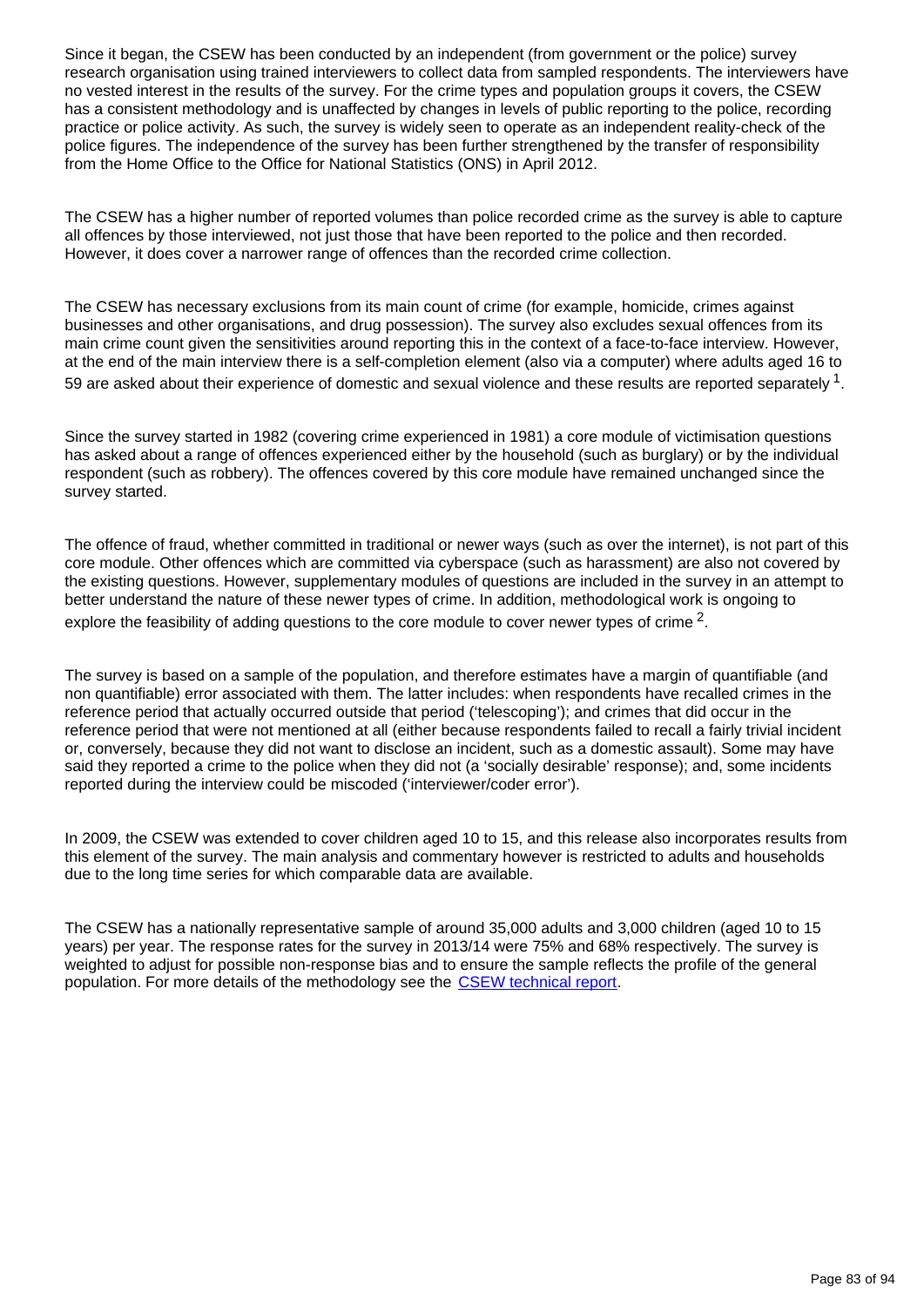## **Police recorded crime and other sources of crime statistics**

Police recorded crime figures are supplied by the 43 territorial police forces of England and Wales, plus the British Transport Police, via the Home Office, to ONS. The coverage of police recorded crime is defined by the Notifiable Offence List<sup>3</sup>, which includes a broad range of offences, from murder to minor criminal damage, theft and public order offences. However, there are some, mainly less serious offences, that are excluded from the recorded crime collection. These 'non-notifiable' crimes include many incidents that might generally be considered to be anti-social behaviour but that may also be crimes in law (including by-laws) such as littering, begging and drunkenness. Other non-notifiable offences include driving under the influence of alcohol, parking offences and TV licence evasion. These offences are not covered in either of the main two series and are separately reported on in this release to provide additional context.

Police recorded crime is the primary source of sub-national crime statistics and for relatively serious, but low volume, crimes that are not well measured by a sample survey. It covers victims (including, for example, residents of institutions and tourists as well as the resident population) and sectors (for example commercial bodies) excluded from the CSEW sample. Recorded crime has a wider coverage of offences, for example covering homicide, sexual offences, and crimes without a specific, identifiable victim (referred to as 'Other crimes against society') not included in the main CSEW crime count. Police recorded crime also provides good measures of well-reported crimes but does not cover any crimes that are not reported to or discovered by the police. It is also affected by changes in reporting and recording practices. Like any administrative data, police recorded crime will be affected by the rules governing the recording of data, by the systems in place, and by operational decisions in respect of the allocation of resources.

As well as the main police recorded crime series, there are additional collections providing detail on offences involving the use of knives and firearms, which are too low in volume to be measured reliably by the CSEW.

This quarterly statistical bulletin also draws on data from other sources to provide a more comprehensive picture. These include incidents of anti-social behaviour recorded by the police (which fall outside the coverage of notifiable offences), non-notifiable crimes dealt with by the courts (again outside the coverage of recorded crime or the CSEW), crime reports from the National Fraud Intelligence Bureau and the results of the 2012 and 2013 Commercial Victimisation Surveys (based on a nationally representative sample of business premises in four industrial sectors in each of the two years).

More details of these sources can be found in the [User Guide to Crime Statistics for England and Wales.](http://www.ons.gov.uk/ons/guide-method/method-quality/specific/crime-statistics-methodology/index.html) Information on UK and international comparisons can be found in the International and UK comparisons section.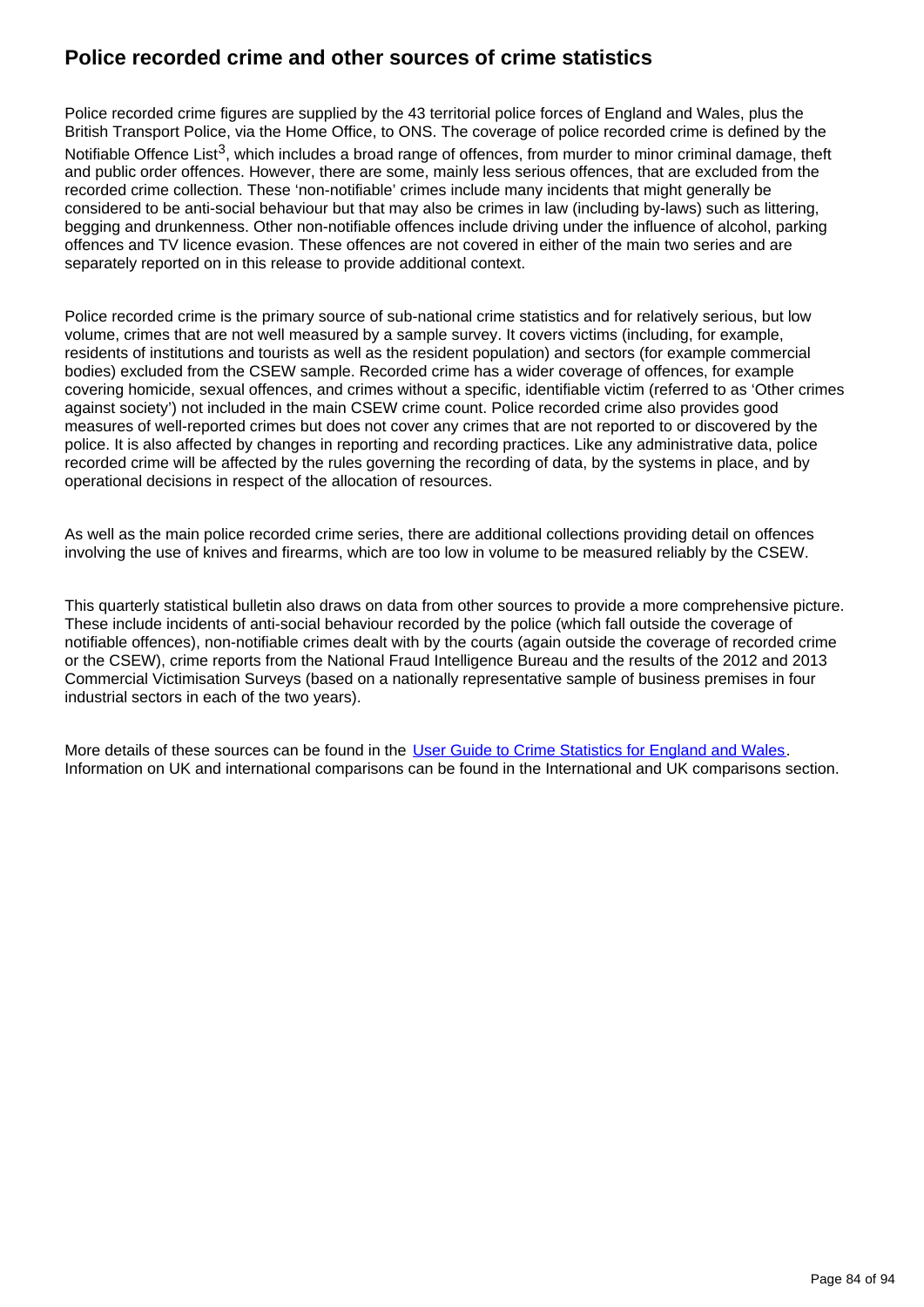## **Strengths and limitations of the CSEW and police recorded crime**

### **Strengths and limitations of the CSEW and police recorded crime**

|                       | Crime Survey for England and Wales                                                                                                                                                              |
|-----------------------|-------------------------------------------------------------------------------------------------------------------------------------------------------------------------------------------------|
| Strengths             | Large nationally representative sample survey which provides a good measure of long-term trends<br>for the crime types and the population it covers (that is, those resident in households)     |
|                       | Consistent methodology over time                                                                                                                                                                |
|                       | Covers crimes not reported to the police and is not affected by changes in police recording practice;<br>is therefore a better measure of long term trends                                      |
|                       | Coverage of survey extended in 2009 to include children aged 10 to 15 resident in households                                                                                                    |
|                       | Independent collection of crime figures                                                                                                                                                         |
|                       | Limitations Survey is subject to error associated with sampling and respondents recalling past events                                                                                           |
|                       | Excludes crimes against businesses and those not resident in households (e.g. residents of<br>institutions and visitors)                                                                        |
|                       | Headline estimates exclude offences that are difficult to estimate robustly (such as sexual offences)<br>or that have no victim who can be interviewed (e.g. homicides, and drug offences)      |
|                       | Excludes fraud and cyber crime                                                                                                                                                                  |
| Police recorded crime |                                                                                                                                                                                                 |
| Strengths             | Has wider offence coverage and population coverage than the CSEW                                                                                                                                |
|                       | Good measure of offences that are well-reported to the police                                                                                                                                   |
|                       | Is the primary source of local crime statistics and for lower-volume crimes (e.g. homicide)                                                                                                     |
|                       | Provides whole counts (rather than estimates that are subject to sampling variation)                                                                                                            |
|                       | Time lag between occurrence of crime and reporting results tends to be short, providing an indication<br>of emerging trends                                                                     |
|                       | Limitations Excludes offences that are not reported to, or not recorded by, the police and does not include less<br>serious offences dealt with by magistrates' courts (e.g. motoring offences) |
|                       | Trends can be influenced by changes in recording practices or police activity                                                                                                                   |
|                       | Not possible to make long-term comparisons due to fundamental changes in recording practice<br>introduced in 1998 and 2002/03 <sup>4</sup>                                                      |
|                       | There are concerns about the quality of recording $-$ crimes may not be recorded consistently across<br>police forces and so the true level of recorded crime may be understated                |

## **Notes for data sources – coverage and coherence**

- 1. For more detailed information, see '[Focus on: Violent Crime and Sexual Offences, 2012/13](http://www.ons.gov.uk/ons/rel/crime-stats/crime-statistics/focus-on-violent-crime-and-sexual-offences--2012-13/index.html).
- 2. For more information, see '[Discussion paper on the coverage of crime statistics](http://www.ons.gov.uk/ons/guide-method/method-quality/specific/crime-statistics-methodology/index.html)'
- 3. The Notifiable Offence List includes all indictable and triable-either-way offences (offences which could be tried at a crown court) and a few additional closely related summary offences (which would be dealt with by magistrates' courts). For information on the classifications used for notifiable crimes recorded by the police, see Appendix 1 of the [User Guide.](http://www.ons.gov.uk/ons/guide-method/method-quality/specific/crime-statistics-methodology/index.html)
- 4. See Section 3.3 of the User Guide.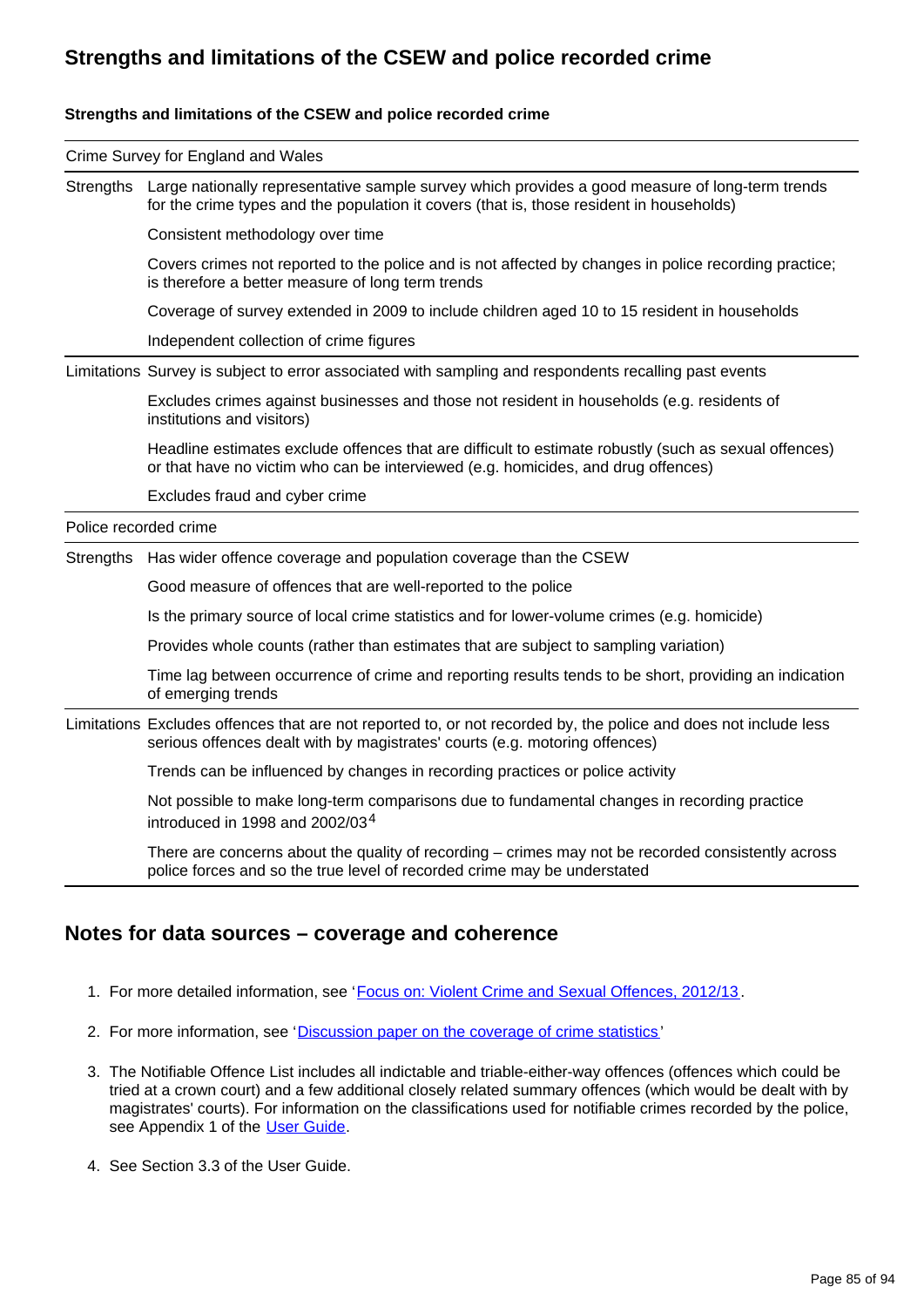# **22 . Accuracy of the statistics**

Being based on a sample survey, Crime Survey for England and Wales (CSEW) estimates are subject to a margin of error. Unless stated otherwise, all changes in CSEW estimates described in the main text are statistically significant at the 5% level. Since the CSEW estimates are based upon a sample survey, it is good practice to publish confidence intervals alongside them; these provide a measure of the reliability of the estimates. Details of where these are published, including further information on statistical significance can be found in Chapter 8 of the [User Guide.](http://www.ons.gov.uk/ons/guide-method/method-quality/specific/crime-statistics-methodology/index.html)

Police recorded crime figures are a by-product of a live administrative system which is continually being updated as incidents are logged as crimes and subsequently investigated. Some incidents initially recorded as crime may on further investigation be found not to be a crime (described as being 'no crimed'). Other justifications for a previously recorded crime being 'no crimed' include, among others, an incident being recorded in error, or transferred to another force. Some offences may change category, for example from theft to robbery (for further details of the process involved from recording a crime to production of statistics see Section 3.2 of the [User Guide](http://www.ons.gov.uk/ons/guide-method/method-quality/specific/crime-statistics-methodology/index.html) ). The police return provisional figures to the Home Office on a monthly basis and each month they may supply revised totals for months that have previously been supplied. The Home Office Statistics Unit undertake a series of validation checks on receipt of the data and query outliers with forces who may then re-submit data. Details of these validation checks are given in Section 3.3 of the [User Guide](http://www.ons.gov.uk/ons/guide-method/method-quality/specific/crime-statistics-methodology/index.html) and the differences in data published between the current and preceding publications can be found in **[Table QT1a \(227.5 Kb Excel sheet\)](http://www.ons.gov.uk/ons/rel/crime-stats/crime-statistics/year-ending-september-2014/rft-03.xls)**.

Police recording practice is governed by the Home Office Counting Rules (HOCR) and the National Crime Recording Standard (NCRS). The HOCR have existed in one form or another since the 1920s with some substantial changes in 1998.

The NCRS was introduced in April 2002 following a critical report from Her Majesty's Inspectorate of Constabulary (HMIC) in 2000 (Povey, 2000) which showed there was a problem with differing interpretation of the HOCR that resulted in inconsistent recording practices across forces.

The Audit Commission carried out regular independent audits of police data quality between 2003/04 and 2006 /07. In their final assessment published in September 2007 ([Audit Commission,](http://archive.audit-commission.gov.uk/auditcommission/nationalstudies/communitysafety/Pages/policedataquality0607.aspx.html) 2007) they commented that "The police have continued to make significant improvements in crime recording performance and now have better quality crime data than ever before".

However, both the UK Statistics Authority (2010) and the National Statistician ([2011](http://www.statisticsauthority.gov.uk/national-statistician/ns-reports--reviews-and-guidance/national-statistician-s-reviews/national-statistician-s-review-of-crime-statistics.html)) have highlighted concerns about the absence of such periodic audits. A HMIC quality review in 2009 into the way in which police forces record most serious violence (which at the time was part of a central Government target) found some variation in recording which they partly attributed to the lack of independent monitoring of crime records. In line with a recommendation by the National Statistician, HMIC carried out a review of police crime and incident reports in all forces in England and Wales during 2011 ([HMIC, 2012](http://www.justiceinspectorates.gov.uk/hmic/publication/review-police-crime-incident-reports-20120125/)) and a full national inspection of crime data integrity was undertaken during 2014 ([HMIC, 2014\)](https://www.justiceinspectorates.gov.uk/hmic/publication/crime-recording-making-the-victim-count/).

Analysis published by ONS in [January 2013 \(175.4 Kb Pdf\)](http://www.ons.gov.uk/ons/guide-method/method-quality/specific/crime-statistics-methodology/methodological-note--analysis-of-variation-in-crime-trends.pdf) used a 'comparable' sub-set of offences covered by both the CSEW and police recorded crime in order to compare the relationship between the two series. This analysis showed that between 2002/03 and 2006/07 the reduction in the volume of crime measured by the two series was similar, but between 2006/07 and 2011/12 the gap between the two series widened with the police recorded crime series showing a faster rate of reduction. One possible explanation for this is a gradual erosion of compliance with the NCRS, such that a growing number of crimes reported to the police are not being captured in crime recording systems. For more details see the '[Analysis of Variation in Crime trends'](http://www.ons.gov.uk/ons/guide-method/method-quality/specific/crime-statistics-methodology/index.html) methodological note.

Statistics based on police recorded crime data do not currently meet the required standard for designation as National Statistics.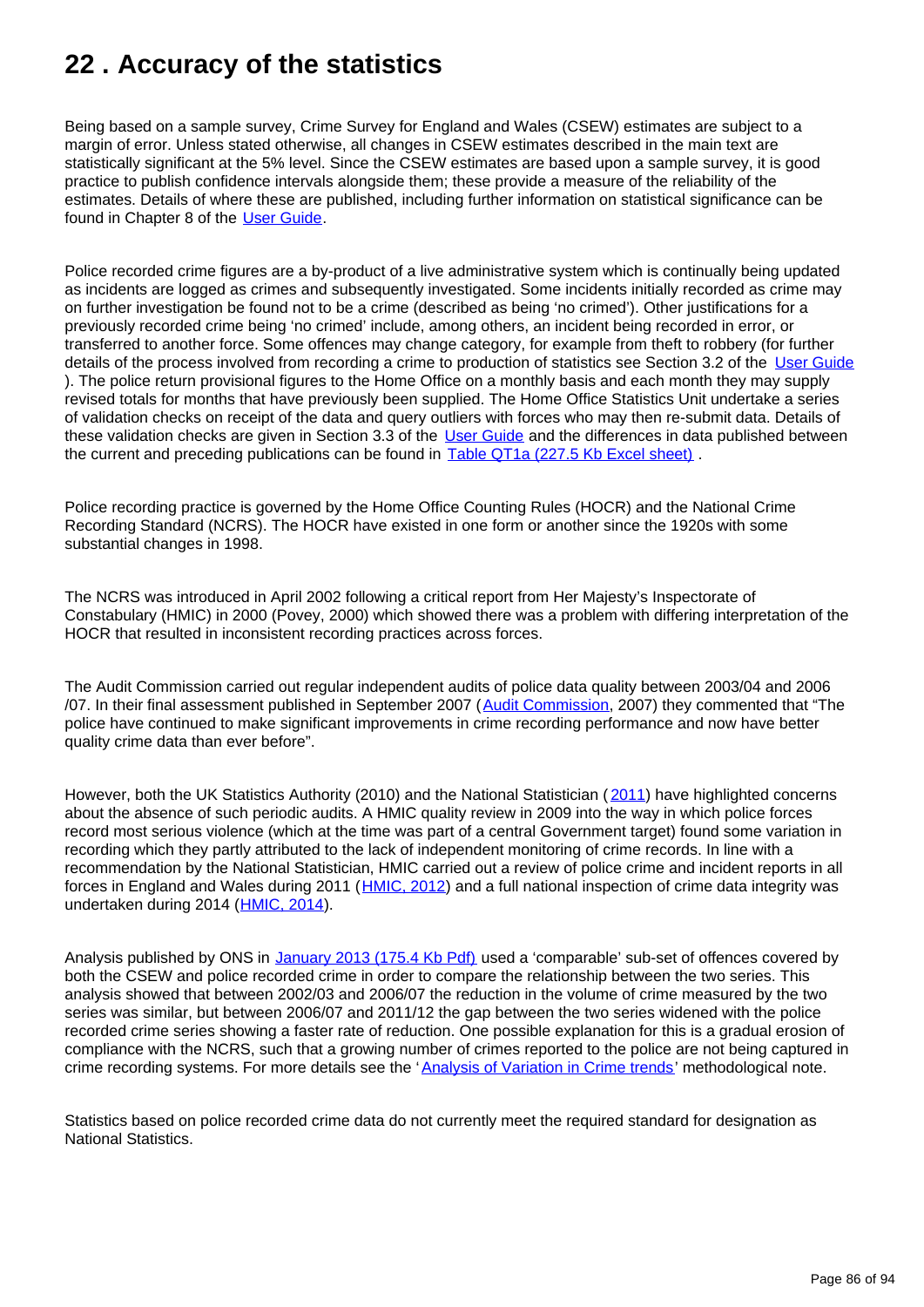Additionally, as part of the *inquiry by the Public Administration Select Committee (PASC)* into crime statistics allegations of under-recording of crime by the police have been made. In the PASC inquiry referenced above the Chief Inspector of Constabulary, Sir Tom Winsor, outlined how HMIC would be undertaking an inspection of the integrity of police recorded crime during 2014. Findings from the inspections of crime recording processes and practices have helped provide further information on the level of compliance across England and Wales.

HMIC's inspection methodology involved audits of a sample of reports of crime received either through incidents reported by the public, crimes directly reported to a police crime bureau, and those reports referred by other agencies directly to specialist departments within a force. HMIC's aim was to check whether correct crime recording decisions were made in each case. Inspections were carried out between December 2013 and August 14; a total of 10,267 reports of crime recorded between November 2012 and October 2013 across all 43 police forces in England and Wales were reviewed.

The final report on findings from the HMIC inspections, '[Crime-recording: making the victim count'](https://www.justiceinspectorates.gov.uk/hmic/publication/crime-recording-making-the-victim-count/), was published on 18 November 2014 and separate [crime data integrity force reports](https://www.justiceinspectorates.gov.uk/hmic/publication/crime-data-integrity-force-reports/) for each of the 43 police forces in England and Wales were published on 27 November 2014.

Based on an audit of a large sample of records, HMIC concluded that, across England and Wales as a whole, an estimated one in five offences (19%) that should have been recorded as crimes were not. The greatest levels of under-recording were seen for violence against the person offences (33%) and sexual offences (26%), however there was considerable variation in the level of under-recording across the different offence types investigated. For other crime types: an estimated 14% of criminal damage and arson offences that should have been recorded as crimes were not; 14% of robbery offences; 11% of burglary offences; and 17% of other offences (excluding fraud).

The [report](https://www.justiceinspectorates.gov.uk/hmic/publication/crime-recording-making-the-victim-count/) outlines several recommendations to strengthen recording practices in forces including improved training for those involved in crime recording, better auditing and tightening of recording processes. More detail can be found in the [User Guide](http://www.ons.gov.uk/ons/guide-method/method-quality/specific/crime-statistics-methodology/index.html).

Potential future increases in police recorded crime data are likely to be seen due to the implementation of the aforementioned HMIC recommendations rather than a genuine increase in the levels of crime, so trends should be interpreted with caution.

Further evidence suggesting that there has been a recent improvement in compliance with the NCRS can be seen from updated analysis comparing trends in the CSEW and police recorded crime (see section 4.2 of the [User Guide](http://www.ons.gov.uk/ons/guide-method/method-quality/specific/crime-statistics-methodology/index.html)). This shows that the gap between the two series is narrowing; suggesting that improvements to recording practices may be partly responsible for increases in recorded crime.

Interpreting data on police recorded crime

The renewed focus on the quality of crime recording means that caution is needed when interpreting statistics on police recorded crime. While we know that it is likely that improvements in compliance with the NCRS have led to increases in the number of crimes recorded by the police it is not possible to quantify the scale of this or assess how this effect varied between different police forces. While police recorded crime for England and Wales as a whole has remained at a similar level when compared with the previous year, some crime types have shown increases and 24 police forces have recorded overall increases in levels of crime.

Apparent increases in police force area data may reflect a number of factors including tightening of recording practice, increases in reporting by victims and also genuine increases in the levels of crime  $^1$ .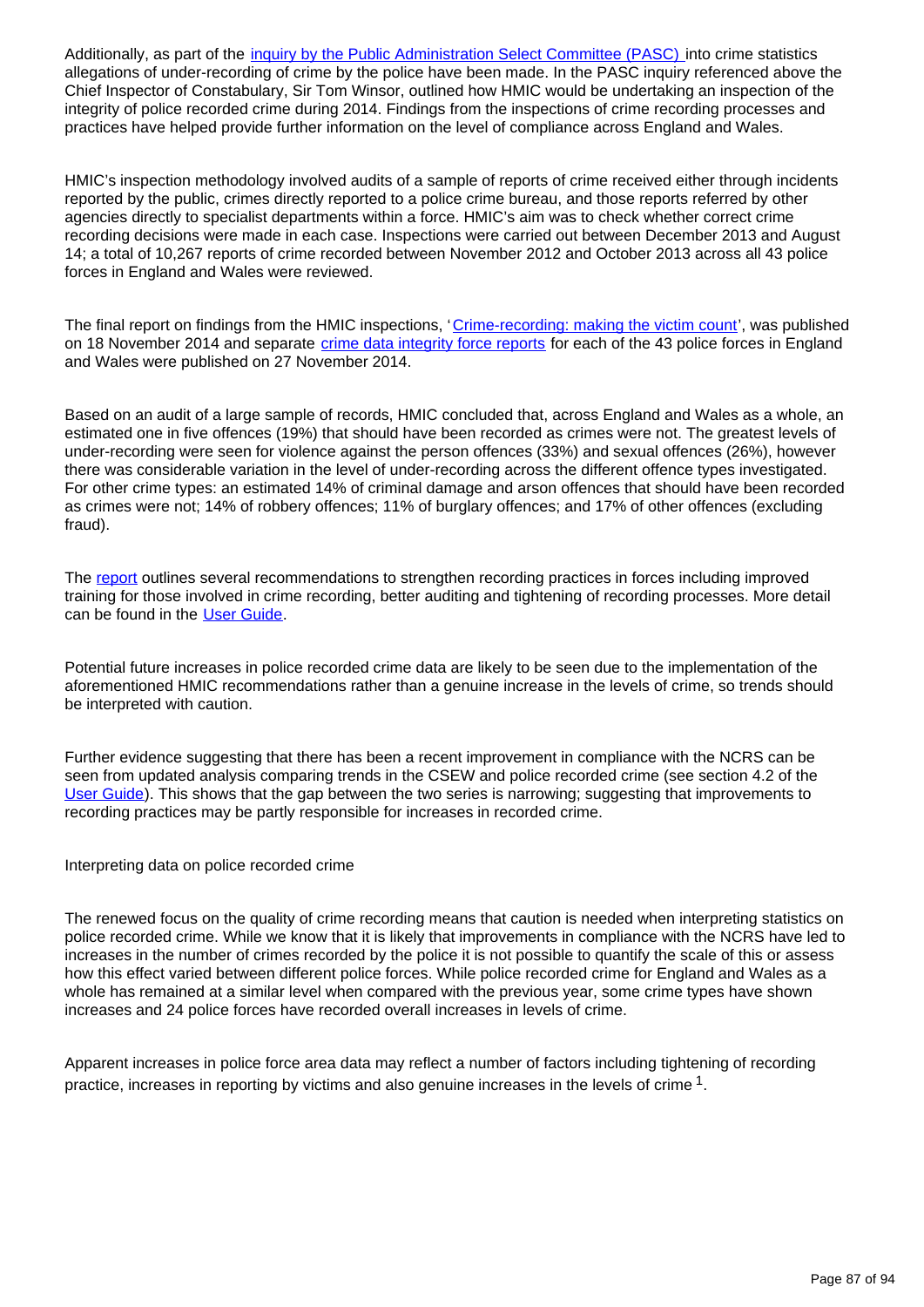It is thought that incidents of violence are more open to subjective judgements about recording and thus more prone to changes in police practice. A number of forces have also shown large increases in sexual offences which are likely to be due to the Yewtree effect, although improved compliance with recording standards for sexual offences may also have been a factor. In contrast, anecdotal evidence suggests that increases in shoplifting are more likely to represent a genuine rise in that type of offence. [Ministry of Justice](https://www.gov.uk/government/statistics/criminal-justice-system-quarterly-statistics-june-2014) statistics also show a recent rise in the number of offenders being prosecuted for shoplifting at Magistrates' courts.

## **Notes for accuracy of the statistics**

1. For further information on possible explanations of increasing police recorded crime levels see Chapter 3 of the [User Guide](http://www.ons.gov.uk/ons/guide-method/method-quality/specific/crime-statistics-methodology/index.html).

# **23 . Users of crime statistics**

There is significant interest in crime statistics and a diverse range of users. These include elected national and local representatives (such as MPs, Police and Crime Commissioners and local councillors), police forces, those delivering support or services to victims of crime, lobby groups, journalists, academic researchers, teachers and students.

These statistics are used by central and local government and the police service for planning and monitoring service delivery and for resource allocation. The statistics are also used to inform public debate about crime and the public policy response to it. Further information about the uses of crime statistics is available in the [Crime](http://www.ons.gov.uk/ons/guide-method/method-quality/quality/quality-information/crime-and-justice/index.html)  [Statistics Quality and Methodology Information report](http://www.ons.gov.uk/ons/guide-method/method-quality/quality/quality-information/crime-and-justice/index.html).

# **24 . International and UK comparisons**

There are currently no recognised international standards for crime recording and international comparisons are limited due to the differing legal systems which underpin crime statistics and processes for collecting and recording crimes.

## **Crimes recorded by the police**

The system for recording crime in England and Wales by the police is widely recognised by international standards to be one of the best in the world. Few other jurisdictions have attempted to develop such a standardised approach to crime recording and some of those that have base their approach on the England and Wales model (for example, Australia, Northern Ireland). Thus, it is difficult to make international comparisons of levels of recorded crime given the lack of consistency in definitions, legal systems and police/criminal justice recording practices.

The legal system in Northern Ireland is based on that of England and Wales and the Police Service for Northern Ireland (PSNI) has the same notifiable offence list for recorded crime as used in England and Wales. In addition, the PSNI has adopted the National Crime Recording Standard (NCRS) and Home Office Counting Rules for recorded crime that applies in England and Wales. Thus there is broad comparability between the recorded crime statistics in Northern Ireland and England and Wales.

However, recorded crime statistics for England and Wales are not directly comparable with those in Scotland. The recorded crime statistics for Scotland are collected on the basis of the Scottish Crime Recording Standard, which was introduced in 2004. Like its counterpart in England and Wales, it aims to give consistency in crime recording. The main principles of the Scottish Crime Recording Standard itself are similar to the National Crime Recording Standard for England and Wales with regard to when a crime should be recorded.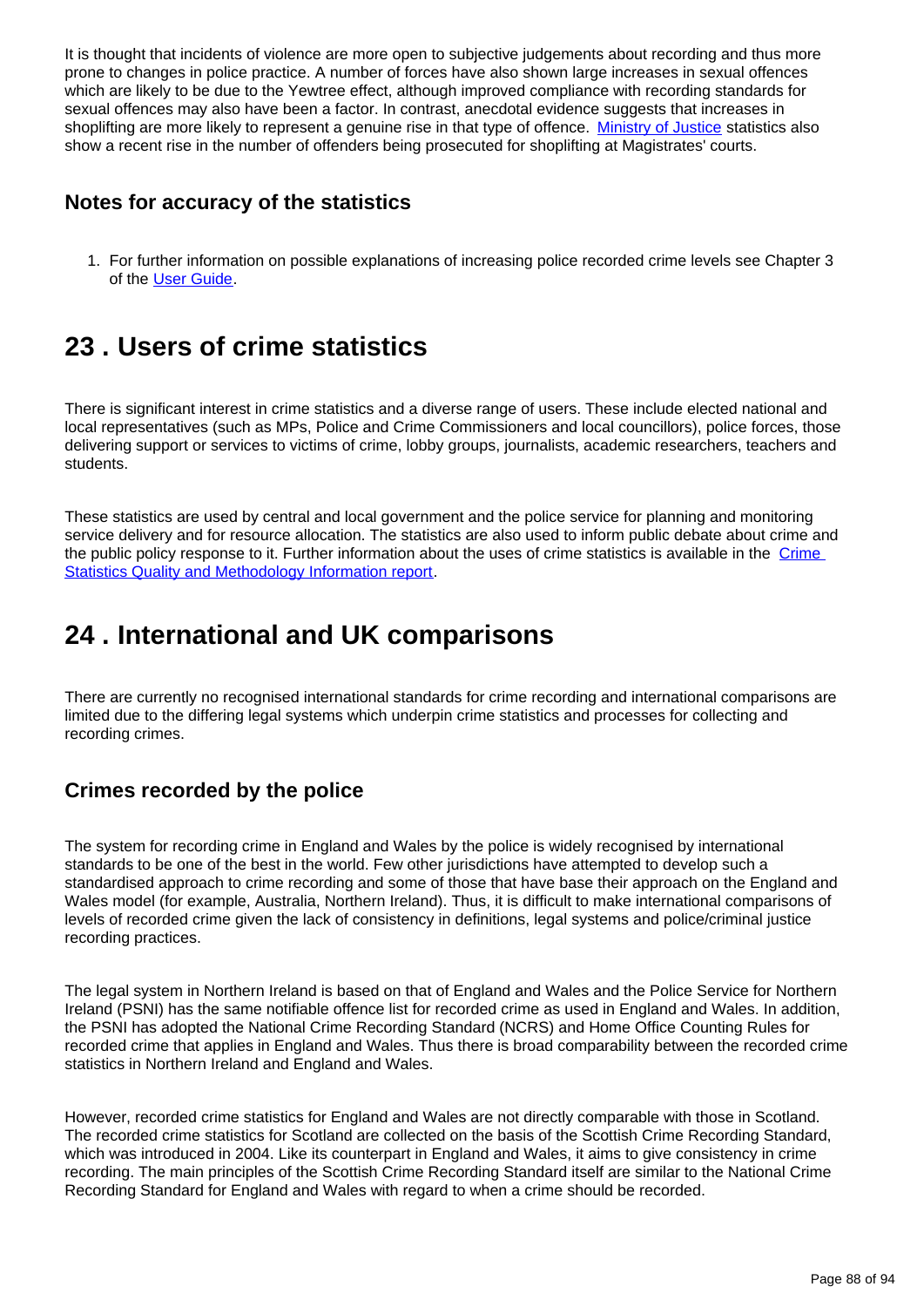However, there are differences between the respective counting rules. For example, the 'Principal Crime Rule' in England and Wales states that if a sequence of crimes in an incident, or alternatively a complex crime, contains more than one crime type, then the most serious crime should be counted. For example, an incident where an intruder breaks into a home and assaults the sole occupant would be recorded as two crimes in Scotland, while in England and Wales it would be recorded as one crime.

Differences in legislation and common law have also to be taken into account when comparing the crime statistics for England/Wales and Scotland.

## **Victimisation surveys**

A number of countries run their own national victimisation surveys and they all broadly follow a similar model to the Crime Survey for England and Wales (CSEW) in attempting to obtain information from a representative sample of the population resident in households about their experience of criminal victimisation. The US National Crime and Victimisation Survey (NCVS) is the longest running, being established in 1973 and there are similar surveys in other countries including Australia, Canada, Finland, France, Germany, Netherlands, Sweden and New Zealand. However, while these surveys have a similar objective they are not conducted using a standard methodology. Sampling (frames and of households/individuals) and modes of interview (for example face to face interviewing, telephone interviewing, self-completion via the web) differ, as do the crime reference periods (last five years, last 12 months, last calendar year) over which respondents are asked about their victimisation experience. Similarly, there is a lack of standardisation in question wording and order. Response rates vary considerably across the world, as do methods to adjust for any resulting possible non-response bias; therefore, it becomes extremely difficult to make valid comparisons between the surveys.

There have been attempts in the past to run international surveys on a standard basis and the International Crime and Victimisation Survey (ICVS) was initiated by a group of European criminologists with expertise in national crime surveys. The survey aimed to produce estimates of victimisation that could be used for international comparisons. The first survey was run in 1989 and was repeated in 1992, 1996 and 2004/5. All surveys were based upon a 2,000 sample of the population, and in most countries, surveys were carried out with computerassisted telephone interviewing. A pilot ICVS-2, intended to test alternative and cheaper modes of data collection including self-completion via the web, was carried out in a limited number of countries in 2010.

However, despite the attempt to obtain a standardised and comparable approach to all of the surveys, this was never successfully achieved. While a standard questionnaire was employed in all countries, alongside a standard mode of interviewing, important differences remained in the approach to sampling, translation of questions into different national languages, interview lengths and response rates which make comparisons problematic.

Both Scotland and Northern Ireland have their own separate victimisation surveys that, like the CSEW, complement their recorded crime figures.

The Northern Ireland Crime Survey (NICS) closely mirrors the format and content of the CSEW employing a very similar methodology with continuous interviewing, a face to face interview with nationally representative sample of adults (16 years and over) using a similar set of questions. Thus results from the two surveys are broadly comparable.

The Scottish Crime and Justice Survey (SCJS) also follows a similar format to the CSEW, having a shared antecedence in the British Crime Survey (whose sample during some rounds of the survey in the 1980s covered Scotland, south of the Caledonian Canal). There are differences in the crimes/offence classifications to reflect the differing legal systems but the results from the surveys are broadly comparable.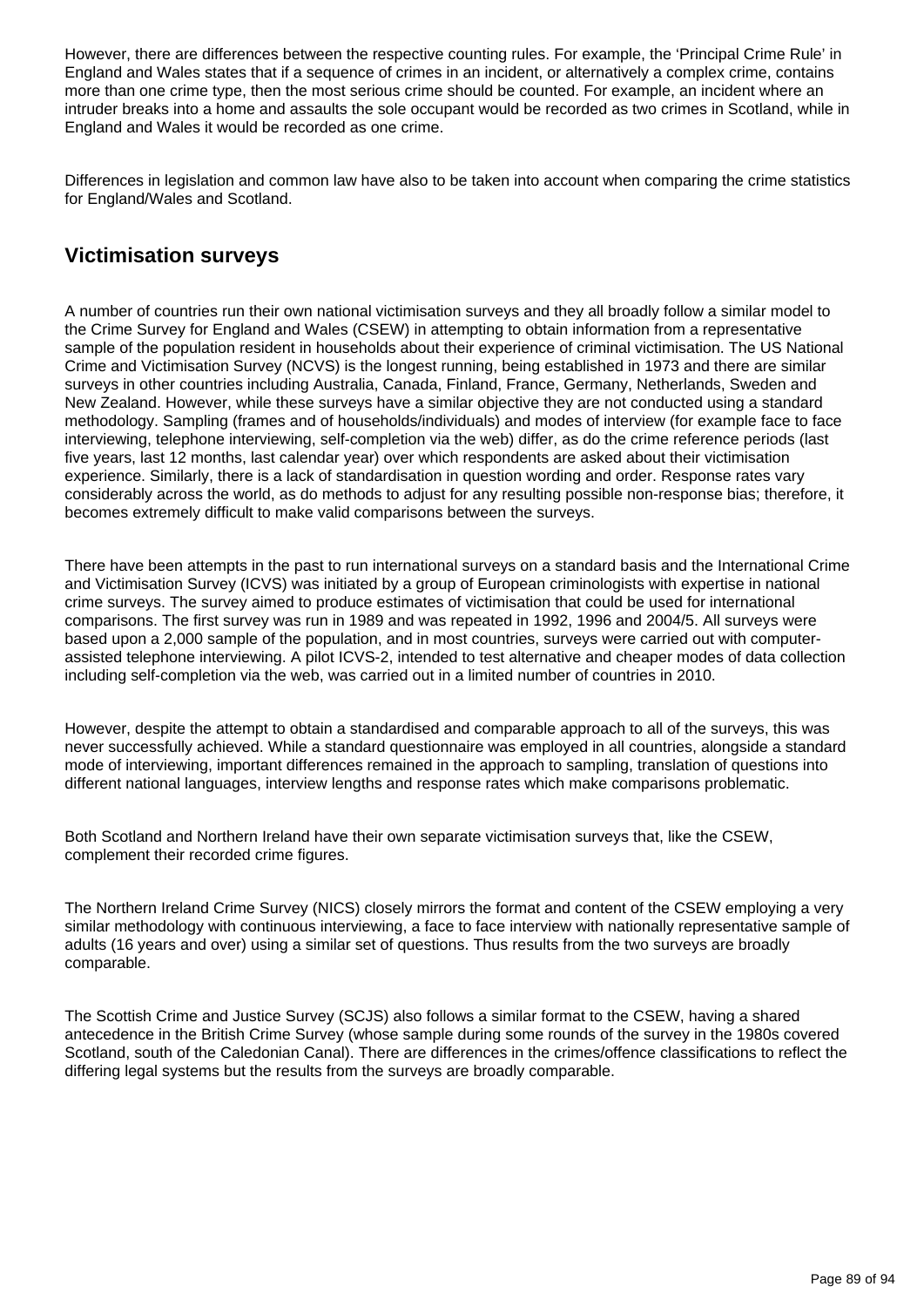# **25 . List of products**

Release tables published alongside this commentary include a set of bulletin tables containing the data tables and numbers appearing behind graphs in this publication, and more detailed estimates and counts of crime levels as set out in the table below.

The following are URL links associated with the production of Crime Statistics.

- 1. [Crime statistics publications on the Home Office website](https://www.gov.uk/government/organisations/home-office/series/crime-statistics)
- 2. [Historic police recorded crime](https://www.gov.uk/government/publications/historical-crime-data)
- 3. [National Statistician's Review of Crime Statistics](http://www.statisticsauthority.gov.uk/national-statistician/ns-reports--reviews-and-guidance/national-statistician-s-reviews/national-statistician-s-review-of-crime-statistics.html)
- 4. [Previous quarterly publication](http://www.ons.gov.uk/ons/rel/crime-stats/crime-statistics/period-ending-june-2014/index.html)
- 5. [User Guide to Crime Statistics for England and Wales](http://www.ons.gov.uk/ons/guide-method/method-quality/specific/crime-statistics-methodology/index.html)
- 6. **[Guide to Finding Crime Statistics](http://www.ons.gov.uk/ons/guide-method/method-quality/specific/crime-statistics-methodology/guide-to-finding-crime-statistics/index.html)**
- 7. [The 2012/13 Crime Survey for England and Wales Technical Report Volume 1](http://www.ons.gov.uk/ons/guide-method/method-quality/specific/crime-statistics-methodology/index.html)
- 8. [Analysis of Variation in Crime Trends](http://www.ons.gov.uk/ons/guide-method/method-quality/specific/crime-statistics-methodology/index.html) (methodological note)
- 9. **Future Dissemination Strategy Summary of Responses**
- 10. Methodological note: Presentational changes to National Statistics on police recorded crime in England [and Wales](http://www.ons.gov.uk/ons/guide-method/method-quality/specific/crime-statistics-methodology/index.html)
- 11. Methodological note: Presentational and methodological improvements to National Statistics on the Crime [Survey for England and Wales](http://www.ons.gov.uk/ons/guide-method/method-quality/specific/crime-statistics-methodology/index.html)
- 12. [Work to extend the Crime Survey for England and Wales to include fraud and cyber crime](http://www.ons.gov.uk/ons/guide-method/method-quality/specific/crime-statistics-methodology/index.html) (methodological note)
- 13. "Focus on Public Perceptions of Policing, 2011/12' (published 29 November 2012)
- 14. '[Short story on Anti-Social Behaviour, 2011/12'](http://www.ons.gov.uk/ons/rel/crime-stats/crime-statistics/short-story-on-anti-social-behaviour--2011-12/index.html) (published 11 April 2013)
- 15. '[An overview of hate crime in England and Wales'](https://www.gov.uk/government/publications/an-overview-of-hate-crime-in-england-and-wales) (published 17 December 2013)
- 16. '[Focus on: Violent Crime and Sexual Offences, 2012/13'](http://www.ons.gov.uk/ons/rel/crime-stats/crime-statistics/focus-on-violent-crime-and-sexual-offences--2012-13/index.html) (published 13 February 2014)
- 17. '[Focus on: Victimisation and Public Perceptions, 2012/13'](http://www.ons.gov.uk/ons/rel/crime-stats/crime-statistics/focus-on-victimisation-and-public-perceptions--2012-13/index.html) (published 30 May 2014)
- 18. '[Focus on Property Crime, 2013/14'](http://www.ons.gov.uk/ons/rel/crime-stats/crime-statistics/focus-on-property-crime--2013-14/index.html) (published 27 November 2014)

Anonymised datasets from the Crime Survey for England and Wales (in SPSS format) currently are available on:

- the [UK Data Service](http://ukdataservice.ac.uk/) through the [Economic and Social Data Service \(ESDS\)](http://www.esds.ac.uk/); and
- ONS Virtual Micro data Laboratory (VML).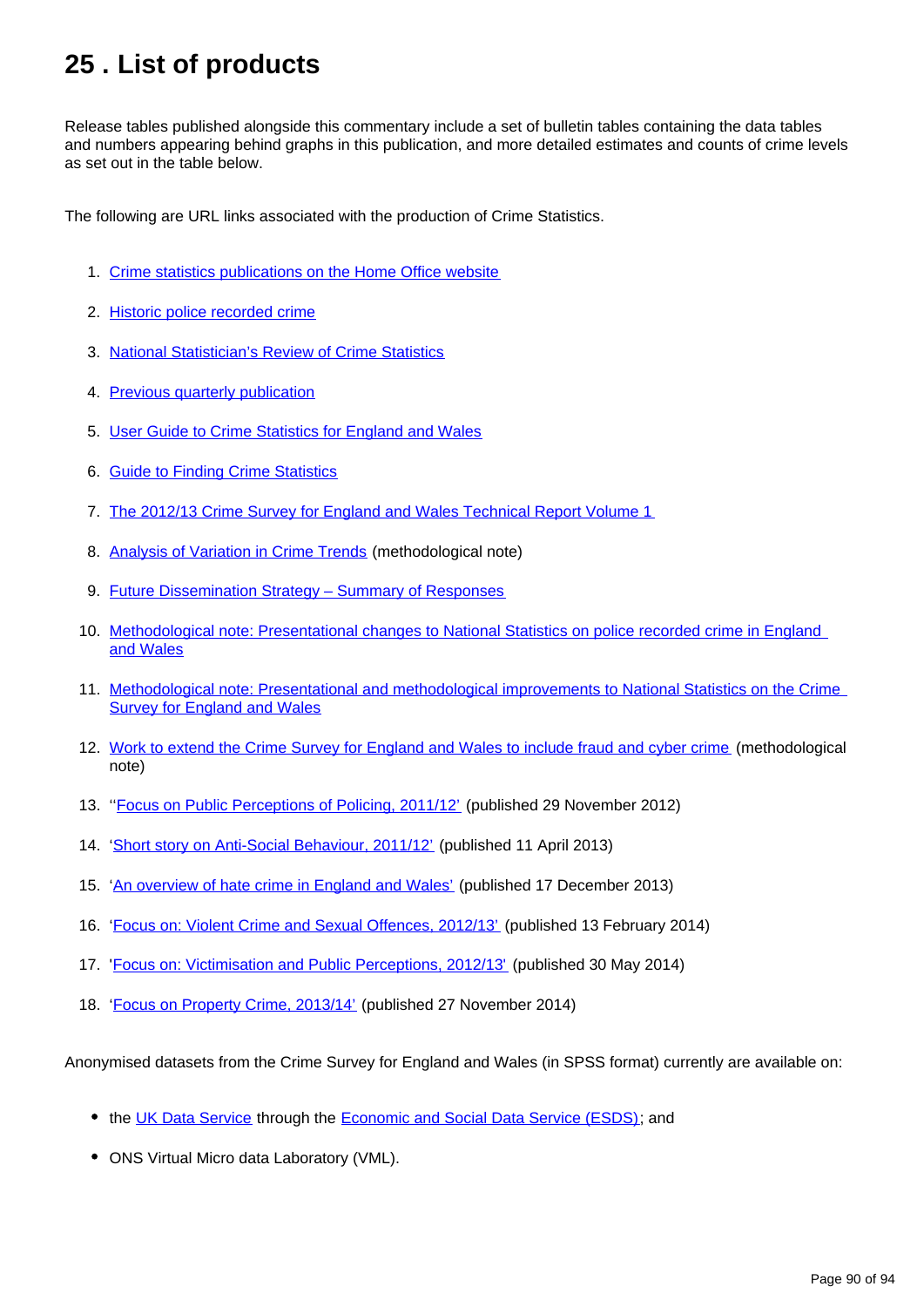In addition to these National Statistics releases, provisional police recorded crime data drawn from local management information systems sit behind, street level figures released each month, via:

[Police recorded crime, street level mapping tool.](http://www.police.uk/)

Crime Statistics for Scotland are available from the [Scottish Government](http://www.scotland.gov.uk/Topics/Statistics/Browse/Crime-Justice/PubRecordedCrime).

Crime Statistics for Northern Ireland are available from the **[Police Service of Northern Ireland](http://www.psni.police.uk/directory/updates/updates_statistics/update_crime_statistics.htm)**.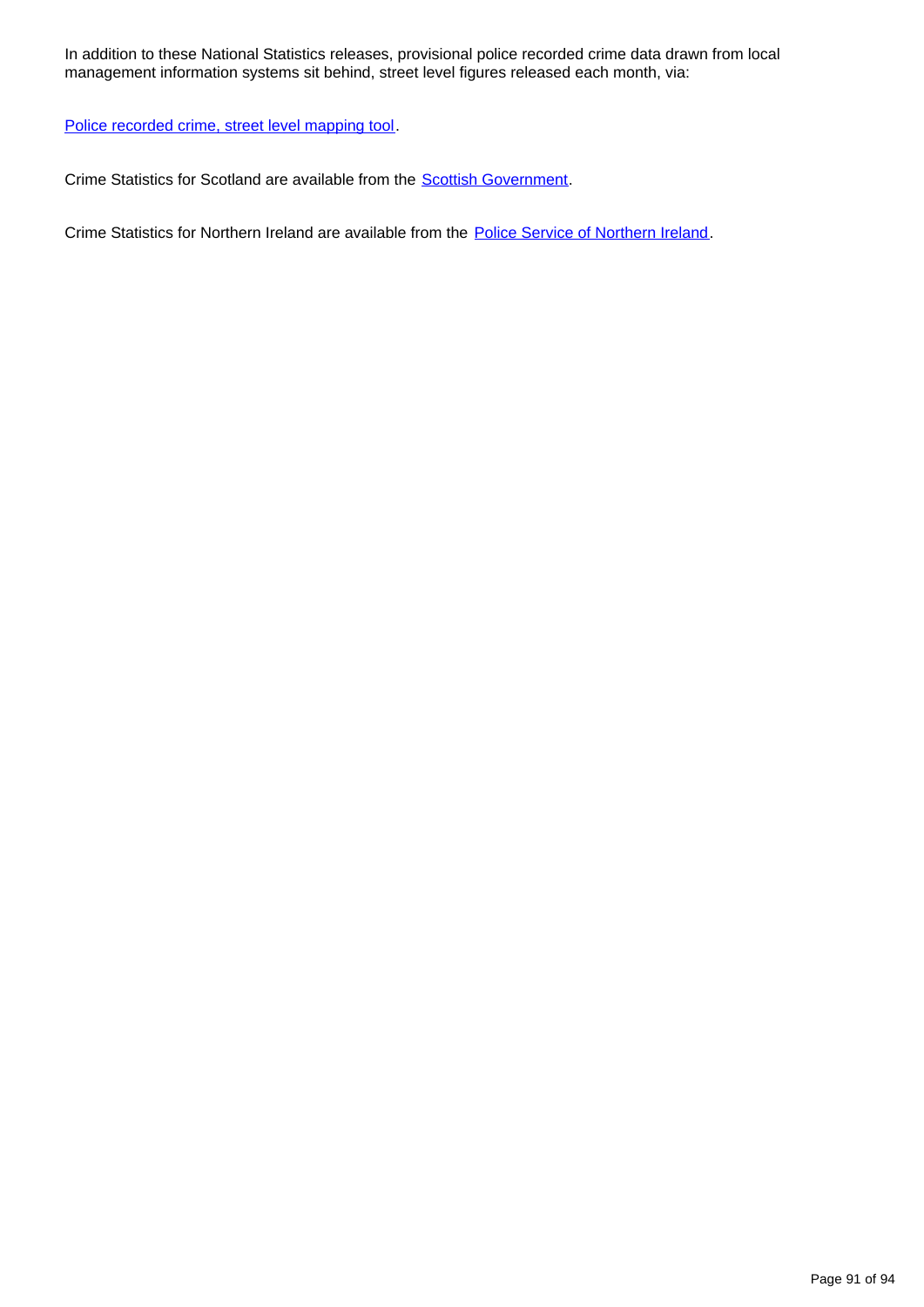## **26. References**

Audit Commission, 2007, Police data quality 2006/07: 'Improving data quality to make places safer in England [and Wales'](http://archive.audit-commission.gov.uk/auditcommission/nationalstudies/communitysafety/Pages/policedataquality0607.aspx.html)

British Retail Consortium, 2013, '[Policies & Issues: Retail Crime](http://www.brc.org.uk/brc_policy_content.asp?id=263&iCat=48&iSubCat=646&sPolicy=Retail%20Crime&sSubPolicy=BRC%20Retail%20Crime%20Survey)'

CIFAS, 2014, '[CIFAS members'](http://www.cifas.org.uk/cifas_members)

'

'

Department for Transport, 2014, '[Vehicle licensing statistics, 2013'](https://www.gov.uk/government/publications/vehicle-licensing-statistics-2013)

Durham Constabulary, 2014, '[Over 230 new calls to Medomsley detectives](https://www.durham.police.uk/news-and-events/Pages/News%20Articles/More-than-200-new-victims-contact-Medomsley-detectives.aspx)'

Evening Standard, 2013, '[Bike mugger phone thefts in London soar to 3,754 in a year'](http://www.standard.co.uk/news/crime/bike-mugger-phone-thefts-in-london-soar-to-3754-in-a-year-8559784.html)

Financial Fraud Action UK, 2014, '[Fraud The Facts 2014](http://www.financialfraudaction.org.uk/downloads.asp?genre=consumer)'

Health and Social Care Information Centre (HSIC), 2014, '[Provisional Monthly Hospital Episode Statistics for](http://www.hscic.gov.uk/article/2021/Website-Search?productid=14896&q=Provisional+Monthly+Hospital+Episode+Statistics+for+Admitted+Patient+Care%2c+Outpatients+and+Accident+and+Emergency+Data+&sort=Relevance&size=10&page=1&area=both#top)  [Admitted Patient Care, Outpatients and Accident and Emergency Data – April 2013 to March 2014](http://www.hscic.gov.uk/article/2021/Website-Search?productid=14896&q=Provisional+Monthly+Hospital+Episode+Statistics+for+Admitted+Patient+Care%2c+Outpatients+and+Accident+and+Emergency+Data+&sort=Relevance&size=10&page=1&area=both#top) '

Her Majesty's Inspectorate of Constabulary (HMIC), 2012a, '[A step in the right direction: The policing of anti](http://www.hmic.gov.uk/publication/a-step-in-the-right-direction-the-policing-of-anti-social-behaviour/)[social behaviour'](http://www.hmic.gov.uk/publication/a-step-in-the-right-direction-the-policing-of-anti-social-behaviour/)

Her Majesty's Inspectorate of Constabulary (HMIC), 2012b, 'The crime scene: A review of police crime and [incident reports'](http://www.hmic.gov.uk/publication/review-police-crime-incident-reports-20120125/)

Her Majesty's Inspectorate of Constabulary (HMIC), 2014a, '[Crime data integrity force reports'](https://www.justiceinspectorates.gov.uk/hmic/publication/crime-data-integrity-force-reports/)

Her Majesty's Inspectorate of Constabulary (HMIC), 2014b, '[Crime-recording: making the victim count](https://www.justiceinspectorates.gov.uk/hmic/publication/crime-recording-making-the-victim-count/)'

Her Majesty's Inspectorate of Constabulary (HMIC), 2014c, 'Everyone's business: Improving the police response [to domestic abuse'](http://www.hmic.gov.uk/publication/improving-the-police-response-to-domestic-abuse/)

Her Majesty's Inspectorate of Constabulary (HMIC) and Her Majesty's Crown Prosecution Service Inspectorate (HMCPSI), 2012, '[Forging the links: Rape investigation and prosecution](http://www.hmic.gov.uk/publication/forging-the-links-rape-investigation-and-prosecution/)'

Home Office, 2012, '[Guidance on the offence of buying scrap metal for cash'](https://www.gov.uk/government/publications/guidance-on-the-offence-of-buying-scrap-metal-for-cash)

Home Office, 2013a, '[Crime against businesses: Detailed findings from the 2012 Commercial Victimisation Survey](https://www.gov.uk/government/publications/crime-against-businesses-detailed-findings-from-the-2012-commercial-victimisation-survey)

Home Office, 2013b, '[Metal theft, England and Wales, financial year ending March 2013](https://www.gov.uk/government/publications/metal-theft-england-and-wales-financial-year-ending-march-2013)'

Home Office, Ministry of Justice and Office for National Statistics, 2013, '[An overview of sexual offending in](https://www.gov.uk/government/publications/an-overview-of-sexual-offending-in-england-and-wales)  [England and Wales](https://www.gov.uk/government/publications/an-overview-of-sexual-offending-in-england-and-wales)'

Home Office, 2014a, '[Crime against businesses: Detailed findings from the 2013 Commercial Victimisation Survey](https://www.gov.uk/government/publications/crime-against-businesses-detailed-findings-from-the-2013-commercial-victimisation-survey)

Home Office, 2014b, '[Crime against businesses: Headline findings from the 2013 Commercial Victimisation](https://www.gov.uk/government/publications/crime-against-businesses-headline-findings-from-the-2013-commercial-victimisation-survey)  [Survey](https://www.gov.uk/government/publications/crime-against-businesses-headline-findings-from-the-2013-commercial-victimisation-survey)'

Home Office, 2014c, '[Drug Misuse: Findings from the 2013 to 2014 Crime Survey for England and Wales](https://www.gov.uk/government/statistics/drug-misuse-findings-from-the-2013-to-2014-csew) '

Home Office, 2014d, '[Police powers and procedures England and Wales 2012/13](https://www.gov.uk/government/publications/police-powers-and-procedures-england-and-wales-2012-to-2013)'

Home Office, 2014e, '[Reducing mobile phone theft and improving security'](https://www.gov.uk/government/publications/reducing-mobile-phone-theft-and-improving-security)

Metropolitan Police, 2014, '[Commission of an independent review into rape investigation](http://content.met.police.uk/News/Commission-of-an-independent-review-into-rape-investigation/1400024447530/1257246745756)'

Millard, B. and Flatley, J. (Eds), '[Experimental statistics on victimisation of children aged 10 to 15: Findings from](https://www.gov.uk/government/publications/experimental-statistics-on-victimisation-of-children-aged-10-to-15-british-crime-survey-year-ending-december-2009)  [the British Crime Survey for the year ending December 2009](https://www.gov.uk/government/publications/experimental-statistics-on-victimisation-of-children-aged-10-to-15-british-crime-survey-year-ending-december-2009)', Home Office Statistical Bulletin 10/11

Ministry of Justice, 2014, '[Criminal justice statistics quarterly update to June 2014'](https://www.gov.uk/government/statistics/criminal-justice-system-quarterly-statistics-june-2014)

National Statistician, 2011, '[National Statistician's Review of crime statistics for England and Wales](http://www.statisticsauthority.gov.uk/national-statistician/ns-reports--reviews-and-guidance/national-statistician-s-reviews/national-statistician-s-review-of-crime-statistics.html)'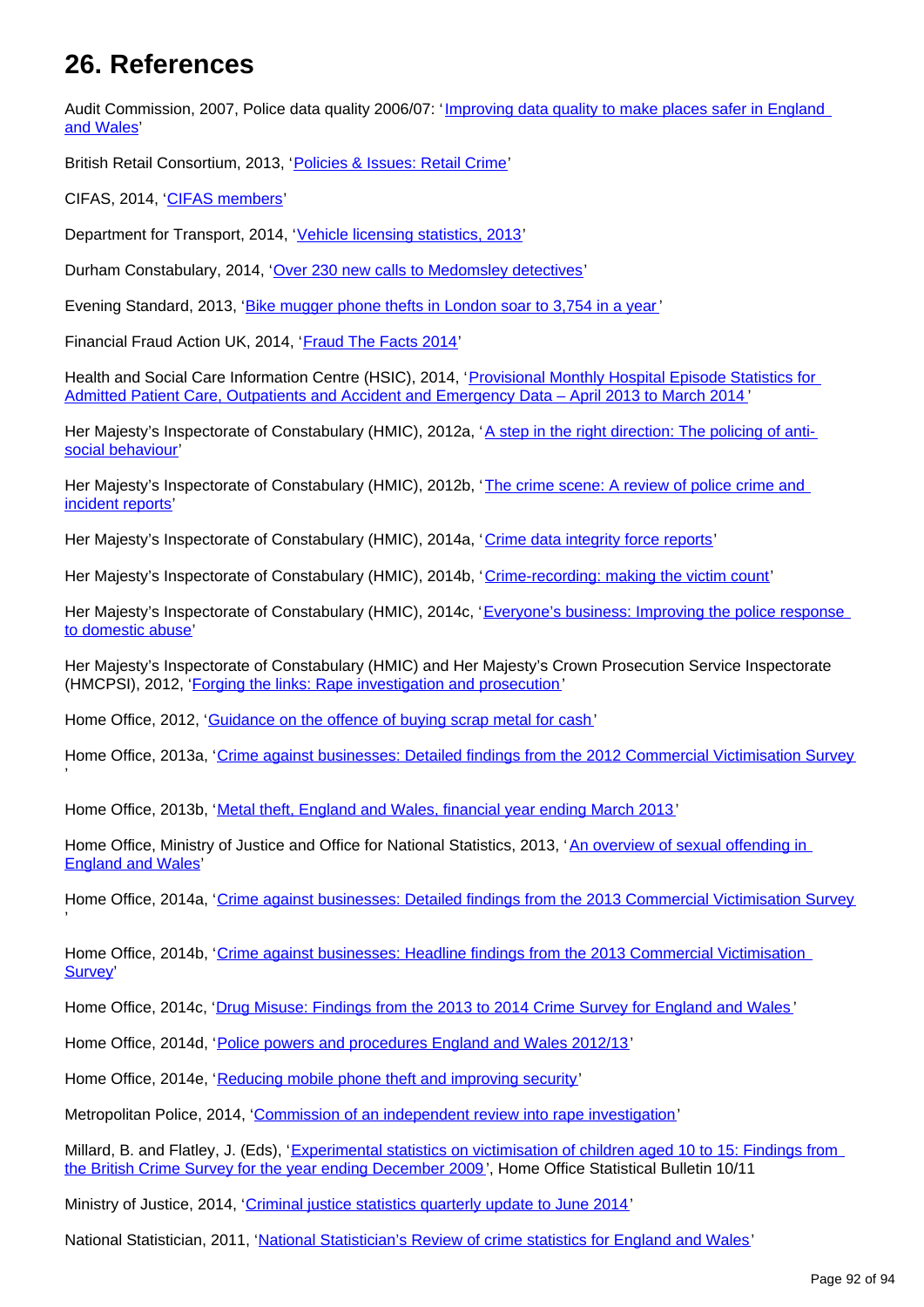Nottingham Post, 2013, '[Nottingham Co-op stores to get tough on shoplifters'](http://www.nottinghampost.com/Nottingham-op-stores-tough-shoplifters/story-20335256-detail/story.html)

Office for National Statistics, 2012, '[Trends in crime – A short story 2011/12'](http://www.ons.gov.uk/ons/rel/crime-stats/crime-statistics/period-ending-march-2012/trends-in-crime--a-short-story.html#tab-What-is-happening-to-overall-levels-of-acquisitive-crime-)

Office for National Statistics, 2013a, '[Analysis of variation in crime trends: A study of trends in 'comparable crime'](http://www.ons.gov.uk/ons/guide-method/method-quality/specific/crime-statistics-methodology/index.html)  [categories between the Crime Survey of England and Wales and the police recorded crime series between 1981](http://www.ons.gov.uk/ons/guide-method/method-quality/specific/crime-statistics-methodology/index.html)  [and 2011/12](http://www.ons.gov.uk/ons/guide-method/method-quality/specific/crime-statistics-methodology/index.html)'

Office for National Statistics, 2013b, '[Focus on: Property Crime, 2011/12'](http://www.ons.gov.uk/ons/rel/crime-stats/crime-statistics/focus-on-property-crime--2011-12/index.html)

Office for National Statistics, 2013c, '[Future dissemination strategy: Summary of responses](http://webarchive.nationalarchives.gov.uk/20160105160709/http://www.ons.gov.uk/ons/about-ons/get-involved/consultations-and-user-surveys/consultations/future-dissemination-strategy-for-opss-results/opss-consultation-response.doc)'

Office for National Statistics, 2013d, '[Presentational changes to National Statistics on police recorded crime in](http://www.ons.gov.uk/ons/guide-method/method-quality/specific/crime-statistics-methodology/index.html)  [England and Wales](http://www.ons.gov.uk/ons/guide-method/method-quality/specific/crime-statistics-methodology/index.html)'

Office for National Statistics, 2013e, '[Short Story on Anti-Social Behaviour, 2011/12'](http://www.ons.gov.uk/ons/rel/crime-stats/crime-statistics/short-story-on-anti-social-behaviour--2011-12/index.html)

Office for National Statistics, 2014a, '[Action Plan to address requirements from UK statistics authority assessment](http://www.ons.gov.uk/ons/guide-method/method-quality/specific/crime-statistics-methodology/uk-statistics-authority-assessment/index.html)  [– Progress update'](http://www.ons.gov.uk/ons/guide-method/method-quality/specific/crime-statistics-methodology/uk-statistics-authority-assessment/index.html)

Office for National Statistics, 2014b, '[Crime Statistics Quality and Methodology Information](http://www.ons.gov.uk/ons/guide-method/method-quality/quality/quality-information/crime-and-justice/index.html)'

Office for National Statistics, 2014c, '[Discussion paper on the coverage of crime statistics](http://www.ons.gov.uk/ons/guide-method/method-quality/specific/crime-statistics-methodology/index.html) '

Office for National Statistics, 2014d, '[Focus on: Property Crime, 2013/14'](http://www.ons.gov.uk/ons/rel/crime-stats/crime-statistics/focus-on-property-crime--2013-14/index.html)

Office for National Statistics, 2014e, '[Focus on: Violent Crime and Sexual Offences, 2012/13](http://www.ons.gov.uk/ons/rel/crime-stats/crime-statistics/focus-on-violent-crime-and-sexual-offences--2012-13/index.html) '

Office for National Statistics, 2014f, '[Presentational and methodological improvements to National Statistics on](http://www.ons.gov.uk/ons/guide-method/method-quality/specific/crime-statistics-methodology/index.html)  [the Crime Survey for England and Wales](http://www.ons.gov.uk/ons/guide-method/method-quality/specific/crime-statistics-methodology/index.html)'

Office for National Statistics, 2014g, '[User Guide to Crime Statistics for England and Wales](http://www.ons.gov.uk/ons/guide-method/method-quality/specific/crime-statistics-methodology/index.html)'

Office for National Statistics, 2014h, '[What does the Crime Survey for England and Wales cover?'](http://www.ons.gov.uk/ons/rel/crime-stats/crime-statistics/period-ending-june-2014/info-what-does-csew-cover.html)

Office for National Statistics, 2014i, '[Work to extend the Crime Survey for England and Wales to include fraud and](http://www.ons.gov.uk/ons/guide-method/method-quality/specific/crime-statistics-methodology/index.html)  [cyber crime](http://www.ons.gov.uk/ons/guide-method/method-quality/specific/crime-statistics-methodology/index.html)'

Public Administration Select Committee, 2013, '[Crime Statistics, HC760: Evidence heard, Questions 1-135](http://data.parliament.uk/writtenevidence/WrittenEvidence.svc/EvidenceHtml/4041)'

Public Administration Select Committee, 2014, 'Caught red handed: Why we can't count on police recorded crime [statistics'](http://www.publications.parliament.uk/pa/cm201314/cmselect/cmpubadm/760/760.pdf)

Sivarajasingam, V., Wells, J.P., Moore, S., Page, N. and Shepherd, J.P., 2014, ' [Violence in England and Wales](http://www.crimeandjustice.org.uk/sites/crimeandjustice.org.uk/files/Violence%20in%20England%20and%20Wales%202013%20%20NVSN%20Annual%20Report.pdf)  [in 2013: An Accident and Emergency Perspective](http://www.crimeandjustice.org.uk/sites/crimeandjustice.org.uk/files/Violence%20in%20England%20and%20Wales%202013%20%20NVSN%20Annual%20Report.pdf)'

The Guardian, 2014, '[Rise in female shoplifters linked to benefit cuts, say police'](http://www.theguardian.com/uk-news/2014/jan/23/rise-female-shoplifters-benefit-cuts-police)

TNS BMRB, 2013, '[2013/14 Crime Survey for England and Wales: Technical Report, Volume One](http://www.ons.gov.uk/ons/guide-method/method-quality/specific/crime-statistics-methodology/index.html) '

UK Cards Association, 2012, '[Plastic fraud figures](http://www.theukcardsassociation.org.uk/plastic_fraud_figures/index.asp)'

UK Statistics Authority, 2014a, 'Assessment of compliance with the Code of Practice for Official Statistics: [Statistics on Crime in England and Wales](http://www.statisticsauthority.gov.uk/assessment/assessment/assessment-reports/assessment-report-268---statistics-on-crime-in-england-and-wales.pdf)'

UK Statistics Authority, 2014b, '[Types of official statistics'](http://www.statisticsauthority.gov.uk/national-statistician/types-of-official-statistics/index.html)

# **27. Background notes**

1. The Crime in England and Wales quarterly releases are produced in partnership with the Home Office who collate and quality assure the police recorded crime data presented in the bulletins. Home Office colleagues also quality assurance the overall content of the bulletin.